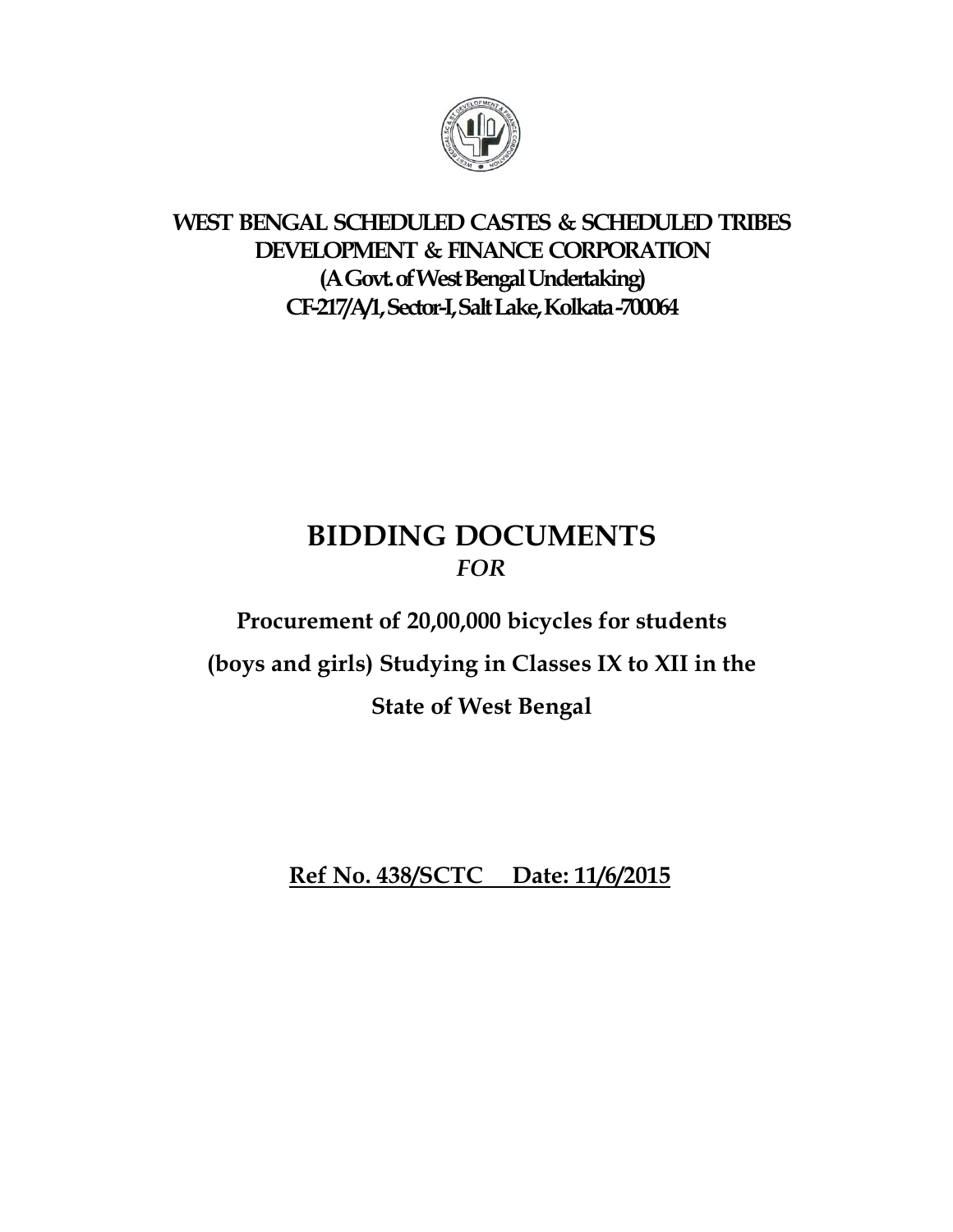# **CONTENT**

| SI             | <b>Matter</b>                                              | Pages   |
|----------------|------------------------------------------------------------|---------|
| $\mathbf{1}$   | Section -I: NIT                                            | $3-14$  |
| $\overline{2}$ | Section -2 : Information to Bidders (ITB)                  | 15-49   |
| 3              | Section -3 : Special provisions for local<br>Manufacturers | 50-53   |
| 4              | Section -4 : Bidding Forms                                 | 54-77   |
| 5              | Section -5: Corporation's Requirement (CRQ)                | 78-82   |
| 6              | Section – 6: General Conditions of Contract (GCC)          | 83-98   |
| 7              | Section -7 : Special Conditions                            | 99      |
| 8              | Section – 8: Contract Forms (COF)                          | 100-110 |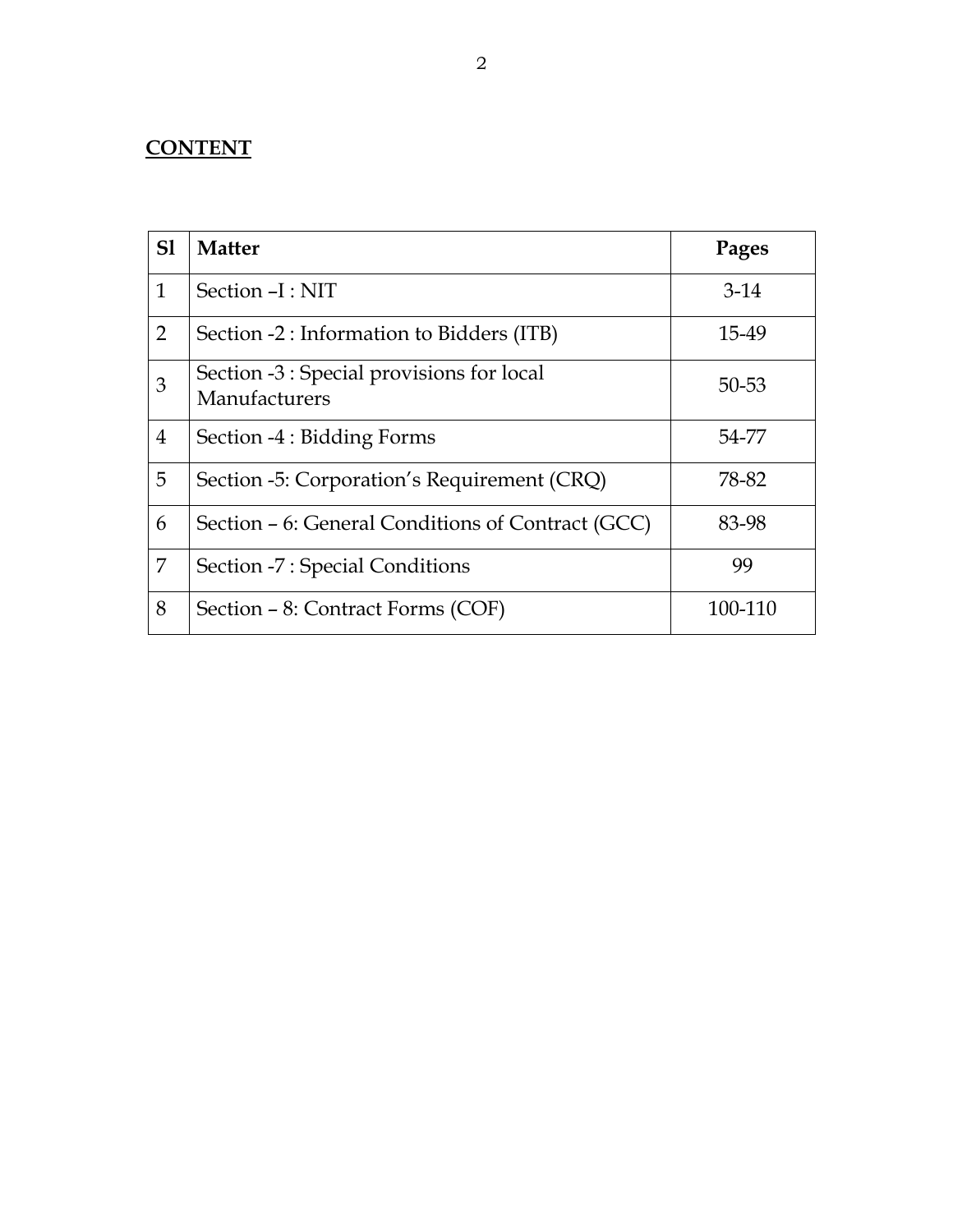# **WEST BENGAL SCHEDULED CASTES & SCHEDULED TRIBES**

## **DEVELOPMENT & FINANCE CORPORATION**

### **BIDDING DOCUMENTS FOR**

**Procurement of 20,00,000 bicycles for students (boys and girls) studying in Classes IX to XII** 

**in the State of West Bengal** 

**Section 1** 

**Notice Inviting e-Tender (e-NIT)** 

**Ref No. 438/SCTC Date: 11/6/2015**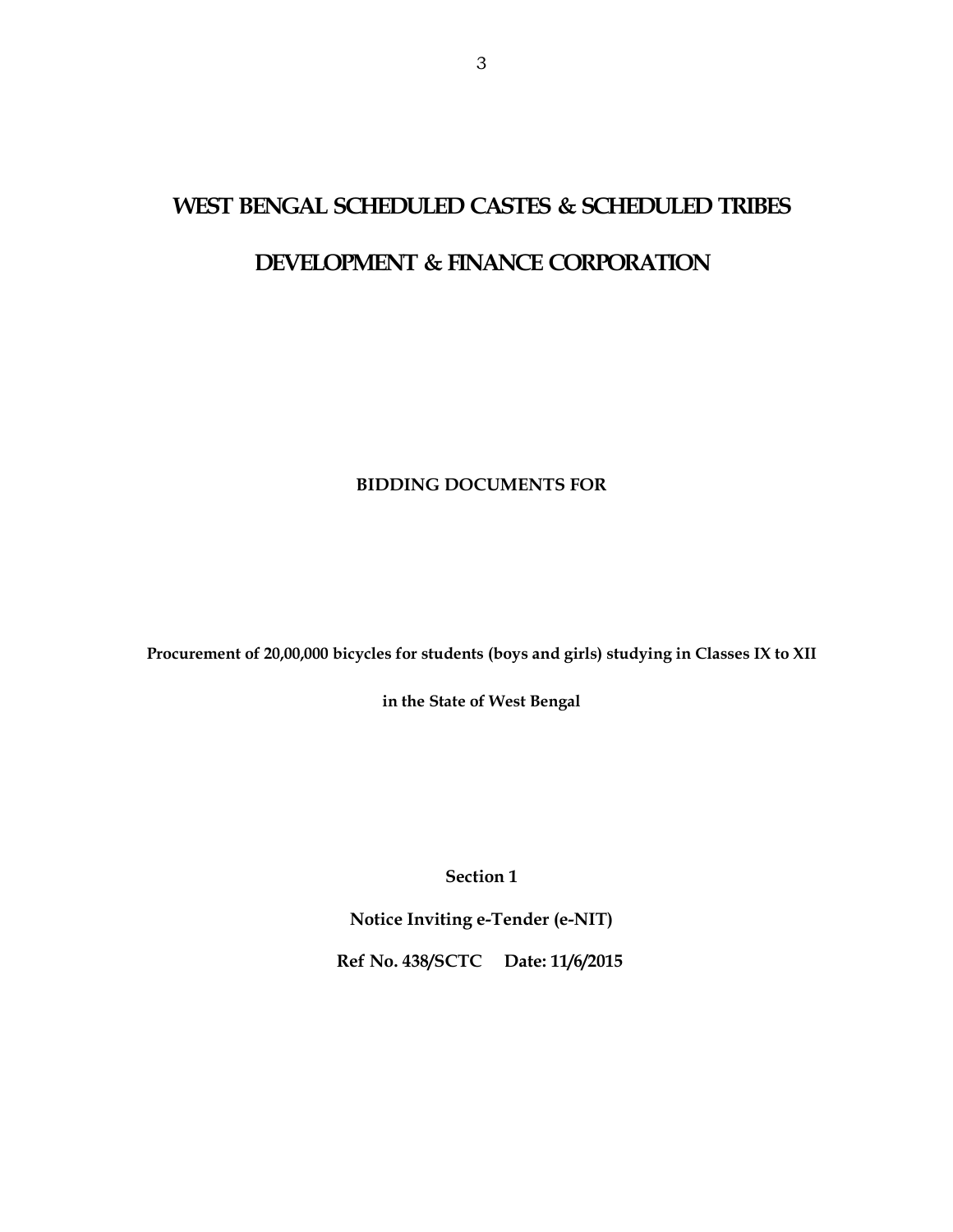### **WEST BENGAL SCHEDULED CASTES & SCHEDULED TRIBES DEVELOPMENT & FINANCE CORPORATION (A Government of West Bengal undertaking) Regd. Off.: CF-217/A/1, Sector – I, Salt Lake, Kolkata-700 064 20033-4026-1500/1505/1509-31 2003-4005-1233/1234 Email ID – wbscstdfc@gmail.com**

#### **NOTICE INVITING E- TENDER FOR PROCUREMENT OF BICYCLES**

**Ref No. 438/SCTC Date: 11/6/2015** 

- 1. West Bengal Scheduled Castes & Scheduled Tribes Development & Finance Corporation ("WBSCSTDFC" or the "Corporation"), having its office at CF-217/A/1, Sector – I, Salt Lake, Kolkata-700 064, West Bengal has been mandated by the Government of West Bengal to procure 20,00,000 (twenty lakhs only) bicycles for students (both boys and girls) studying in Classes IX to XII in Government/ Government recognized schools and madrasahs in West Bengal. An approximate number of 20,00,000 (twenty lakhs only) bicycles are targeted to be procured, which is likely to be more or less equally divided between gents and ladies bicycles.
- 2. In terms thereof, WBSCSTDFC hereby invites bids through 'e-tendering' from eligible and qualified Indian manufacturers for "*Procurement of 20,00,000 bicycles for students (boys and girls) studying in Classes IX to XII in the State of West Bengal*" at different locations across the State in Single Stage Bid**.** The bids are invited in four separate packages being Package Nos. 1/4, 2/4, 3/4 and 4/4 respectively comprising of 5,00,000 bicycles in each package, for which a single tender is being floated. The tender will comprise of the Technical Bid and the Financial Bid. Any bidder bidding in one or more packages shall submit only one Technical Bid through 'e-tendering' while the Financial Bid in the form of the Bill of Quantities (BOQ) given in the e-tendering portal will have to be submitted in respect of one or more packages, depending on the number of packages a bidder wants to submit its bid.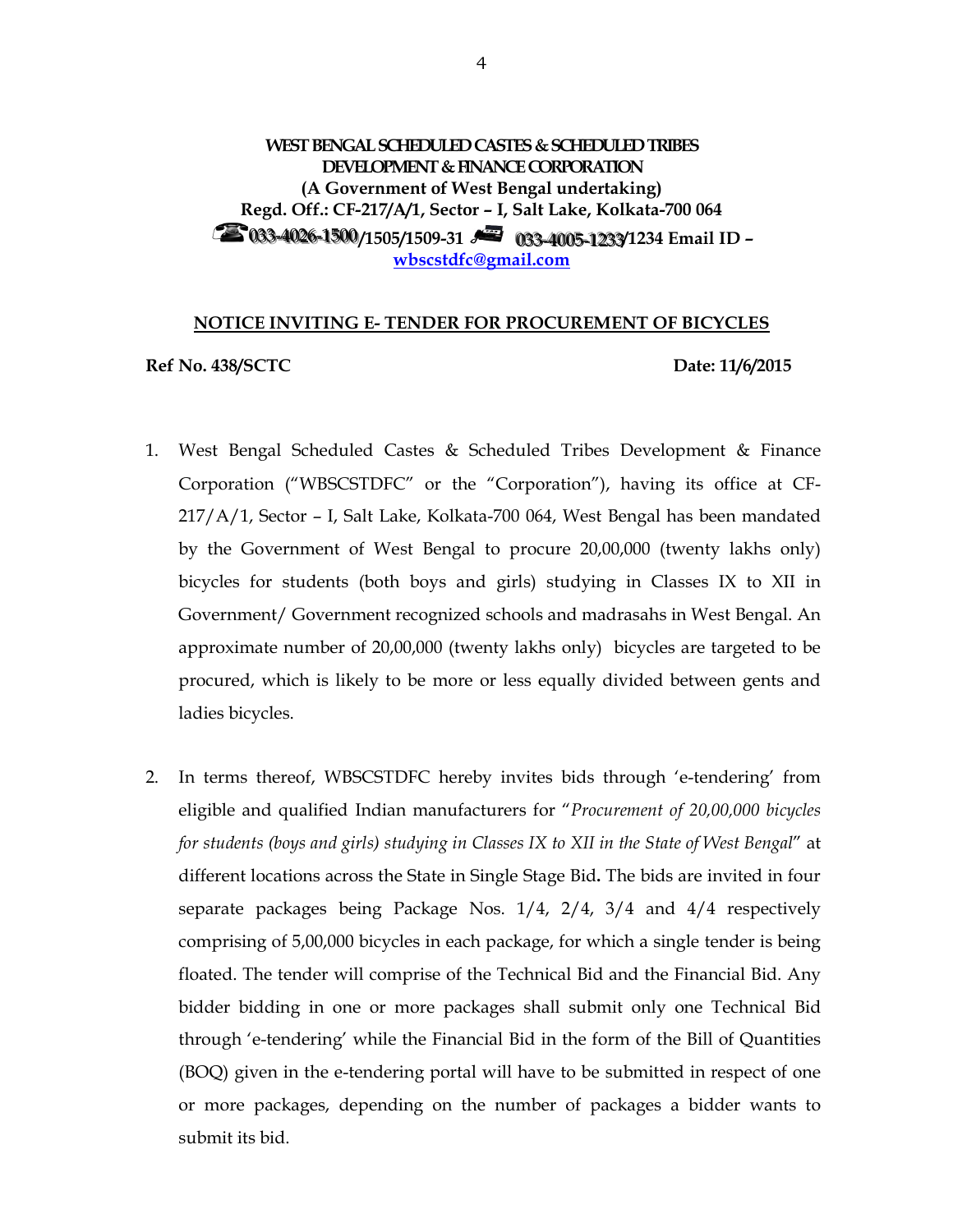- 3. Cost of Tender Documents shall be Rs. 10,000/- (Rupees Ten Thousand Only), which has to be paid by way of Demand Draft/ Pay Order/ Banker's Cheque issued by any scheduled bank in favour of "West Bengal Scheduled Castes & Scheduled Tribes Development & Finance Corporation". The original Demand Draft/ Pay Order/ Banker's Cheque is to be submitted physically at the office of the Corporation in a sealed cover within the prescribed date and time stated in Sl. 19 of this e-NIT. A scanned copy of the receipt issued by WBSCSTDFC against payment of cost of Tender Document shall have to be uploaded with other documents. Earnest Money / Bid Security, however, in respect of each of the packages shall be Rs. 4,00,00,000/- (Rupees Four Crores only) to be deposited in the manner described herein below.
- 4. The Selected Bidder in respect of each package shall have to complete supply of entire quantity of a package at such locations, manner and tranches as per specification within 6 months from the date of issuance of the Notification of Award / Work Order by the Corporation, unless otherwise extended by the Corporation in terms of Section 6 - General Conditions of Contract (GCC). Such supply shall generally be made at specified location at the Block/ Municipality level in 341 Blocks and 129 Municipal Bodies all over the State of West Bengal.
- 5. Intending bidders may download the Tender Documents from the website https://wbtenders.gov.in and appropriate Earnest Money Deposit (EMD)/ Bid Security of an amount as mentioned in Sl. No. 3 hereinabove paid to the Corporation by a Demand Draft/ Pay Order/ Banker's Cheque issued by any scheduled bank in favour of "West Bengal Scheduled Castes & Scheduled Tribes Development & Finance Corporation". A copy of the Demand Draft/ Pay Order/ Banker's Cheque is to be uploaded electronically along with the bid. The EMD/ Bid Security may also be furnished by way of an irrevocable bank guarantee (as per prescribed form) in favour of the Corporation issued by any scheduled bank, a copy whereof is to be e-filed. If the Bid Security is furnished by way of Bank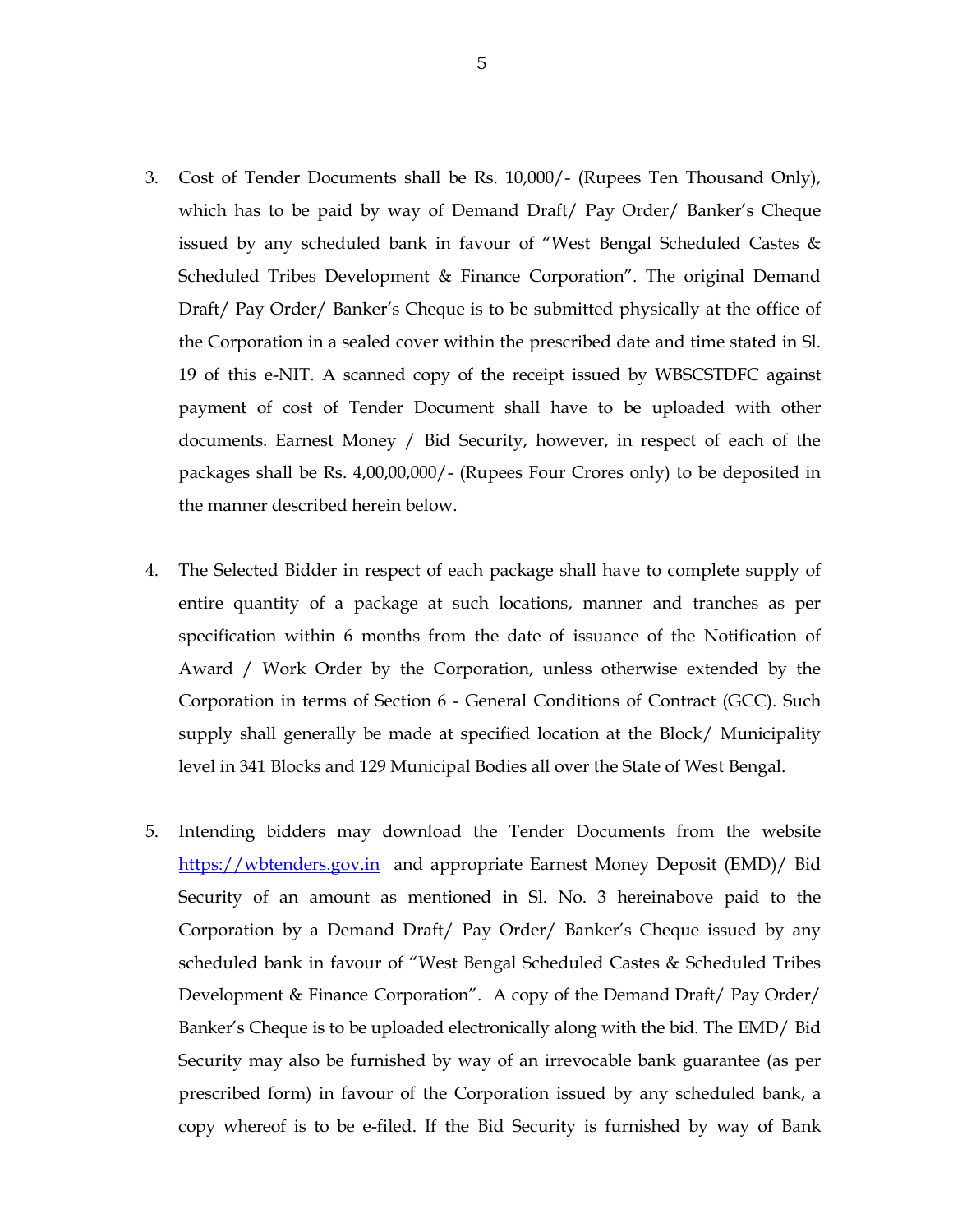Guarantee, then the same is to remain valid for a period of not less than 180 days from the last date of submission of bid. If a bidder wishes to bid for more than one package, it shall accordingly pay the Bid Security for such number of packages, it wishes to bid. The original instrument of EMD / Bid Security is to be submitted physically at the office of the Corporation in a sealed cover within the prescribed date and time stated in Sl. 19 of this e-NIT. The Corporation will not be responsible in any manner for late delivery or loss of the Demand Draft / Pay Order / Banker's Cheque/ Bank Guarantee if sent by post/courier.

- 6. The Technical Bid and Financial Bid duly digitally signed will have to be submitted simultaneously by uploading the same in the website https://wbtenders.gov.in in the prescribed manner for the same. Technical Bid/ Financial Bid must be submitted within the date and time stated in Sl. 19 of the e-NIT.
- 7. All documents submitted by bidders should be properly indexed and digitally signed. Both Technical Bid and Financial Bid, in respect of such packages, as a bidder intend to submit its bids, duly digitally signed are to be submitted in the respective folders viz., technical (statutory & non- statutory) folder and financial folder simultaneously in the website https://wbtenders.gov.in.
- 8. Financial Bids will be considered only if the Technical Bid (both statutory and non-statutory) of a bidder is found qualified by the Tender Evaluation Committee. The decision of the Tender Evaluation Committee will be final and absolute in this respect. The list of responsive / technically qualified and non-responsive bidders will be uploaded in the website and also in the Notice Board at the office of the Corporation, on the scheduled date and time unless otherwise changed.
- 9. A bidder must be a single company incorporated under the Companies Act, 1956. Joint bids in a consortium will not be entertained.
- 10. Eligibility criteria for participation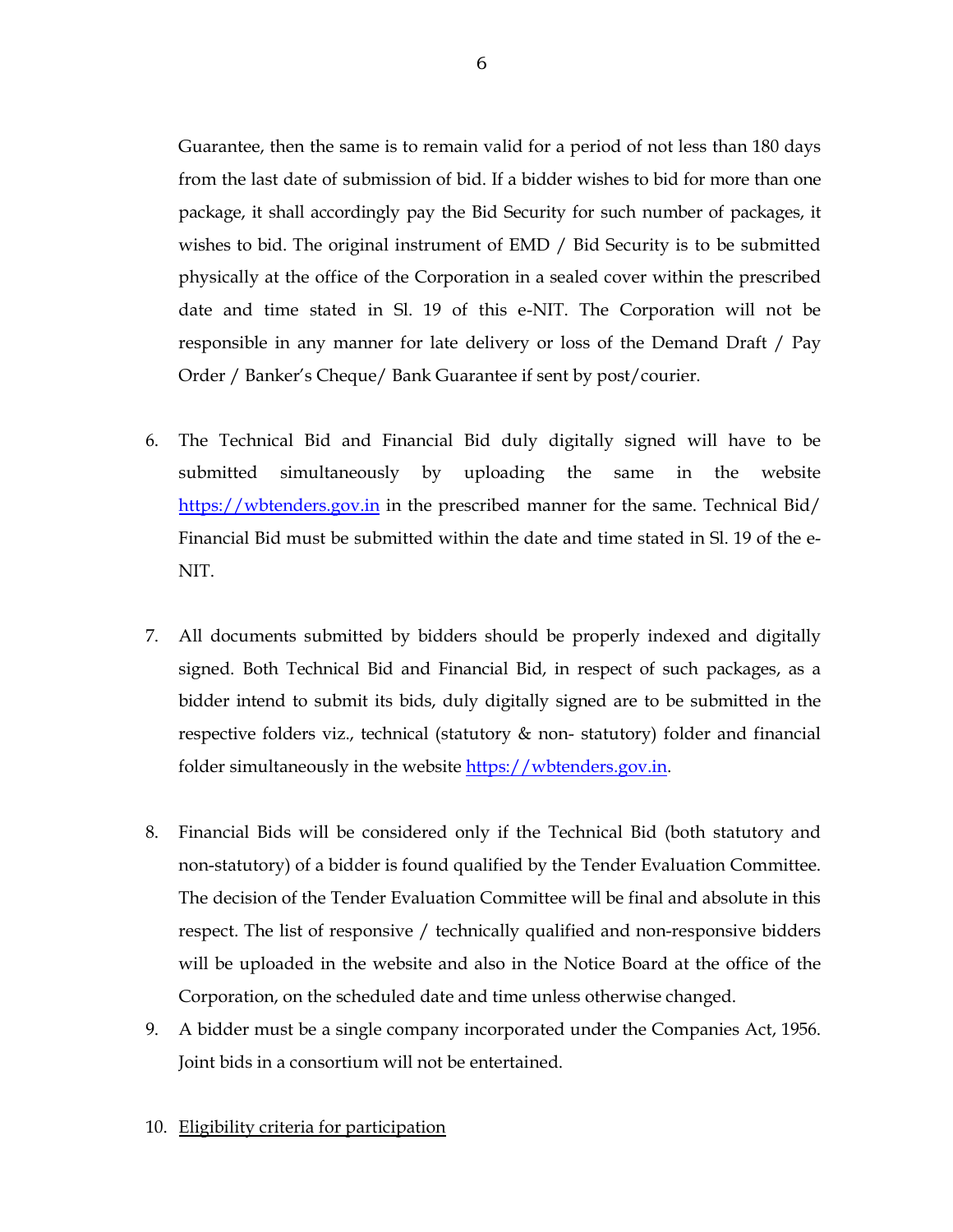- (i) The bidders shall have to meet the minimum eligibility criteria in respect of all of the following:
- (a) Financial Capacity
- (b) Technical Capability comprising of production capacity
- (c) Experience/Credentials
- (ii) The eligibility of a bidder will be ascertained on the basis of the digitally signed documents in support of the eligibility criteria as mentioned in (a), (b) and (c) above. If any document submitted by a bidder is found at any stage to be manufactured or false or untrue in any material respect, the bid of the bidder will be rejected outright without any prejudice to any right of the Corporation including to forfeit the EMD/ Bid Security or invoke the Bank Guarantee.

#### **(iii) Financial capacity requirements are as follows: -**

- (a) A bidder must have annual turnover of at least Rs. 200 Crores in each of the last 3 (three) financial years (i.e. 2012-2013, 2013-2014 and 2014-2015<sup>1</sup> ).
- **(iv) Technical capacity requirements are as follows:**
- (a) The bidder must be an Indian manufacturer with its own manufacturing facility in India registered under the Factories Act, 1948;
- (b) A bidder must produce records satisfactorily evidencing: -
- (i) Actual monthly production of at least 1,00,000 bicycles during each month of the last three financial years (2012-2013, 2013-2014 and 2014-2015);
- (ii) Records of having authorized dealers /distributors and service providers in all districts of West Bengal;
- (iii) Credentials of having supplied to the Central or State Governments of India /Government Bodies in India at least 1,00,000 bicycles in each of the last three financial years (2012-2013, 2013-2014 and 2014-2015);
- (iv) Valid ISI certification/ license granted by the Bureau of Indian Standards in its name in respect of bicycle frames, forks and mudguards.
- (v) Valid ISO certification in its own name.

<sup>1</sup> If audited balance sheet in respect of FY 2014-2015 is not finalized by this time, a certificate of Chartered Accountant certifying the turnover for such year may be submitted.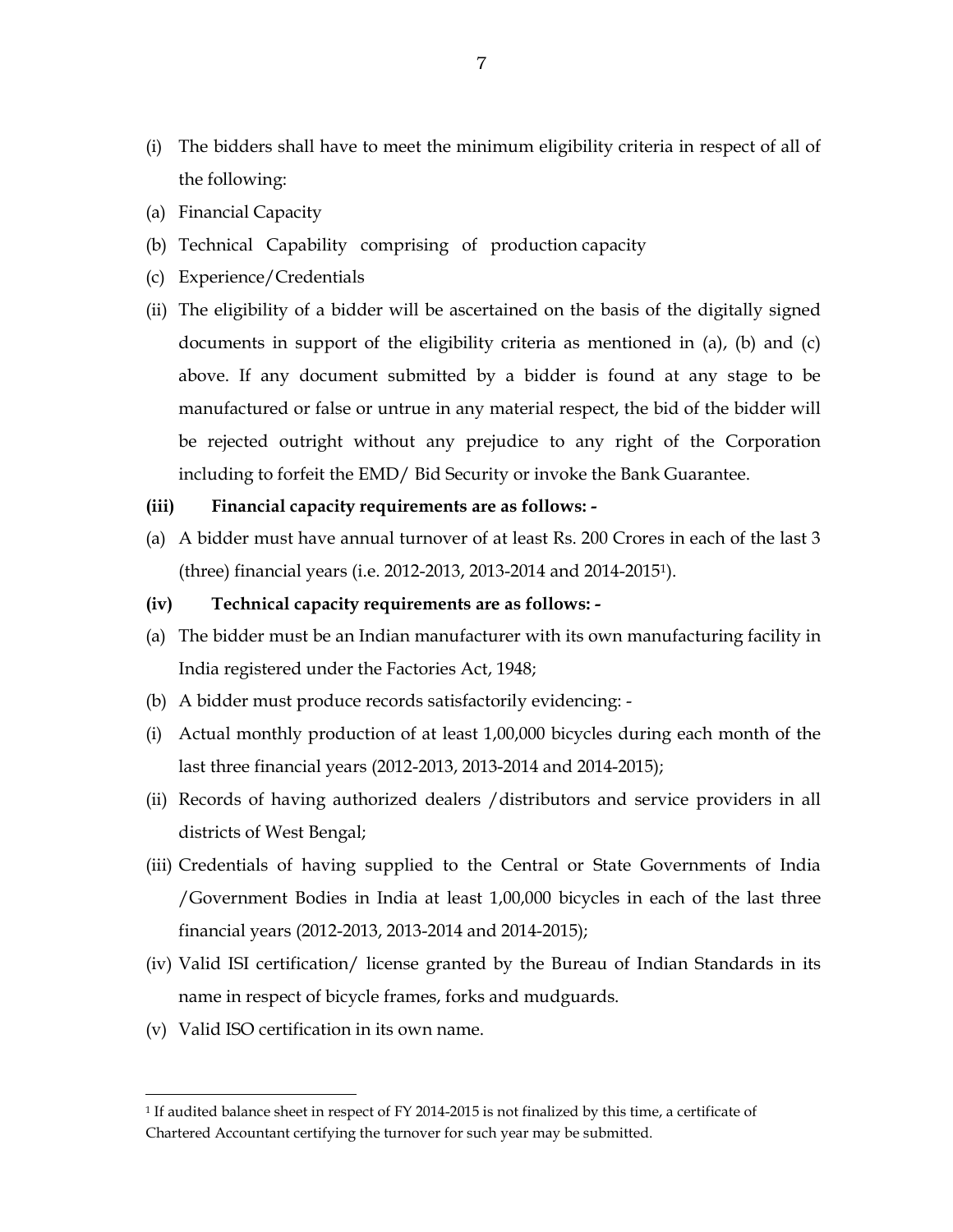- 11. The tender inviting and accepting authority will determine the eligibility of each bidder on the basis of the Technical Bid submitted by them.
- 12. Since bids will be invited simultaneously for all 4 packages, a bidder agrees as a condition of participation in the tender that it may not be awarded a contract for more than one package even if its' Financial Bid is the lowest in more than one package for which it may bid. The Financial Bids will be opened simultaneously and *in seriatim*, i.e. firstly Package 1/4, then Package 2/4, followed by Package 3/4 and finally Package 4/4. Upon decryption of the price quotations for all packages a table shall be prepared containing particulars of Financial Bids submitted for all the packages.
- 13. Ordinarily, in respect of Package 1/4, the lowest bidder (P1/L1) shall be declared the Selected Bidder. Thereafter, the bids in respect of Package 2/4 will be taken up for consideration. If, the lowest bidder in Package 2/4 (P2/L1), has not been declared to be the Selected Bidder for Package 1/4, such bidder shall be declared as the Selected Bidder for Package 2/4. If the lowest bidder in Package 2/4 is the Selected Bidder in Package 1/4, then the said bidder will not be declared to be the Selected Bidder for such Package for the time being and the second lowest bidder (P2/L2) will be given an opportunity to match the price of the P2/L1 bidder. If the P2/L2 bidder matches the price of the P2/L1 bidder, within such time as may be fixed by the Corporation, then the P2/L2 bidder will be declared as the Selected Bidder failing which, third lowest bidder (P2/L3) will be given a similar opportunity to match the price of the P2/L1 bidder. Such process shall continue till any qualified bidder matches the price of the P2/L1 bidder. If at the end, no qualified bidder is willing or is available to match the price of the P2/L1 bidder, then the Corporation may at its discretion, call for a fresh tender with respect to the said package or declare the P2/L1 bidder to be Selected Bidder for such package also. Similarly, for Package 3/4, if, the lowest bidder in Package 3/4 (P3/L1), is the Selected Bidder in Package 1/4 or Package 2/4 or both, then the said bidder will not be declared to be the Selected Bidder for such Package for the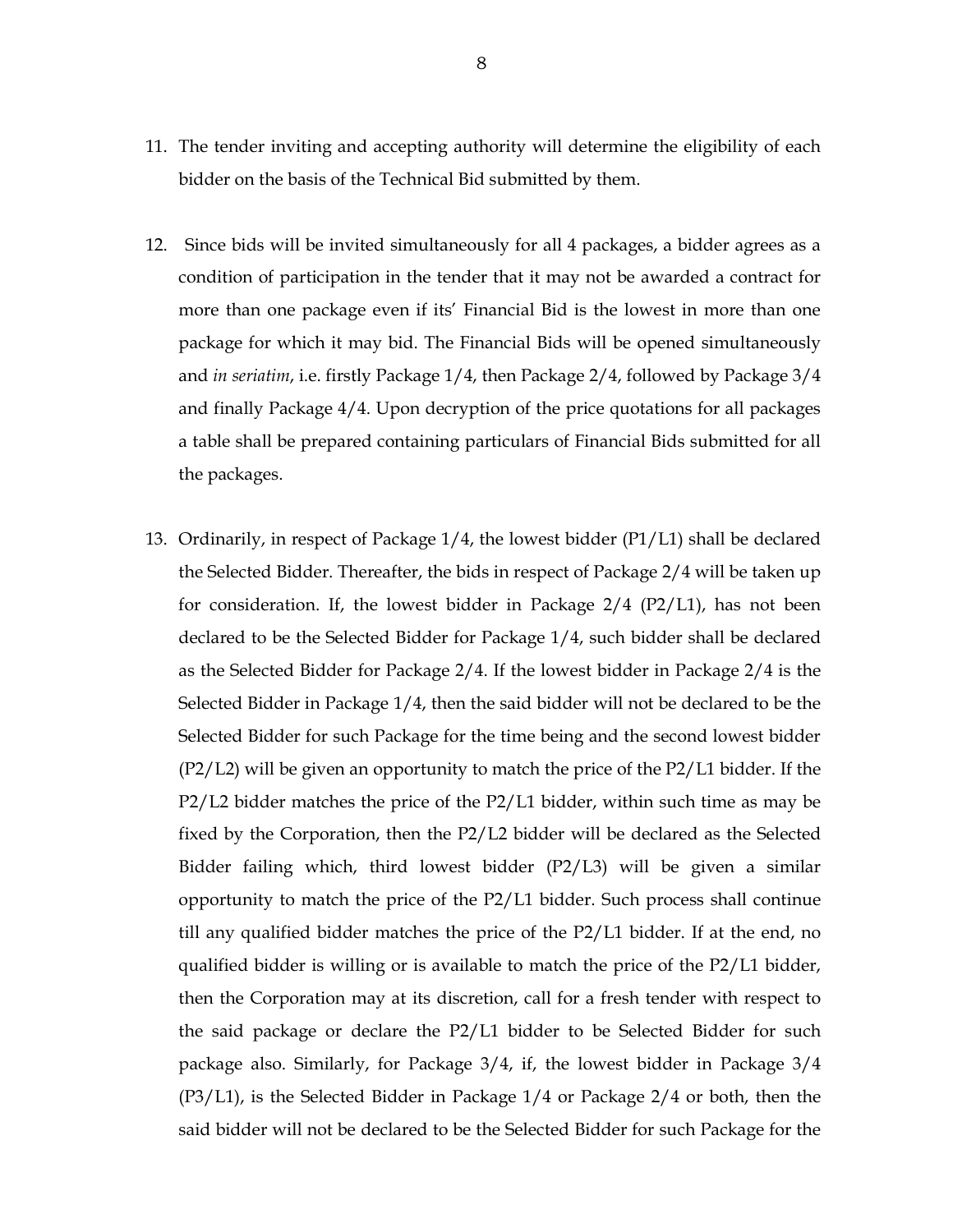time being and the second lowest bidder (P3/L2) and/ or the third lowest bidder (P3/L3) will be given an opportunity to match the price of the P3/L1 bidder. If the P3/L2 bidder (or the P3/L3 bidder) matches the price of the P3/L1 bidder, within such time as may be fixed by the Corporation, then the P3/L2 bidder (or the P3/L3 bidder) will be declared as the Selected Bidder failing which, fourth lowest bidder (P3/L4) will be given a similar opportunity to match the price of the P3/L1 bidder. Such process shall continue till any qualified bidder matches the price of the P3/L1 bidder. If at the end, no qualified bidder is willing or is available to match the price of the P3/L1 bidder, then the Corporation may at its discretion, call for a fresh tender with respect to the said package or declare the P3/L1 bidder (unless the P3/L1 bidder has already been awarded Packages 1/4 and 2/4) to be Selected Bidder for such package also. Similarly, for Package 4/4, if, the lowest bidder in Package 4/4 (P4/L1), is the Selected Bidder in Package 1/4 and/or Package 2/4 and/ or Package 3/4 and/or any combination of packages earlier opened, then the said bidder will not be declared to be the Selected Bidder for such Package for the time being and the second lowest bidder (P4/L2) [or the third lowest bidder  $(P4/L3)$  or the fourth lowest bidder  $(P4/L4)$ ] will be given an opportunity to match the price of the P4/L1 bidder. If the P4/L2 bidder (or the P4/L3 bidder or the P4/L4 bidder) matches the price of the P4/L1 bidder, within such time as may be fixed by the Corporation, then the P4/L2 bidder (or the P4/L3 bidder or the P4/L4 bidder) will be declared as the Selected Bidder failing which, fifth lowest bidder (P4/L5) will be given a similar opportunity to match the price of the P4/L1 bidder. Such process shall continue till any qualified bidder matches the price of the P4/L1 bidder. If at the end, no qualified bidder is willing or is available to match the price of the P4/L1 bidder, then the Corporation may at its discretion, call for a fresh tender with respect to the said package or declare the P4/L1 bidder (unless the P4/L1 bidder has already been awarded two packages

- out of Packages 1/4, 2/4 and 3/4) to be Selected Bidder for such package also.
- 14. However, if adequate number of bidders are not available to whom to award contracts in respect of each of the packages or even otherwise notwithstanding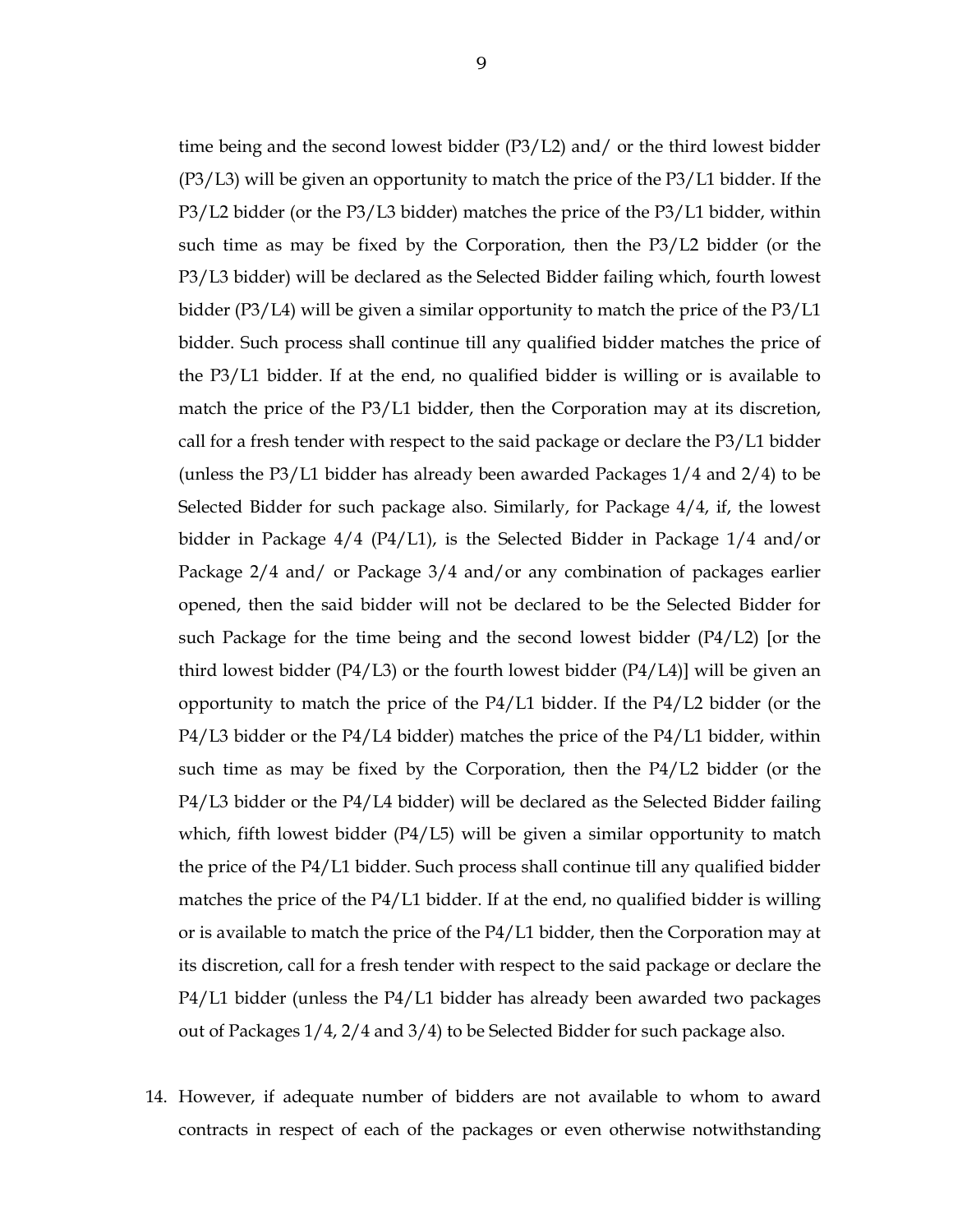what has been stated above, the Corporation in its sole discretion having regard to production capacity and other relevant factors, may award a contract to a bidder in respect of two or more packages, provided it is the lowest bidder in respect of such packages.

- 15. Financial Bids will be the average rate per category of bicycle quoted by the bidder. The rates quoted by the bidder for ladies and gents bicycles respectively shall be deemed to include cost of supply to such locations and in such batches as per supply programme to be fixed by the Corporation from time to time. The rates quoted by a bidder shall also include all costs for fitting and after sales services, spare parts and consumables, service charges and any other charge for a comprehensive after sales service. Apart from the rates in the Financial Bid, nothing extra or additional, on any head or account including tax, cess, duty, octroi, levy or service tax shall be payable by the Corporation or the beneficiaries to whom such bicycles will be distributed. To clarify, the rates quoted by the bidder shall be all inclusive.
- 16. Along with the EMD/ Bid Security, a bidder must supply to the Corporation, free of cost, one gents and one ladies bicycle conforming to standard and specifications as set out in Section 5 (Corporation's Requirements) as sample. Receipt will be issued to the bidders for supply of such 2 sample bicycles, which will have to be uploaded along with the bid. The sample bicycles will be tested by technical persons on behalf of the Corporation against the specifications mentioned in Section 5 (Corporation's Requirements) of the Tender Documents. In the event, the sample bicycles do not match such specifications, the bidder will be disqualified and its Financial Bid will not be considered. Only one bicycle of each category is required to be provided irrespective of the number of packages the bidder intends to bid for. The sample bicycles for Selected Bidders will be kept in the custody of the Corporation till completion of supplyand the sample bicycles of the unsuccessful bidders will be returned.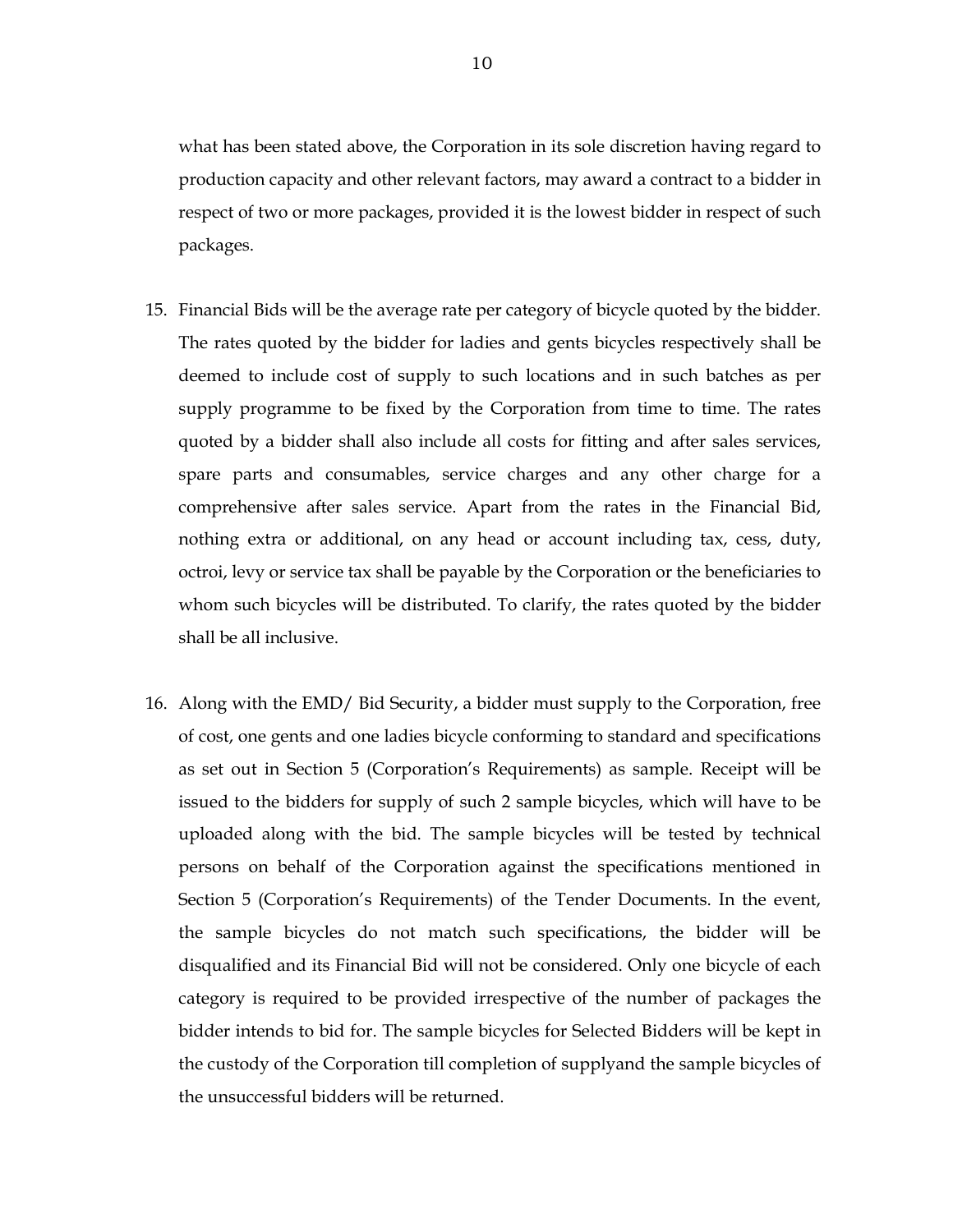- 17. Financial Bids for each package must be submitted separately if bidders intend to participate in more than one package.
- 18. Bids are to remain valid for a period not less than 180 days after the last date for bid submission as specified in Sl. 19 of this e-NIT. Bids valid for a shorter period shall be rejected as non-responsive.

| S1. | Particulars                                                                                                                             | Date & Time                              |
|-----|-----------------------------------------------------------------------------------------------------------------------------------------|------------------------------------------|
| 1.  | Publication of e-NIT (final bid documents)                                                                                              | 12 June, 2015 at 12:00 hrs.              |
| 2.  | Pre - Bid Meeting: Venue – Conference Hall of<br>WBSCSTDFC, CF-217/A/1, Sector-I, Salt Lake,<br>Kolkata - 700064.                       | 19 June, 2015 at 15:00 hrs.              |
| 3.  | Last date and time of submitting sample bicycle,<br>EMD / Bid Security and Cost of Tender<br>Documents at the office of the Corporation | 30 June, 2015 at 15:00 hrs.              |
| 4.  | Last date and time of uploading bids                                                                                                    | 02 July, 2015 by 17:00 hrs.              |
| 5.  | Date and time of opening of Technical Bids at the<br>office of WBSCSTDFC                                                                | 03 July, 2015 at 12:00 hrs               |
| 6.  | <b>Technical Bid Evaluation</b>                                                                                                         | 03 July, 2015 at 13:00 hrs.              |
| 7.  | Uploading list of responsive/ non-responsive<br>bidders                                                                                 | 06 July, 2015 at 16:00 hrs. <sup>2</sup> |
| 8.  | <b>Financial Bid Opening</b>                                                                                                            | 07 July, 2015 at 13:00 hrs. <sup>3</sup> |
| 9.  | <b>Award of Contract</b>                                                                                                                | By July 2015                             |

19. Important Information Date & Time Schedule :

20. In the event, any of the specified dates as above being declared a holiday or if the office of the Corporation being closed on such date, the event of the specified date will be taken up on the next working day at the same time.

<sup>2</sup> This date is subject to change, depending on completion of technical evaluation. If this date is changed, the changed date will be intimated by e-mail to all bidders of all the 4 packages.

<sup>&</sup>lt;sup>3</sup> This date is subject to change, depending on completion of prior events. If this date is changed, the changed date will be intimated by e-mail to all responsive bidders of all the 4 packages.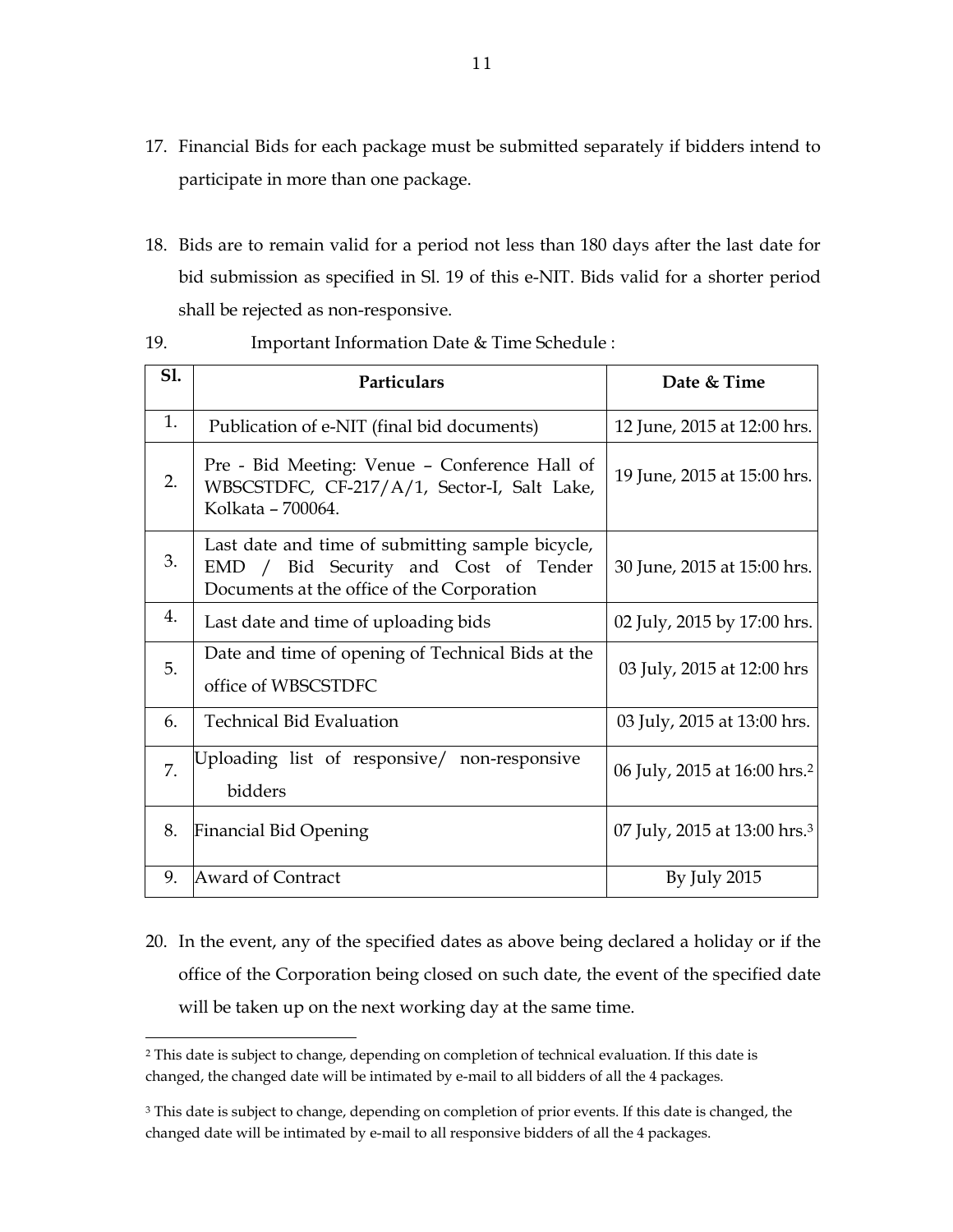- 21. All standards, technical specifications and codes of practice referred to shall be latest Indian editions of the same, including all amendments and revisions thereto.
- 22. The Corporation reserves the right to reject any or all bids and to accept or reject any or all offers without assigning any reason whatsoever and would not be liable for any cost that might have incurred by any bidder for bidding.
- 23. The EMD/ Bid Security of unsuccessful bidders of respective packages will be refunded by the Corporation without any interest, within 15 days of signing of Contract in respect of such package, submission of performance security by the Selected Bidder and an application by the unsuccessful bidder for such refund, whichever is later. Where earnest money has been tendered by way of Bank Guarantee, such Bank Guarantees will be similarly returned to the unsuccessful bidders, duly discharged.
- 24. In addition to the above, bidders are advised to note carefully the instructions contained in the 'Instructions to Bidders' (ITB) and conditions in "General Conditions of Contract" and other documents as per ITB 6.1 before tendering bids.
- 25. Conditional/incomplete bids will not be accepted under any circumstances.
- 26. The bidders shall have to comply with all relevant laws, regulations, practices and procedures of the Government of West Bengal in connection with tenders.
- 27. During tender evaluation or even during contract performance, if any record submitted by any bidder is found to be incorrect, manufactured or fabricated, the bid of such bidder will be rejected and if Contract has already been awarded, the Contract will be cancelled, without any prejudice to any rights of the Corporation.
- 28. The Corporation reserves the right to cancel the tender process at any time without assigning any reason, whatsoever, and without entertaining any claim in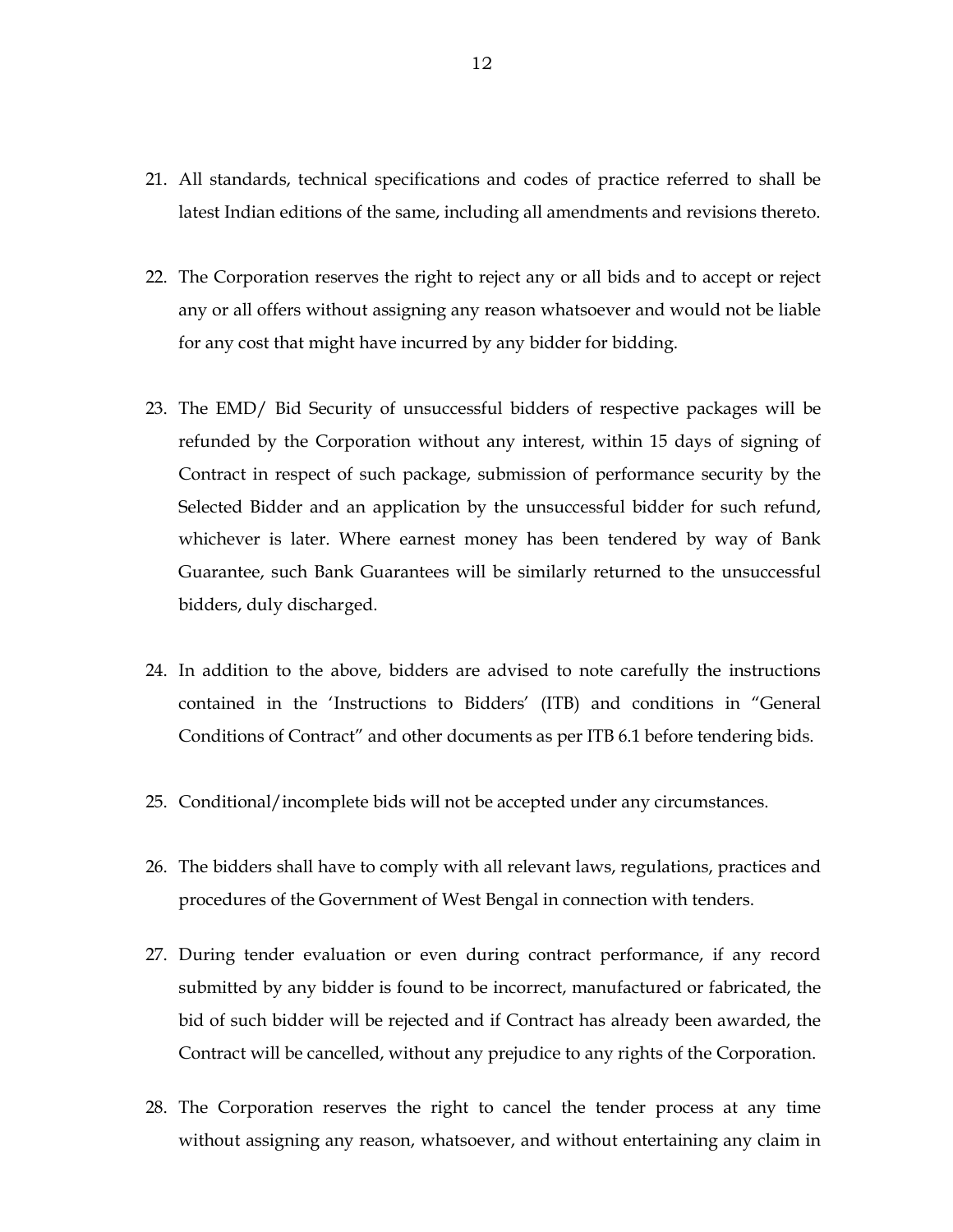this respect. At any time prior to the deadline for submission of bids and in case of extension of deadline for the submission of bids up to bid opening, the Corporation may amend the Bidding Documents by issuing addenda/ corrigenda. In order to give prospective bidders reasonable time in which to take an addendum/ corrigendum into account in preparing their bids or for other causes and considerations, the Corporation may also, at its discretion, extend the time for the submission of bids.

- 29. The EMD/ Bid Security will be forfeited in the following events :
	- (a) If a bidder withdraws its bid during the period of bid validity specified by the bidder, except as provided in ITB 17.2;
	- (b) If a bidder engages in a corrupt practice, fraudulent practice, coercive practice, undesirable practice or restrictive practice as specified in ITB 3.1;
	- (c) If the bidder is declared disqualified in terms of ITB 4.3;
	- (d) If the Selected Bidder fails to:
		- i) sign the Contract in accordance with ITB 37.1;
		- ii) furnish a performance security in accordance with ITB 38.1; or

 (e) If the bidder is otherwise in breach of the terms of the Tender Documents.

- 30. Where an individual holds a digital signature certificate in his own name duly issued to him in respect of a bidder company of which he is a director, such person shall, while uploading any bid for and on behalf of the bidder company of which he is a director, shall upload a copy of the Power of Attorney authorizing him to act on behalf of the bidder.
- 31. Bidders must submit all records, data and documents on which they wish to in support of their Technical Bid, online. Unless for reasons to the satisfaction of the Corporation, bidders will not be allowed to supplement data and documents submitted online, with additional data and documents during tender evaluation.
- 32. As decided by the Government of West Bengal vide UO No. Group T/2015- 2016/0169 dated 5th June, 2015, an amount not exceeding 5% of the total quantity in each of the packages may be awarded to small/ medium/ new units provided they have set up facilities for manufacturing in the State and also subject to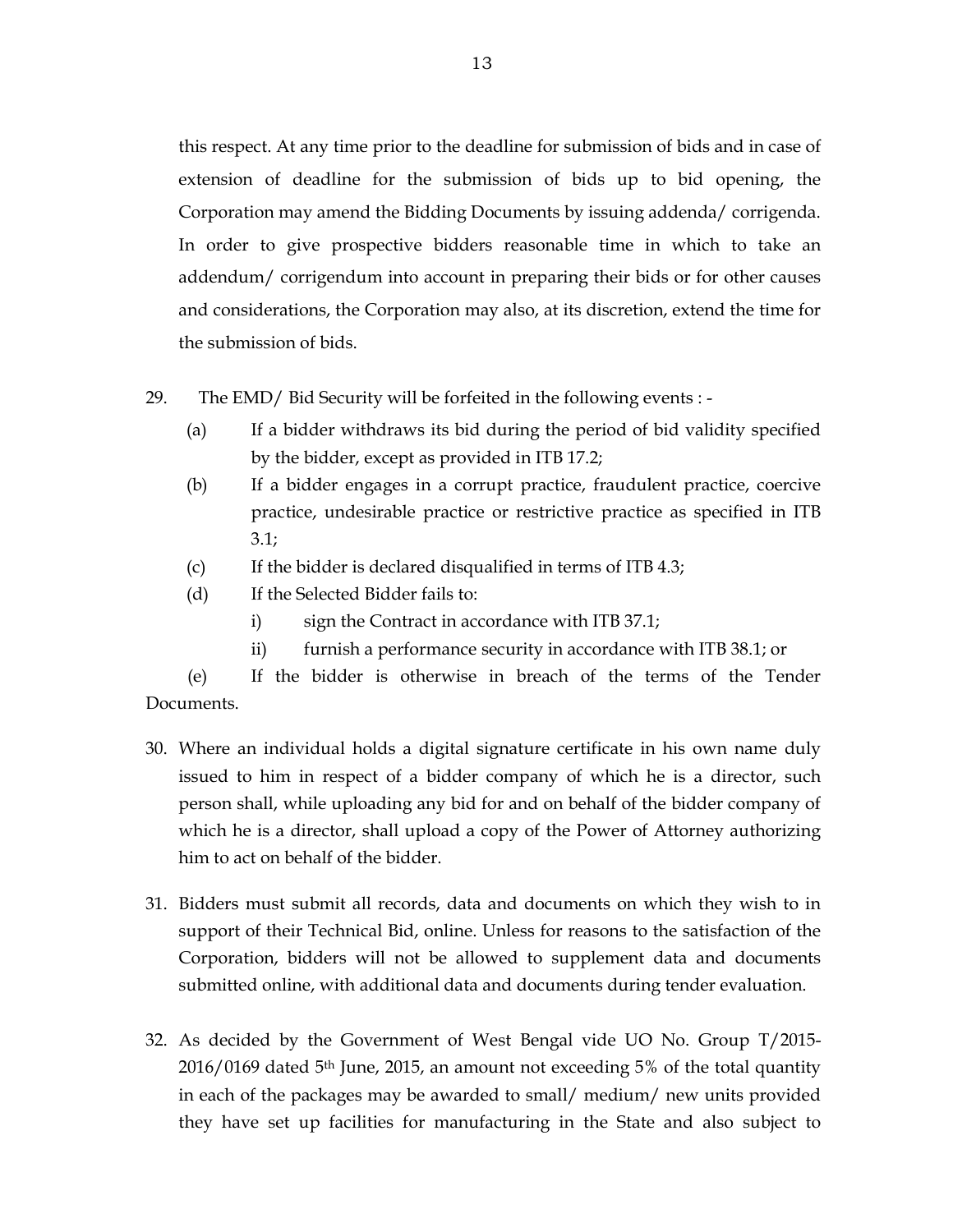fulfillment of eligibility criteria, submission of EMD/ Bid Security etc. by them, as per Section 3 – Special Provisions for Local Manufacturer. The bidders intending to participate in this promotional scheme shall submit the Technical Bid containing documents as had been made applicable for them under Section 3 of the Bidding Documents. They need not submit any Financial Bid. The bidders found eligible after Technical evaluation, in this scheme, shall be awarded contract at L1 rate for the respective Package for supply of such quantities as may be determined by the Corporation on the basis of Technical evaluation and after inspection of the manufacturing site. The decision of the Corporation shall be final and binding in this regard without any prejudice. If no bidders are found to be qualified or eligible to be considered for promotional scheme, the earmarked quantities (maximum of 5% of each Package) shall be awarded to L1 of the respective Package/ Packages.

### **Sd/- Managing Director**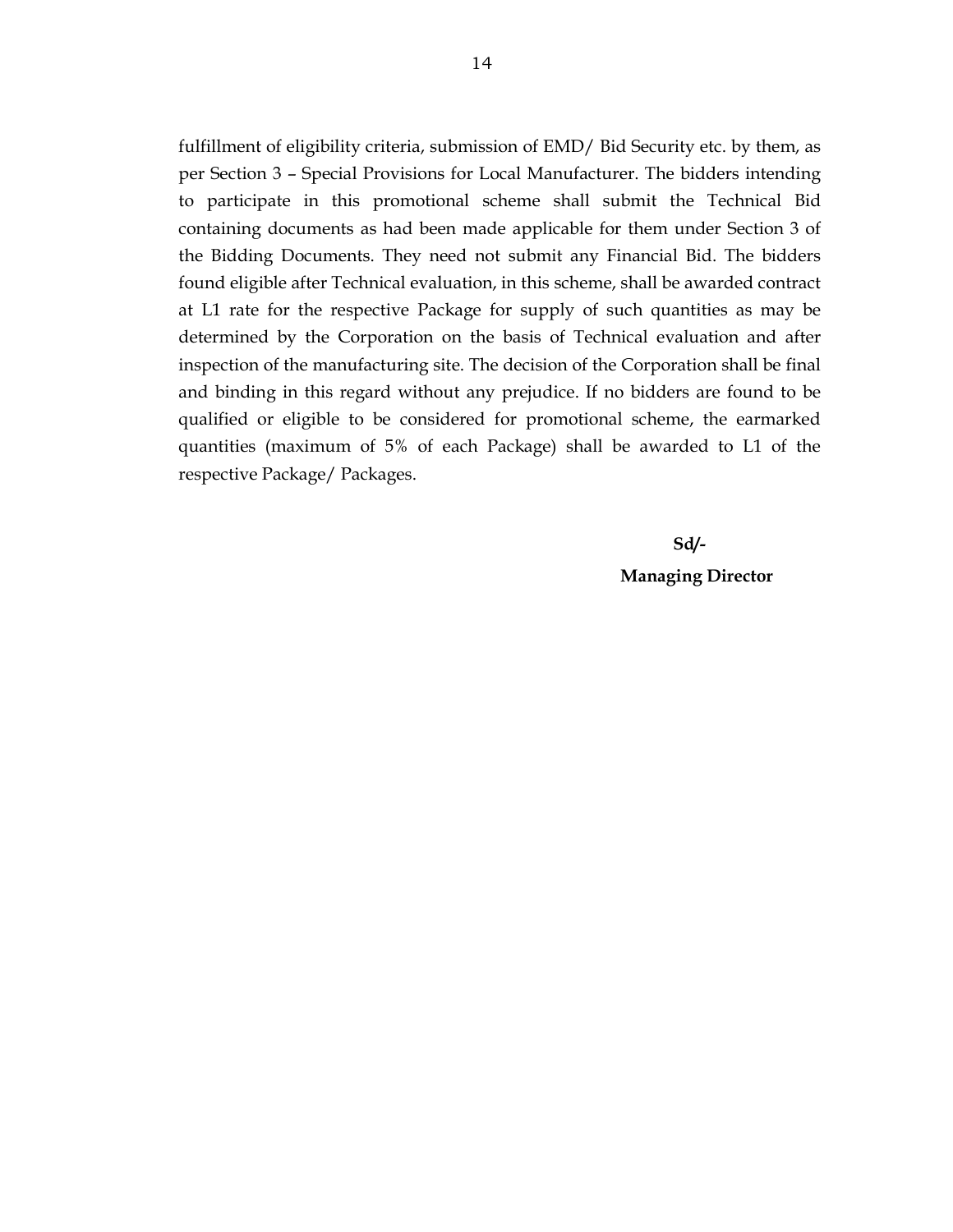### **WEST BENGAL SCHEDULED CASTES & SCHEDULED TRIBES**

## **DEVELOPMENT & FINANCE CORPORATION**

### **BIDDING DOCUMENTS FOR**

**Procurement of 20,00,000 bicycles for students (boys and girls) studying in Classes IX to XII** 

**in the State of West Bengal** 

**Section 2** 

**Instructions to Bidders (ITB)**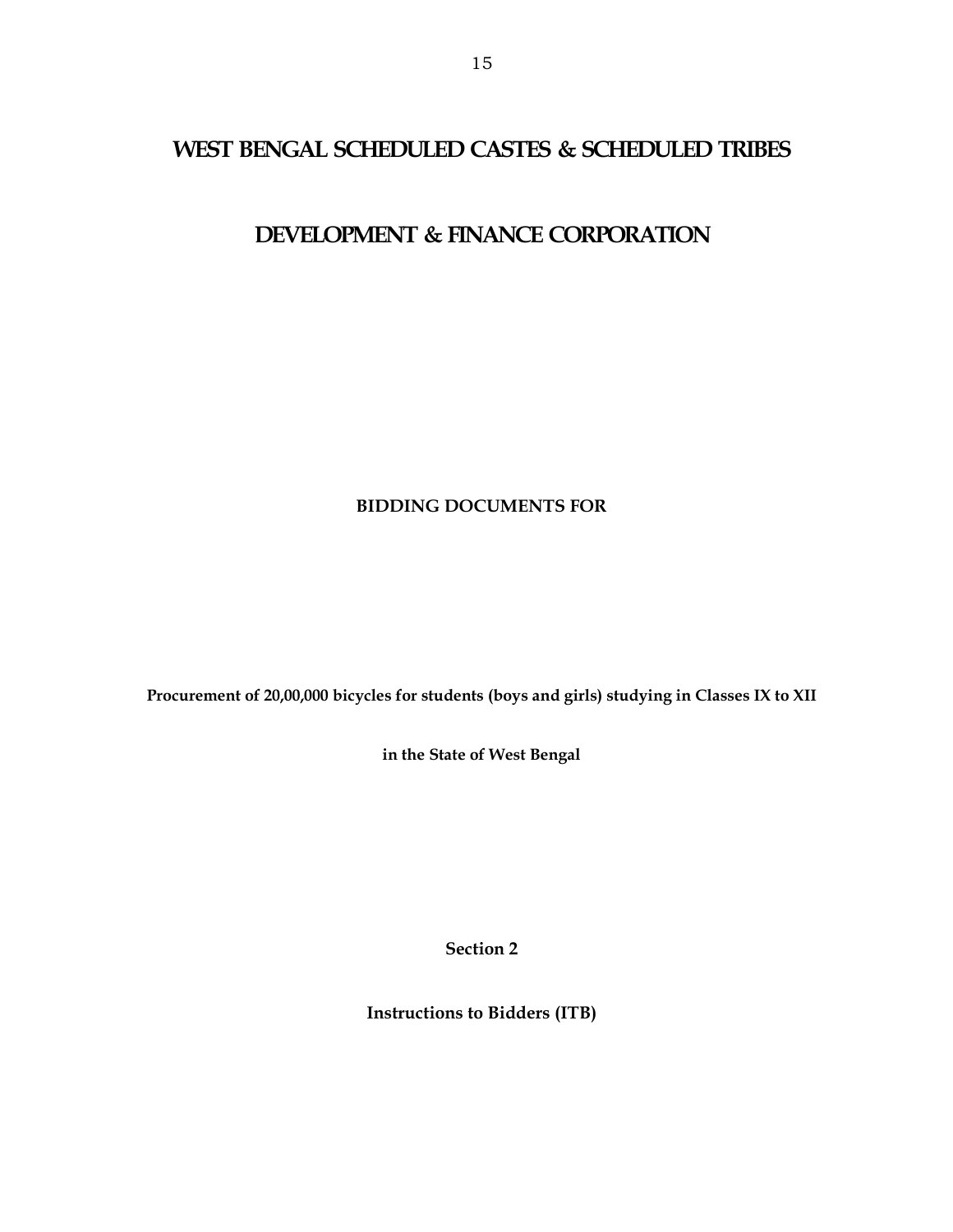### **Section 2 – Instructions to Bidders**

# **A. General**

| 1. | Scope of Bid        | 1.1 | In connection with the Notice Inviting e-Tender for         |
|----|---------------------|-----|-------------------------------------------------------------|
|    |                     |     | Procurement of 20,00,000 bicycles in 4 packages for         |
|    |                     |     | students studying in classes IX to XII in the State of West |
|    |                     |     | Bengal, the West Bengal Scheduled Castes & Scheduled        |
|    |                     |     | Tribes Development & Finance Corporation, having its        |
|    |                     |     | registered office at CF-217/A/1, Sector - I, Salt Lake,     |
|    |                     |     | Kolkata-700 064 (hereinafter referred to as "the            |
|    |                     |     | Corporation") issues this Bidding Document for the          |
|    |                     |     | procurement of bicycles in 4 packages of 5,00,000 bicycles  |
|    |                     |     | specified in Section 5 (Corporation's<br>each<br>as         |
|    |                     |     | Requirements). The name, identification, and number of      |
|    |                     |     | contracts of the National Competitive Bidding (NCB) are     |
|    |                     |     | given below.                                                |
|    |                     |     | The tender is invited online and submission of              |
|    |                     |     | tender will also be online as detailed in the e-NIT.        |
|    |                     | 1.2 | Throughout this Bidding Document:                           |
|    |                     |     | (a) the term "in writing" means communicated in             |
|    |                     |     | written form and delivered against receipt;                 |
|    |                     |     | (b) the terms 'bid' and 'tender' and their derivatives      |
|    |                     |     | (bidder/tender, bid/tender, bidding/tendering,              |
|    |                     |     | etc.) are synonymous.                                       |
|    |                     |     | (c) except where the context requires otherwise,            |
|    |                     |     | words indicating the singular also include the              |
|    |                     |     | plural and words indicating the plural also                 |
|    |                     |     |                                                             |
|    |                     |     | include the singular; and                                   |
|    |                     |     | (d) "day" means calendar day.                               |
| 2. | General<br>guidance | 2.1 | Registration of bidder                                      |
|    | for e-tendering     |     | Any bidder willing to take part in the process of e-        |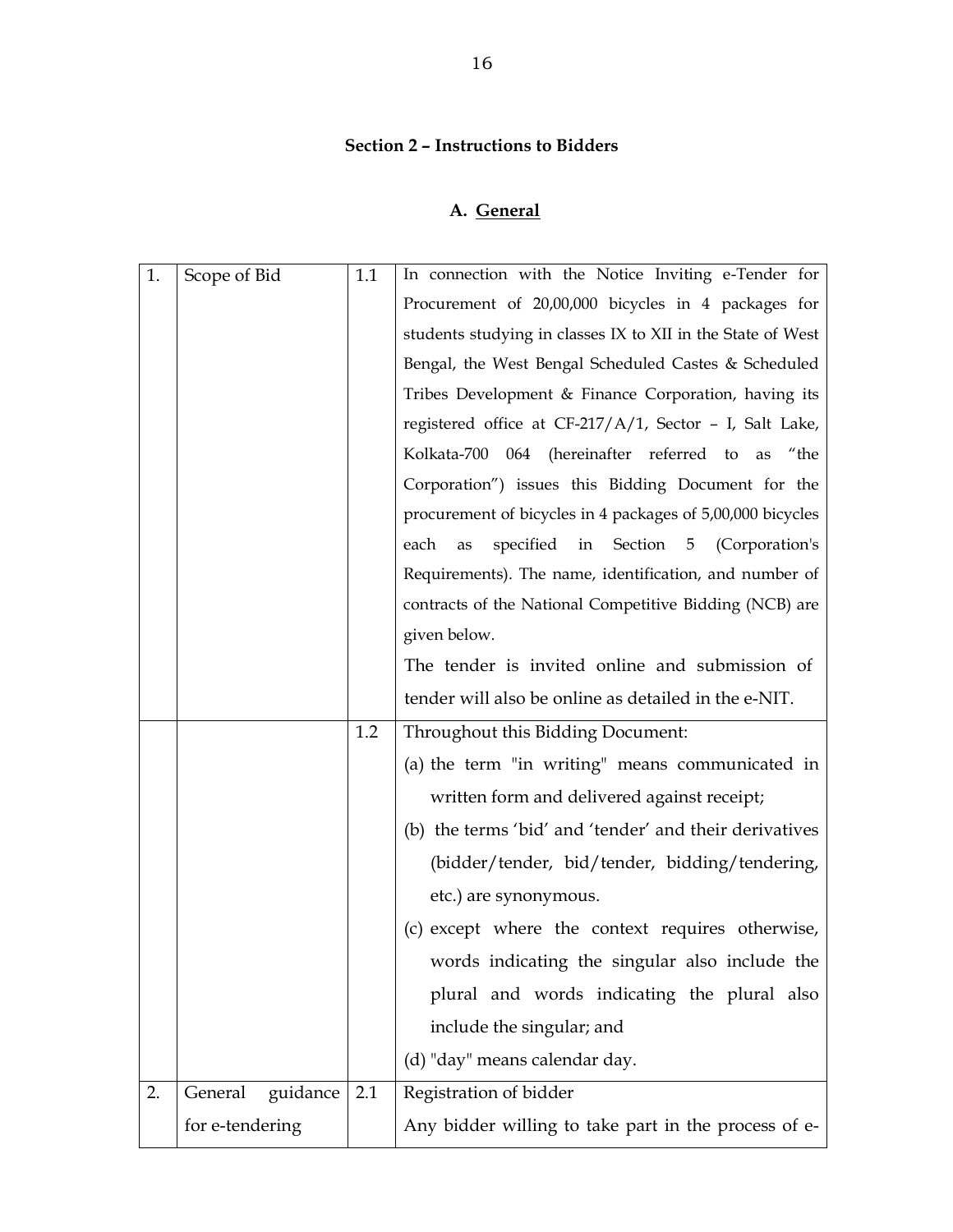|  |     | tendering will have to be enrolled & registered with   |
|--|-----|--------------------------------------------------------|
|  |     | the State Government e-procurement system, on          |
|  |     | https://wbtenders.gov.in. The bidder is to click on    |
|  |     | the link for e-tendering as given on the web portal    |
|  |     | and if required, may contact e-procurement Help        |
|  |     | Desk at Jalasampad Bhavan, 7th Floor, DVC Cell, Salt   |
|  |     | Lake, Phone: (033)2334-6098.                           |
|  |     |                                                        |
|  | 2.2 | Digital Signature Certificate (DSC)                    |
|  |     | Each bidder is required to obtain a Class-II or Class- |
|  |     | III Digital Signature Certificate (DSC) for submission |
|  |     | of tenders, from the approved service provider of the  |
|  |     | National Informatics Centre (NIC). Details are         |
|  |     | available on the website https://wbtenders.gov.in.     |
|  |     | DSC is given as a USB e-token.                         |
|  |     | The bidder can search and download the e-NIT and       |
|  |     | Tender Documents electronically once it logs on to     |
|  |     | the website mentioned in Sl. No. 5 of the e-NIT. This  |
|  |     | is the only mode of collection of Tender Documents.    |
|  |     | The bidders are also advised to upload relevant        |
|  |     | documents such as certificates, purchase order         |
|  |     | details etc. well in advance under the "My             |
|  |     | Documents" Tab at https://wbtenders.gov.in so that     |
|  |     | those can later be selected and attached during bid    |
|  |     | submission. This is likely to ensure hassle free       |
|  |     | upload of bid documents.                               |
|  |     | There is no upper limit on the size of the file to be  |
|  |     | uploaded. However, the speed of upload is              |
|  |     | dependent on the memory available in the client        |
|  |     | system as well as the network bandwidth used. In       |
|  |     | order to reduce the file size, bidders are advised to  |
|  |     |                                                        |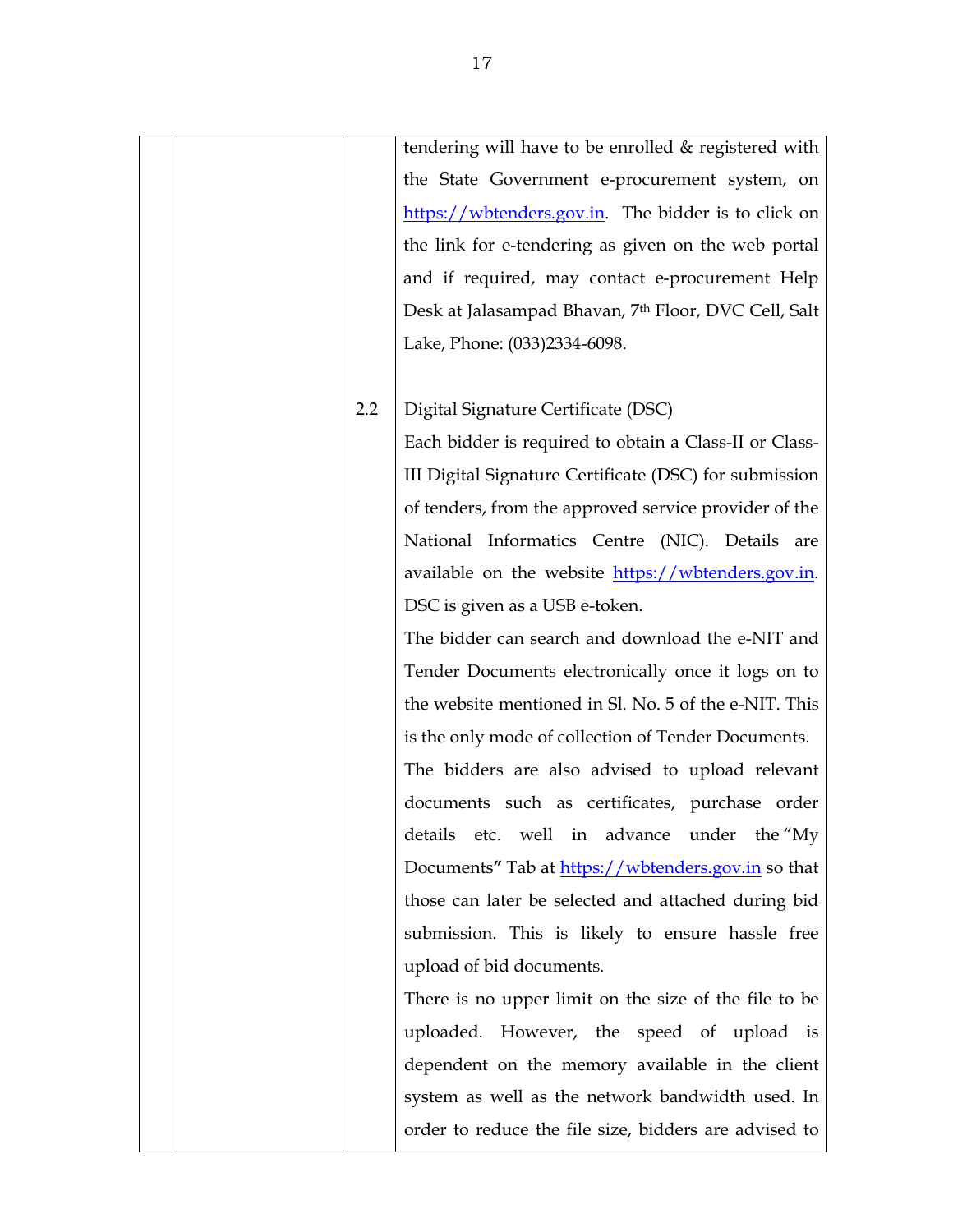|    |                          |     | scan the documents in 75-100 DPI so that the optimal    |
|----|--------------------------|-----|---------------------------------------------------------|
|    |                          |     | clarity is maintained.                                  |
|    |                          |     | The Corporation will not be responsible for any         |
|    |                          |     | delay or the difficulties faced during the submission   |
|    |                          |     | of bids online by the bidders due to local              |
|    |                          |     | connectivity or other issues.                           |
| 3. | <b>Corrupt Practices</b> | 3.1 | The Corporation requires that bidders, suppliers,       |
|    |                          |     | contractors under contracts with the Corporation,       |
|    |                          |     | observe the highest standard of ethics during the       |
|    |                          |     | procurement and execution of such contracts. In         |
|    |                          |     | pursuance of this policy, the Corporation:              |
|    |                          |     | defines, for the purposes of this provision, the<br>(a) |
|    |                          |     | terms set forth below as follows:                       |
|    |                          |     | "corrupt practice"/"bribery" means the<br>(i)           |
|    |                          |     | offering, giving receiving, or soliciting, directly     |
|    |                          |     | or indirectly, anything of value to influence           |
|    |                          |     | improperly the actions of another party or              |
|    |                          |     | influencing the process procuring goods or              |
|    |                          |     | services or executing contracts;                        |
|    |                          |     | "fraudulent practice"/"fraud" means any<br>(ii)         |
|    |                          |     | act or omission, including a misrepresentation          |
|    |                          |     | of information or facts, that knowingly or              |
|    |                          |     | recklessly misleads, or attempts to mislead, a          |
|    |                          |     | party to obtain a financial or other benefit or to      |
|    |                          |     | avoid an obligation or to influence the process         |
|    |                          |     | procuring goods or services or executing                |
|    |                          |     | contracts, to the detriment of the Corporation          |
|    |                          |     | or other participants;                                  |
|    |                          |     | "coercive practice" means impairing or<br>(iii)         |
|    |                          |     | harming, or threatening to impair or harm,              |
|    |                          |     | directly or indirectly, any party or the property       |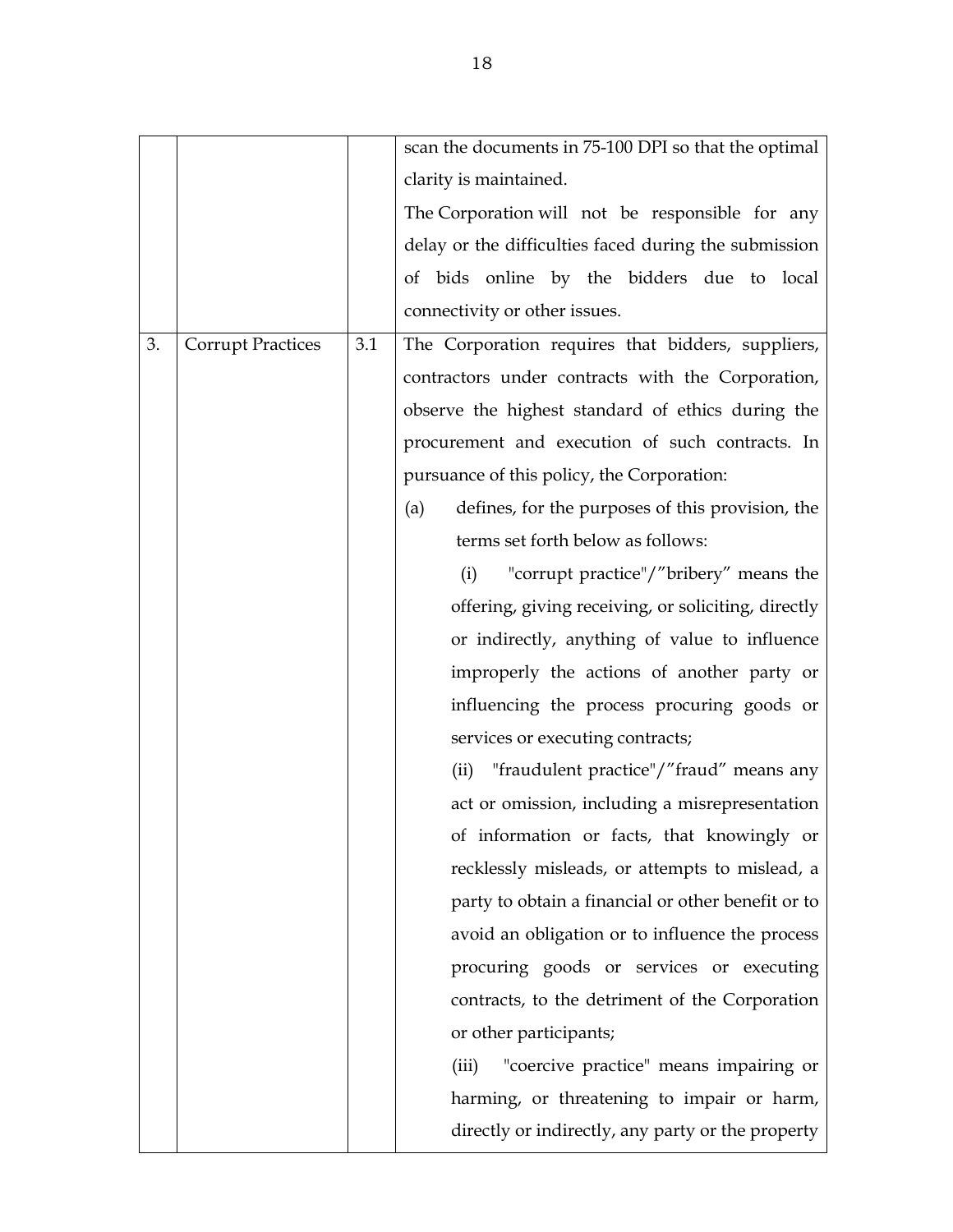| of the party to influence improperly the actions        |
|---------------------------------------------------------|
| of a party;                                             |
| "collusive practice" means<br>(iv)<br>an                |
| arrangement between two or more parties                 |
| designed to achieve an improper purpose,                |
| including influencing improperly the actions            |
| of another party or designed to result in bids at       |
| artificial prices that are not competitive;             |
| (v) "restrictive practice" means forming a              |
| cartel or arriving at any understanding or              |
| arrangement among bidders with the objective            |
| of restricting or manipulating a full and fair          |
| competition in the bidding process.                     |
|                                                         |
| will reject a proposal to award a contract if it<br>(b) |
| determines that the bidder recommended for              |
| award has, directly or through an agent,                |
| engaged in corrupt, fraudulent, collusive, or           |
| coercive practices in competing for the                 |
| Contract in question; and                               |
| (c)<br>will sanction a party or its successor,          |
| declaring ineligible,<br>including<br>either            |
| indefinitely or for a stated period of time, to         |
| participate in any tender/bidding process of            |
| the Corporation if it at any time determines            |
| that the firm has, directly or through an agent,        |
| engaged in corrupt, fraudulent, collusive, or           |
| coercive practices in competing for, or in              |
| executing, a contract of the Corporation.               |
| (d)<br>will cancel or terminate a contract if it        |
| determines that a bidder / party has, directly          |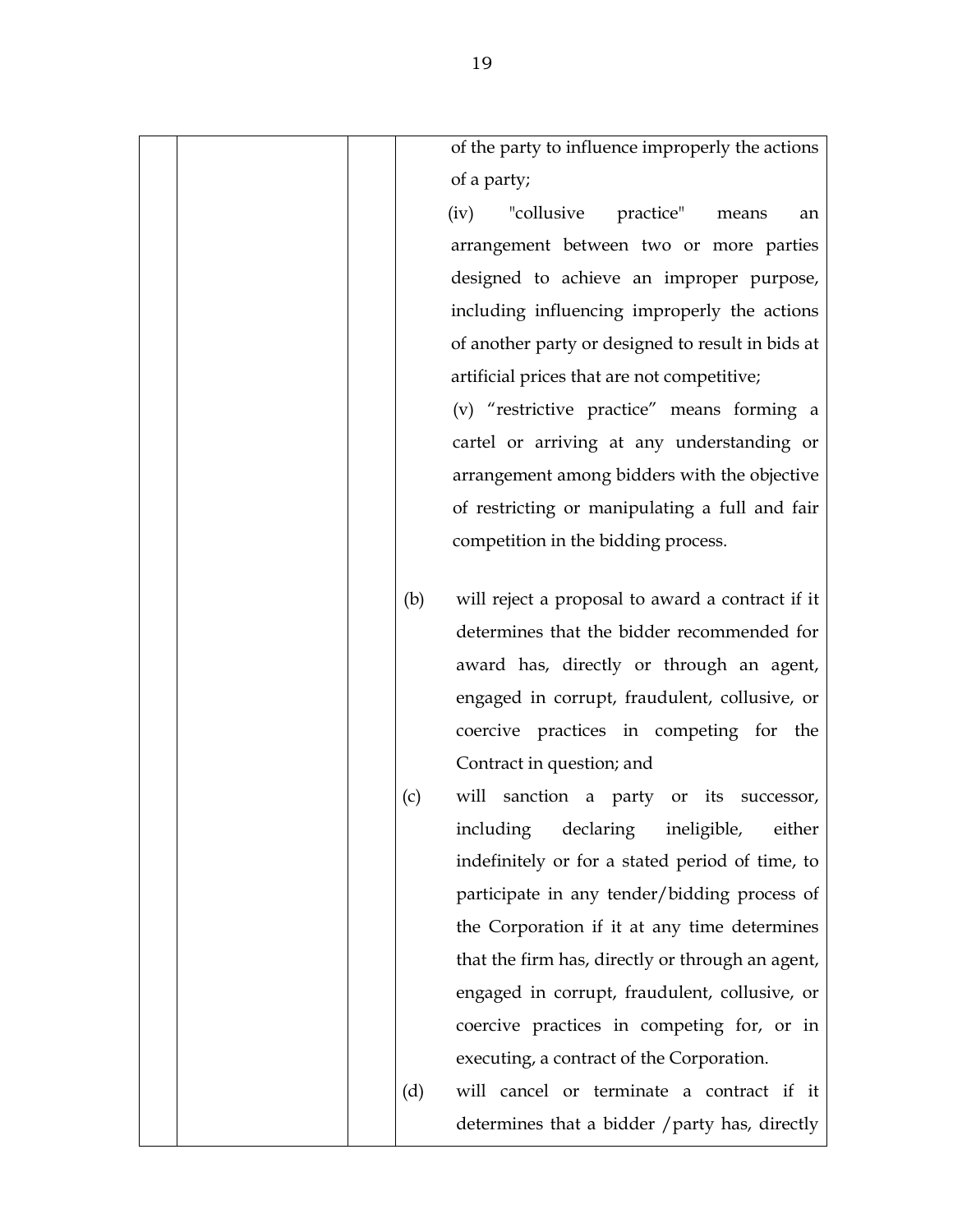|    |                  |     |     | or through an agent, engaged in corrupt,        |
|----|------------------|-----|-----|-------------------------------------------------|
|    |                  |     |     | fraudulent, collusive, or coercive practices in |
|    |                  |     |     | competing for, or in executing, a contract with |
|    |                  |     |     | the Corporation.                                |
|    |                  |     | (e) | will normally require a Contractor of the       |
|    |                  |     |     | Corporation to allow the Corporation or any     |
|    |                  |     |     | person that the Corporation may designate, to   |
|    |                  |     |     | inspect or carry out audits of the Contractor's |
|    |                  |     |     | accounting records and financial statements in  |
|    |                  |     |     | connection with the Contract.                   |
| 4. | Eligible Bidders | 4.1 |     | The prospective bidders shall have to meet the  |
|    |                  |     |     | following eligibility criteria :                |
|    |                  |     | (c) | The bidder must be a single company             |
|    |                  |     |     | incorporated under the Companies Act, 1956.     |
|    |                  |     |     | Joint bids in a consortium will not be          |
|    |                  |     |     | entertained.                                    |
|    |                  |     | (d) | The bidder must be an Indian manufacturer       |
|    |                  |     |     | with its own manufacturing facility in India    |
|    |                  |     |     | registered under Factories Act, 1948.           |
|    |                  |     | (e) | A bidder must produce records satisfactorily    |
|    |                  |     |     | evidencing: -                                   |
|    |                  |     |     | (vi)<br>Actual monthly production of at least   |
|    |                  |     |     | 1,00,000 bicycles during each month of          |
|    |                  |     |     | the last three financial years (2012-2013,      |
|    |                  |     |     | 2013-2014 and 2014-2015);                       |
|    |                  |     |     | Records of having authorized dealers<br>(vii)   |
|    |                  |     |     | /distributors and service providers in          |
|    |                  |     |     | all districts of West Bengal;                   |
|    |                  |     |     | Credentials of having supplied to the<br>(viii) |
|    |                  |     |     | Central or State Governments of India           |
|    |                  |     |     | /Government Bodies in India at least            |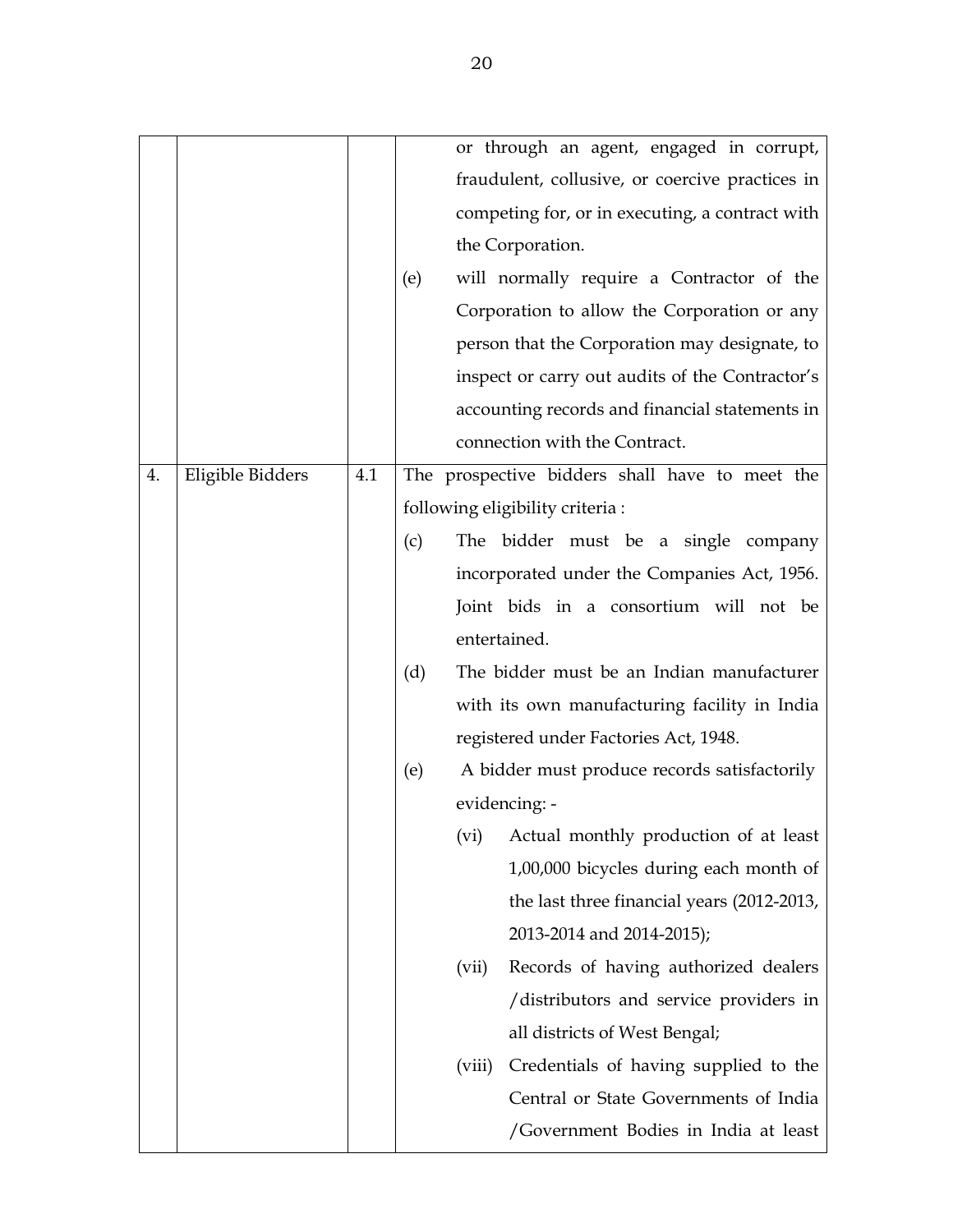|     | 1,00,000 bicycles in each of the last                    |
|-----|----------------------------------------------------------|
|     | three financial years $(2012-2013, 2013-$                |
|     | 2014 and 2014-2015);                                     |
|     | Valid ISI certification/ license granted<br>(ix)         |
|     | by the Bureau of Indian Standards in its                 |
|     | name in respect of bicycle frames, forks                 |
|     | and mudguard;                                            |
|     | Valid ISO certification in its own name.<br>(x)          |
|     | (f)<br>A bidder must have annual turnover of at          |
|     | least Rs 200 Crores during each of the last 3            |
|     | (three) financial years (i.e. 2012-2013, 2013-           |
|     | 2014 and 2014-2015) <sup>4</sup> .                       |
|     | Bidder(s) must submit Financial Bids for each<br>(g)     |
|     | package separately if they intend to participate         |
|     | in more than one package.                                |
|     | The eligibility criteria of the bidders bidding<br>(h)   |
|     | under Section 3 of the Bidding Document shall            |
|     | be as per Sl. No. 3 of Section 3 - Special               |
|     | Provisions for Local Manufacturer.                       |
| 4.2 | A bidder shall have to furnish the following             |
|     | documents:                                               |
|     | Copy of receipt issued by the Corporation<br>(a)         |
|     | against delivery of sample bicycle;                      |
|     | Copy of receipt issued by the Corporation<br>(b)         |
|     | Tender<br>against<br>payment<br>$\circ$ of<br>Cost<br>of |
|     | Documents.                                               |
|     | Laboratory Test Report confirming that the<br>(c)        |
|     | specifications of the sample bicycles are in             |

<sup>&</sup>lt;sup>4</sup> If audited balance sheet in respect of FY 2014-2015 is not finalized by this time, a certificate of Chartered Accountant certifying the turnover for such year may be submitted.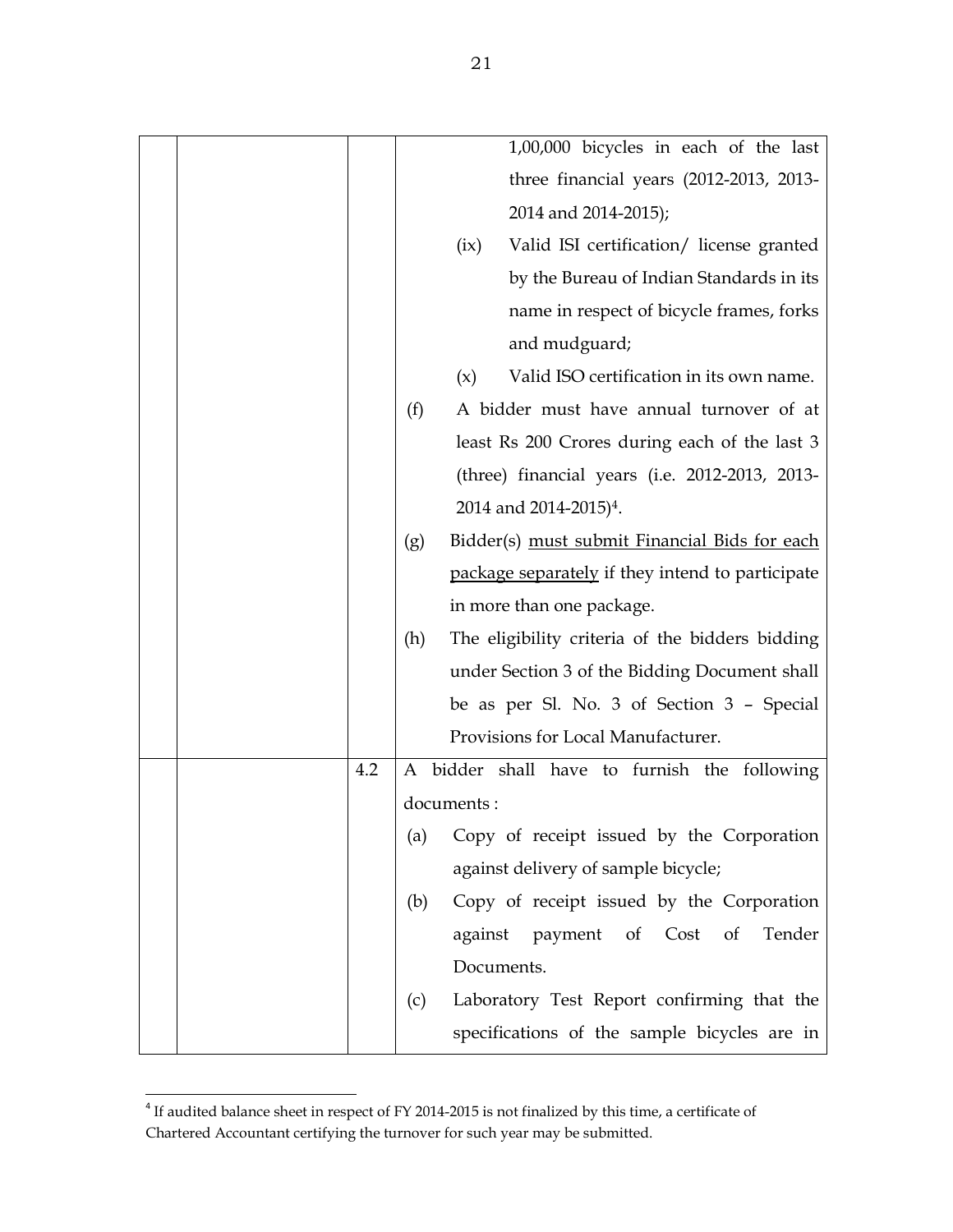|                    | conformity with the specifications mentioned      |
|--------------------|---------------------------------------------------|
|                    | in Section 5;                                     |
| (d)                | Copy of Certificate of Incorporation;             |
| (e)                | Copy of valid License under the Factories Act;    |
| (f)                | Copy of ISO Certification;                        |
| (g)                | Copy of ISI License;                              |
| (h)                | Copy of PAN Card;                                 |
| (i)                | Copy of Income Tax Returns for the last three     |
|                    | financial years (2012-2013, 2013-2014 and 2014-   |
|                    | 2015;                                             |
| (j)                | Audited Balance Sheet for the last three          |
|                    | financial years (2012-2013, 2013-2014 and 2014-   |
|                    | $2015$ <sup>5</sup> ;                             |
| (k)                | Annual Turnover during last three financial       |
|                    | years with CA certified statement which is to     |
|                    | include the registration No. of the CA;           |
| (1)                | Actual Monthly Production in the last 3           |
|                    | financial years with CA certified statement       |
|                    | which is to include the registration No. of the   |
|                    | CA;                                               |
| (m)                | Undertaking to the effect that all necessary      |
|                    | manufacturing and testing facilities exist in the |
|                    | factory and would be made available to the        |
|                    | inspection team of the Employer whenever          |
|                    | desired;                                          |
| (n)                | Credential for Bulk Supply;                       |
| $\left( 0 \right)$ | Client Certificate from the purchaser stating     |
|                    | that the supply has been satisfactory for the     |

<sup>&</sup>lt;sup>5</sup> If audited balance sheet in respect of FY 2014-2015 is not finalized by this time, a certificate of Chartered Accountant certifying the turnover for such year may be submitted.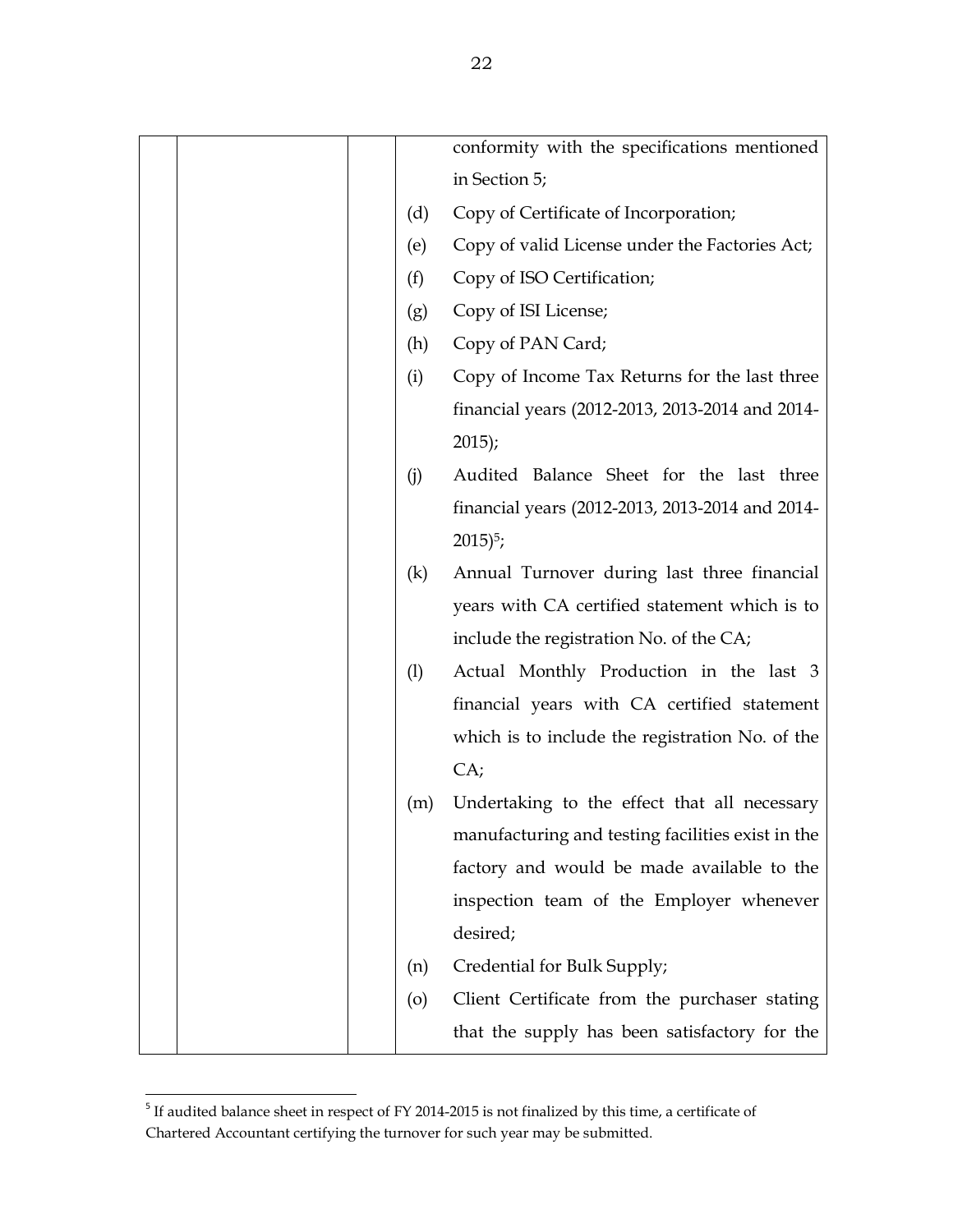|  |     | last three years and no adverse report was                   |
|--|-----|--------------------------------------------------------------|
|  |     | obtained;                                                    |
|  |     | The bidder shall disclose instances of past<br>(p)           |
|  |     | performance, if any, that may have resulted in               |
|  |     | adverse action against the Bidder in the last 5              |
|  |     | years. An undertaking to this effect by                      |
|  |     | authorized person is to be provided;                         |
|  |     | Undertaking that the rate shall remain valid<br>(q)          |
|  |     | for a period of 12 months; and                               |
|  |     | Sample Taggant Label.<br>(r)                                 |
|  | 4.3 | The Employer considers a conflict of interest to be a        |
|  |     | situation in which a party has an interest that could        |
|  |     | improperly influence that party's performance of             |
|  |     | official<br>duties<br>responsibilities,<br>contractual<br>or |
|  |     | obligations, or compliance with applicable laws and          |
|  |     | regulations, and that such conflict of interest may          |
|  |     | contribute to or constitutes a prohibited practice by        |
|  |     | the Corporation which requires that bidders,                 |
|  |     | suppliers, and contractors under contracts with the          |
|  |     | Corporation, observe the highest standard of ethics          |
|  |     | and will take appropriate actions if it determines that      |
|  |     | a conflict of interest has flawed the integrity of any       |
|  |     | procurement process. Consequently all bidders                |
|  |     | found to have a conflict of interest shall be                |
|  |     | disqualified. A bidder may be considered to be in a          |
|  |     | conflict of interest with one or more parties in this        |
|  |     | bidding process if, including but not limited to:            |
|  |     | they have controlling shareholders in common;<br>(a)         |
|  |     | they receive or have received any direct or<br>(b)           |
|  |     | indirect subsidy from any of them;                           |
|  |     | they have the same legal representative for<br>(c)           |
|  |     |                                                              |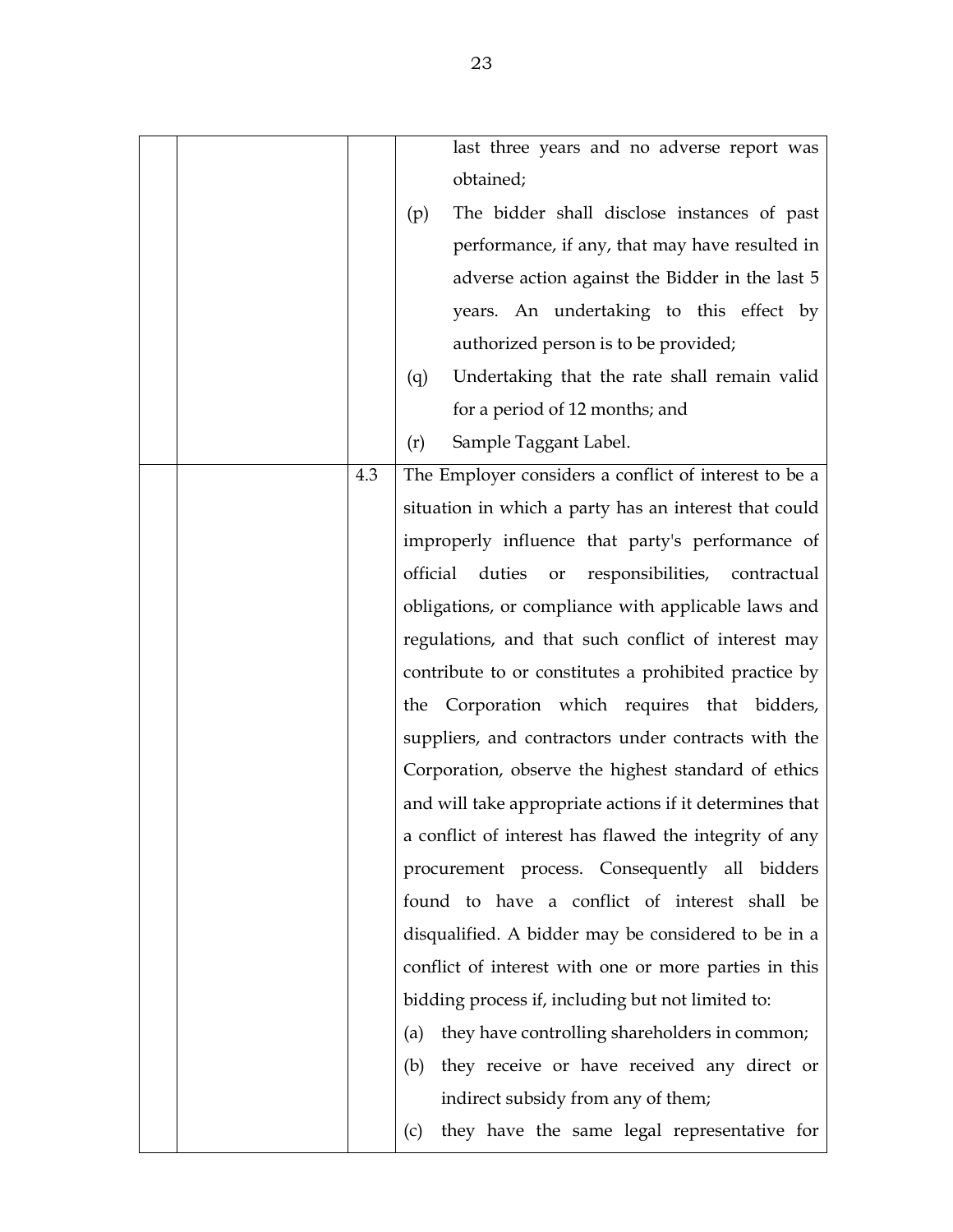|    |                |     | purposes of this bid;                                  |
|----|----------------|-----|--------------------------------------------------------|
|    |                |     | they have a relationship with each other,<br>(d)       |
|    |                |     | directly or through common third parties, that         |
|    |                |     | puts them in a position to have access to              |
|    |                |     | information about or influence on the bid of           |
|    |                |     | another bidder, or influence the decisions of the      |
|    |                |     | Corporation regarding this bidding process; or         |
|    |                |     | Participation by a bidder in more than one bid<br>(e)  |
|    |                |     | (not meaning thereby more than one package)            |
|    |                |     | will result in the disqualification of all bids in     |
|    |                |     | which the party is involved.                           |
|    |                | 4.4 | A firm that is under a declaration of ineligibility by |
|    |                |     | the Corporation in accordance with ITB 3 or by any     |
|    |                |     | Department of Government of India or any State         |
|    |                |     | Government, at the last date for bid submission or     |
|    |                |     | thereafter during process of evaluation, shall be      |
|    |                |     | disqualified.                                          |
|    |                | 4.5 | Bidders shall provide such evidence of their           |
|    |                |     | continued eligibility satisfactory to the Corporation, |
|    |                |     | as the Corporation shall reasonably request.           |
| 5. | Specifications | 5.1 | The bidders are cautioned to read the specifications   |
|    |                |     | carefully, as there may be special requirements. The   |
|    |                |     | technical specifications presented herein may not to   |
|    |                |     | be construed as defining a particular manufacturer's   |
|    |                |     | product.                                               |
|    |                |     | The specifications are the minimum requirements for    |
|    |                |     | the products. The products offered must meet or        |
|    |                |     | exceed requirements mentioned in the technical         |
|    |                |     | specifications. The products shall conform in          |
|    |                |     | strength, quality and workmanship to the accepted      |
|    |                |     | standards of the bicycle industry. Modifications of or |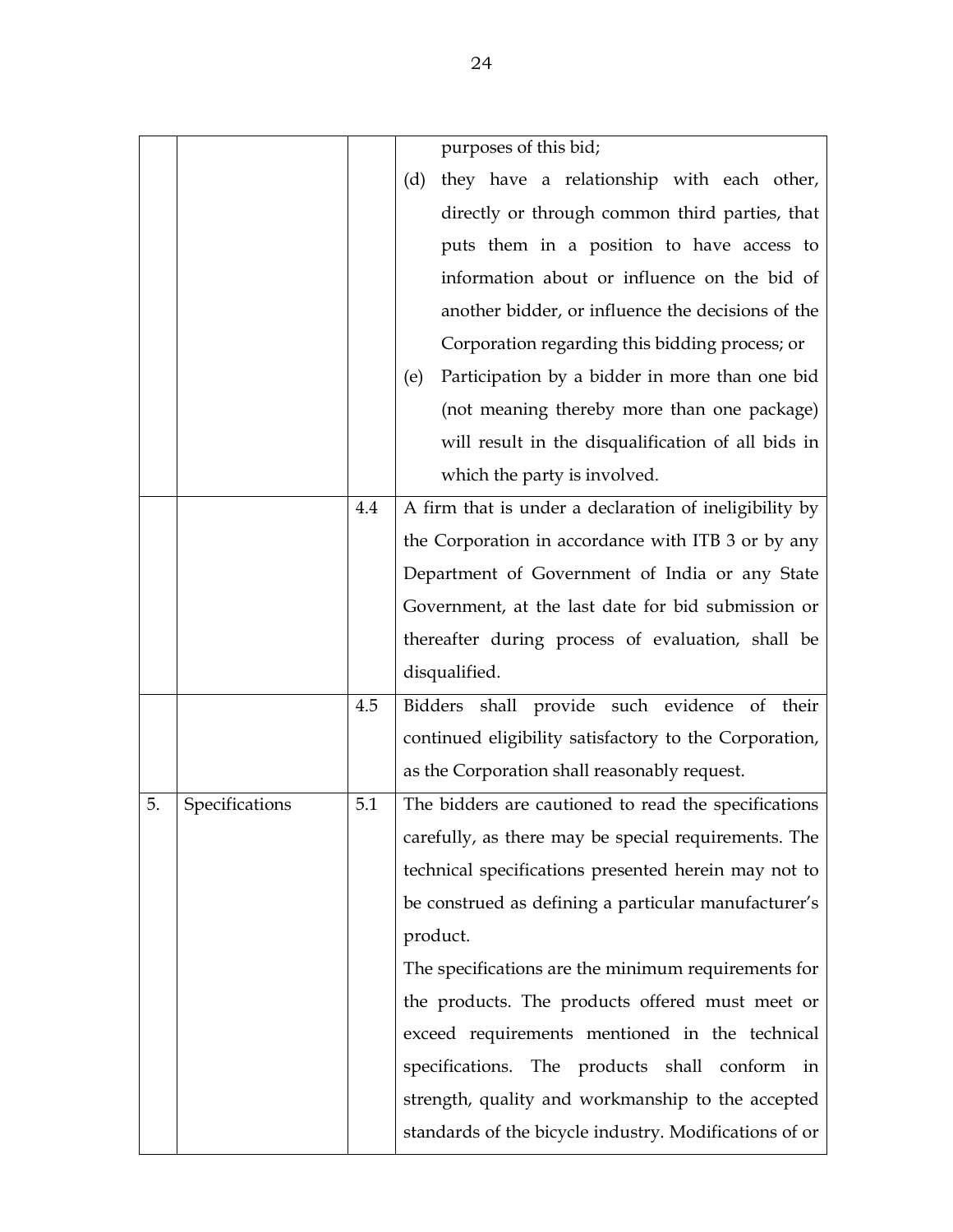|    |                     |     | additions to basic standard products of less size or      |
|----|---------------------|-----|-----------------------------------------------------------|
|    |                     |     | capability to meet these requirements will not be         |
|    |                     |     | acceptable.                                               |
|    |                     |     |                                                           |
|    |                     | В.  | <b>Contents of Bidding Document</b>                       |
|    |                     |     |                                                           |
| 6. | Sections of Bidding | 6.1 | The Bidding Document consists of Parts 1, 2, and 3,       |
|    | Document            |     | which include all the Sections indicated below, and       |
|    |                     |     | should be read in conjunction with any Addenda            |
|    |                     |     | issued in accordance with ITB 8.                          |
|    |                     |     | <b>PART I</b> Bidding Procedures                          |
|    |                     |     | Section 1 - Notice Inviting e-Tender (NIT)                |
|    |                     |     | Section 2 - Instructions to Bidders (ITB)                 |
|    |                     |     | Section 3 - Special Provisions for Local Manufacturer     |
|    |                     |     | (SLM)                                                     |
|    |                     |     | Section 4 - Bidding Forms (BDF)                           |
|    |                     |     |                                                           |
|    |                     |     | <b>PART II</b> Requirements                               |
|    |                     |     | Section 5 - Corporation's Requirements (CRQ)              |
|    |                     |     |                                                           |
|    |                     |     | <b>PART III Conditions of Contract and Contract Forms</b> |
|    |                     |     | Section 6 - General Conditions of Contract (GCC)          |
|    |                     |     | Section 7 - Special Conditions of Contract (SCC)          |
|    |                     |     | Section 8 - Contract Forms (COF)                          |
|    |                     | 6.2 | The<br>Corporation is<br>the<br>not<br>responsible<br>for |
|    |                     |     | completeness of the Bidding Document and their            |
|    |                     |     | Addenda, if they were not obtained directly from the      |
|    |                     |     | source stated by the Corporation in the e-NIT.            |
|    |                     | 6.3 | The bidder is expected to examine all instructions,       |
|    |                     |     | forms, terms, and specifications in the Bidding           |
|    |                     |     | Document. Failure to furnish all information or           |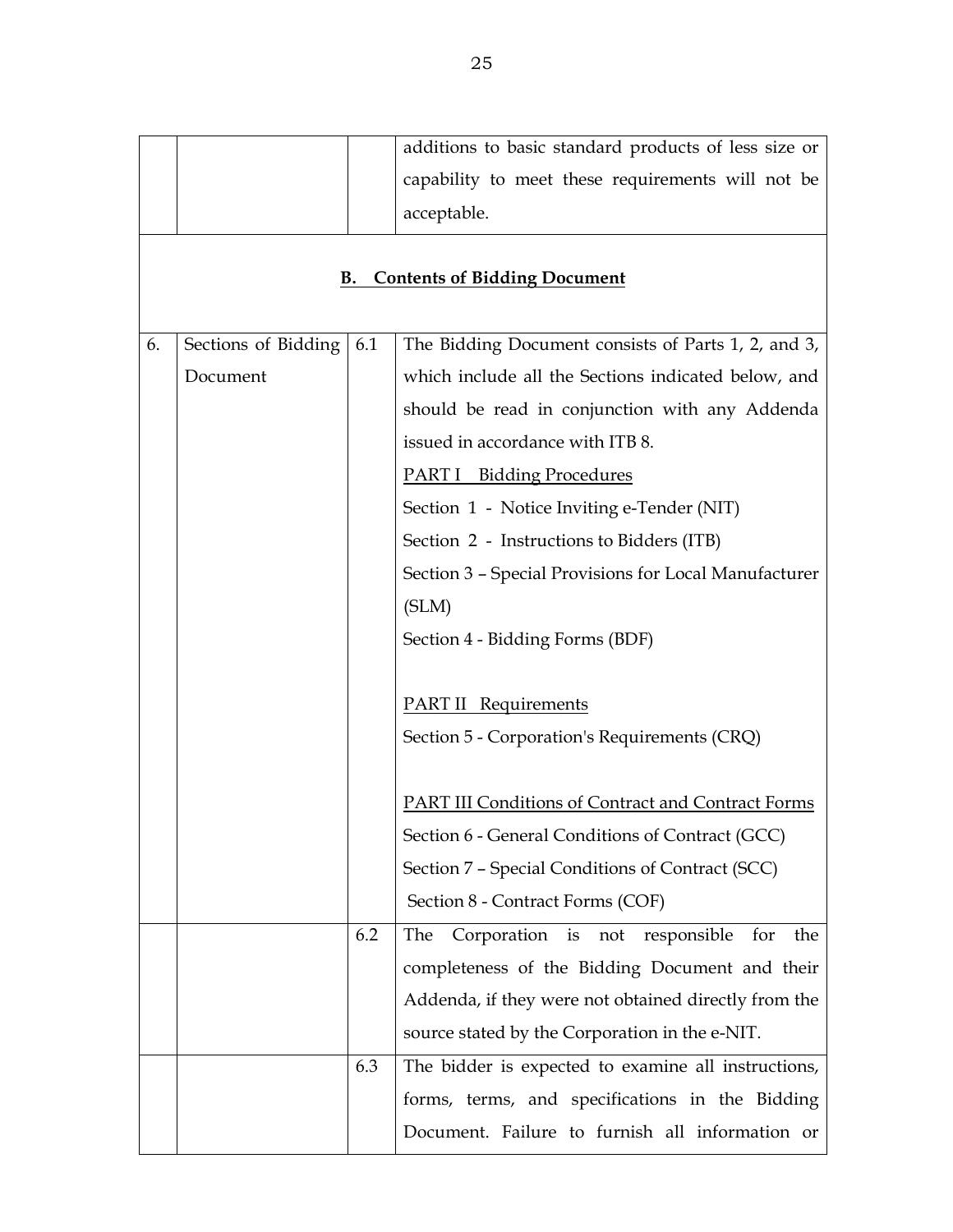|    |                     |     | documentation required by the Bidding Document               |
|----|---------------------|-----|--------------------------------------------------------------|
|    |                     |     | may result in the rejection of the bid.                      |
| 7. | Clarification<br>of | 7.1 | A prospective bidder requiring any clarification of          |
|    | Bidding Document,   |     | the Bidding Document shall contact the Corporation           |
|    | Pre-Bid Meeting     |     | in writing by sending an e.mail to the Corporation's         |
|    |                     |     | md.scstdfc@gmail.com<br>address<br>e.mail<br>at<br><b>or</b> |
|    |                     |     | agm.scstdfc@gmail.com or raise his queries during            |
|    |                     |     | the pre-bid meeting if provided for in accordance            |
|    |                     |     | with ITB 7.4. and 7.5. The Corporation shall upload          |
|    |                     |     | in the website hosting the Bidding Document, its             |
|    |                     |     | bidders' queries.<br>Should<br>responses<br>to<br>the        |
|    |                     |     | Corporation deem it necessary to amend the Bidding           |
|    |                     |     | Document as a result of a request for clarification, it      |
|    |                     |     | shall do so following the procedure under ITB 8.             |
|    |                     | 7.2 | The bidder's designated representative is invited to         |
|    |                     |     | attend a pre-bid meeting at $CF-217/A/1$ , Sector - I,       |
|    |                     |     | Salt Lake, Kolkata-700 064 on 19th June, 2015 at 15:00       |
|    |                     |     | hrs. The purpose of the meeting will be to clarify           |
|    |                     |     | issues and to answer questions on any matter that            |
|    |                     |     | may be raised at that stage.                                 |
|    |                     | 7.4 | The bidder is requested, as far as possible, to submit       |
|    |                     |     | any questions in writing, to reach the Corporation           |
|    |                     |     | not later than one week before the meeting.                  |
|    |                     | 7.5 | Minutes of the pre-bid meeting, including the text of        |
|    |                     |     | the questions raised, without identifying the source,        |
|    |                     |     | and the responses given, together with any                   |
|    |                     |     | responses prepared after the meeting, will be                |
|    |                     |     | the<br>e-tender<br>uploaded<br>in<br>portal<br>i.e.          |
|    |                     |     | https://wbtenders.com within 7 (seven) days from             |
|    |                     |     | the date of pre-bid meeting. Any modification to the         |
|    |                     |     | Bidding Document that may become necessary as a              |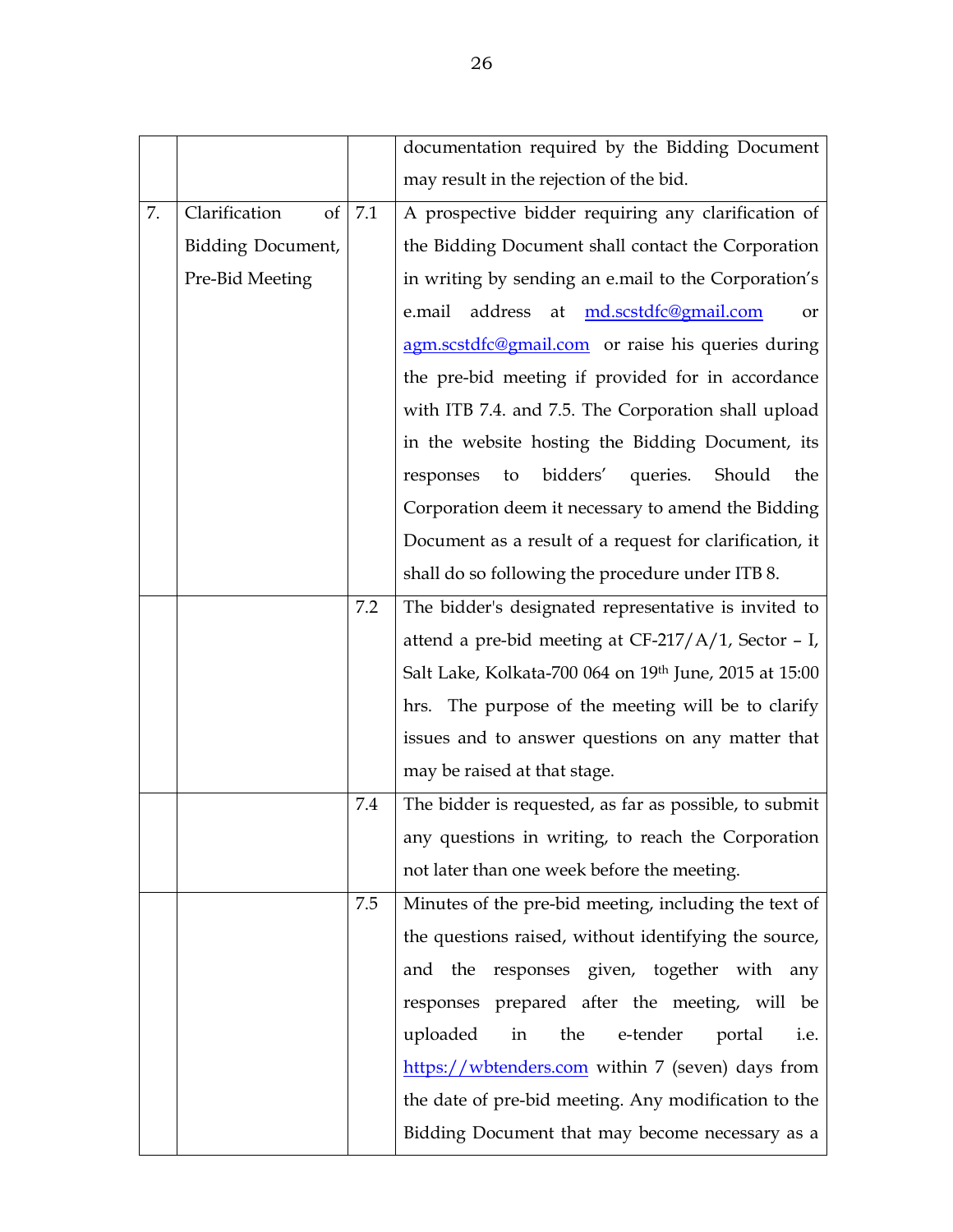|    |                  |     | result of the pre-bid meeting shall be made by the                                                         |
|----|------------------|-----|------------------------------------------------------------------------------------------------------------|
|    |                  |     | Corporation exclusively through the issue of an                                                            |
|    |                  |     | addendum pursuant to ITB 8 and not through the                                                             |
|    |                  |     | minutes of the pre-bid meeting.                                                                            |
|    |                  | 7.6 | Non-attendance at the pre-bid meeting will not be a                                                        |
|    |                  |     | cause for disqualification of a bidder.                                                                    |
|    |                  | 7.7 | At any time prior to the deadline for submission of                                                        |
|    |                  |     | bids and in case of the extension of deadline for the                                                      |
|    |                  |     | submission of bids up to bid opening, the                                                                  |
|    |                  |     | Corporation may amend the Bidding Document by                                                              |
|    |                  |     | issuing addenda.                                                                                           |
| 8. | Amendment<br>of  | 8.1 | Any addendum issued shall be part of the Bidding                                                           |
|    | Bidding          |     | Document and shall be uploaded in the e-tender                                                             |
|    | Document/        |     | portal i.e. https://wbtenders.com and also at the                                                          |
|    | Extension<br>of  |     | websites<br>of<br>the<br>Corporation<br>at                                                                 |
|    | deadlines        |     | www.wbscstcorp.gov.in<br>and                                                                               |
|    |                  |     | www.anagrasarkalyan.gov.in.                                                                                |
|    |                  | 8.2 | To give prospective bidders reasonable time in                                                             |
|    |                  |     | which to take an addendum into account in                                                                  |
|    |                  |     | preparing their bids or for other causes and                                                               |
|    |                  |     | consideration, the Corporation may, at its discretion,                                                     |
|    |                  |     | extend the deadline for the submission of bids.                                                            |
|    |                  |     |                                                                                                            |
|    |                  |     | <b>C. Preparation of Bids</b>                                                                              |
|    |                  |     |                                                                                                            |
|    |                  |     |                                                                                                            |
| 9. | Costs of Bidding | 9.1 | The bidder shall bear all costs associated with the                                                        |
|    |                  |     | preparation and submission of its bid, and the                                                             |
|    |                  |     |                                                                                                            |
|    |                  |     | Corporation shall not be responsible or liable for<br>those costs, regardless of the conduct or outcome of |

the bidding process.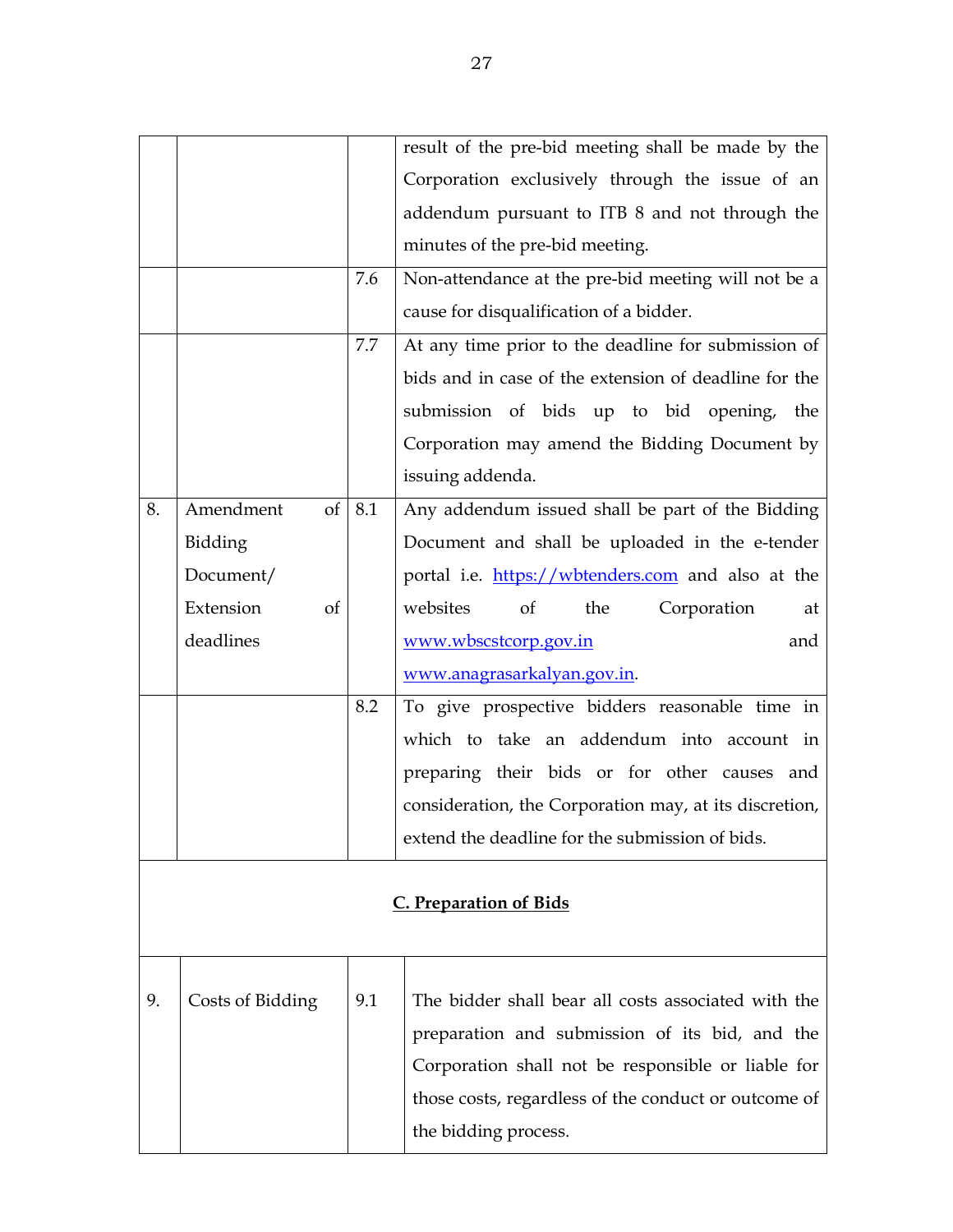| 10. | Language of Bid    | 10.1 | The bid, as well as all correspondence and              |
|-----|--------------------|------|---------------------------------------------------------|
|     |                    |      | documents relating to the bid exchanged by the          |
|     |                    |      | bidder and the Corporation, shall be written in         |
|     |                    |      | English only. Supporting documents and printed          |
|     |                    |      | literature that are part of the bid may be in another   |
|     |                    |      | language provided they are accompanied by an            |
|     |                    |      | accurate translation of the relevant passages in        |
|     |                    |      | in which case, for purposes of<br>English,              |
|     |                    |      | interpretation of the bid, such translation shall       |
|     |                    |      | govern.                                                 |
| 11. | Documents          | 11.1 | Tenders are to be submitted online following the        |
|     | comprising the Bid |      | process mentioned in Sl. Nos. 3, 4, 5 and 6 of e-NIT    |
|     |                    |      | in two folders at a time for each package, in respect   |
|     |                    |      | whereof bid is being submitted, one being the           |
|     |                    |      | Technical Proposal / Technical Bid and the other        |
|     |                    |      | being the Financial Proposal / Price Bid before the     |
|     |                    |      | prescribed date and time duly signed with a valid       |
|     |                    |      | Digital Signature Certificate (DSC). The documents      |
|     |                    |      | are to be uploaded scanned for viruses and duly         |
|     |                    |      | digitally signed so that the documents will get         |
|     |                    |      | encrypted (transformed into non readable formats).      |
|     |                    |      | The folder must be identifiable in respect of each of   |
|     |                    |      | the packages for which the bidder is submitting a       |
|     |                    |      | bid.                                                    |
|     |                    | 11.2 | The Technical Bid shall comprise of the scanned         |
|     |                    |      | copies of the following documents in one folder:        |
|     |                    |      | <b>Statutory cover of Technical Bid containing:</b>     |
|     |                    |      |                                                         |
|     |                    |      | To be filled in FORM folder:                            |
|     |                    |      | Prequalification Application as per format (duly<br>(i) |
|     |                    |      | filled up) given in Form- 1, Section $-4$ (Bidding      |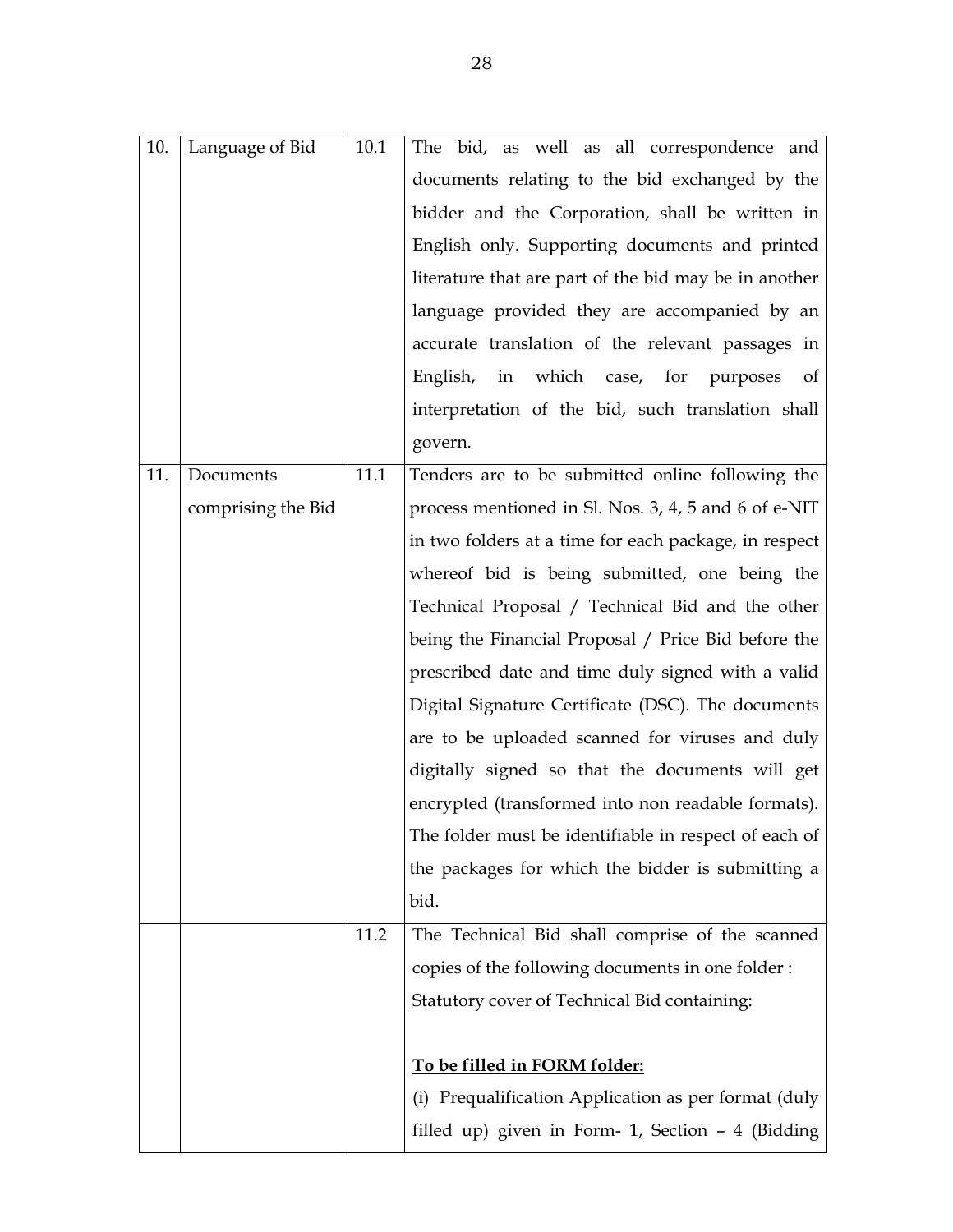|  | Forms)                                                 |
|--|--------------------------------------------------------|
|  | (ii) Qualification Information (duly filled in by the  |
|  | bidder), as per format given in Form - 11 (Form        |
|  | ELI-1) of Section 4 (Bidding Forms)                    |
|  | (iii) Declaration by the Bidder, as per format given   |
|  | in Form - 2 of Section 4 (Bidding Forms)               |
|  | (iv) Power of Attorney in favour of signatory of the   |
|  | bid, as per format given in Form - 3 of Section 4      |
|  | (Bidding Forms)                                        |
|  | (v) Certificate of Conformity/ No Deviation, as per    |
|  | format given in Form - 4 of Section 4 (Bidding         |
|  | Forms)                                                 |
|  | (vi) Undertaking on Authenticity of Bicycles, as per   |
|  | format given in Form - 8 of Section 4 (Bidding         |
|  | Forms)                                                 |
|  | (vii) Undertaking on Rate Validity, as per format      |
|  | given in Form - 9 of Section 4 (Bidding Forms)         |
|  | (viii) Letter of Financial Bid, as per format given in |
|  | Form - 12 of Section 4 (Bidding Forms)                 |
|  | (ix) Manufacturer's Authorisation Form (MAF), as       |
|  | per format given in Form - 7 of Section 4 (Bidding     |
|  | Forms)                                                 |
|  |                                                        |
|  | To be filled in DRAFT folder:                          |
|  |                                                        |
|  | (i) Demand Draft/ Banker's Cheque / Pay Order/         |
|  | Bank Guarantee as in Form -13 towards earnest          |
|  | money (EMD)/ Bid Security as prescribed in the e-      |
|  | NIT, drawn in favour of West Bengal Scheduled          |
|  | Castes & Scheduled Tribes Development & Finance        |
|  | Corporation.                                           |
|  |                                                        |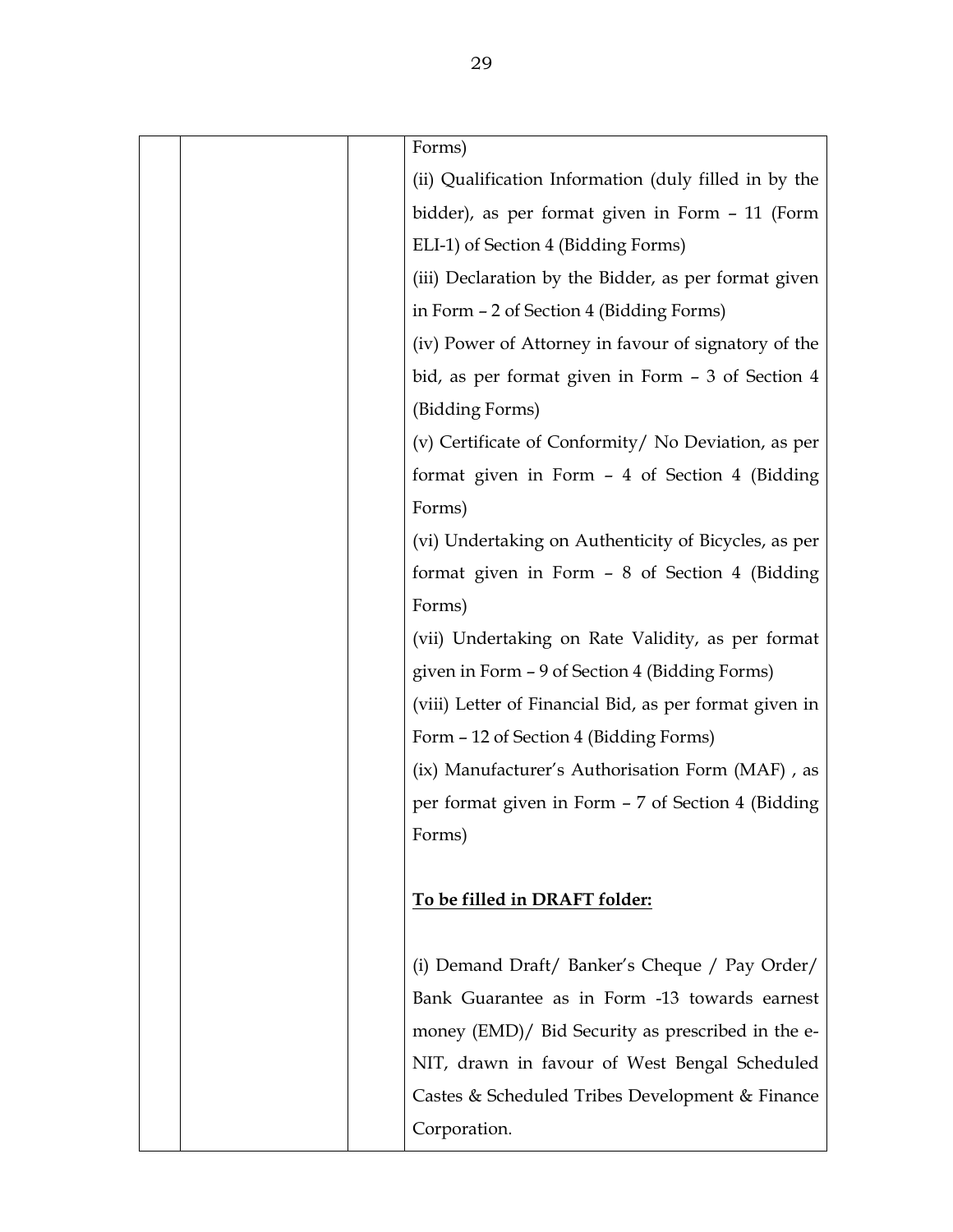| (ii) Copy of receipt issued by the Corporation        |
|-------------------------------------------------------|
| against sample bicycle.                               |
| (iii) Copy of Demand Draft / Banker's Cheque /        |
| Pay Order / receipt issued by the Corporation         |
| against payment of cost of Bid Document.              |
|                                                       |
| To be filled in e-NIT folder:                         |
| (i) e-NIT (Section $-1$ ) and Instructions to Bidders |
| (Section - 2) (uploaded with digital signature).      |
| (ii) General and Special Conditions of Contract       |
| (Sections 6 and 7).                                   |
| (vii) Corporation's Requirements (Section -5).        |
|                                                       |
| Non-statutory (My Documents) cover containing         |
|                                                       |
| To be filled in CERTIFICATE folder:                   |
| Copy of Certificate of Incorporation;<br>(a)          |
| Copy of valid License under the Factories<br>(b)      |
| Act, 1948;                                            |
| Copy of ISO Certification;<br>(c)                     |
| Copy of ISI License;<br>(d)                           |
| Copy of PAN Card<br>(e)                               |
| (f)<br>Laboratory Test Report confirming that the     |
| specifications of the sample bicycles are in          |
| conformity with the specifications mentioned          |
| in Section 5.                                         |
| Form - 5 (Financial Capacity of Bidder)<br>(g)        |
| Form - 6 (Manufacturing Capacity of Bidder)<br>(h)    |
|                                                       |
| To be filled in FINANCIAL INFO folder:                |
| Copy of Income Tax Returns<br>for<br>the<br>(a)       |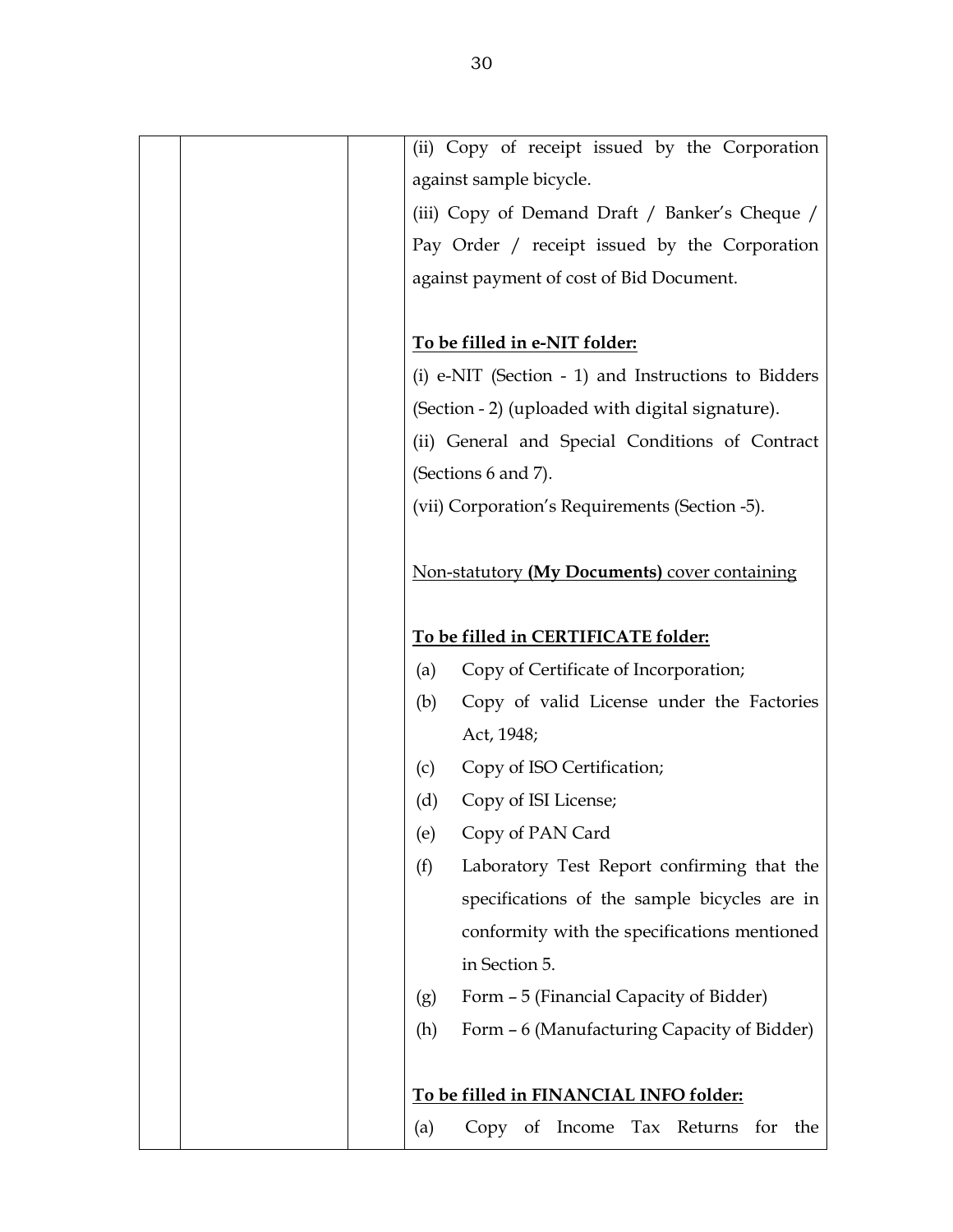|      |          | financial years 2011-2012, 2012-2013 and             |
|------|----------|------------------------------------------------------|
|      |          | 2013-2014;                                           |
|      | (b)      | Form FIN- 1 of FIN-10 with audited Balance           |
|      |          | Sheet for 2012-2013, 2013-2014 and 2014-             |
|      |          | $20156$ ;                                            |
|      | (c)      | Form FIN-2 of FIN-10 (Annual Turnover                |
|      |          | during last three financial years).                  |
|      |          |                                                      |
|      |          | To be filled in CREDENTIAL folder:                   |
|      | (a)      | Form 14 - Credential for Bulk Supply;                |
|      | (b)      | Form - 15 - List of Distributors/ Dealers            |
|      | (c)      | Form - 16 - List of Authorised Service               |
|      |          | Centres                                              |
|      | (d)      | Client Certificate from the purchasers stating       |
|      |          | that the supply has been satisfactory for the        |
|      |          | last three years and no adverse report was           |
|      |          | obtained.                                            |
|      |          | In case of failure to submit any of the above        |
|      |          | mentioned documents (for both statutory and non      |
|      |          | cover) in respective<br>folders,<br>statutory<br>the |
|      |          | Corporation shall be entitled to summarily reject    |
|      | the bid. |                                                      |
| 11.3 |          | The Financial Bid for each package shall comprise    |
|      |          | the following documents in one cover (folder) :      |
|      | (a)      | Bill of Quantity (BOQ) in the specified format       |
|      |          | in respect of the package(s), the bidder is          |
|      |          | submitting bid for, with -                           |
|      |          | (i) Cost of supply of one ladies bicycle as per      |

 $6$  If audited balance sheet in respect of FY 2014-2015 is not finalized by this time, a certificate of Chartered Accountant certifying the turnover for such year may be submitted.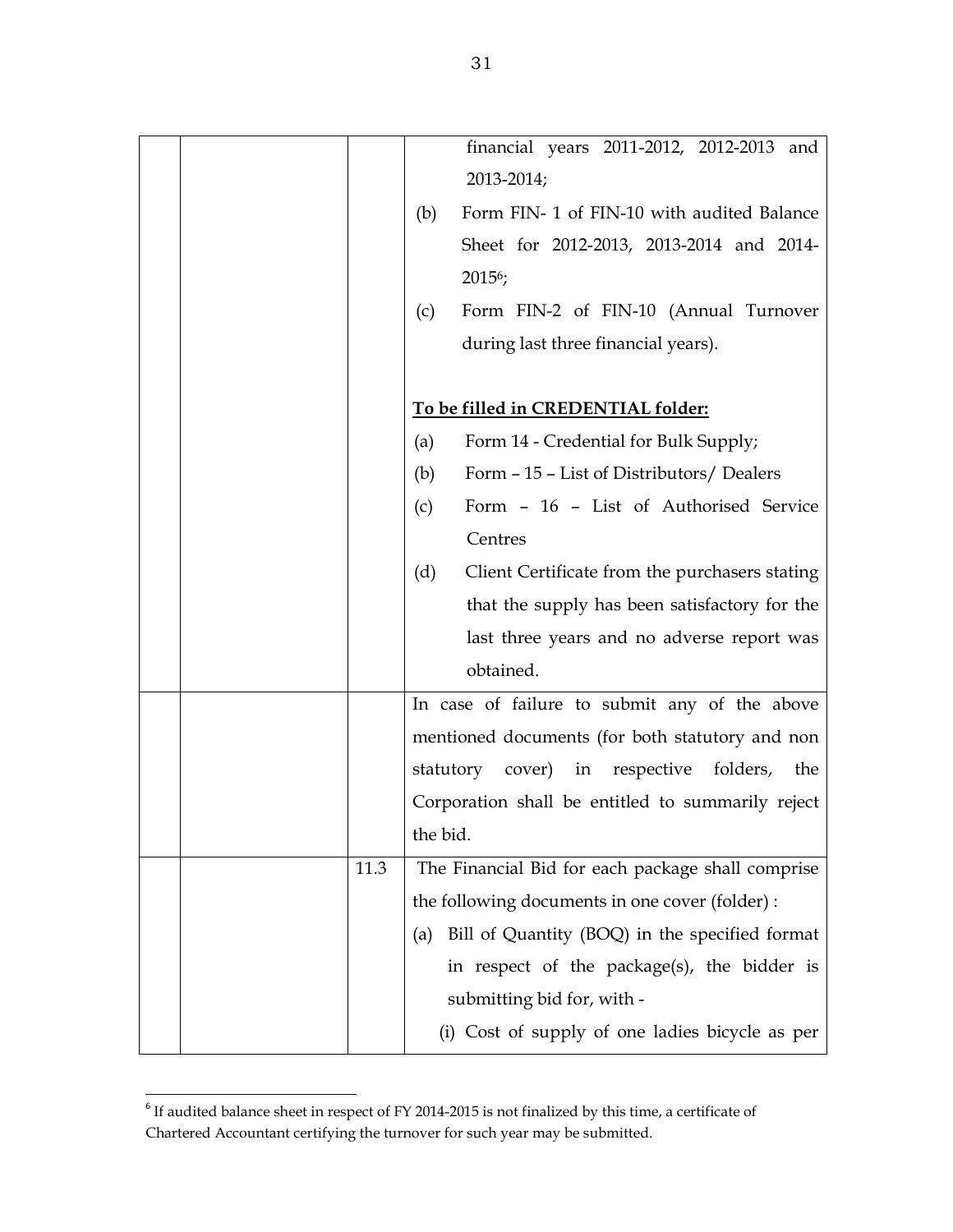|     |                     |      | specification inclusive of all taxes, charges,         |
|-----|---------------------|------|--------------------------------------------------------|
|     |                     |      | etc.                                                   |
|     |                     |      | (ii) Cost of supply of one gents bicycle inclusive     |
|     |                     |      | of all taxes, charges etc.                             |
|     |                     |      |                                                        |
|     |                     |      | Comparison of Financial Bid will be based on the       |
|     |                     |      | average of a(i) and a(ii) of ITB 11.3.                 |
|     |                     |      | $N.B. - (1)$ The bidder is to quote the rate online in |
|     |                     |      | the space marked for quoting rate in the BOQ           |
|     |                     |      | Only downloaded copies of the above<br>(2)             |
|     |                     |      | documents are to be uploaded, virus scanned and        |
|     |                     |      | digitally signed by the bidder.                        |
| 12. | Letters of Bid, and | 12.1 | The Letters of Technical Bid and Financial Bid shall   |
|     | Schedules           |      | be prepared using the relevant forms furnished in      |
|     |                     |      | Section 4 (Bidding Forms). The forms must be           |
|     |                     |      | completed without any alterations to the text, and     |
|     |                     |      | no substitutes shall be accepted. All blank spaces     |
|     |                     |      | shall be filled in with the information requested.     |
| 13. | <b>Bid Prices</b>   | 13.1 | The prices quoted by the bidder in the Financial Bid   |
|     |                     |      | shall conform to the requirements specified below.     |
|     |                     | 13.2 | The price to be quoted in the Financial Bid, in        |
|     |                     |      | accordance with ITB 12.1, shall be the unit prices of  |
|     |                     |      | the each category of the bicycles.                     |
|     |                     | 13.3 | The price quoted by the bidder is not subject to any   |
|     |                     |      | discount or adjustment.                                |
|     |                     | 13.4 | All duties, taxes, and other levies payable by the     |
|     |                     |      | Selected Bidder under the Contract, or for any,        |
|     |                     |      | other cause, shall be considered to be included in     |
|     |                     |      | the prices and the Financial Bid submitted by the      |
|     |                     |      | bidder. The bid price quoted by the bidder shall be    |
|     |                     |      | final and shall not be adjusted and/or increased for   |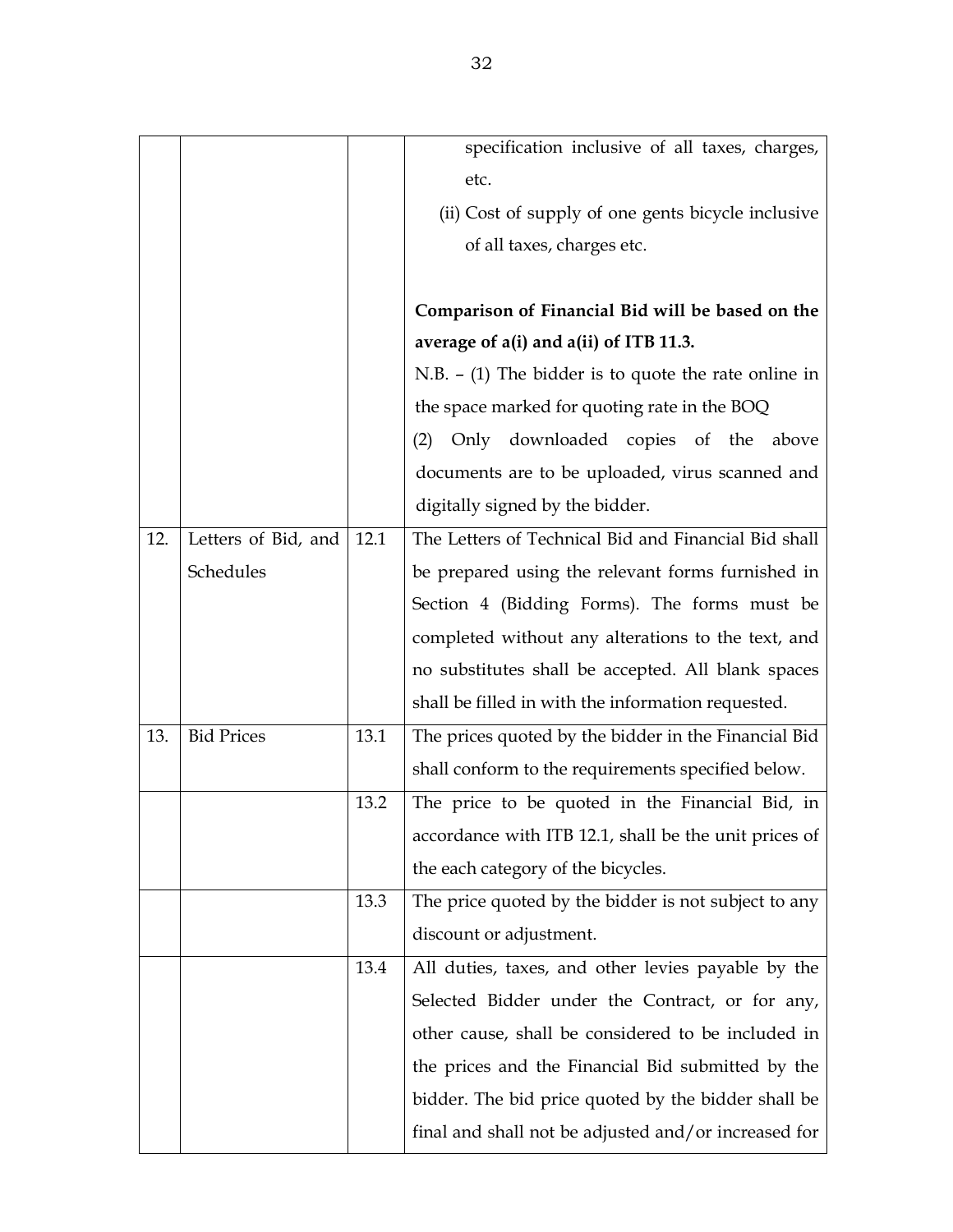|     |                   |       | change in any duty / tax / other levies or                |  |  |
|-----|-------------------|-------|-----------------------------------------------------------|--|--|
|     |                   |       | outgoings. In other words, the selected bidder will       |  |  |
|     |                   |       | not be paid anything more than the Financial Bid in       |  |  |
|     |                   |       | respect of each unit, which is all inclusive.             |  |  |
|     |                   |       | However, the Corporation will assist (on a no             |  |  |
|     |                   |       | recourse basis based on the Selected Bidder's             |  |  |
|     |                   |       | representations and in good faith thereof) the            |  |  |
|     |                   |       | Selected Bidder / Supplier to obtain any lawful           |  |  |
|     |                   |       | exemptions from payments of Duties or Taxes on            |  |  |
|     |                   |       | the bicycles. The responsibility for obtaining any        |  |  |
|     |                   |       | such exemptions from the competent authority              |  |  |
|     |                   |       | will remain with the Selected Bidder and the              |  |  |
|     |                   |       | Corporation shall no way be responsible for               |  |  |
|     |                   |       | admissibility of the claims or eligibility of the         |  |  |
|     |                   |       | Selected Bidder.                                          |  |  |
| 14. | Currencies of Bid | 14.1  | The unit rates and the prices shall be quoted by the      |  |  |
|     | and Payment       |       | bidder entirely in Indian National Rupees (INR)           |  |  |
|     |                   |       | only. The Corporation shall be entitled to reject any     |  |  |
|     |                   |       | bid, if the same has been submitted in any other          |  |  |
|     |                   |       | currency.                                                 |  |  |
| 15. | Sample Product    | 15.1  | To establish the conformity of the goods and related      |  |  |
|     |                   |       | services to the Bidding Documents, the bidder shall       |  |  |
|     |                   |       | furnish as part of its bid, the documentary evidence      |  |  |
|     |                   |       | bicycles<br>conform to<br>the<br>the<br>technical<br>that |  |  |
|     |                   |       | specifications and standard specified in Section 5        |  |  |
|     |                   |       | (Corporation's Requirements).                             |  |  |
|     |                   |       |                                                           |  |  |
|     |                   |       |                                                           |  |  |
|     |                   | 15.2. | Sample bicycles, one of each of the categories, to be     |  |  |
|     |                   |       | delivered by each bidder within the specified date        |  |  |
|     |                   |       | against which a receipt will be issued by the             |  |  |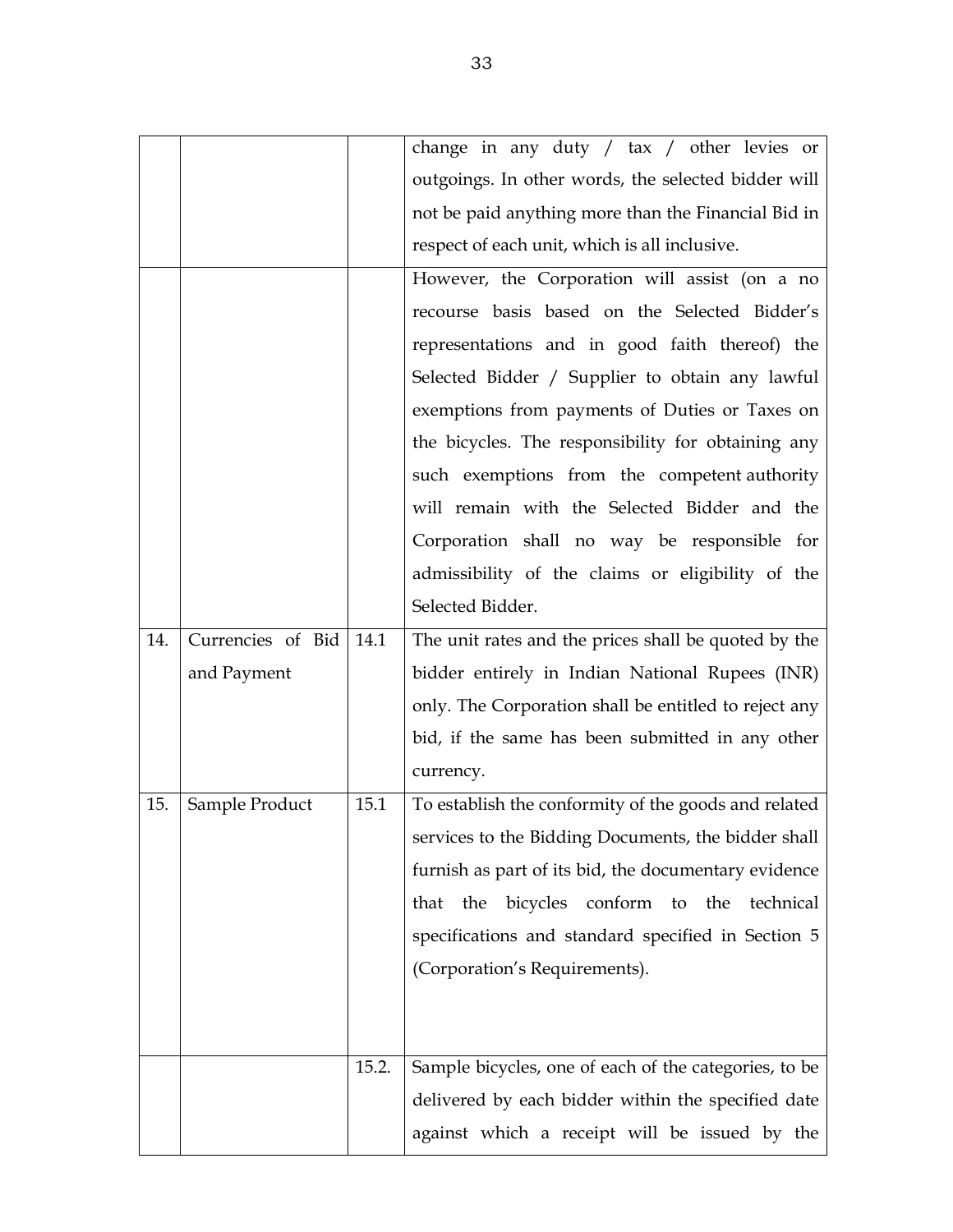|     |                      |      | Corporation. Only one bicycle of each category is      |
|-----|----------------------|------|--------------------------------------------------------|
|     |                      |      | required to be provided irrespective of the number     |
|     |                      |      | of packages the bidder intends to bid for.             |
|     |                      | 15.3 | The bidder shall upload along with scanned             |
|     |                      |      | copy of its bid in the e-tender portal i,e.            |
|     |                      |      | https://wbtenders.com, the appropriate folders,        |
|     |                      |      | as part of its bid, a scanned copy of such receipts.   |
|     |                      | 15.4 | Any bid not accompanied by receipts required in        |
|     |                      |      | accordance with ITB 15.3, shall be rejected by the     |
|     |                      |      | Corporation as non responsive.                         |
|     |                      | 15.4 | Sample bicycles will be tested by technical persons    |
|     |                      |      | on behalf of the Corporation.                          |
|     |                      |      | The bicycles must comply with the specifications       |
|     |                      |      | mentioned in Section 5 of the Tender Documents. In     |
|     |                      |      | the event the bicycle does not comply with such        |
|     |                      |      | specifications, the bidder will be disqualified.       |
| 16. | Documents            | 16.1 | To establish its qualifications to perform the         |
|     | Establishing<br>the  |      | Contract, the bidder shall provide the information     |
|     | Qualifications<br>of |      | requested in the corresponding information sheets      |
|     | the Bidder           |      | included in Section 4 (Bidding Forms).                 |
|     |                      |      |                                                        |
| 17. | Period of Validity   | 17.1 | Bids shall remain valid for a period of 180 days after |
|     | of Bids              |      | the bid submission deadline date prescribed by the     |
|     |                      |      | Corporation. A bid valid for a shorter period shall    |
|     |                      |      | be rejected by the Corporation as non responsive.      |
|     |                      | 17.2 | In exceptional circumstances, prior to the expiration  |
|     |                      |      | of the bid validity period, the Corporation may        |
|     |                      |      | request bidders to extend the period of validity of    |
|     |                      |      | their bids. The request and the responses shall be     |
|     |                      |      | made in writing. If a bid security is requested to be  |
|     |                      |      | extended in accordance with ITB 18, the bid validity   |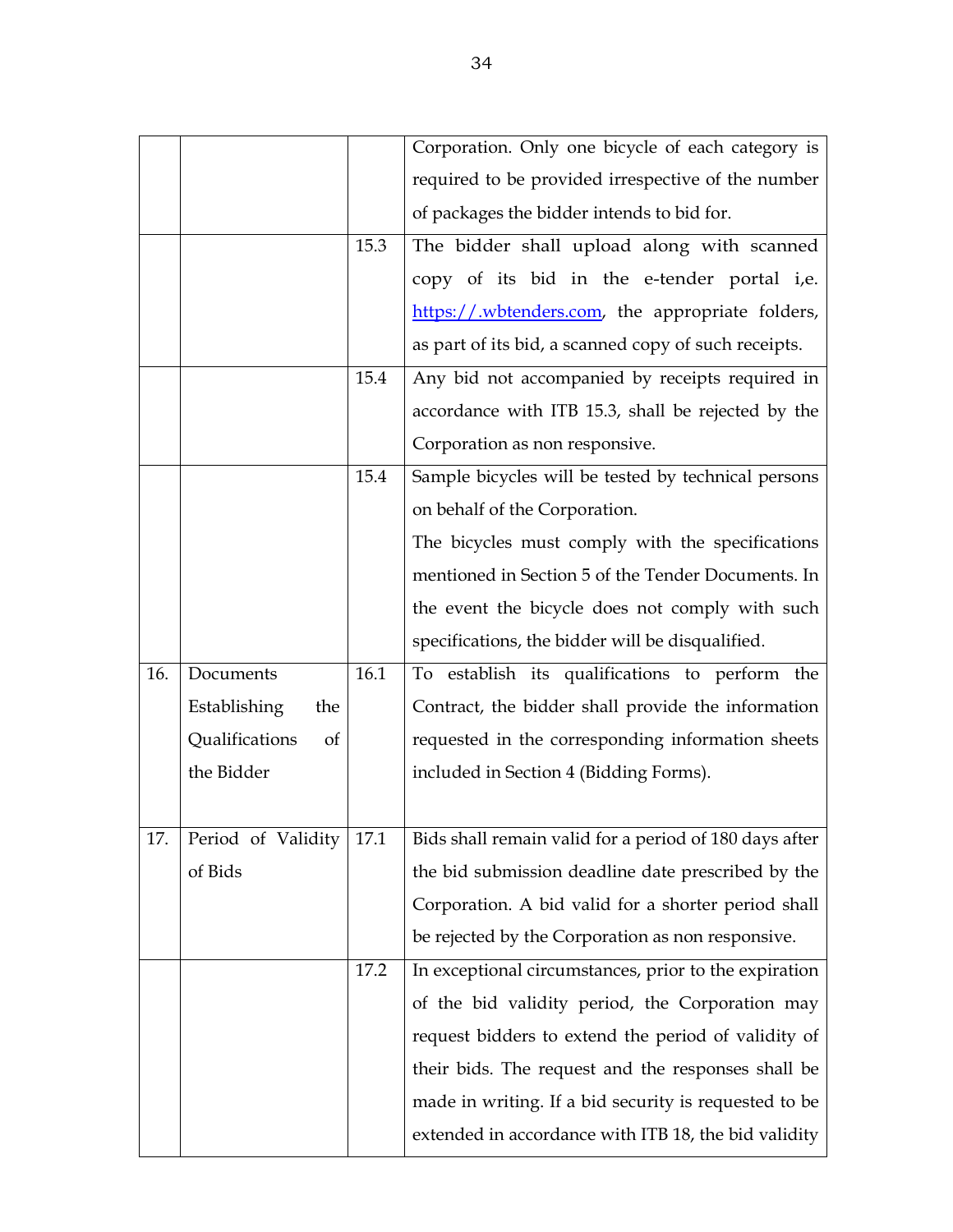|     |                     |      | shall also be extended for a similar period. A bidder |  |  |
|-----|---------------------|------|-------------------------------------------------------|--|--|
|     |                     |      | may refuse the request without forfeiting its bid     |  |  |
|     |                     |      | security. A bidder granting the request shall not be  |  |  |
|     |                     |      | required or permitted to modify its bid.              |  |  |
| 18. | <b>Bid Security</b> | 18.1 | The bidder shall upload along with scanned            |  |  |
|     |                     |      | copy of its bid in the e-tender portal i,e.           |  |  |
|     |                     |      | https://wbtenders.com, the appropriate folders, as    |  |  |
|     |                     |      | part of its bid, a scanned copy of payment of         |  |  |
|     |                     |      | EMD/Bid Security of the amount as indicated in Sl.    |  |  |
|     |                     |      | 3 of the e-NIT for each package, the bidder is        |  |  |
|     |                     |      | submitting a bid for. The bidder shall submit EMD     |  |  |
|     |                     |      | / Bid Security and cost of tender for each package    |  |  |
|     |                     |      | the bidder is submitting its bid, along with a        |  |  |
|     |                     |      | forwarding letter to the appropriate authority to     |  |  |
|     |                     |      | be notified by the Corporation on or before the       |  |  |
|     |                     |      | last date of submission of bid.                       |  |  |
|     |                     | 18.2 | The bid security shall be in the form of Demand       |  |  |
|     |                     |      | Draft / Pay Order / Banker's Cheque/ Bank             |  |  |
|     |                     |      | Guarantee from a scheduled bank in favour of West     |  |  |
|     |                     |      | Bengal Scheduled Castes & Scheduled Tribes            |  |  |
|     |                     |      | Development & Financial Corporation. The bid          |  |  |
|     |                     |      | security shall be valid for 180 (one hundred and      |  |  |
|     |                     |      | eighty) days beyond the original validity period of   |  |  |
|     |                     |      | the bid, or beyond, if requested to be extended by    |  |  |
|     |                     |      | the Corporation.                                      |  |  |
|     |                     | 18.3 | Any bid not accompanied by an enforceable and         |  |  |
|     |                     |      | compliant bid security required in accordance with    |  |  |
|     |                     |      | ITB 18.1, shall be rejected by the Corporation as non |  |  |
|     |                     |      | responsive.                                           |  |  |
|     |                     | 18.4 | The bid security of unsuccessful bidders shall be     |  |  |
|     |                     |      | refunded as promptly as possible upon the Selected    |  |  |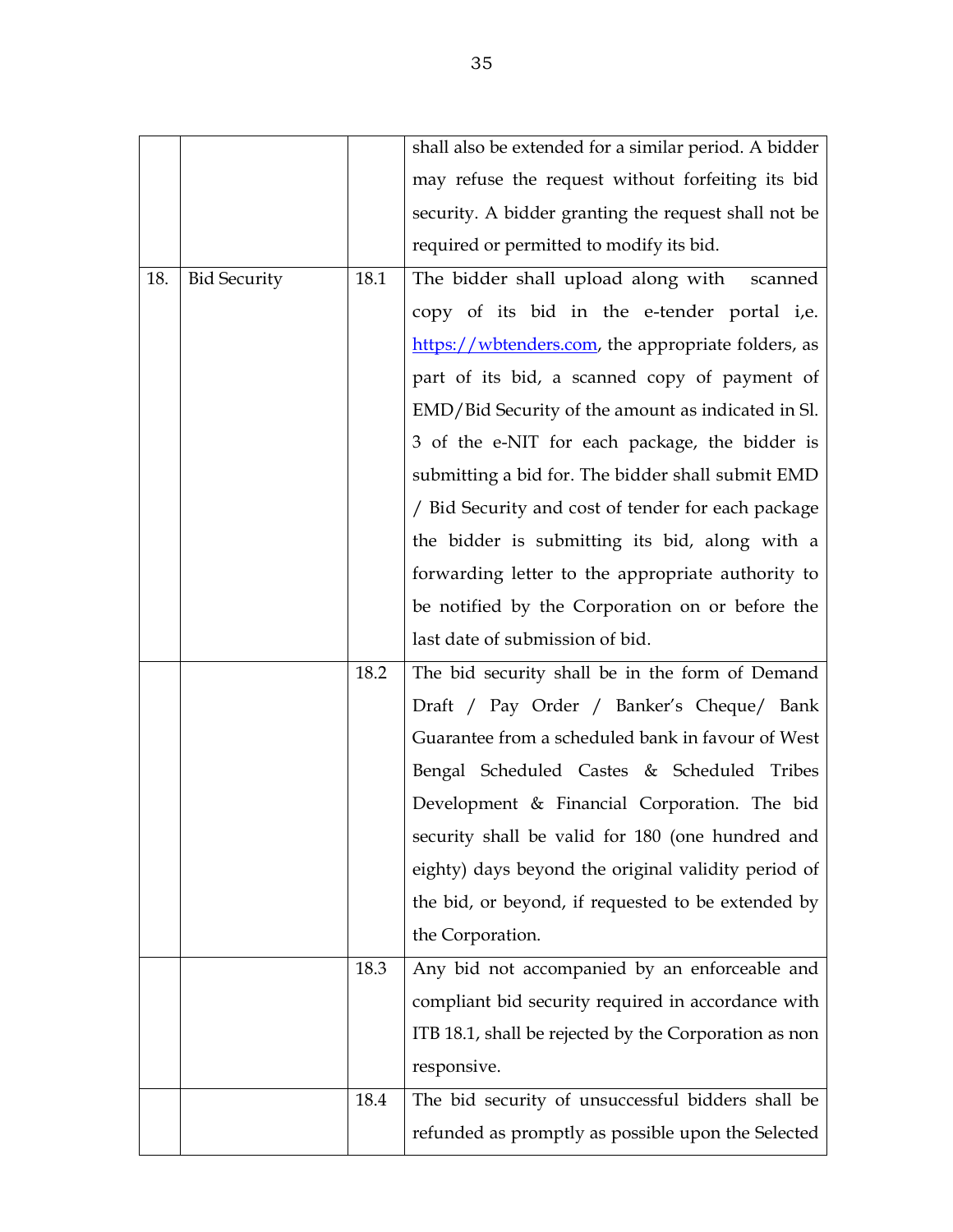|     |                  |            |                     | Bidder's furnishing of the performance security        |  |  |
|-----|------------------|------------|---------------------|--------------------------------------------------------|--|--|
|     |                  |            | pursuant to ITB 38. |                                                        |  |  |
|     |                  | 18.5       |                     | The bid security may be forfeited:                     |  |  |
|     |                  |            | (a)                 | If a bidder withdraws its bid during                   |  |  |
|     |                  |            |                     | the period of bid validity specified by                |  |  |
|     |                  |            |                     | the bidder, except as provided in ITB                  |  |  |
|     |                  |            |                     | 17.2;                                                  |  |  |
|     |                  |            | (b)                 | If a bidder engages in a corrupt                       |  |  |
|     |                  |            |                     | practice, fraudulent practice, coercive                |  |  |
|     |                  |            |                     | practice,<br>undesirable<br>practice<br>or             |  |  |
|     |                  |            |                     | restrictive practice as specified in ITB               |  |  |
|     |                  |            |                     | 3.1;                                                   |  |  |
|     |                  |            | (c)                 | If the bidder is declared disqualified in              |  |  |
|     |                  |            |                     | terms of ITB 4.3;                                      |  |  |
|     |                  |            | (d)                 | If the Selected Bidder fails to:                       |  |  |
|     |                  |            |                     | $\mathbf{i}$<br>sign the Contract in accordance        |  |  |
|     |                  |            |                     | with ITB $37.1$ ;                                      |  |  |
|     |                  |            |                     | furnish a performance security<br>$\mathbf{ii}$        |  |  |
|     |                  |            |                     | in accordance with ITB 38.1; or                        |  |  |
|     |                  |            | (e)                 | If the bidder is otherwise in breach of                |  |  |
|     |                  |            |                     | the terms of the Tender Documents.                     |  |  |
| 19. | Format           | and   19.1 |                     | The bid shall be digitally signed by a person or       |  |  |
|     | Signing of Bid   |            |                     | persons duly authorized to sign on behalf of the       |  |  |
|     |                  |            |                     | bidder as stated in Sl. 30 of the e-NIT.               |  |  |
|     |                  |            |                     |                                                        |  |  |
|     |                  |            |                     | D. Submission and Opening of Bids                      |  |  |
|     |                  |            |                     |                                                        |  |  |
| 20. | Submission<br>of | 20.1       |                     | Tenders are to be submitted online as stated in Sl.    |  |  |
|     | Tenders          |            |                     | Nos. 6, 7 and 8 of the e-NIT in two folders at a time, |  |  |
|     |                  |            |                     | one being Technical Proposal / Technical Bid and       |  |  |
|     |                  |            |                     | the other being Financial Bid before the prescribed    |  |  |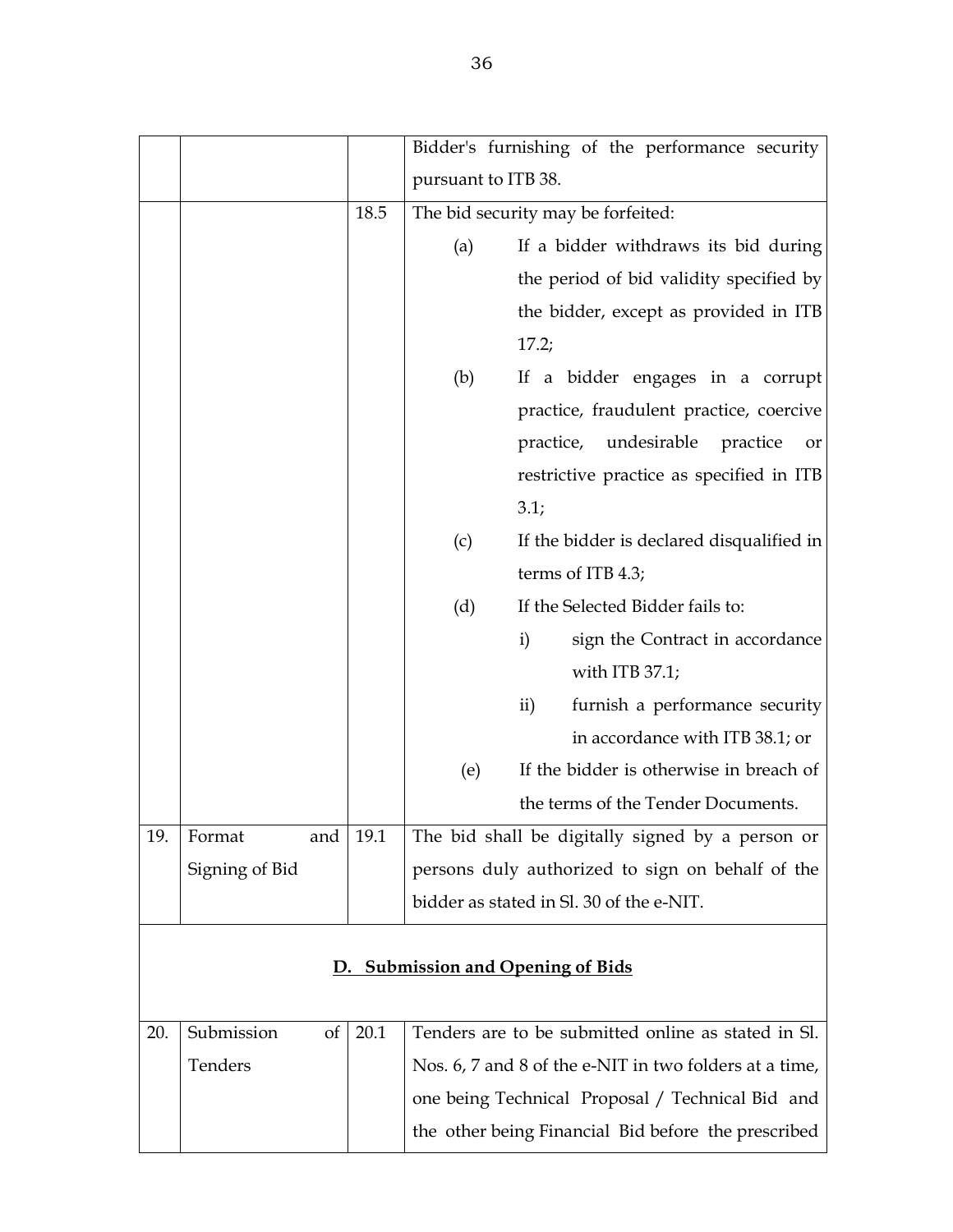|     |                    |      | date and time with Digital Signature Certificate        |
|-----|--------------------|------|---------------------------------------------------------|
|     |                    |      | (DSC). For submitting the Technical Bid, whether        |
|     |                    |      | the bidder is bidding for one package or more than      |
|     |                    |      | one package, it shall suffice if the documents          |
|     |                    |      | comprising the Technical Bid are uploaded once.         |
|     |                    |      | The documents are to be uploaded scanned for            |
|     |                    |      | viruses and duly signed, digitally so that the          |
|     |                    |      | documents will get encrypted (transformed into          |
|     |                    |      | non readable formats).                                  |
|     |                    |      | In addition, the bidders shall submit a physical        |
|     |                    |      | copy of all documents so uploaded, at the office of     |
|     |                    |      | the Corporation before the bid submission date, to      |
|     |                    |      | facilitate evaluation of the bids.                      |
| 21. | Deadline<br>for    | 21.1 | Complete bids (including Technical and Financial)       |
|     | Submission of Bids |      | must be uploaded in the e-tender website i.e.           |
|     |                    |      | https://wbtenders.com not later than the date as        |
|     |                    |      | mentioned in the e-NIT under Sl. 19.                    |
|     |                    | 21.2 | The Corporation may, at its discretion, extend the      |
|     |                    |      | deadline for the submission of bids by amending         |
|     |                    |      | the Bidding Documents in accordance with ITB 8, in      |
|     |                    |      | which case all rights and obligations of the            |
|     |                    |      | Corporation and bidders previously subject to the       |
|     |                    |      | deadline shall thereafter be subject to the deadline    |
|     |                    |      | as extended.                                            |
| 22. | <b>Bid Opening</b> | 22.1 | The Technical Bid will be opened online by the          |
|     |                    |      | authority receiving tenders or by its authorized        |
|     |                    |      | representative at time, date and the place specified    |
|     |                    |      | in the e-NIT under Sl. 19 in the manner specified in    |
|     |                    |      | the e-NIT. The authority receiving tenders or its       |
|     |                    |      | representative<br>authorized<br>shall<br>decrypt<br>all |
|     |                    |      | Technical Bids submitted by the bidders and copy        |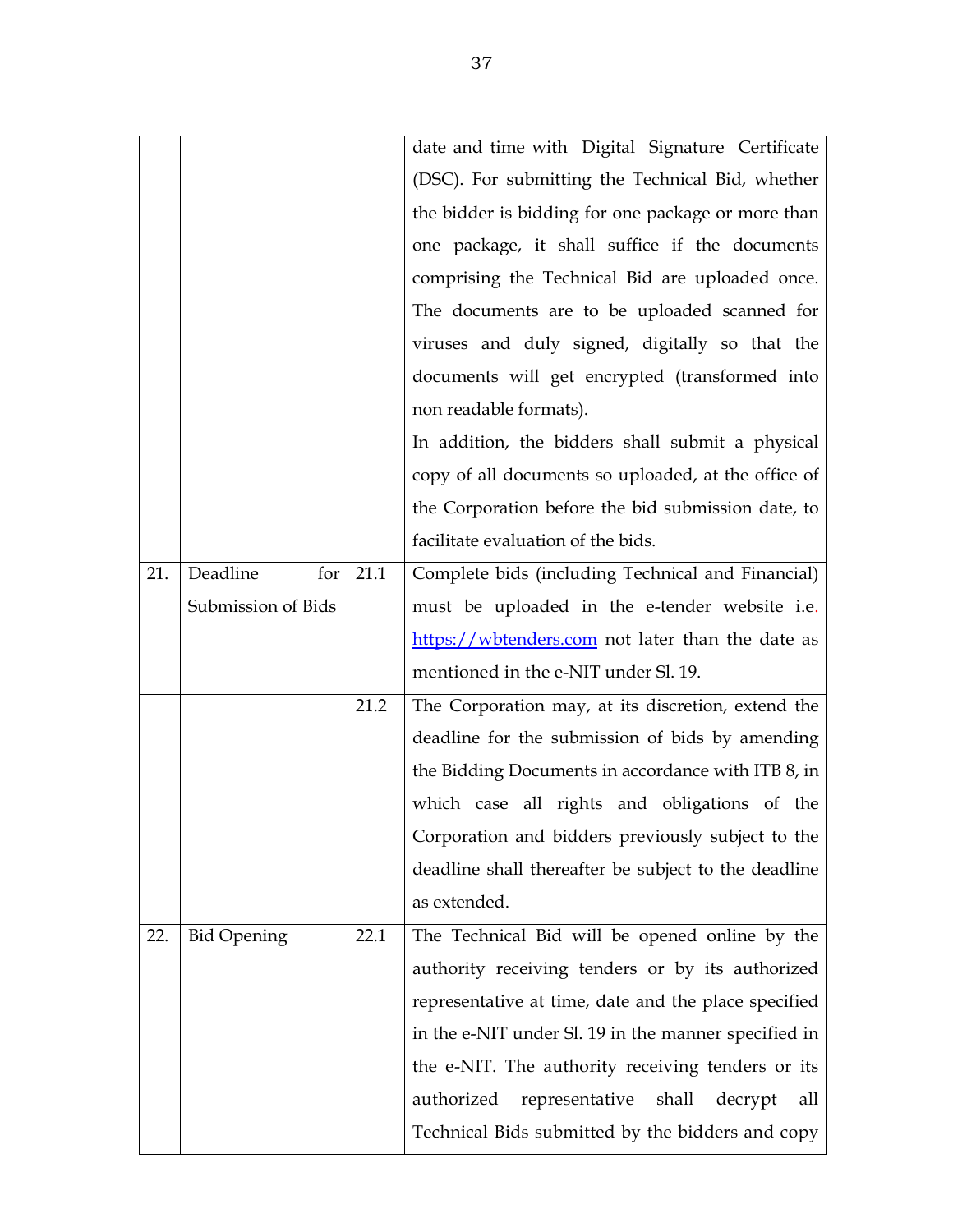|      | it in any storage device such as a compact disc, pen   |
|------|--------------------------------------------------------|
|      | drive or hard drive. The authority receiving           |
|      | tenders or his authorized representative will take     |
|      | print outs of all Technical Bids. The date and time    |
|      | for online opening of Financial Bid will be as per Sl. |
|      | 19 of the e-NIT. The manner of online opening of       |
|      | Financial Bid will be same as Technical Bid            |
|      | opening.                                               |
| 22.2 | All folders containing the Technical Bids shall be     |
|      | opened one at a time, and the following recorded:      |
|      | the name of the bidder;<br>(a)                         |
|      | (b) the presence of a Bid Security, if required; and   |
|      | any other details as the Corporation may<br>(d)        |
|      | consider appropriate.                                  |
|      | Only Technical Bids recorded at bid opening shall      |
|      | be considered for evaluation.                          |
| 22.3 | The Corporation shall prepare a record of the          |
|      | opening of Technical Bids. A copy of the record        |
|      | uploaded<br>shall<br>be<br>the<br>website<br>on        |
|      | https://wbtenders.com<br>and<br>also<br>at             |
|      | www.wbscstcorp.gov.in<br>and                           |
|      | www.anagrasarkalyan.gov.in.                            |
| 22.4 | At the end of the evaluation of the Technical Bids,    |
|      | the Corporation will upload on the website             |
|      | https://wbtenders.com,<br>andalso<br>at                |
|      | and<br>www.wbscstcorp.gov.in                           |
|      | www.anagrasarkalyan.gov.in. the name of the            |
|      | have<br>bidders<br>who<br>submitted                    |
|      | substantially                                          |
|      | responsive Technical Bids and who have been            |
|      | determined as being qualified for award in terms of    |
|      | ITB 35.                                                |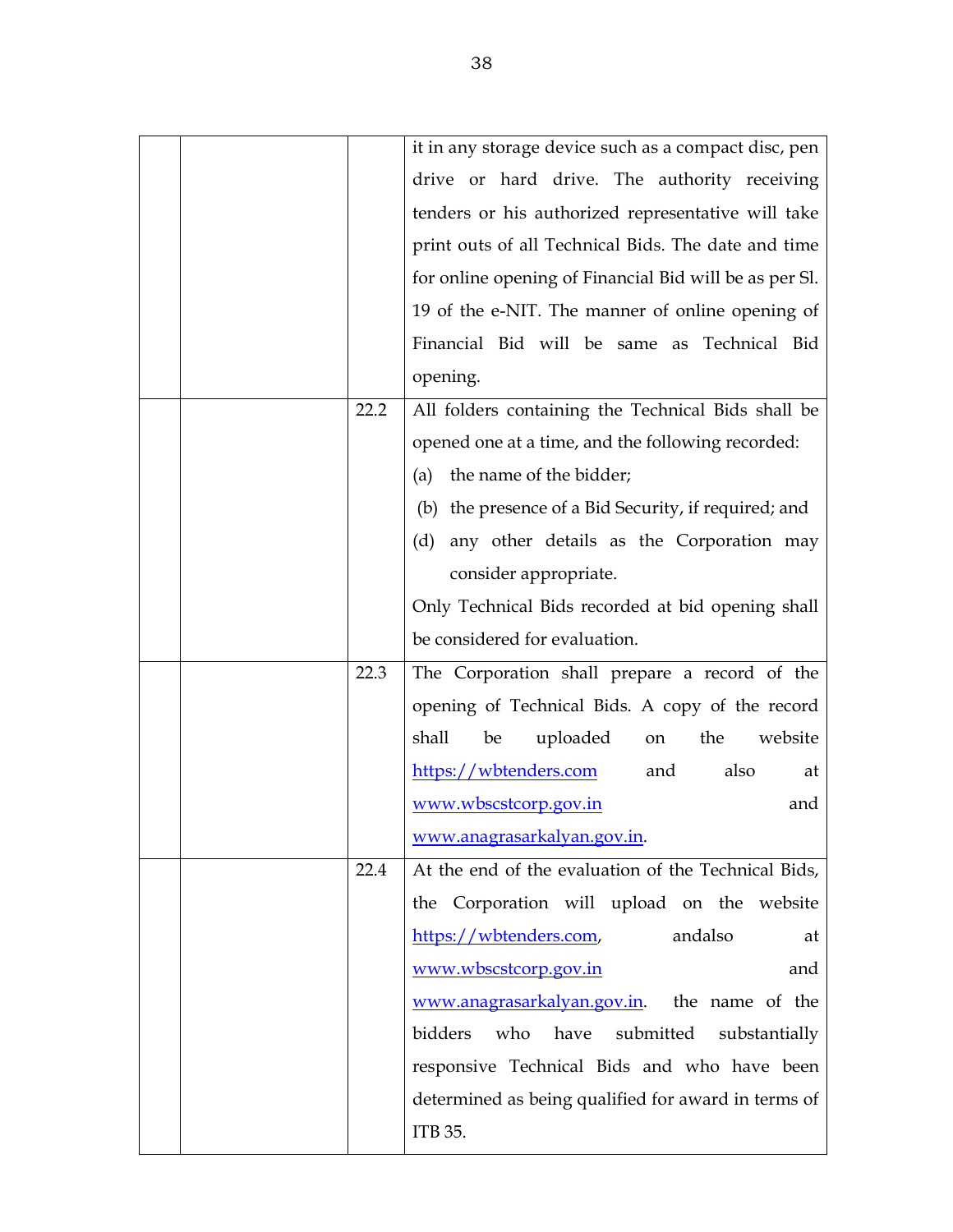|  | 22.5 | The Corporation shall conduct the opening of the       |
|--|------|--------------------------------------------------------|
|  |      | Financial Bid of all bidders who have submitted        |
|  |      | substantially responsive Technical Bids and who        |
|  |      | have been determined as being qualified in terms of    |
|  |      | ITB 27. All folders containing Financial Bids shall be |
|  |      | opened one at a time and the following recorded:       |
|  |      | the name of the bidder;<br>(a)                         |
|  |      | the Financial Bid; and<br>(b)                          |
|  |      | any other details as the Corporation may<br>(c)        |
|  |      | consider appropriate.                                  |
|  |      | Only Financial Bids recorded during the opening of     |
|  |      | Financial Bids shall be considered for evaluation.     |
|  |      | No bid shall be rejected at the time of opening of     |
|  |      | Financial Bids except when the Financial Bid is not    |
|  |      | in accordance with the Bidding Documents.              |
|  |      |                                                        |

## **E. Evaluation and Comparison of Bids**

| 23. | Confidentiality     | 23.1 | Information relating to the examination, evaluation,  |
|-----|---------------------|------|-------------------------------------------------------|
|     |                     |      | comparison, and post qualification of bids and        |
|     |                     |      | recommendation of contract award, shall not be        |
|     |                     |      | disclosed to bidders or any other persons not         |
|     |                     |      | officially concerned with such process until          |
|     |                     |      | information on award of contract is communicated      |
|     |                     |      | to all bidders.                                       |
|     |                     | 23.2 | Any attempt by a bidder to influence<br>the           |
|     |                     |      | Corporation in the evaluation of the bids or contract |
|     |                     |      | award decisions may result in the rejection of its    |
|     |                     |      | bid.                                                  |
| 24. | of<br>Clarification | 24.1 | To assist in the examination, evaluation and          |
|     | <b>Bids</b>         |      | comparison of the Technical and Financial Bids, the   |
|     |                     |      | Corporation may, at its discretion, ask any bidder    |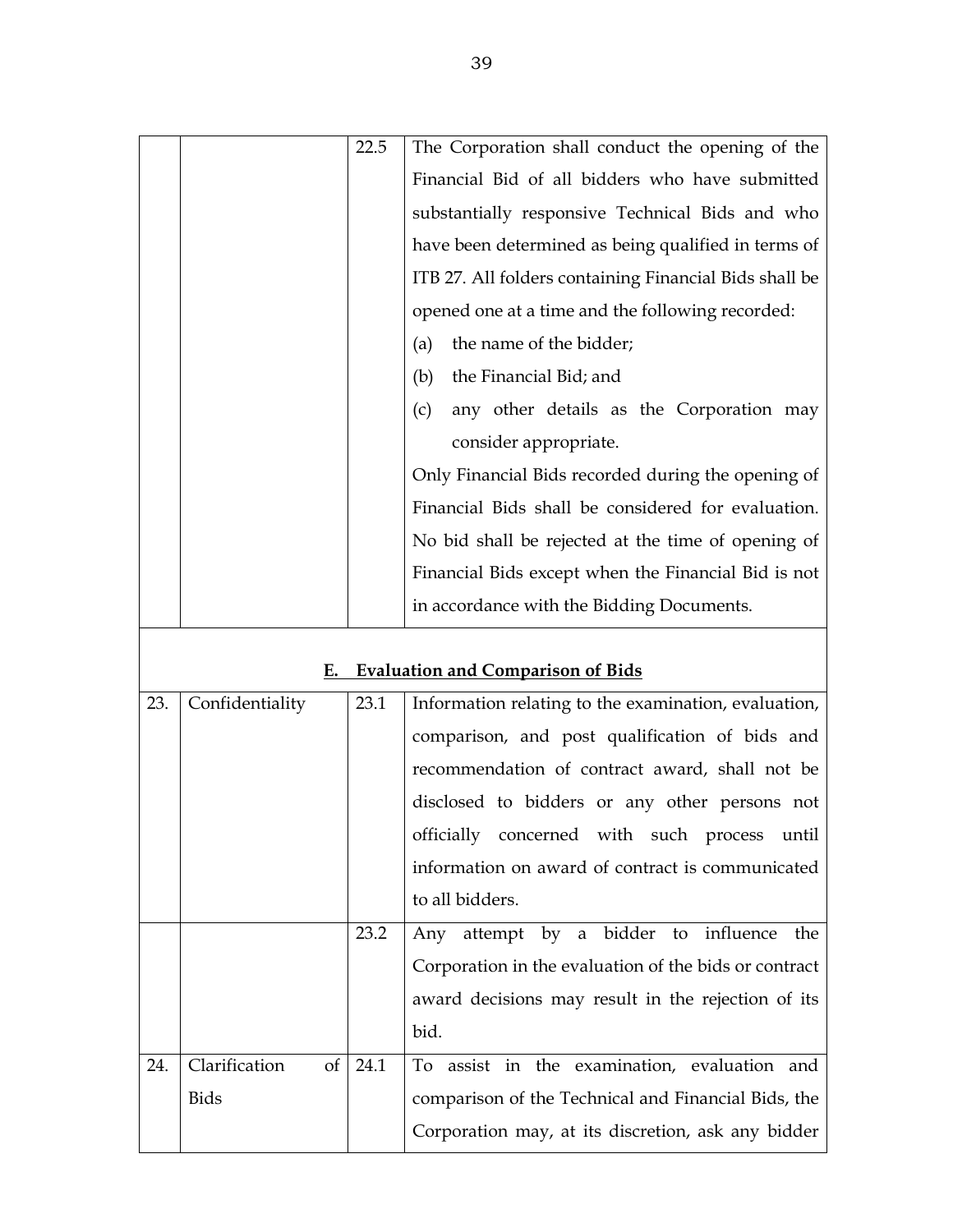|     |                              |      | for a clarification of its bid. Any clarification               |
|-----|------------------------------|------|-----------------------------------------------------------------|
|     |                              |      | submitted by a bidder that is not in response to a              |
|     |                              |      | request by the Corporation shall not be considered.             |
|     |                              |      | The Corporation's request for clarification and the             |
|     |                              |      | response shall be in writing. No change in the                  |
|     |                              |      | substance of the Technical Bid or, prices in the Price          |
|     |                              |      | Bid shall be sought, offered, or permitted.                     |
|     |                              | 24.2 | If a bidder does not provide clarifications of its bid          |
|     |                              |      | by the date and time set in the Corporation's                   |
|     |                              |      | request for clarification, its bid may be rejected.             |
| 25. | Deviations,                  | 25.1 | During the evaluation of bids, the following                    |
|     | Reservations,<br>and         |      | definitions apply:                                              |
|     | Omissions                    |      | (a) "Deviation" is a departure from the requirements            |
|     |                              |      | specified in the Bidding Document;                              |
|     |                              |      | (b) "Reservation" is the setting of limiting conditions         |
|     |                              |      | or withholding from complete acceptance of                      |
|     |                              |      | the requirements specified in the Bidding                       |
|     |                              |      | Document; and                                                   |
|     |                              |      | "Omission" is the failure to submit part or all of<br>(c)       |
|     |                              |      | the information or documentation required in                    |
|     |                              |      | the Bidding Document.                                           |
| 26. | Preliminary                  | 26.1 | The Corporation shall examine the Technical Bid to              |
|     | Examination<br><sub>of</sub> |      | confirm<br>that<br>all<br>documents<br>and<br>technical         |
|     | <b>Technical Bids</b>        |      | documentation requested in ITB 11.2 have been                   |
|     |                              |      | provided, and to determine the completeness of                  |
|     |                              |      | document submitted. If any of these<br>each                     |
|     |                              |      | documents or information is missing, the bid may                |
|     |                              |      | be rejected.                                                    |
| 27. | Responsiveness of            | 27.1 | determination<br>Corporation's<br>bid's<br>$\sigma$<br>The<br>a |
|     | <b>Technical Bid</b>         |      | responsiveness is to be based on the contents of the            |
|     |                              |      | bid itself, as defined in ITB 11.                               |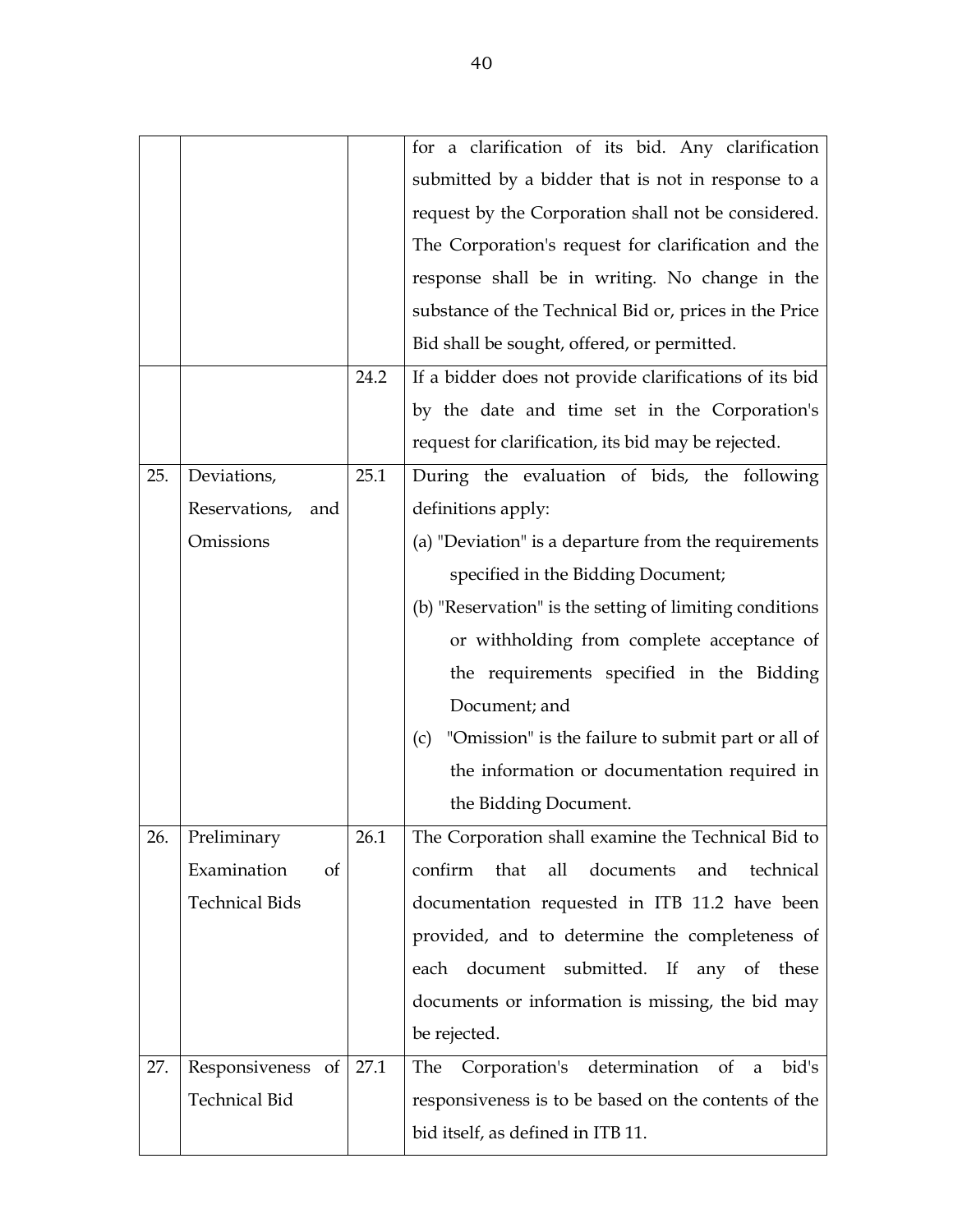|     |                  | 27.2 | A substantially responsive Technical Bid is one that              |
|-----|------------------|------|-------------------------------------------------------------------|
|     |                  |      | meets the requirements of the Bidding Document                    |
|     |                  |      | material deviation, reservation,<br>without<br>or                 |
|     |                  |      | omission. A material deviation, reservation, or                   |
|     |                  |      | omission is one that,                                             |
|     |                  |      | (a) if accepted, would:                                           |
|     |                  |      | (i) affect in any substantial way the                             |
|     |                  |      | scope, quality, or performance of the contract;                   |
|     |                  |      | or                                                                |
|     |                  |      | limit in any<br>substantial<br>(ii)<br>way,                       |
|     |                  |      | inconsistent with the Bidding Document, the                       |
|     |                  |      | Corporation's rights or the bidder's obligations                  |
|     |                  |      | under the proposed contract; or                                   |
|     |                  |      | (b) if rectified, would unfairly affect the competitive           |
|     |                  |      | position<br>of<br>other<br>bidders<br>presenting                  |
|     |                  |      | substantially responsive bids.                                    |
|     |                  | 27.3 | The Corporation shall examine the technical aspects               |
|     |                  |      | the bid submitted to confirm that all<br>of                       |
|     |                  |      | requirements<br>of<br>Section<br>5 <sub>5</sub><br>(Corporation's |
|     |                  |      | Requirements) have been met without any material                  |
|     |                  |      | deviation or reservation.                                         |
|     |                  | 27.4 | If a bid is not substantially responsive to the                   |
|     |                  |      | requirements of the Bidding Document, it shall be                 |
|     |                  |      | rejected by the Corporation and may<br>not                        |
|     |                  |      | subsequently be made responsive by correction of                  |
|     |                  |      | the material deviation, reservation, or omission.                 |
| 28. | Nonconformities, | 28.1 | Provided that a bid is substantially responsive, the              |
|     | Errors,<br>and   |      | Corporation may waive any nonconformity in the                    |
|     | Omissions        |      | bid that do not constitute a material deviation,                  |
|     |                  |      | reservation or omission.                                          |
|     |                  |      |                                                                   |
|     |                  |      |                                                                   |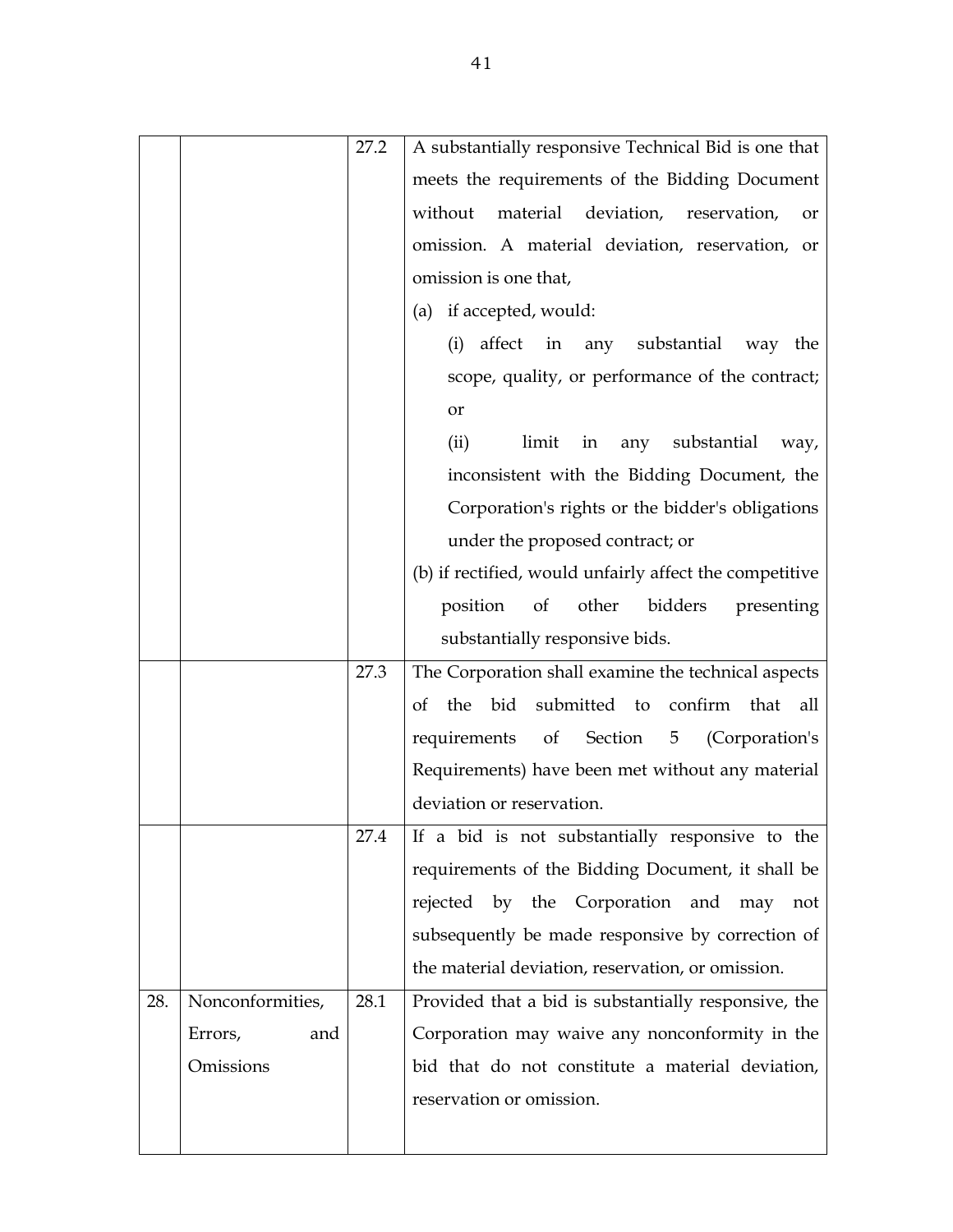|     |                            | 28.2 | Provided that a Technical Bid is substantially         |
|-----|----------------------------|------|--------------------------------------------------------|
|     |                            |      | responsive, the Corporation may request that the       |
|     |                            |      | bidder submit the necessary information or             |
|     |                            |      | documentation, within a reasonable period of time,     |
|     |                            |      | to rectify nonmaterial nonconformities in the          |
|     |                            |      | Technical<br>Bid<br>related<br>documentation<br>to     |
|     |                            |      | Requesting information<br>requirements.<br>or          |
|     |                            |      | documentation on such nonconformities shall not        |
|     |                            |      | be related to any aspect of the Financial Bid. Failure |
|     |                            |      | of the bidder to comply with the request may result    |
|     |                            |      | in the rejection of its bid.                           |
| 29. | Qualification of the       | 29.1 | The Corporation shall determine to its satisfaction    |
|     | Bidder                     |      | during the evaluation of Technical Bids whether        |
|     |                            |      | bidders meet the qualifying criteria as specified in   |
|     |                            |      | the Bidding Document.                                  |
|     |                            | 29.2 | determination shall be based upon<br>The<br>an         |
|     |                            |      | examination of the documentary evidence of the         |
|     |                            |      | bidder's qualifications submitted by the bidder,       |
|     |                            |      | pursuant to ITB 11.2.                                  |
| 30. | <b>Evaluation Criteria</b> | 30.1 | The bidders who meet the qualifying criteria shall     |
|     |                            |      | be treated equally and all the technically qualified   |
|     |                            |      | bidders shall be at par while considering their        |
|     |                            |      | Financial Bid.                                         |
|     |                            |      |                                                        |
|     |                            |      | The Financial Bid of bidders, who do not meet the      |
|     |                            |      | qualifying criteria prescribed in ITB 4.1 will not be  |
|     |                            |      | opened and considered.                                 |
| 31. | Preliminary                | 31.1 | The Corporation shall examine the Financial Bid to     |
|     | Examination<br>of          |      | confirm that all documents and schedules requested     |
|     | Price Bids                 |      | in ITB 11.3 have been provided, and to determine       |
|     |                            |      | the completeness of each document submitted. If        |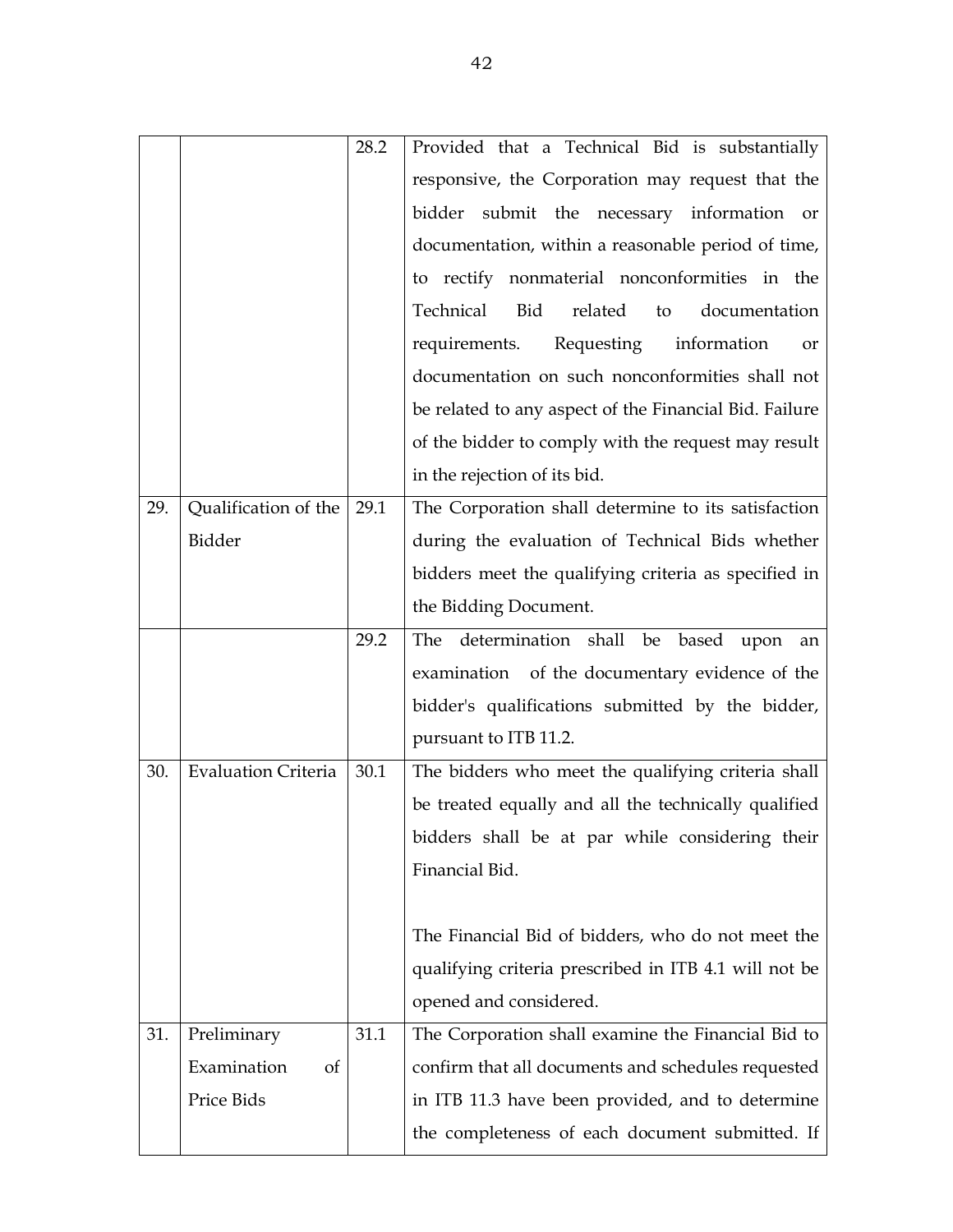|     |                        |      | any of these documents or information are missing,      |
|-----|------------------------|------|---------------------------------------------------------|
|     |                        |      | the bid may be rejected.                                |
| 32. | Evaluation<br>$\sigma$ | 32.1 | The Corporation shall consider the Financial Bid of     |
|     | Financial Bids         |      | the bidder in respect of each of the packages for       |
|     |                        |      | which it has submitted its bid. No other evaluation     |
|     |                        |      | criteria or methodologies shall be permitted.           |
| 33. | Comparison<br>of       | 33.1 | All technically qualified bidders shall be at par.      |
|     | <b>Bids</b>            |      |                                                         |
|     |                        | 33.2 | The Corporation shall make a table of all the           |
|     |                        |      | Financial Bids of technically qualified bidders of      |
|     |                        |      | each package.                                           |
|     |                        |      |                                                         |
|     |                        | 33.3 | The Financial Bids will be opened simultaneously        |
|     |                        |      | and in seriatim, i.e. firstly Package 1/4, then Package |
|     |                        |      | 2/4, followed by Package 3/4 and finally Package        |
|     |                        |      | 4/4. Upon decryption of the price quotations for all    |
|     |                        |      | packages a table shall be prepared containing           |
|     |                        |      | particulars of Financial Bids submitted for all the     |
|     |                        |      | packages.                                               |
|     |                        |      |                                                         |
|     |                        |      |                                                         |
| 34. | Corporation's right    | 34.1 | The Corporation reserves the right to accept or         |
|     | to accept any bid,     |      | reject any bid, and to annul the bidding process and    |
|     | and to reject any or   |      | reject all bids at any time prior to contract award,    |
|     | all bids.              |      | without thereby incurring any liability to bidders.     |
|     |                        |      | In case of annulment, all bids submitted and            |
|     |                        |      | specifically, bid securities, shall be promptly         |
|     |                        |      | returned to the bidders.                                |
|     |                        | 34.1 | The Corporation reserves the right to accept or         |
|     |                        |      | reject any bid, and to annul the bidding process and    |
|     |                        |      | reject all bids at any time prior to contract award,    |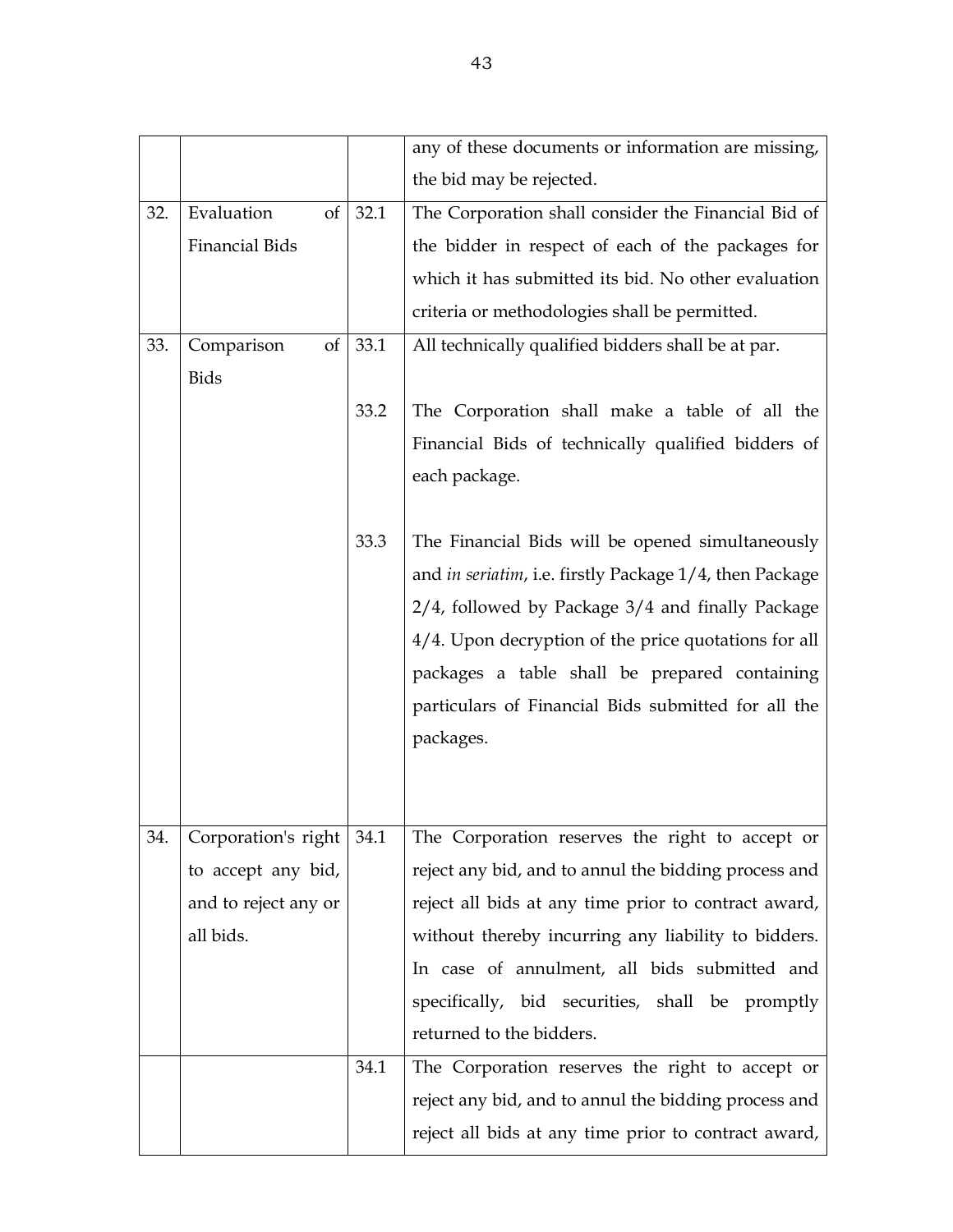|     |                |      | without thereby incurring any liability to bidders.    |
|-----|----------------|------|--------------------------------------------------------|
|     |                |      | In case of annulment, all bids submitted and           |
|     |                |      | specifically, bid securities, shall be promptly        |
|     |                |      | returned to the bidders.                               |
|     |                |      | F. Award of Contract                                   |
| 35. | Award Criteria | 35.1 | Ordinarily, in respect of Package 1/4, the lowest      |
|     |                |      | bidder (P1/L1) shall be declared the Selected          |
|     |                |      | Bidder. Thereafter, the bids in respect of Package     |
|     |                |      | 2/4 will be taken up for consideration. If, the lowest |
|     |                |      | bidder in Package 2/4 (P2/L1), has not been            |
|     |                |      | declared to be the Selected Bidder for Package 1/4,    |
|     |                |      | such bidder shall be declared as the Selected Bidder   |
|     |                |      | for Package 2/4. If the lowest bidder in Package 2/4   |
|     |                |      | is the Selected Bidder in Package 1/4, then the said   |
|     |                |      | bidder will not be declared to be the Selected         |
|     |                |      | Bidder for such Package for the time being and the     |
|     |                |      | second lowest bidder (P2/L2) will be given an          |
|     |                |      | opportunity to match the price of the P2/L1 bidder.    |
|     |                |      | If the $P2/L2$ bidder matches the price of the $P2/L1$ |
|     |                |      | bidder, within such time as may be fixed by the        |
|     |                |      | Corporation, then the P2/L2 bidder will be declared    |
|     |                |      | as the Selected Bidder failing which, third lowest     |
|     |                |      | bidder $(P2/L3)$ will be given a similar opportunity   |
|     |                |      | to match the price of the P2/L1 bidder. Such           |
|     |                |      | process shall continue till any qualified bidder       |
|     |                |      | matches the price of the P2/L1 bidder. If at the end,  |
|     |                |      | no qualified bidder is willing or is available to      |
|     |                |      | match the price of the P2/L1 bidder, then the          |
|     |                |      | Corporation may at its discretion, call for a fresh    |
|     |                |      | tender with respect to the said package or declare     |
|     |                |      | the P2/L1 bidder to be Selected Bidder for such        |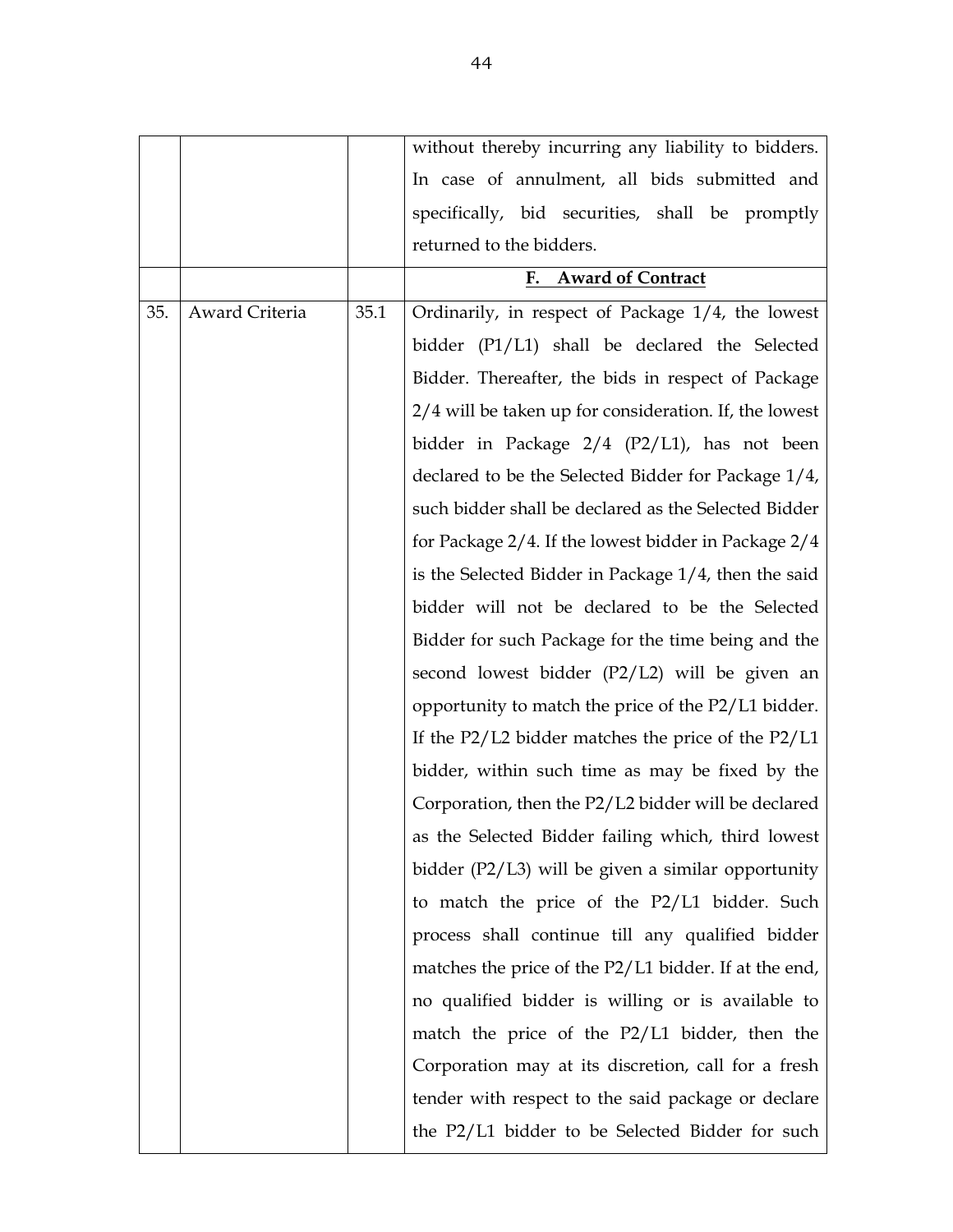| package also. Similarly, for Package 3/4, if, the        |
|----------------------------------------------------------|
| lowest bidder in Package 3/4 (P3/L1), is the             |
| Selected Bidder in Package 1/4 or Package 2/4 or         |
| both, then the said bidder will not be declared to be    |
| the Selected Bidder for such Package for the time        |
| being and the second lowest bidder (P3/L2) and/          |
| or the third lowest bidder (P3/L3) will be given an      |
| opportunity to match the price of the P3/L1 bidder.      |
| If the $P3/L2$ bidder (or the $P3/L3$ bidder) matches    |
| the price of the P3/L1 bidder, within such time as       |
| may be fixed by the Corporation, then the P3/L2          |
| bidder (or the P3/L3 bidder) will be declared as the     |
| Selected Bidder failing which, fourth lowest bidder      |
| $(P3/L4)$ will be given a similar opportunity to         |
| match the price of the P3/L1 bidder. Such process        |
| shall continue till any qualified bidder matches the     |
| price of the P3/L1 bidder. If at the end, no qualified   |
| bidder is willing or is available to match the price of  |
| the P3/L1 bidder, then the Corporation may at its        |
| discretion, call for a fresh tender with respect to the  |
| said package or declare the P3/L1 bidder (unless         |
| the P3/L1 bidder has already been awarded                |
| Packages $1/4$ and $2/4$ ) to be Selected Bidder for     |
| such package also. Similarly, for Package 4/4, if, the   |
| lowest bidder in Package $4/4$ (P $4/L1$ ), is the       |
| Selected Bidder in Package 1/4 and/or Package 2/4        |
| and/ or Package $3/4$ and/or any combination of          |
| packages earlier opened, then the said bidder will       |
| not be declared to be the Selected Bidder for such       |
| Package for the time being and the second lowest         |
| bidder $(P4/L2)$ [or the third lowest bidder $(P4/L3)$ ] |
|                                                          |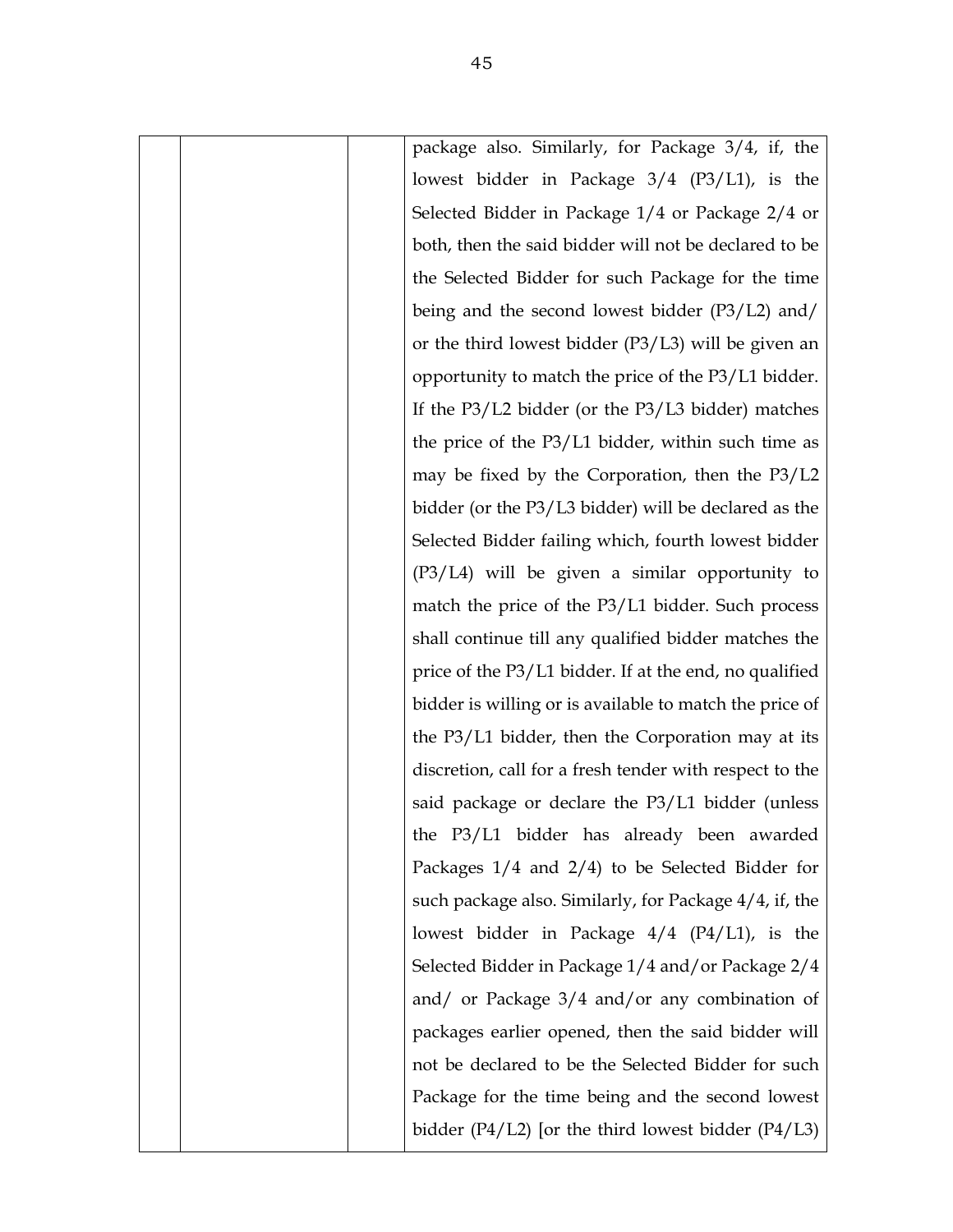|     |                    |      | or the fourth lowest bidder (P4/L4)] will be given       |
|-----|--------------------|------|----------------------------------------------------------|
|     |                    |      | an opportunity to match the price of the $P4/L1$         |
|     |                    |      | bidder. If the P4/L2 bidder (or the P4/L3 bidder or      |
|     |                    |      | the $P4/L4$ bidder) matches the price of the $P4/L1$     |
|     |                    |      | bidder, within such time as may be fixed by the          |
|     |                    |      | Corporation, then the $P4/L2$ bidder (or the $P4/L3$     |
|     |                    |      | bidder or the P4/L4 bidder) will be declared as the      |
|     |                    |      | Selected Bidder failing which, fifth lowest bidder       |
|     |                    |      | $(P4/L5)$ will be given a similar opportunity to         |
|     |                    |      | match the price of the P4/L1 bidder. Such process        |
|     |                    |      | shall continue till any qualified bidder matches the     |
|     |                    |      | price of the P4/L1 bidder. If at the end, no qualified   |
|     |                    |      | bidder is willing or is available to match the price of  |
|     |                    |      | the P4/L1 bidder, then the Corporation may at its        |
|     |                    |      | discretion, call for a fresh tender with respect to the  |
|     |                    |      | said package or declare the P4/L1 bidder (unless         |
|     |                    |      | the P4/L1 bidder has already been awarded two            |
|     |                    |      | packages out of Packages $1/4$ , $2/4$ and $3/4$ ) to be |
|     |                    |      | Selected Bidder for such package also. However, if       |
|     |                    |      | adequate number of bidders are not available to          |
|     |                    |      | whom to award contracts in respect of each of the        |
|     |                    |      | packages or even otherwise notwithstanding what          |
|     |                    |      | has been stated above, the Corporation in its sole       |
|     |                    |      | discretion having regard to production capacity and      |
|     |                    |      | other relevant factors, may award a contract to a        |
|     |                    |      | bidder in respect of two or more packages, provided      |
|     |                    |      | it is the lowest bidder in respect of such packages.     |
| 36. | Notification<br>of | 36.1 | The bidder whose bid has been accepted will be           |
|     | Award              |      | notified of the award by the Corporation prior to        |
|     |                    |      | expiry of the bid validity period by uploading such      |
|     |                    |      | information<br>e-tender<br>the<br>in<br>portal<br>and    |
|     |                    |      |                                                          |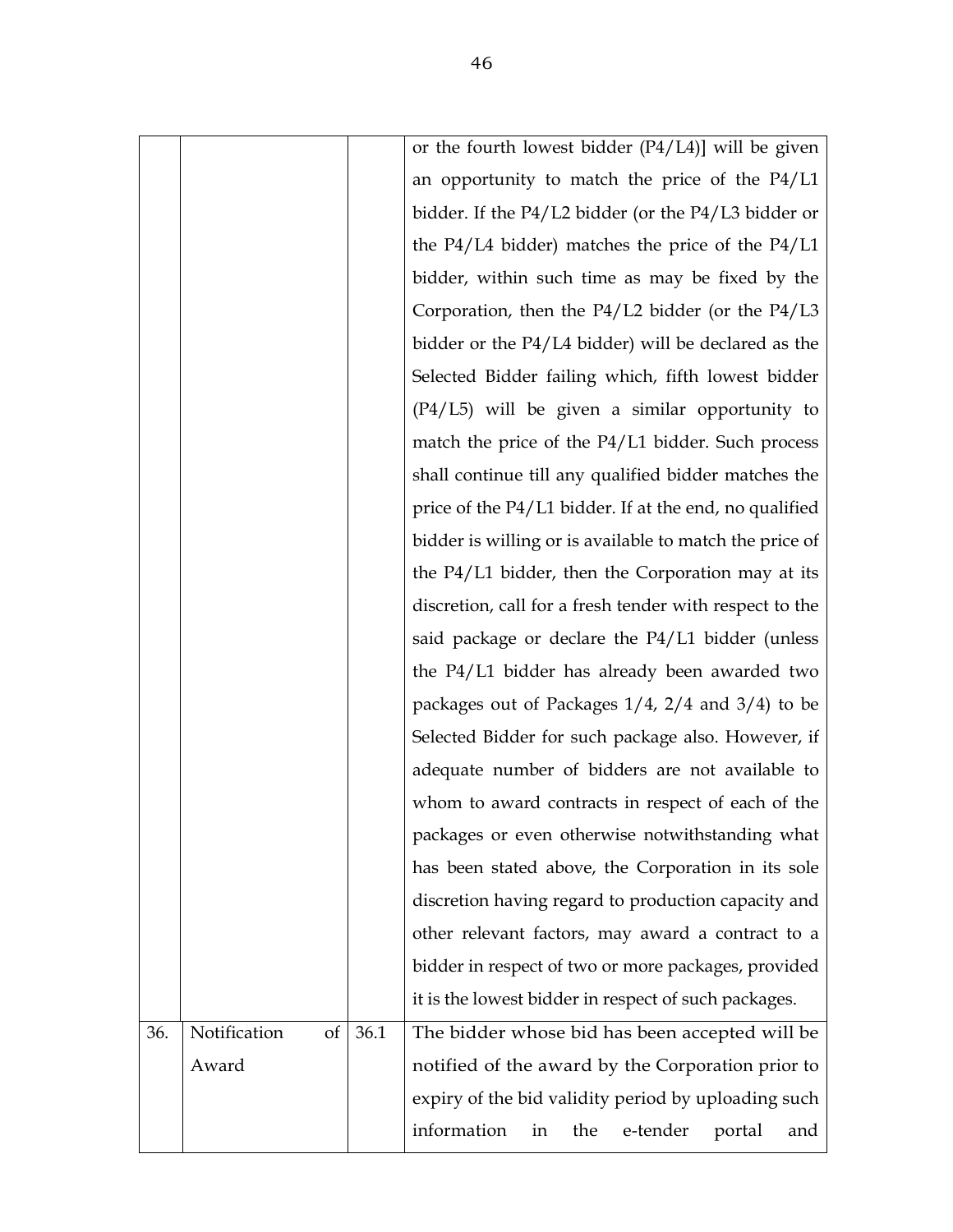|     |               |      | www.wbscstcorp.gov.in or by e-mail or facsimile      |
|-----|---------------|------|------------------------------------------------------|
|     |               |      | confirmed by registered letter. This<br>letter       |
|     |               |      | (hereinafter and in the General Conditions of        |
|     |               |      | Contract called the "Letter of Acceptance/           |
|     |               |      | Notification of Award / Work Order") will            |
|     |               |      | state the sum that the Corporation will pay the      |
|     |               |      | Selected Bidder/ Supplier in consideration of        |
|     |               |      | supply of the bicycles by the Selected Bidder/       |
|     |               |      | Supplier as prescribed by the contract (hereinafter  |
|     |               |      | and in the Agreement called the "Contract Price")    |
|     |               |      | in respect of each package.                          |
|     |               |      |                                                      |
|     |               | 36.2 | The Corporation, may in its sole discretion, instead |
|     |               |      | of awarding one contract to the Selected Bidder for  |
|     |               |      | a package, award separate contracts to the Selected  |
|     |               |      | Bidder respect of each delivery point comprised in a |
|     |               |      | package separately.                                  |
|     |               |      |                                                      |
|     |               | 36.3 | Until a formal contract is prepared and executed in  |
|     |               |      | respect of each package or each delivery point, as   |
|     |               |      | the case may be, the Notification of Award shall     |
|     |               |      | constitute a notification of commencement of         |
|     |               |      | supply of bicyles, subject only to the furnishing of |
|     |               |      | a performance security in accordance with the        |
|     |               |      | provisions of ITB 38.1, whereupon the Contract       |
|     |               |      | shall come into force.                               |
|     |               |      |                                                      |
| 37. | of<br>Signing | 37.1 | Promptly after notification, the Corporation shall   |
|     | Agreement     |      | send the Selected Bidder in respect of each package  |
|     |               |      | the Form of Agreement either to be executed for      |
|     |               |      | each package or point of delivery wise. Each page    |
|     |               |      |                                                      |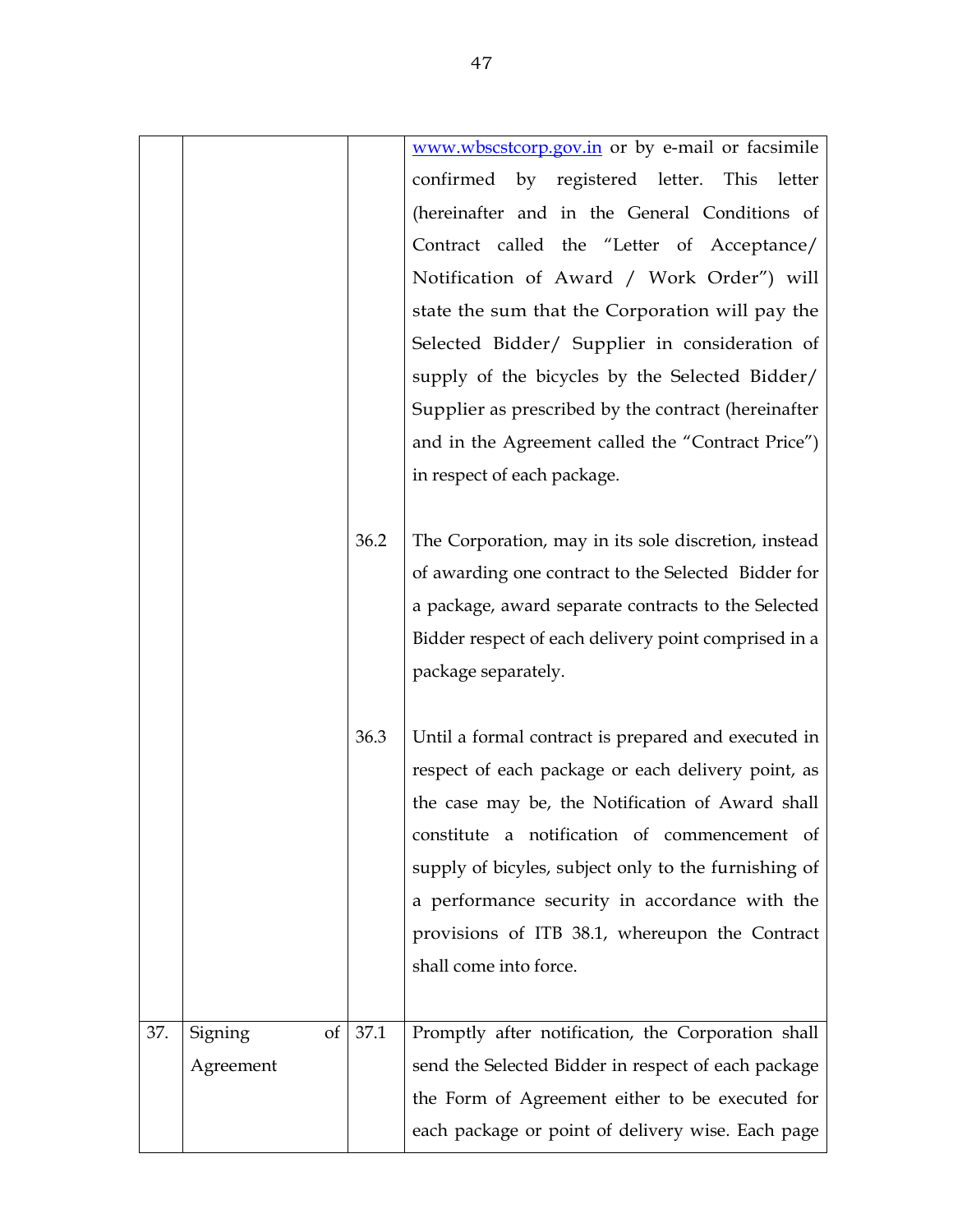|     |             |      | of the Agreement should be signed by the             |
|-----|-------------|------|------------------------------------------------------|
|     |             |      | Corporation's Representative and the Supplier's      |
|     |             |      | authorized signatory. If there are any corrections,  |
|     |             |      | cuttings, omissions, over writings, insertions, etc. |
|     |             |      | (after issue of Agreement) their number should be    |
|     |             |      | clearly mentioned on each page of the Agreement      |
|     |             |      | before signing.                                      |
|     |             | 37.2 | Within 21 days of receipt of the Form of Agreement,  |
|     |             |      | the Selected Bidder in respect of each of the        |
|     |             |      | packages shall sign with date, separate contracts,   |
|     |             |      | for each package or for each of the delivery points, |
|     |             |      | as the case may be and return it to the Corporation. |
|     |             |      | The Contract shall only come into existence, when    |
|     |             |      | the Performance Security is furnished in terms of    |
|     |             |      | ITB 38.1.                                            |
|     |             |      |                                                      |
| 38. | Performance | 38.1 | Within 10 days of the receipt of Notification of     |
|     | Security    |      | Award from the Corporation, the Selected Bidder      |
|     |             |      | for each of the packages shall furnish the           |
|     |             |      | Performance Security in accordance with the          |
|     |             |      | conditions of contract, using for that purpose the   |
|     |             |      | Performance Security Form included in Section 8      |
|     |             |      | (Contract Forms), or another form acceptable to the  |
|     |             |      | Corporation.                                         |
|     |             |      |                                                      |
|     |             |      | The Selected Bidder shall be required to furnish     |
|     |             |      | Performance Security amounting to 5 % of the         |
|     |             |      | Contract Price for supply of entire products under   |
|     |             |      | each package.                                        |
|     |             | 38.2 | Failure of the Selected Bidder to submit the above   |
|     |             |      |                                                      |
|     |             |      | mentioned Performance Security or to sign the        |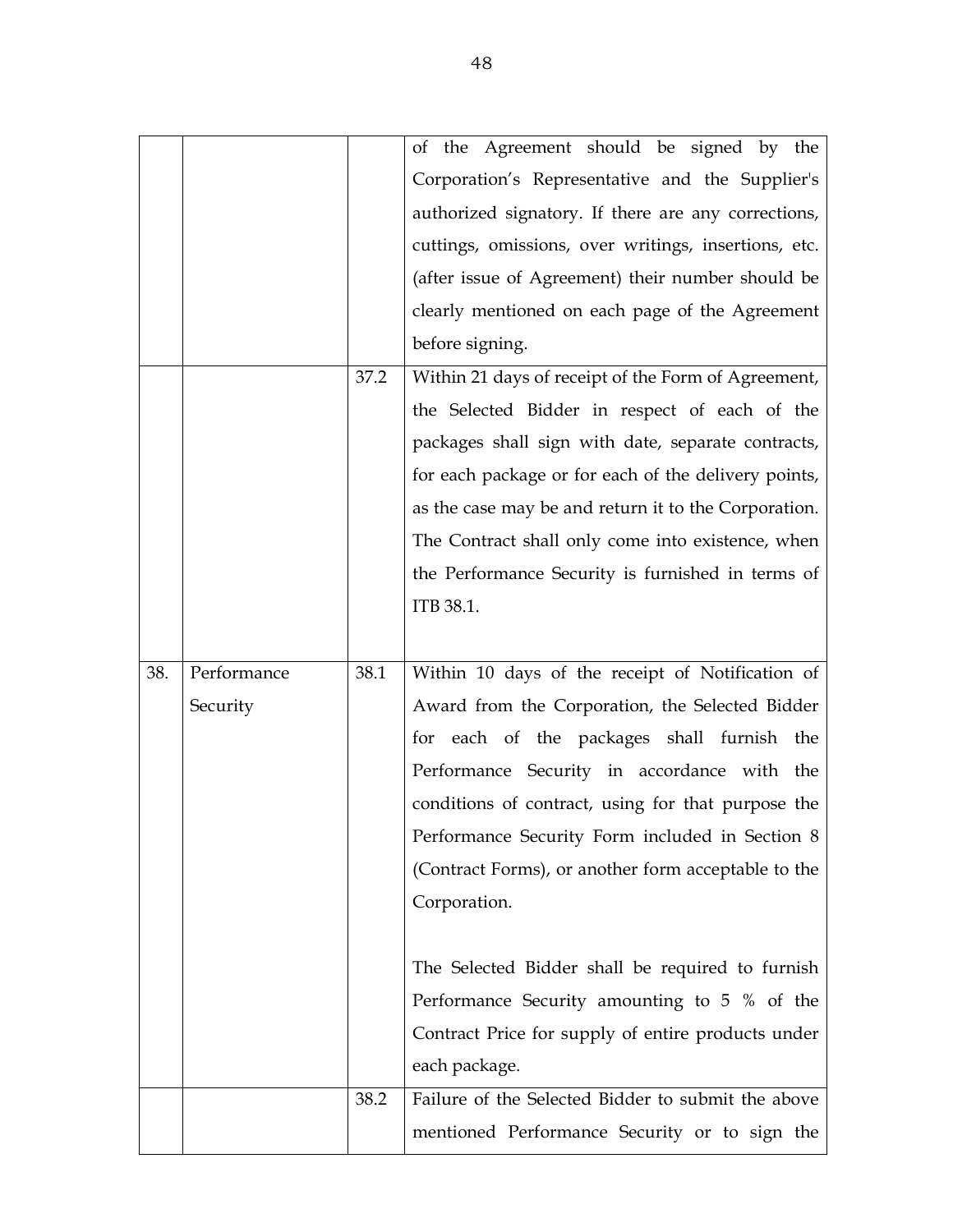| Contract Agreements in respect of each package       |
|------------------------------------------------------|
| constitute sufficient grounds for the<br>shall       |
| annulment of the award and forfeiture of the bid     |
| security. In that event the Corporation may award    |
| the Contract to the next lowest evaluated bidder     |
| whose offer is substantially responsive and is       |
| determined by the Corporation to be qualified to     |
| perform the Contract satisfactorily at the price at  |
| which the Selected Bidder was awarded the            |
| Contract (even if such Selected Bidder may have      |
| been awarded contract for some of the other 3        |
| packages) or the Corporation, may, at its discretion |
| go in for fresh tenders.                             |
|                                                      |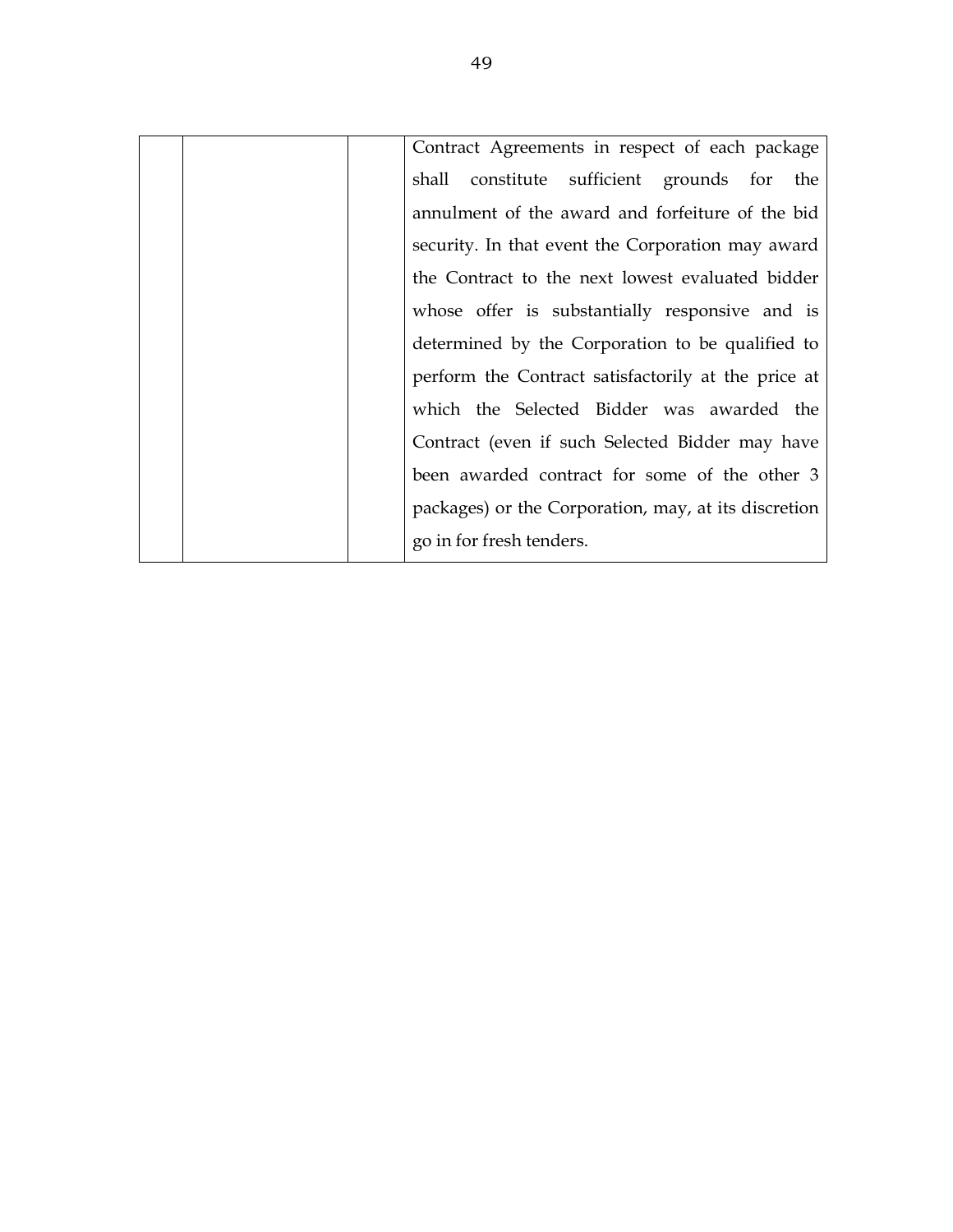# **WEST BENGAL SCHEDULED CASTES & SCHEDULED TRIBES**

## **DEVELOPMENT & FINANCE CORPORATION**

**BIDDING DOCUMENTS FOR** 

**Procurement of 20,00,000 bicycles for students (boys & girls) studying in** 

**Classes IX to XII in the State of West Bengal** 

**Section 3** 

**Special Provisions for Local Manufacturer (SLM)**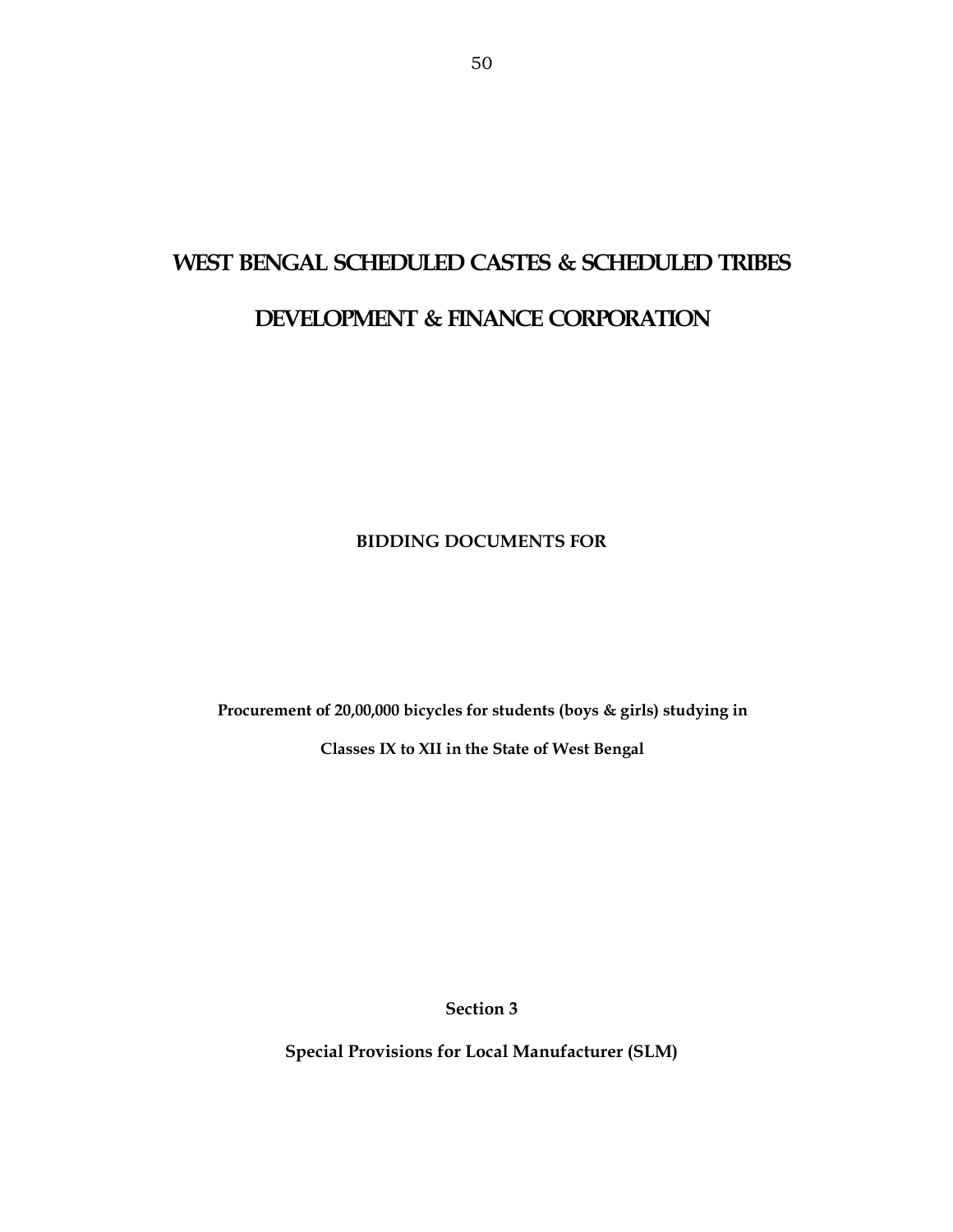#### **SPECIAL PROVISIONS FOR LOCAL MANUFACTURER**

- 1. The Government of West Bengal in its Finance Department has by UO No. Group T/2015-2016/0169 dated 5<sup>th</sup> June, 2015 mandated 5% reservation policy in favour of small and medium new units entailing procurement of 20,00,000 bicycles in four packages for students (boys & girls) studying in Classes IX to XII in the State. In terms of such policy, in order to promote local manufacturers, augment employment generation capacities in the State and for various other good causes and consideration, the Corporation may procure from local manufacturers, subject to the terms and conditions of this Section, upto 5 % of the total amount of bicycles being procured in terms of this Bidding Documents.
- 2. The local manufacturer is not required to meet minimum eligibility criteria in respect of (a) Financial Capacity, (b) Technical Capability comprising production capacity and (c) Experience/Credentials as detailed in e-NIT and the ITB.
- 3. However, any manufacturer, to be eligible as a local manufacturer for the purposes of this Section, must comply with the following requirements as to its technical capability and experience credentials :
- (i) It must be a company incorporated under the Companies Act, 1956;
- (ii) It must have its registered office in the State of West Bengal;
- (iii) It must have a valid VAT Registration No. obtained under the WB Value Added Tax Act.
- (iv) It must have factory / manufacturing units of bicycles in the State of West Bengal;
- (v) It must have a valid ISI certification/ license granted by the Bureau of Indian Standards in its name in respect of bicycle frames, forks and mudguards;
- (vi) It must have ISO certification in its own name;
- (vii) The product it proposed to supply to the Corporation must meet the minimum Technical Specifications given in Section 5 (Corporation's Requirements).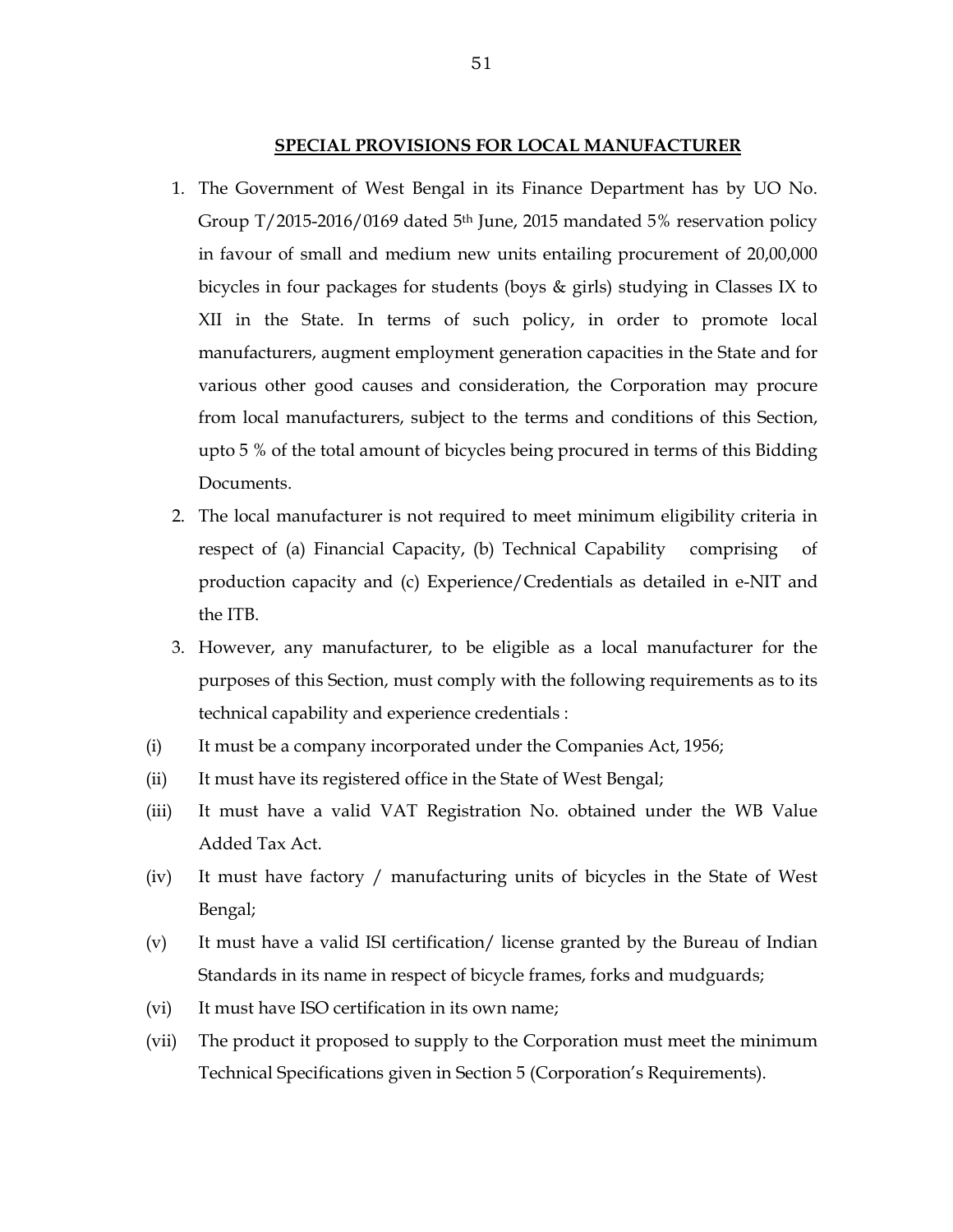- 4. The local manufacturer, who intends to be considered for grant of award under the aforesaid scheme, shall indicate such intention by writing the following words at the front page of the uploaded bidding document : "BID UNDER SECTION 3 OF THE BIDDING DOCUMENTS".
- 5. For a local manufacturer, Earnest Money / Bid Security in respect of each of the packages shall be Rs. 20,00,000/- (Rupees Twenty Lakhs only) to be deposited in the manner described in the Bidding Documents. Cost of Tender Documents shall remain Rs. 10,000/- (Rupees Ten Thousand only).
- 6. A local manufacturer shall not be required to submit the following documents / forms as referred to in Section – 4 (Bidding Forms), while submitting their Technical Bid :
	- i. Form 9;
	- ii. Form 12.
- 7. The local manufacturer will not be required to submit its Financial Bid.
- 8. However, all other terms and conditions contained in the Bidding Documents shall be required to be complied with by the local manufacturer *mutatis mutandis.*
- 9. Excepts the forms as mentioned in clauses 6 and 7 above, the local manufacturer shall upload all other forms, documents and certificates as required in terms of the Bidding Documents *mutatis mutandis*. Failure to upload any form / document / certificate, will make the bid submitted by a local manufacturer, liable to be rejected as non-responsive.
- 10. The sample bicycles deposited by the local manufacturer will be tested by technical persons on behalf of the Corporation against the specifications mentioned in Section 5 (Corporation's Requirements) of the Bidding Documents. In order to ascertain the technical compliance and capability of the local manufacturer to supply the required bicycles, the Tender Evaluation Committee or any technical persons duly appointed by the Tender Evaluation Committee will inspect the factory of the local manufacturer and upon being satisfied by its ability to supply bicycles as per required specifications mentioned in Section 5 (Corporation's Requirements) of the Bidding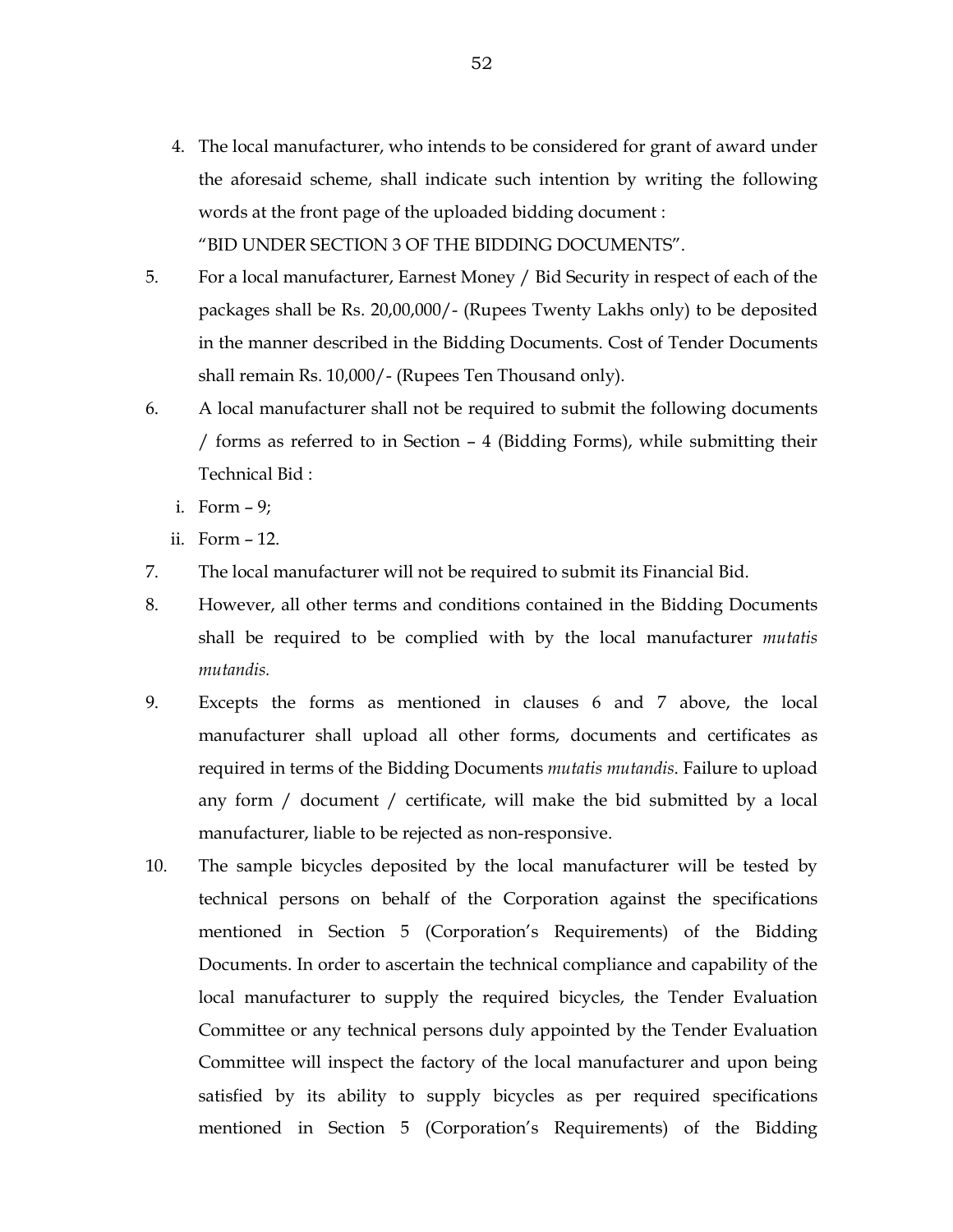Documents and compliance of all the terms and conditions of the Bidding Documents, unless specifically exempted herein, such local manufacturer shall be declared technically qualified. Name of such local manufacturers who are found to be technically qualified shall be declared as responsive bidder under this Section. The decision of the Tender Evaluation Committee will be final and absolute in this respect.

- 11. If in respect of any of the packages, there are more than one technically qualified local manufacturer, then all shall be treated at par. Technically qualified local manufacturers in respect of a particular package, shall then be asked to match the Financial Bid of the lowest bidder of such package. Such of the technically qualified local manufacturers, who agrees to match the Financial Bid of the lowest bidder in such package, shall be awarded contract for supply of bicycles in equal numbers or in such numbers, as the Tender Evaluation Committee in their sole discretion deem fit and proper, upon consideration of various factors, particularly the technical capacity and production capacity of such local manufacturers.
- 12. The Tender Evaluation Committee, in their sole discretion, if they deem fit and proper, having regard to technical capabilities, having regard to technical capabilities, ability to meet timeline and specifications and other relevant factors and for reasons to be recorded in writing, may not procure from the local manufacturer(s) applying under this Section the entire quote of 5% of the total amount of the bicycles in respect of one or all packages covered in this bid.
- 13. If no bidders are found qualified or eligible under this Section, the earmarked quantities (maximum of 5% of each Package) shall be awarded to L1 of the respective Package/ Packages.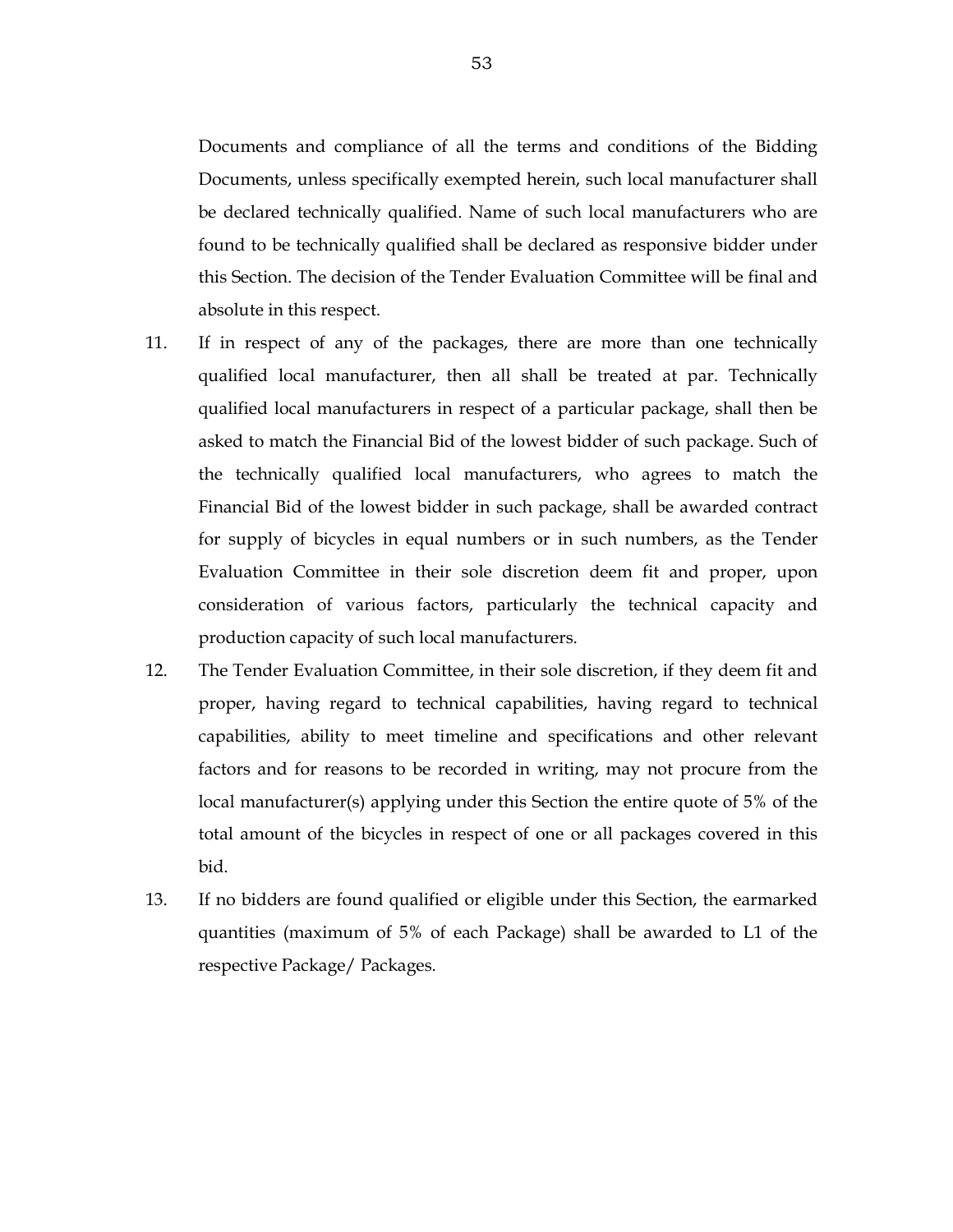## **WEST BENGAL SCHEDULED CASTES & SCHEDULED TRIBES DEVELOPMENT & FINANCE CORPORATION**

**BIDDING DOCUMENTS FOR** 

**Procurement of 20,00,000 bicycles for students studying in Classes IX to XII** 

**in the State of West Bengal** 

**(Bid Reference No. : Memo No. 438/SCST/2015)** 

**Section 4** 

**Bidding Forms (BDF)**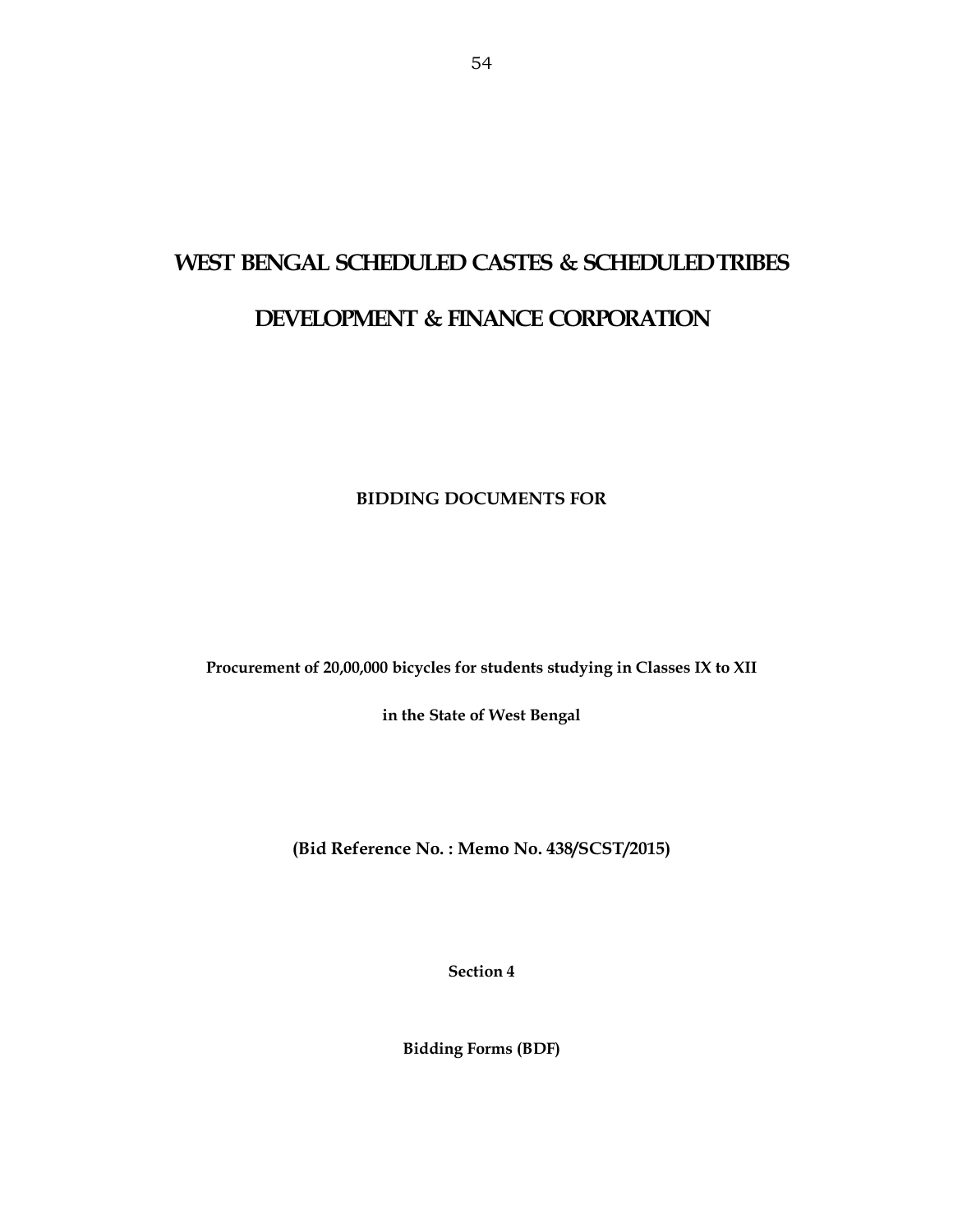#### **LETTER OF TECHNICAL BID IN FORM OF AFFIDAVIT**

#### (**To be furnished on non-judicial stamp-paper of appropriate value, duly notarised**)

Date: ……………………………….

Bid Reference No. : 438/SCTC dated 11/6/2015

Name of Contract: Procurement of 20,00,000 bicycles for students (boys & girls) studying in

Classes IX to XII in the State of West Bengal

Managing Director, West Bengal Scheduled Castes and Scheduled Tribes Development and Finance Corporation (WBSCSTDFC), Block – CF, 217/A/1, Sector – I, Salt Lake, Kolkata – 700 064.

We, the undersigned, declare that:

- (a) We have examined and have no reservations to the Bidding Documents, including Addenda issued in accordance with Instructions to Bidders (ITB).
- (b) We offer to supply bi-cycles as per quantity specified in Package-1/ Package-2/Package-3/ Package-4 in conformity with the Bidding Documents.
- (c) Our Bid consisting of the Technical Bid and the Financial Bid shall be valid for a period of 180 days from the date fixed for the bid submission deadline in accordance with the Bidding Documents, and it shall remain binding upon us and may be accepted at any time before the expiration of that period.
- (d) If our bid is accepted, we commit to obtain a performance security in accordance with the Bidding Documents.
- (e) Our company has been incorporated in accordance with the laws of India and governed by them.
- (f) Our company has its manufacturing facilities in India /State of West Bengal (Delete as necessary) and is duly registered under the Factories Act, 1948.
- (g) Our company has its dealer/ distributor and service network throughout the State of West Bengal.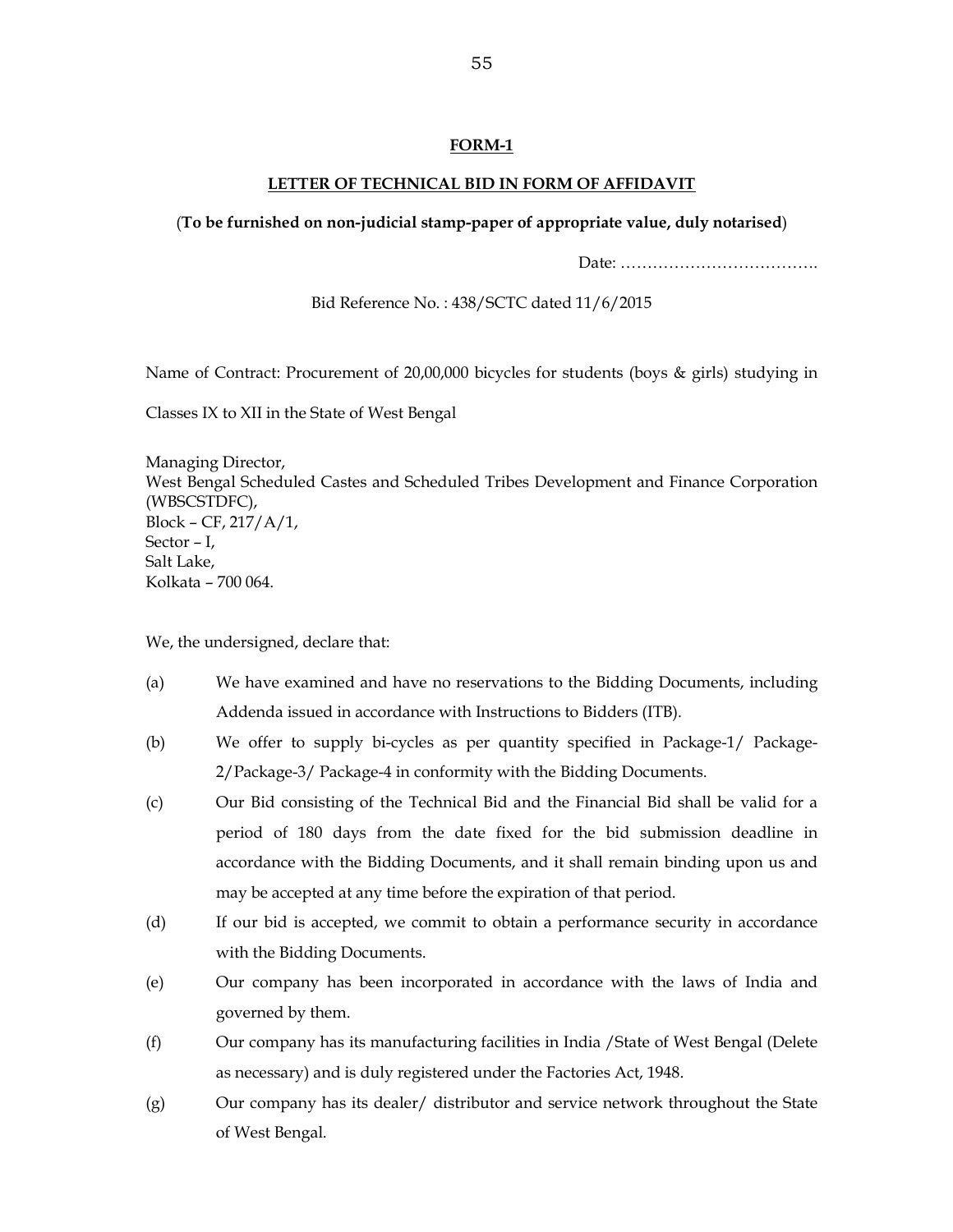- (h) Our company does not have any conflict of interest in accordance with ITB 4.3;
- (i) Our company is participating as a bidder having satisfied the eligibility criteria in accordance with ITB 4.4 / clause 3 of Section 3 (delete as necessary);
- (j) Our company, its affiliates or subsidiaries, has not been declared ineligible by WBSCSTDFC, any Department of the Government of India or any State Government or Government Undertaking, Corporations or Statutory Bodies;
- (k) We agree to permit WBSCSTDFC or its representative to inspect our accounts and records and other documents relating to the bid submission and to have them reviewed by auditors appointed by WBSCSTDFC.
- (l) We understand that:
	- (i) The tender inviting and accepting authority can amend the scope and value of the contract bid under this project.
	- (ii) The tender inviting and accepting authority reserves the right to reject any application without assigning any reason.
- (m) All the statements made in the attached documents are true and correct. In case of any information submitted proved to be false or concealed, the application may be rejected and no objection /claim will be raised by the bidder company.

Enclo:

- 1. Statutory Documents
- 2. Non Statutory Documents
- 3. Forms & Annexure duly filled up, signed & notarized (where applicable)

| Place:  | of          |
|---------|-------------|
| bidder) |             |
|         | (Signature) |
|         |             |
|         |             |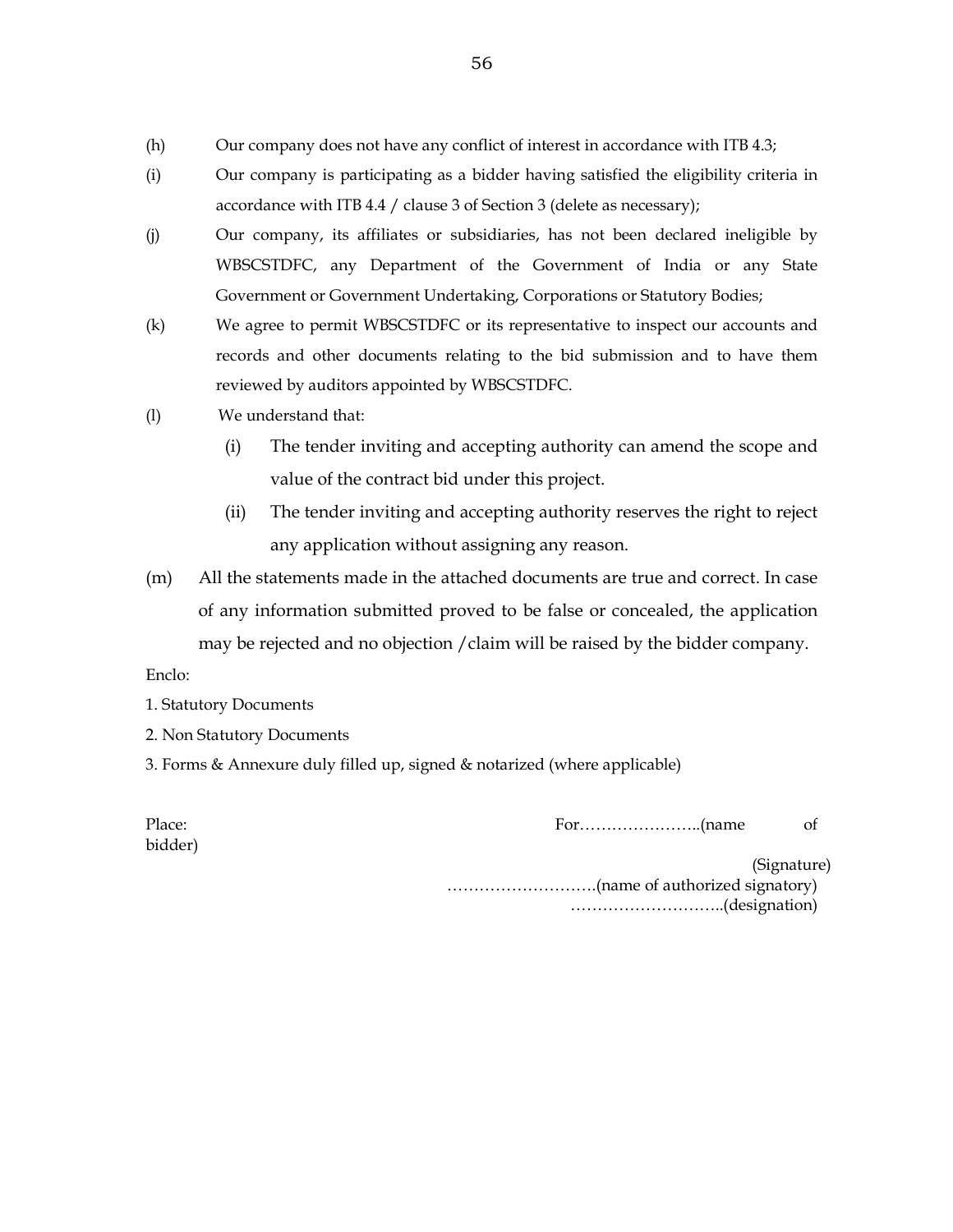#### **DECLARATION BY THE BIDDER**

#### **(Affidavit on Non-Judicial Stamp Paper of Rs.10/- duly attested by Notary / Magistrate)**

In relation to our bid submitted to for procurement of in response to Bid Reference No. : 438/SCTC dated 11/6/2015 we hereby declare that:

- a) We possess the necessary technical and financial resources and competence required by the Bidding Document issued by WBSCSTDFC;
- b) We have fulfilled our obligation to pay such of the taxes payable to the Union and the State Government or any local authority as specified in the Bidding Document;
- c) We are not insolvent, in receivership, bankrupt or being wound up, nor have our affairs administered by a court or a judicial officer, nor have our business activities suspended and not the subject of legal proceedings for any of the foregoing reasons;
- d) We and our directors and officers have not been convicted of any criminal offence related to our professional conduct or the making of false statements or misrepresentations as to our qualifications to enter into a procurement contract within a period of three years preceding the commencement of this procurement process, or not have been otherwise disqualified pursuant to debarment proceedings;
- e) We do not have a conflict of interest as specified in the Bidding Documents, which materially affects fair competition.

| Date:   |             | of |
|---------|-------------|----|
| bidder) |             |    |
| Place:  | (Signature) |    |
|         |             |    |
|         |             |    |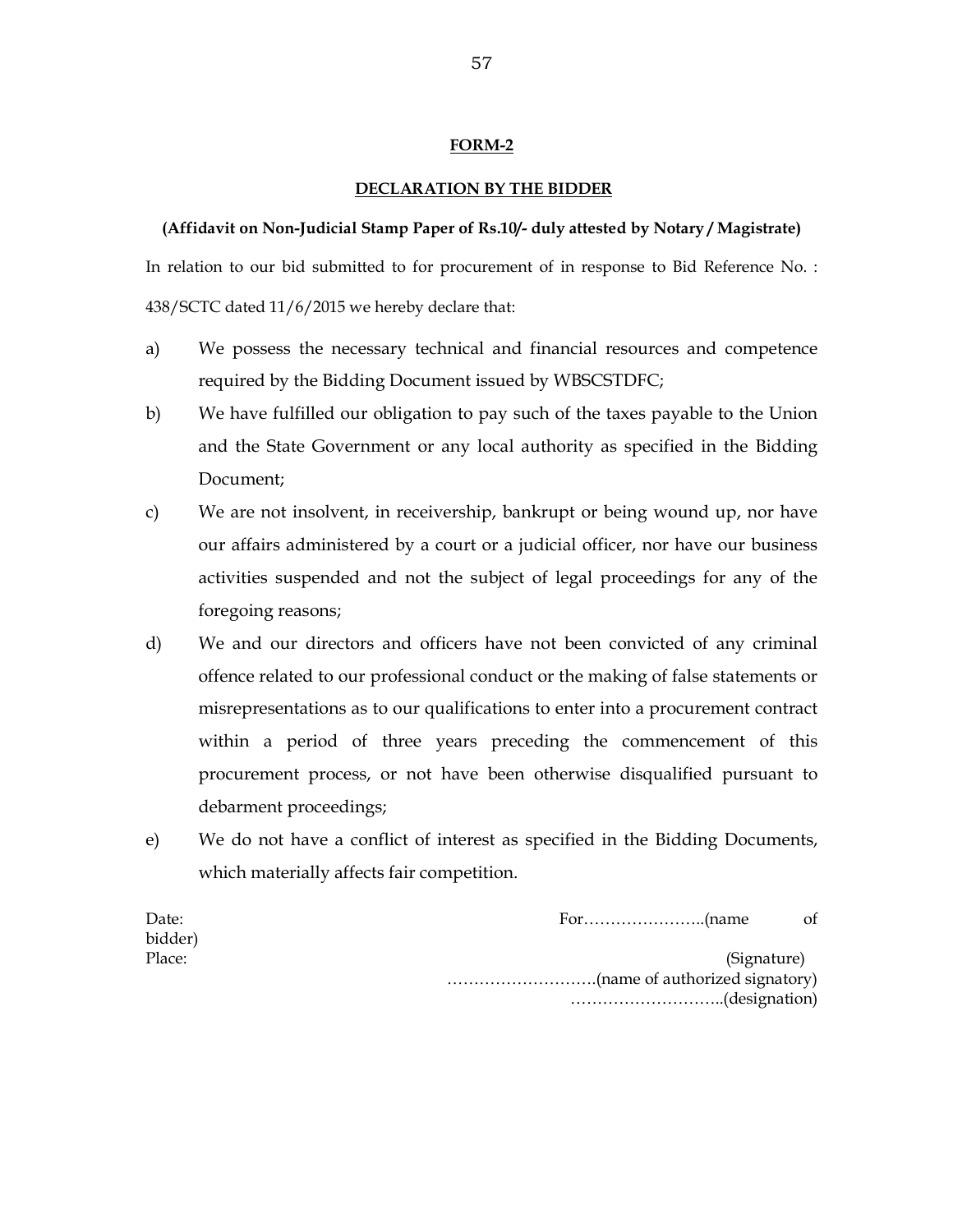#### **POWER OF ATTORNEY IN FAVOUR OF SIGNATORY OF THE BID**

*(To be executed on non-judicial stamp paper of appropriate value)* 

KNOW ALL MEN BY THESE PRESENTS THAT WE, ……[insert the name of the bidder]…………………. a company incorporated under the Companies Act, 1956 and having its registered office at …………[insert address] ……………………….(hereinafter referred to as the bidder) acting through ……[insert name of the person giving the Power of Attorney]…….presently holding the position of ……………….. (insert designation of the person giving the Power of Attorney) having been authorized by the Board of Directors of the company, inter alia, to execute contracts in the name of and for and on behalf of the company do hereby constitute, appoint and authorize …………… (insert name, designation and residential address of the person to whom the Power of Attorney is being given)………… as our true and lawful attorney to do in our name and on our behalf all such acts, deeds, things necessary and incidental for submission of our bid against Bid Reference No. : 438/SCTC dated 11/6/2015 floated by WBSCSTDFC. We hereby further authorize the above attorney for signing and submission of the bid and all other documents, information related to the bid including undertakings, letters, certificates, declarations, clarifications, acceptances, guarantees, any amendments to the bid and such documents related to the bid, and providing responses and representing us in all the matters before WBSCSTDFC in connection with the bid for the said tender till the completion of the bidding process. We accordingly hereby nominate, constitute and appoint abovenamed person, as the lawful attorney to do all or any of the acts specifically mentioned immediately herein above.

We do hereby agree and undertake to ratify and confirm whatever either of the said Attorney shall lawfully do or cause to be done under and by virtue of this Power of Attorney and the acts of the attorney to all intents and purposes are done as if the same had been done on behalf of the company if these presents had not been made.

IN WITNESS WHEREOF WE, \_\_\_\_\_\_\_\_\_\_\_\_\_\_\_\_\_\_\_\_\_\_\_\_\_\_\_\_ , THE ABOVE NAMED PRINCIPAL HAVE EXECUTED THIS POWER OF ATTORNEY ON THIS \_\_\_\_\_\_ DAY OF \_\_\_\_\_\_\_\_\_\_\_\_\_\_\_\_\_\_\_\_\_ , 20\*\*.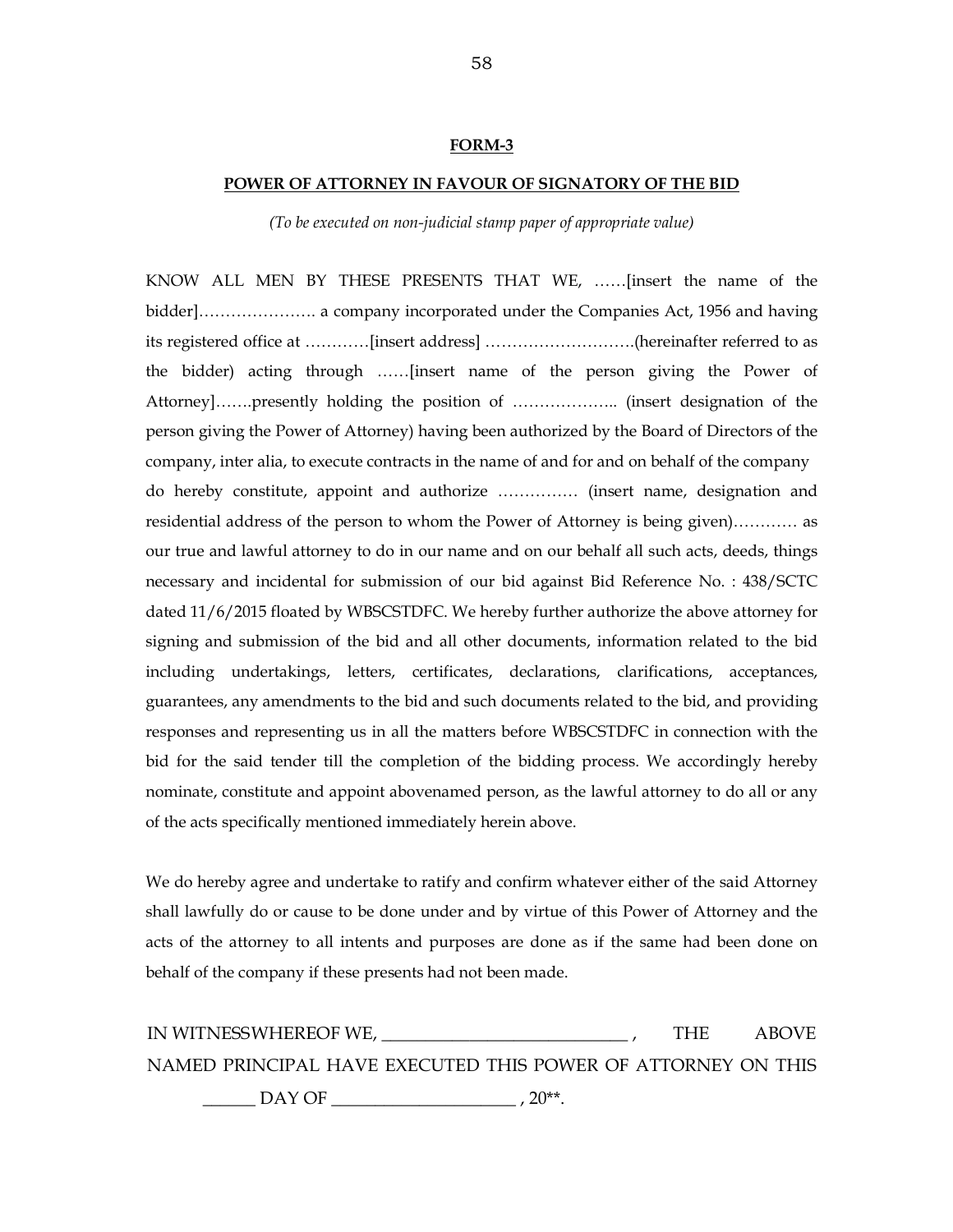|            |          | $For \_\_$                    |     |
|------------|----------|-------------------------------|-----|
|            |          | (Signature, name, designation | and |
|            | address) |                               |     |
|            |          |                               |     |
| Witnesses: |          |                               |     |
| 1.         |          |                               |     |
| 2.         |          |                               |     |
|            |          | [Notarised]                   |     |
| Accepted   |          |                               |     |
|            |          |                               |     |

(Signature)

(Name, Title and Address of the Attorney)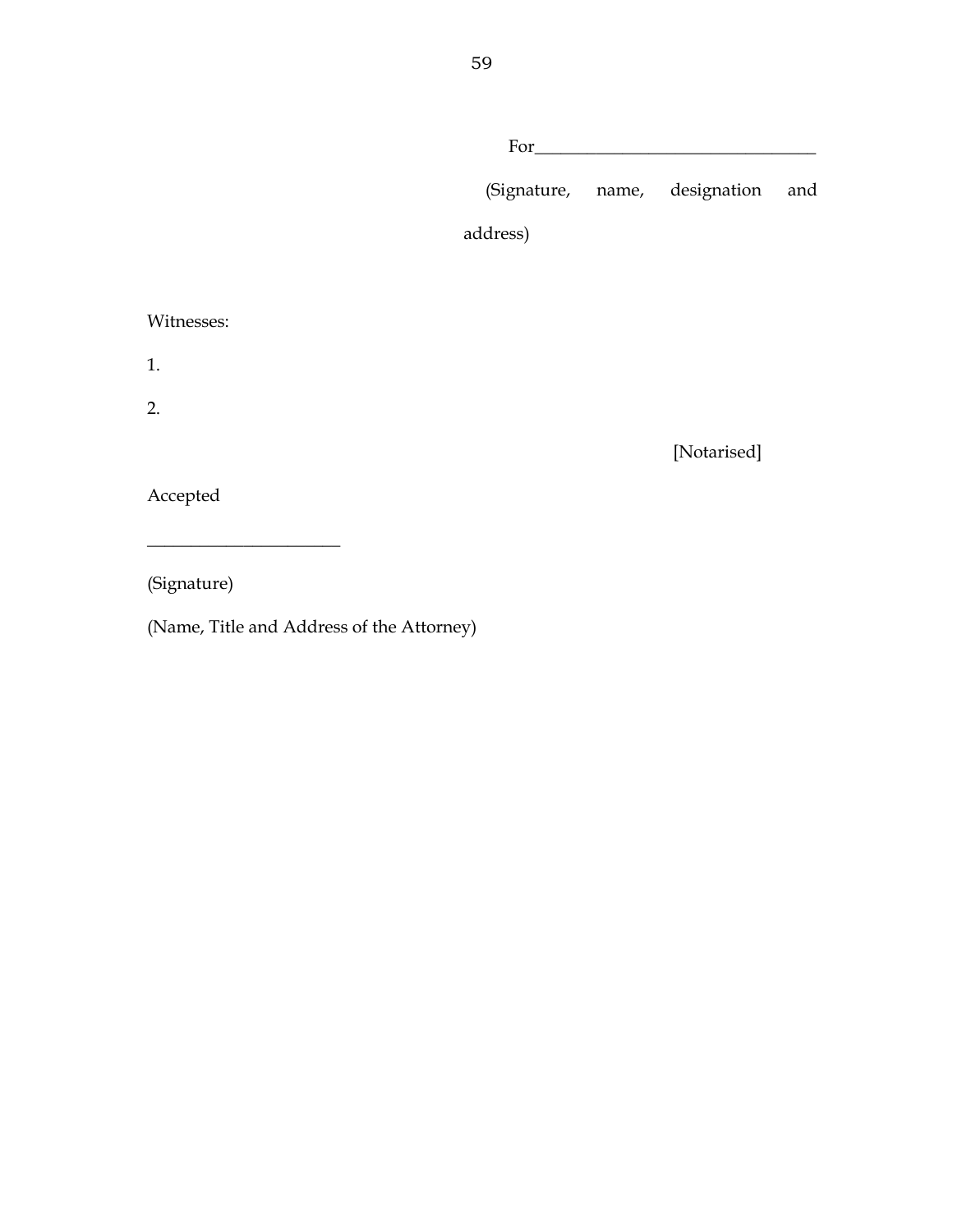#### **CERTIFICATE OF CONFORMITY/ NO DEVIATION**

#### **{To be filled by the bidder}**

Managing Director, West Bengal Scheduled Castes and Scheduled Tribes Development and Finance Corporation (WBSCSTDFC), Block – CF, 217/A/1, Sector – I, Salt Lake, Kolkata – 700 064.

Bid Reference No. : 438/SCTC dated 11/6/2015

#### **CERTIFICATE**

This is to certify that, the specifications of supply of gents and ladies bicycles which we have mentioned in the Technical Bid, and which we shall supply if we are awarded the contract, are in conformity with the minimum specifications of the Bidding Documents and that there are no deviations of any kind from the requirement specifications.

Also, we have thoroughly read the Bidding Documents and by signing this Certificate, we hereby submit our token of acceptance to all the tender terms & conditions without any deviations.

We also certify that the price, we have quoted is inclusive of all the cost factors involved in the end-to-end implementation and execution of the project, to meet the desired standards set out in the Bidding Documents.

Yours faithfully,

For…………………..(name of bidder) (Signature) ……………………….(name of authorized signatory) ………………………..(designation)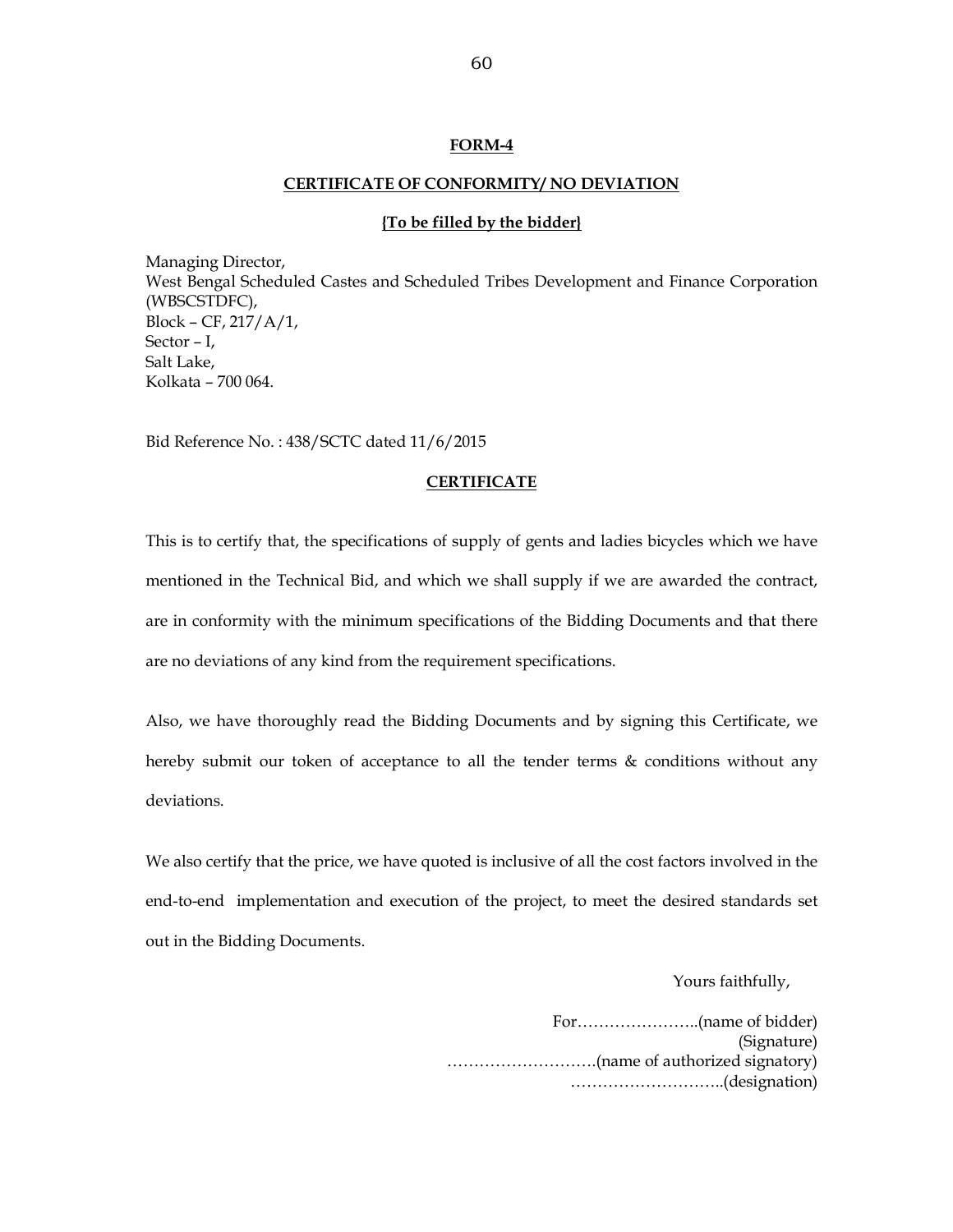#### **FINANCIAL CAPACITY OF BIDDER**

*(On the letterhead of a qualified Chartered Accountant)*

Dated: [●]

#### **Certificate of Financial Capacity**

We certify that  $M/s$   $\qquad \qquad$  , which is a company registered under the Companies Act, 1956, as per its audited books of accounts, has the following Turn Over in the last three financial years:

| <b>Financial Year</b> | Turn Over |
|-----------------------|-----------|
| 2014-2015             |           |
| 2013-2014             |           |
| 2012-2013             |           |

We further certify that the said Turn Over have been calculated in accordance to the formula specified in the Bidding Documents.

Name of Chartered Accountant: Seal of Chartered Accountant: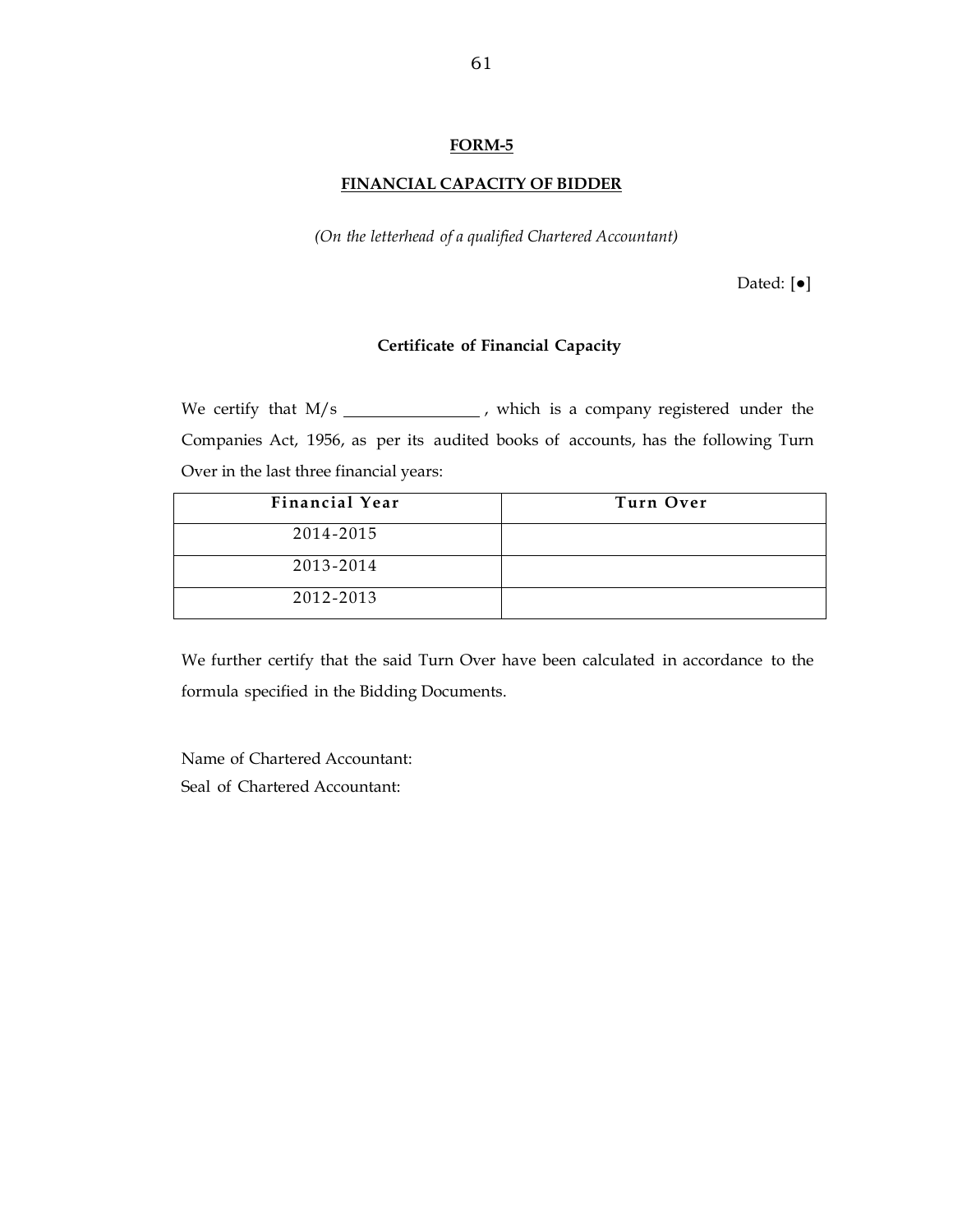## **MANUFACTURING CAPACITY OF BIDDER**

*(On the letterhead of a qualified Chartered Accountant)*

Dated: [●]

#### **Certificate of Manufacturing Capacity**

We certify that  $M/s$   $\qquad \qquad$  , which is a company registered under the Companies Act, 1956, as per its books and records, has manufactured the following number of bicycles in each calendar month in the last three financial years:

| <b>Financial Year</b> | Month     | No. of bicycles  |
|-----------------------|-----------|------------------|
|                       |           | manufactured per |
|                       |           | month            |
|                       | April     |                  |
|                       | May       |                  |
|                       | June      |                  |
|                       | July      |                  |
|                       | August    |                  |
| 2014-2015             | September |                  |
|                       | October   |                  |
|                       | November  |                  |
|                       | December  |                  |
|                       | January   |                  |
|                       | February  |                  |
|                       | March     |                  |
|                       | April     |                  |
|                       | May       |                  |
|                       | June      |                  |
|                       | July      |                  |
|                       | August    |                  |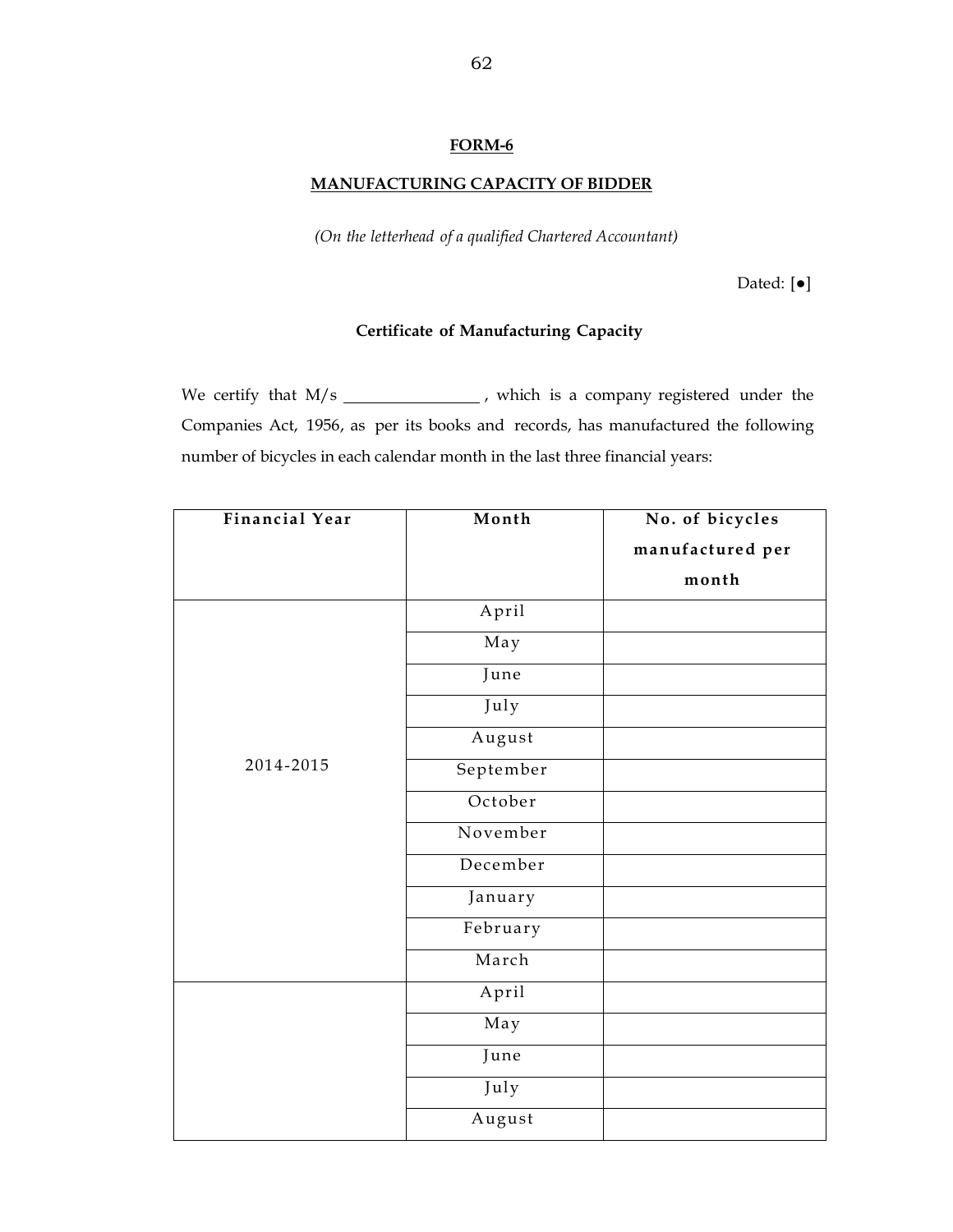| 2013-2014 | September |  |
|-----------|-----------|--|
|           | October   |  |
|           | November  |  |
|           | December  |  |
|           | January   |  |
|           | February  |  |
|           | March     |  |
|           | April     |  |
|           | May       |  |
|           | June      |  |
|           | July      |  |
|           | August    |  |
|           | September |  |
| 2012-2013 | October   |  |
|           | November  |  |
|           | December  |  |
|           | January   |  |
|           | February  |  |
|           | March     |  |

Name of Chartered Accountant: Seal of Chartered Accountant: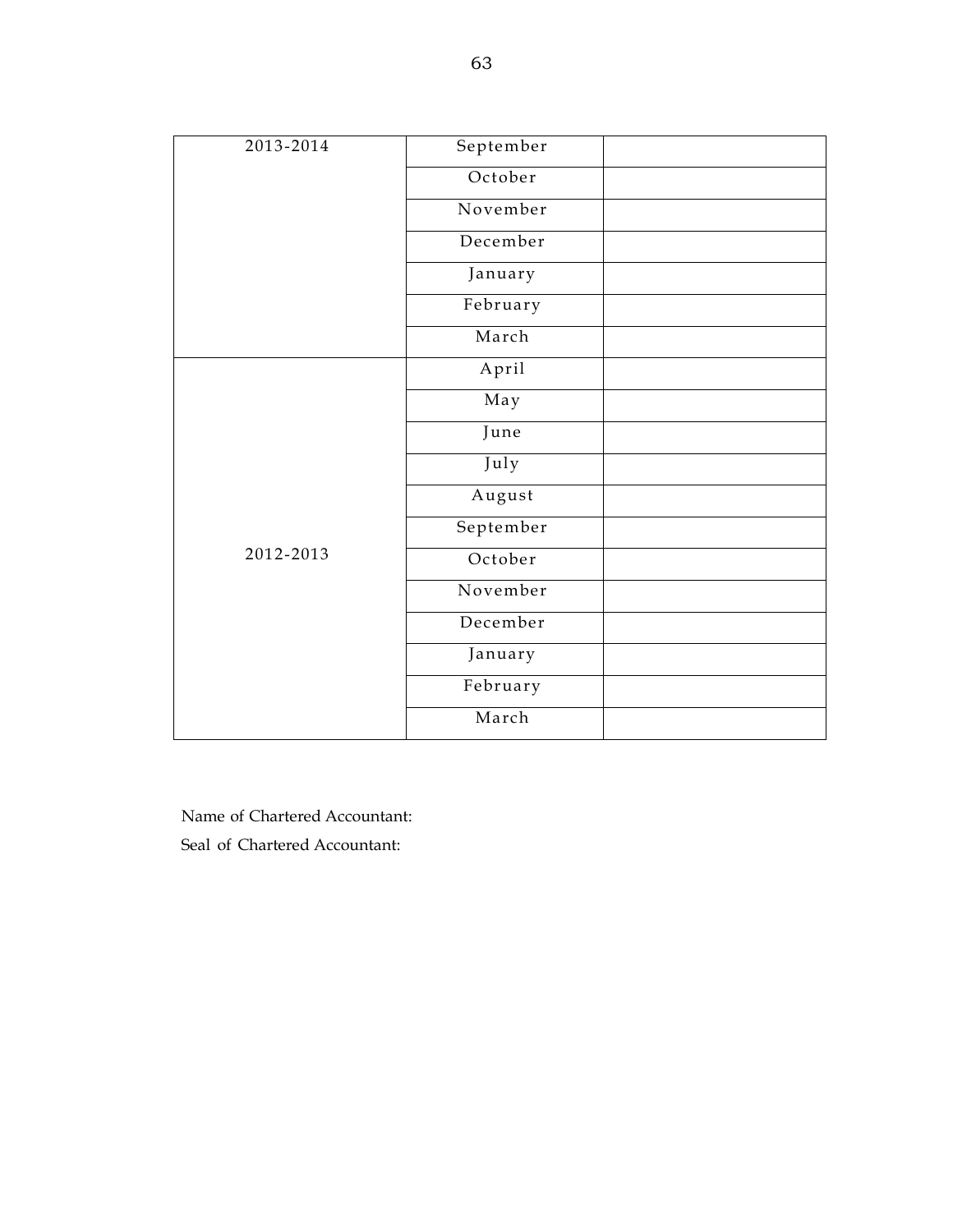#### **MANUFACTURE'S AUTHORIZATION FORM (MAF)**

(TO BE SUBMITTED ON MANUFACTURER'S LETTERHEAD, SIGNED BY A PERSON COMPETENT AND HAVING THE POWER OF ATTORNEY [notarized copy to be attached] TO BIND THE MANUFACTURER)

Date:

Bid Reference No. : 438/SCTC dated 11/6/2015

Managing Director, West Bengal Scheduled Castes and Scheduled Tribes Development and Finance Corporation (WBSCSTDFC), Block – CF, 217/A/1, Sector – I, Salt Lake, Kolkata – 700 064.

Dear Sir,

| WHEREAS   |    |        |           | who    | are |               | official manufacturers                                                                        | of |
|-----------|----|--------|-----------|--------|-----|---------------|-----------------------------------------------------------------------------------------------|----|
|           |    |        | and       | having |     | manufacturing | facilities                                                                                    | at |
|           | do | hereby | authorize |        |     |               | located                                                                                       | at |
|           |    |        |           |        |     |               | (hereinafter, the "bidder") to submit a bid of the following                                  |    |
|           |    |        |           |        |     |               | products manufactured by us, for the Supply Requirements associated with the above Invitation |    |
| for Bids. |    |        |           |        |     |               |                                                                                               |    |

(Delete as may be inapplicable)

- 1. Tyre
- 2. Tube
- 3. Chains

When resold by \_\_\_\_\_\_\_\_\_\_\_\_\_\_\_\_\_\_\_\_\_\_\_\_\_\_\_\_\_ these products are subject to applicable warranty in terms of your Bidding Documents.

We assure you that in the event of \_\_\_\_\_\_\_\_\_\_\_\_\_\_\_\_\_\_\_\_\_\_\_\_\_\_\_\_\_\_\_ not being able to fulfill its obligation in respect of your Bidding Documents, we would continue to meet our the terms stated in the abovementioned Tender Documents through alternate arrangements.

Yours faithfully,

For…………………..(name of manufacturer) (Signature) ……………………….(name of authorized signatory) ………………………..(designation)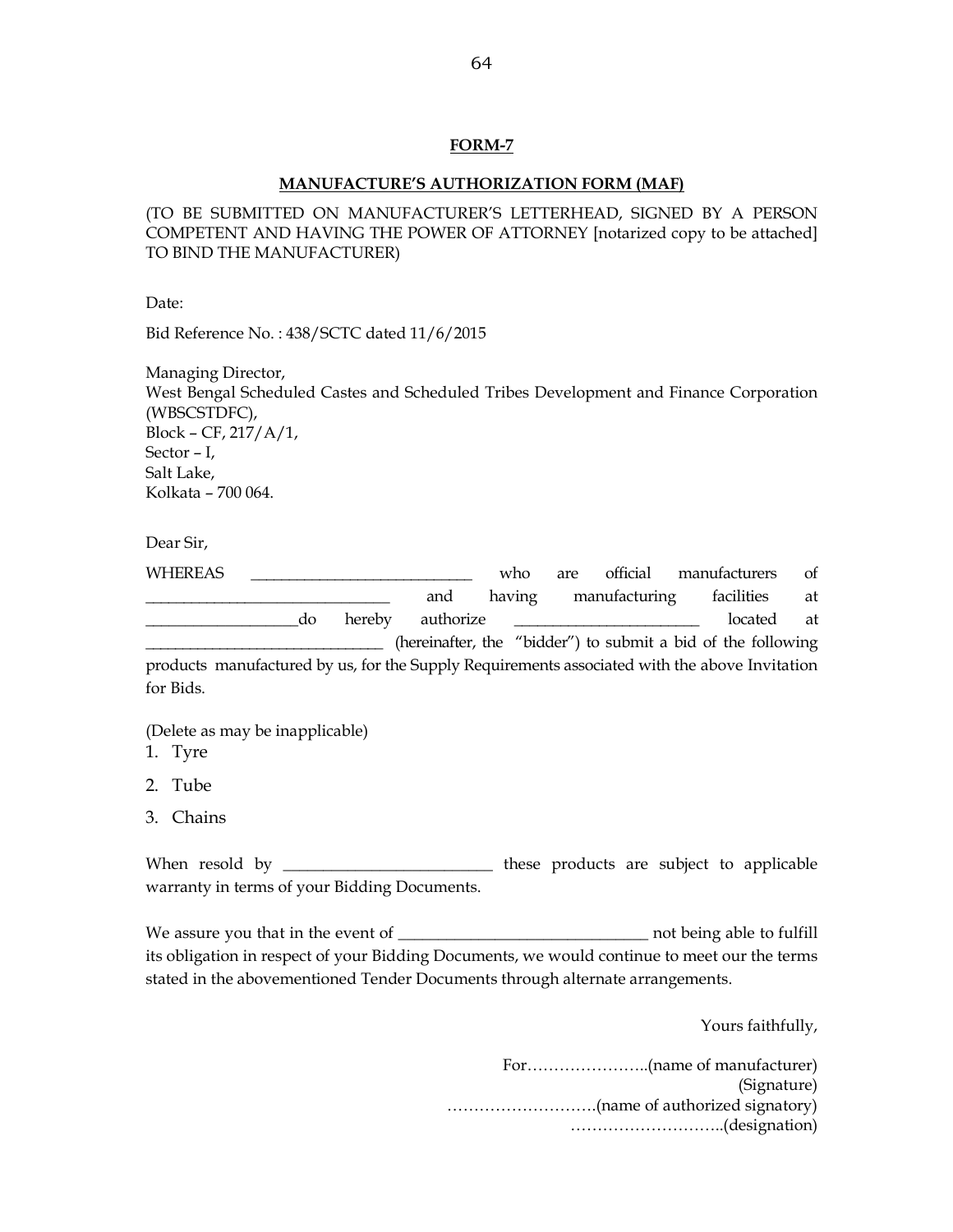#### **UNDERTAKING ON AUTHENTICITY OF BICYCLES**

#### **{to be filled by the bidder}**

(on Rs.100/- Non Judicial Stamp Paper)

Managing Director, West Bengal Scheduled Castes and Scheduled Tribes Development and Finance Corporation (WBSCSTDFC), Block – CF, 217/A/1, Sector – I, Salt Lake, Kolkata – 700 064.

Bid Reference No. : 438/SCTC dated 11/6/2015

Dear Sir,

This has reference to the items being supplied/ quoted to you vide Bid Reference No. : 438/SCTC dated 11/6/2015.

We hereby undertake that all the components/ parts used in the gents and ladies bicycles supplied shall be genuine, original with new components / parts from respective OEMs of the products and that no refurbished/ duplicate/ second hand components/ parts/ assembly are being used or shall be used.

In case, we are found not complying with above at the time of delivery of the bicycles or later billed, we agree to take back the bicycles already supplied at our cost and return any amount paid to us by you in this regard and that you will have the right to forfeit our EMD for this bid or debar/ black list us or take suitable action against us.

Yours faithfully,

For…………………..(name of bidder) (Signature) ……………………….(name of authorized signatory) ………………………..(designation)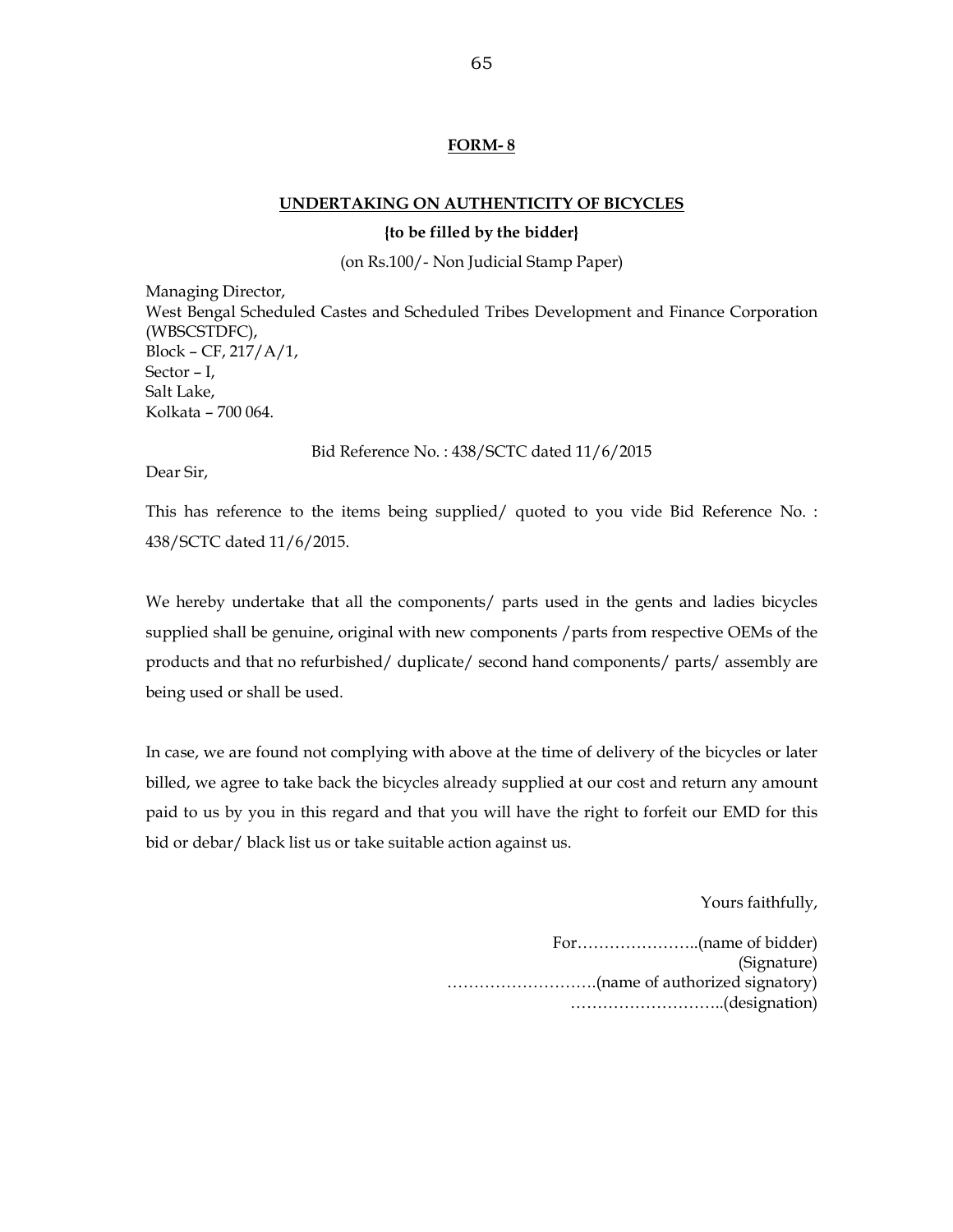#### **UNDERTAKING ON RATE VALIIDITY**

#### **{to be filled by the bidder}**

(on Rs.100/- Non Judicial Stamp Paper)

Managing Director, West Bengal Scheduled Castes and Scheduled Tribes Development and Finance Corporation (WBSCSTDFC), Block – CF, 217/A/1, Sector – I, Salt Lake, Kolkata – 700 064.

Bid Reference No. : 438/SCTC dated 11/6/2015

Dear Sir,

This has reference to the items being supplied/ quoted to you vide Bid Reference No. : 438/SCTC dated 11/6/2015.

We hereby undertake that:

- A. All necessary manufacturing and testing facilities of the bicycles being supplied under this bid exists in our factory and would be made available for inspection of the tender inviting authority whenever desired.
- B. No adverse action has been taken against us by any of the organization(s) whom we have supplied bicycles nor has any adverse report been obtained.
- C. The rate quoted by us shall remain valid for a period of 12 months from the date of award of the Contract.

Yours faithfully,

For…………………..(name of bidder) (Signature) ……………………….(name of authorized signatory) ………………………..(designation)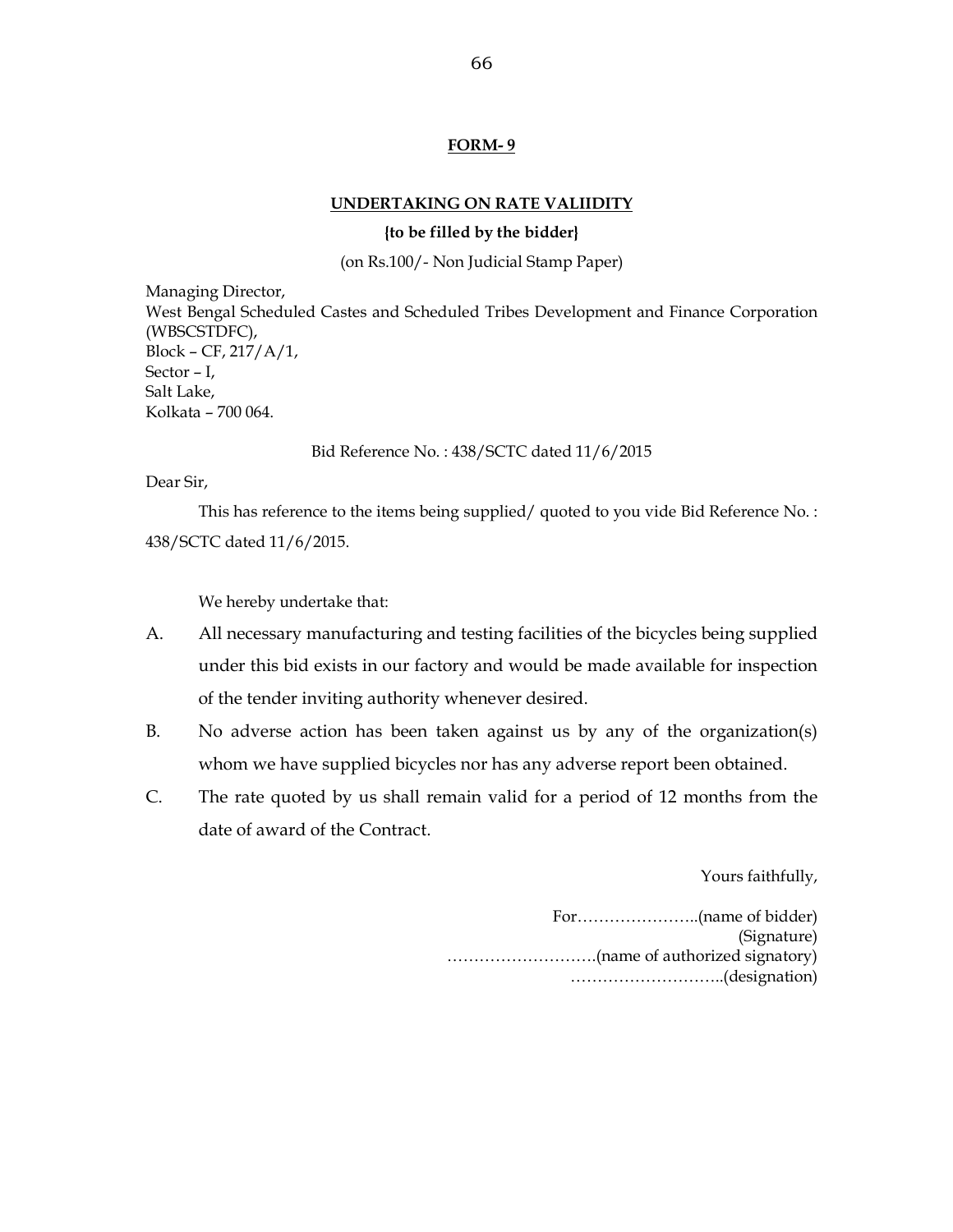## **Form FIN-1 : Financial Situation**

Each bidder must fill in this form

| Financial Data for previous 3 years   |                 |                 |  |  |  |
|---------------------------------------|-----------------|-----------------|--|--|--|
| Year 1<br>Year <sub>2</sub><br>Year 3 |                 |                 |  |  |  |
| $(2014 - 2015)$                       | $(2013 - 2014)$ | $(2012 - 2013)$ |  |  |  |

## **Information from Balance Sheet**

| 1.             | <b>Total Assets</b>                                                                          |  |  |
|----------------|----------------------------------------------------------------------------------------------|--|--|
| 2.             | Total Liabilities<br>(secured loans,<br>loans<br>and<br>unsecured<br>current<br>liabilities) |  |  |
| 3.             | Misc. expenditure to the extent not<br>written off                                           |  |  |
| 4.             | Net worth $(1-2-3)$                                                                          |  |  |
| A.             | Investments <sup>1</sup>                                                                     |  |  |
| <b>B.</b>      | <b>Current Assets</b>                                                                        |  |  |
| $\mathbf{i}$ . | Inventories                                                                                  |  |  |
| ii.            | Sundry debtors                                                                               |  |  |
| iii.           | Cash & Bank and other current<br>assets <sup>2</sup>                                         |  |  |
| iv.            | Loans & Advances <sup>3</sup>                                                                |  |  |
|                | <b>Total Current Assets</b>                                                                  |  |  |
| $\mathsf{C}$ . | Current liabilities and provisions                                                           |  |  |
| i.             | Current liabilities and provisions                                                           |  |  |
| ii.            | Provisions                                                                                   |  |  |
| iii.           | Unsecured loans <sup>4</sup>                                                                 |  |  |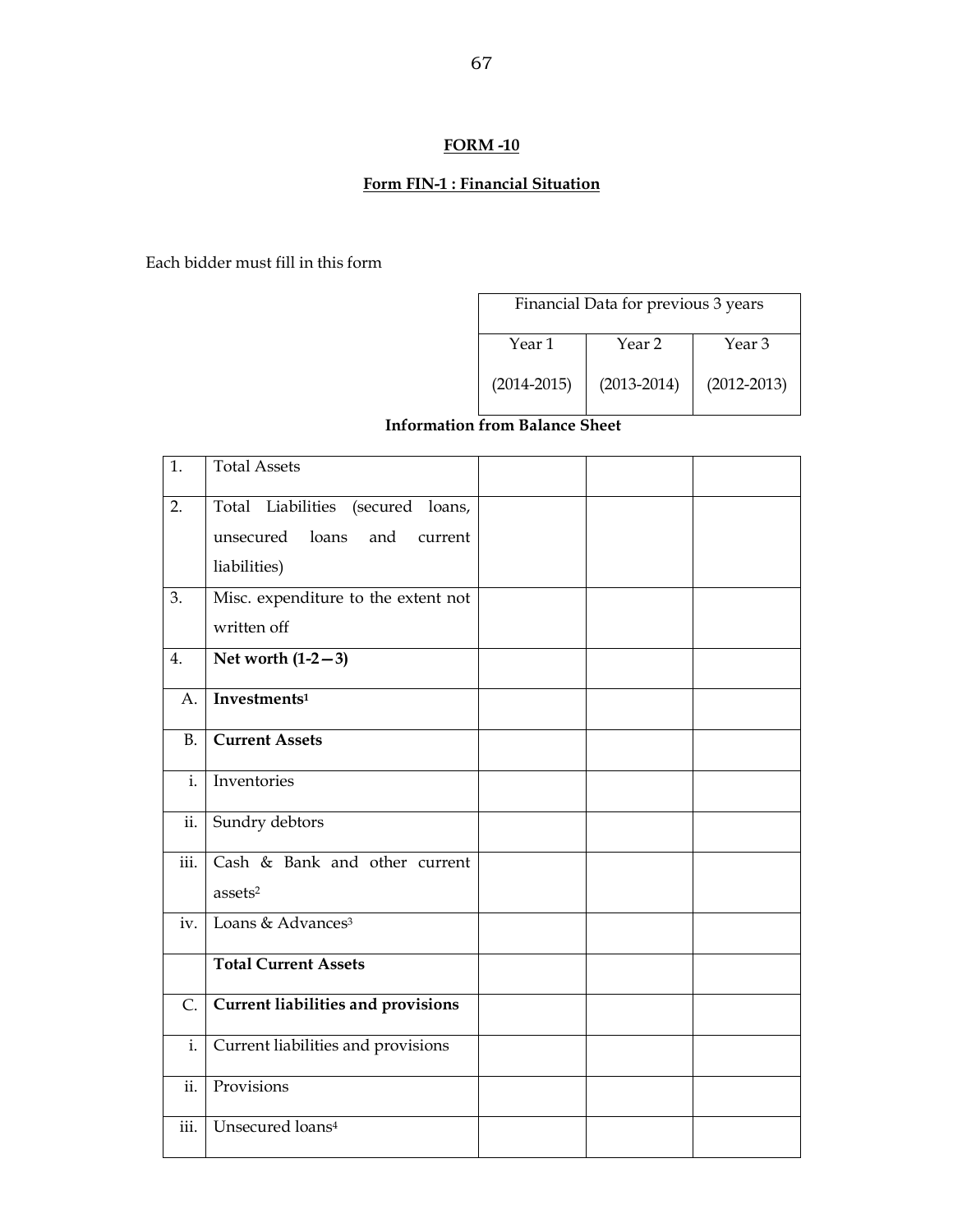|      | Current<br>liabilities<br>Total<br>and                                                       |  |  |  |  |  |  |
|------|----------------------------------------------------------------------------------------------|--|--|--|--|--|--|
|      | provisions                                                                                   |  |  |  |  |  |  |
|      | <b>Information from Income Statement</b>                                                     |  |  |  |  |  |  |
|      | <b>Total Revenue</b>                                                                         |  |  |  |  |  |  |
|      | Profit before taxes                                                                          |  |  |  |  |  |  |
|      | Profits after taxes                                                                          |  |  |  |  |  |  |
| 1.   | Investments shall include only those investments which are unencumbered as                   |  |  |  |  |  |  |
|      | certified by the Statutory Auditor.                                                          |  |  |  |  |  |  |
| 2.   | Cash & Bank and other current assets will not include margin money deposit,                  |  |  |  |  |  |  |
|      | earnest money deposit, retention money, money lying in any escrow account,                   |  |  |  |  |  |  |
|      | unbilled revenue.                                                                            |  |  |  |  |  |  |
| 3.   | Loans and advances shall not include tax deducted at source and advance tax,                 |  |  |  |  |  |  |
|      | deposits lying with statutory authorities or deposits lying under any judicial               |  |  |  |  |  |  |
|      | order.                                                                                       |  |  |  |  |  |  |
| 4.   | Amounts repayable within one year shall be included.                                         |  |  |  |  |  |  |
|      | Attached are copies of financial statements (balance sheets including all related            |  |  |  |  |  |  |
|      | notes and income statements) for the last 3 years <sup>7</sup> as indicated above, complying |  |  |  |  |  |  |
|      | with the following conditions.                                                               |  |  |  |  |  |  |
|      | All such documents reflect the financial situation of the bidder                             |  |  |  |  |  |  |
| i)   | Historical statements must be audited by a certified accountant                              |  |  |  |  |  |  |
| ii)  | Historical statements must be complete, including all notes to the Financial                 |  |  |  |  |  |  |
|      | Statements.                                                                                  |  |  |  |  |  |  |
| iii) | Historical financial statements must correspond to accounting periods already                |  |  |  |  |  |  |
|      | completed and audited (no statements for partial periods shall be requested or               |  |  |  |  |  |  |
|      | accepted).                                                                                   |  |  |  |  |  |  |

<sup>&</sup>lt;sup>7</sup> If audited balance sheet in respect of FY 2014-2015 is not finalized by this time, a certificate of Chartered Accountant certifying the turnover for such year may be submitted.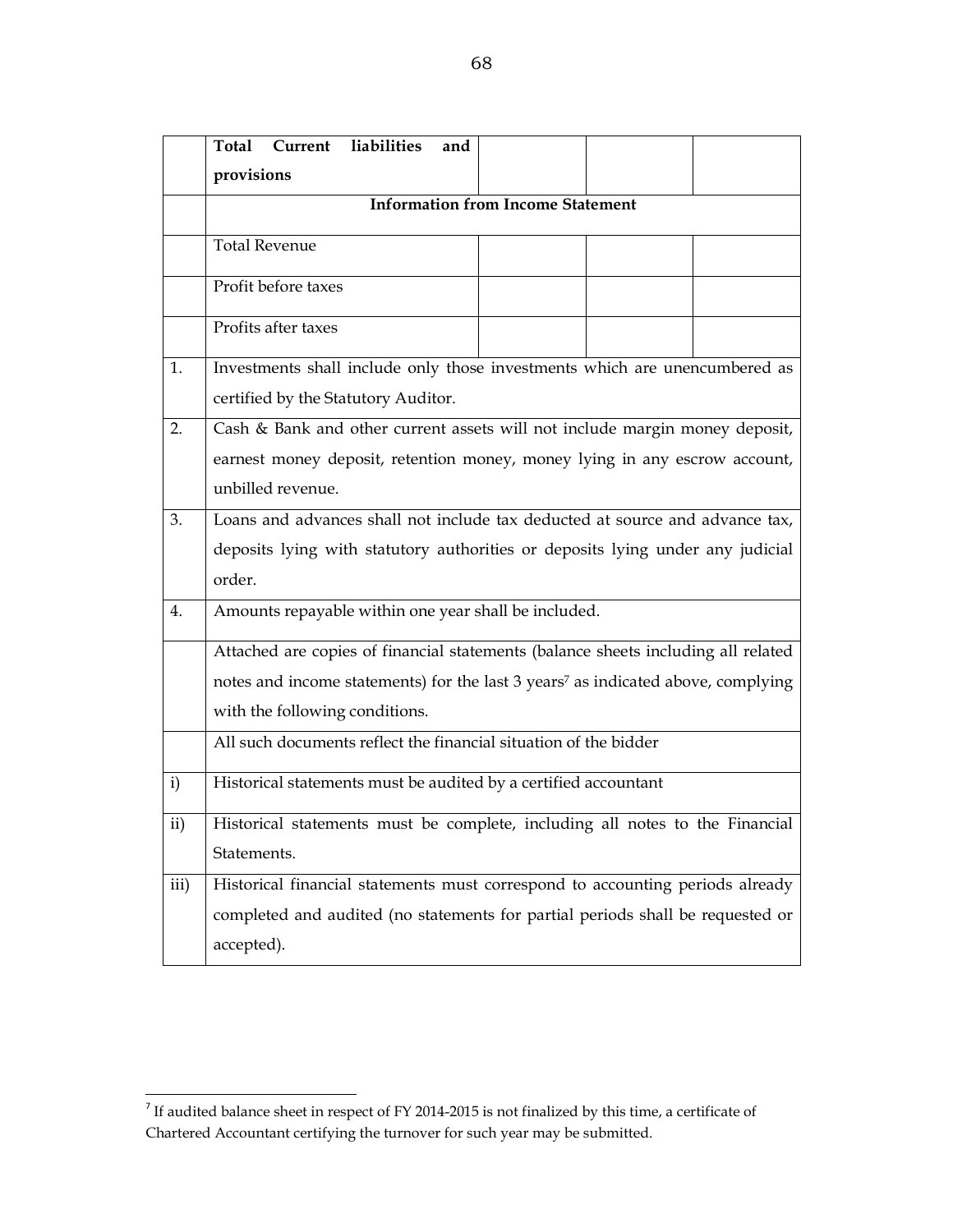## **Form FIN-2 : Average Annual Turnover**

Each bidder must fill in this form

| Annual Turnover Data for the last 3 years |  |               |
|-------------------------------------------|--|---------------|
| Year                                      |  | Amount in INR |
| 2014-2015                                 |  |               |
| 2013-2014                                 |  |               |
| 2012-2013                                 |  |               |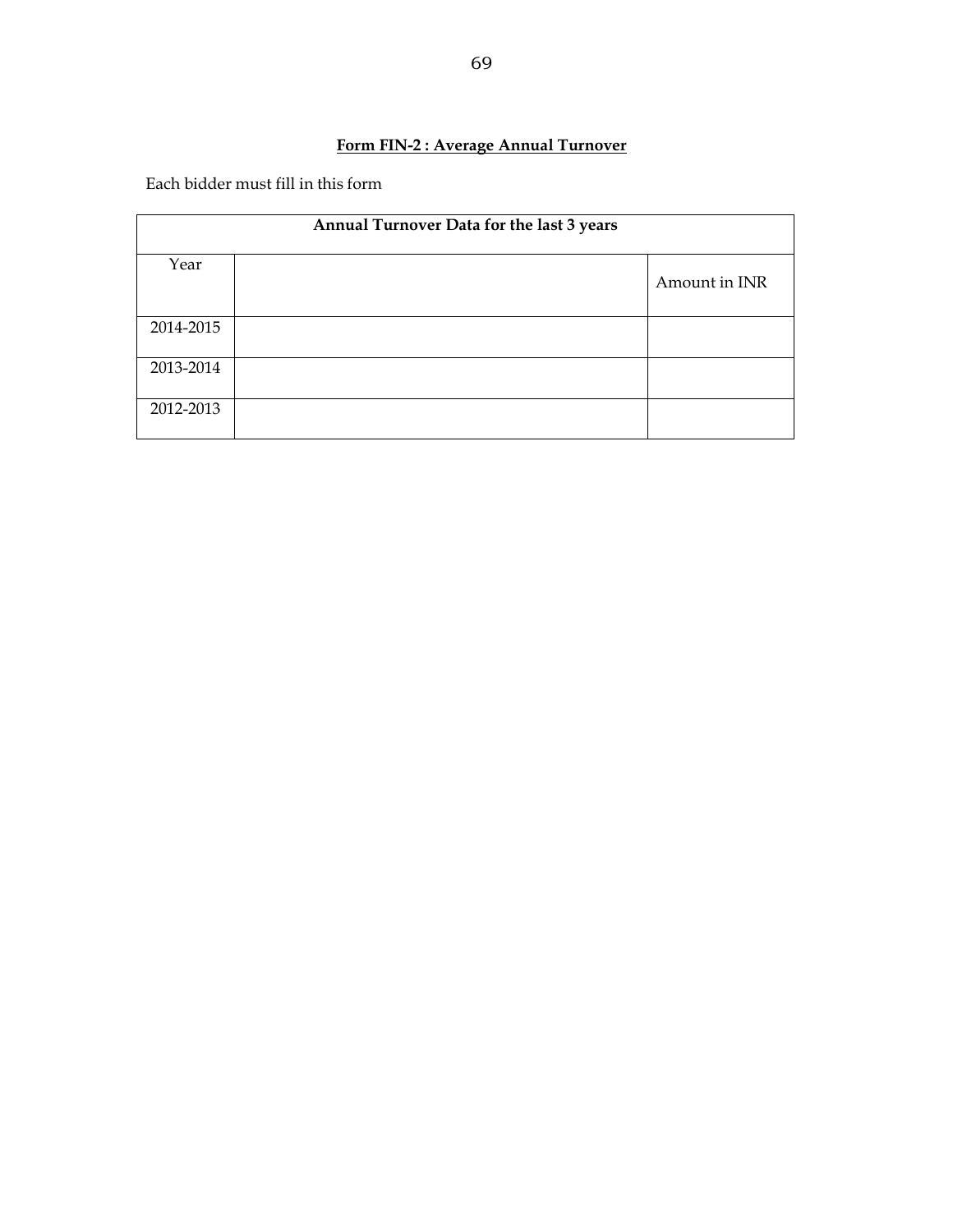## **Form ELI – 1 : Bidder's Information Sheet**

## Bidders Qualification

To establish its qualifications to supply the bicycles, the bidder shall provide the information requested in the corresponding Information Sheets included hereunder.

| Name                                                         |  |  |
|--------------------------------------------------------------|--|--|
| Year of constitution                                         |  |  |
| Address of<br>registered                                     |  |  |
| office                                                       |  |  |
| authorized<br>of<br>Name                                     |  |  |
| representative                                               |  |  |
| Designation                                                  |  |  |
| Address                                                      |  |  |
| Telephone Number                                             |  |  |
| E-mail address(es)                                           |  |  |
| Facsimile:                                                   |  |  |
| Attached are copies of the following original documents.     |  |  |
| Memorandum and Articles of Association<br>1.<br>❏            |  |  |
| Authorization to represent the bidder named above<br>2.<br>□ |  |  |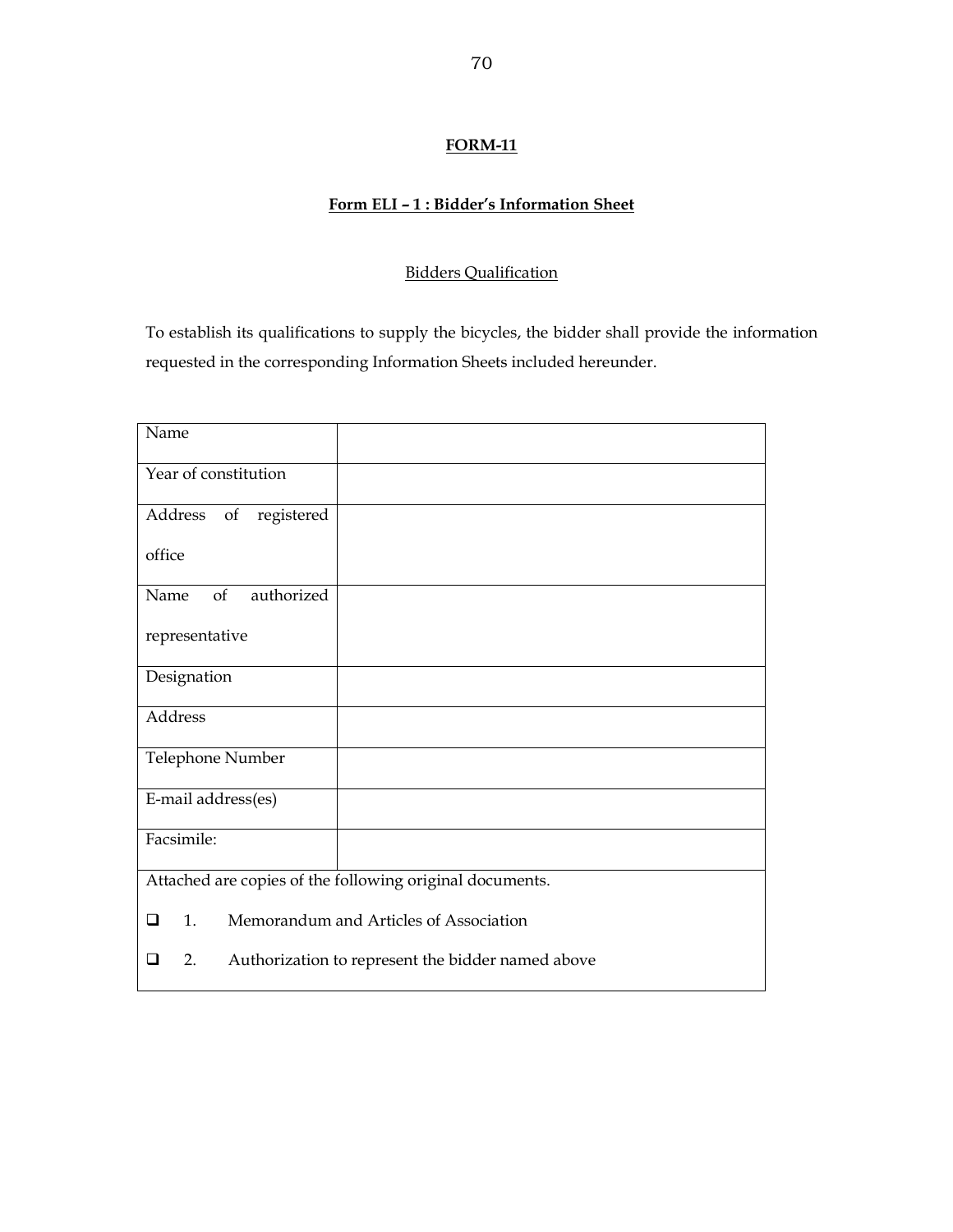#### **LETTER OF FINANCIAL BID**

#### **{on bidder's letterhead}**

Date:

Bid Reference No. : 438/SCTC dated 11/6/2015

Managing Director, West Bengal Scheduled Castes and Scheduled Tribes Development and Finance Corporation (WBSCSTDFC), Block – CF, 217/A/1, Sector – I, Salt Lake, Kolkata – 700 064.

Dear Sir,

We, the undersigned, declare that:

- a) We have examined and have no reservations to the Bidding Documents, including addenda issued in accordance with Instruction to Bidders (ITB) 8.
- b) We offer to supply in conformity with the Bidding Documents and in accordance with the delivery schedule specified in the Schedule of supply of bicycles annexed with the Bidding Documents.
- c) Apart from the rates in the Financial Bid, nothing extra or additional, on any head or account including tax, cess, duty, octroi, levy or service tax shall be payable by the Corporation or the beneficiaries to whom such bicycles will be distributed.
- d) We understand that this bid, together with your written acceptance thereof included in your notification of award, shall constitute a binding contract between us, until a formal Contract is prepared and executed.
- e) We understand that you are not bound to accept the lowest evaluated bid or any other bid that you may receive.
- f) If our bid is accepted, we commit to obtain a performance security in accordance with the Bidding Documents.

Yours faithfully,

For…………………..(name of bidder) (Signature) ……………………….(name of authorized signatory) ………………………..(designation)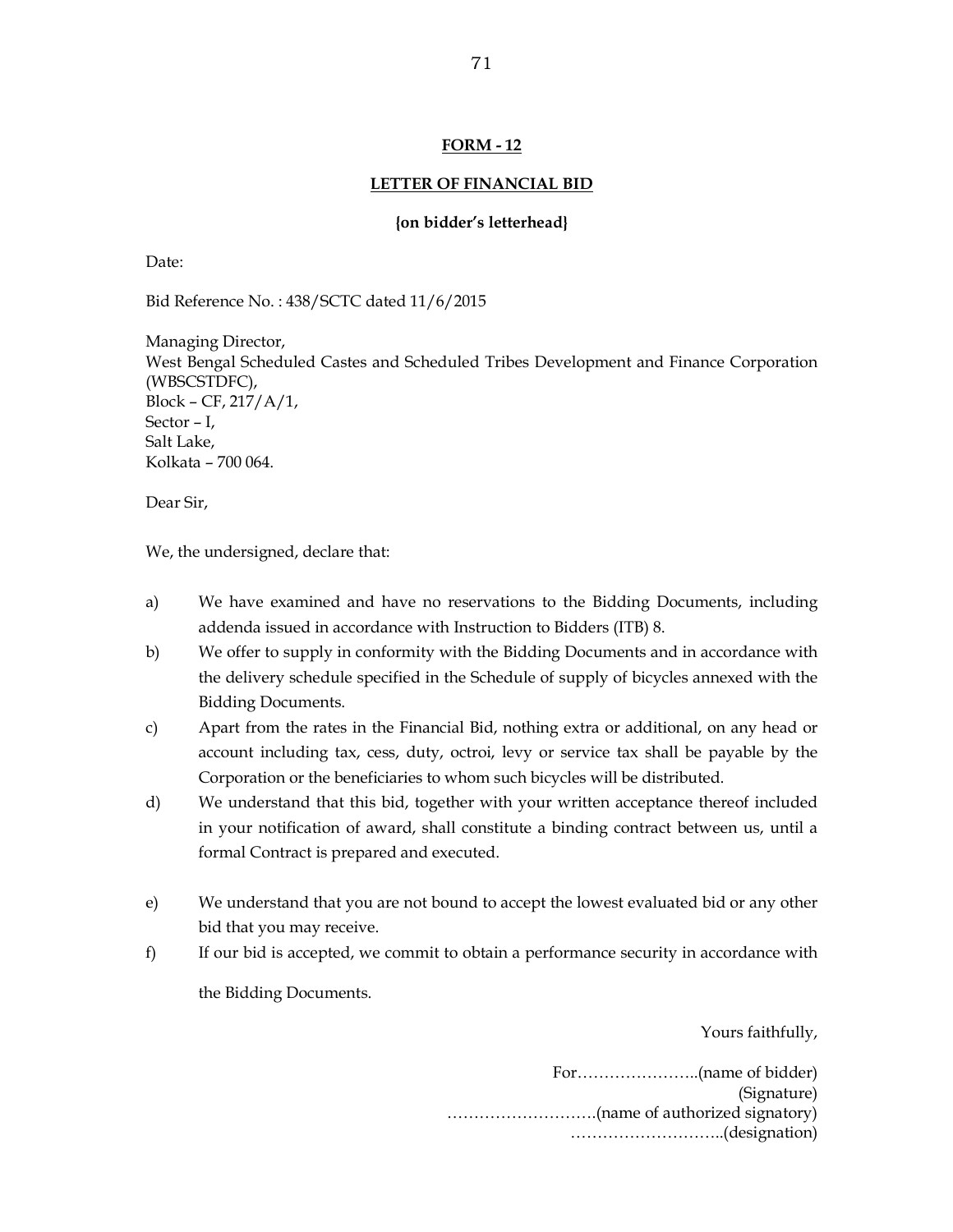#### **BID SECURITY BANK GUARANTEE**

…………..Bank's Name, and Address of Issuing Branch or Office………

Beneficiary: West Bengal Scheduled Castes & Scheduled Tribes Development & Finance Corporation, having its registered office at Block – CF, 217/A/1, Sector – I, Salt Lake, Kolkata – 700 064 (hereinafter referred to as "the Employer")

Date: Bid Security No:

We have been informed that ………..name of the bidder……………. (hereinafter called "the bidder") has submitted to you its bid dated……………… for the execution of ………………….. name of contract……………….. under Bid Reference No. : 438/SCTC dated 11/6/2015 (the "e-NIT")

Furthermore, we understand that, according to your conditions, bids must be supported by a bid security.

At the request of the bidder, We……………..name of Bank…………….. hereby irrevocably undertake to pay you any sum or sums not exceeding in total an amount of Rs. ………… in figures ( amount in words) upon receipt by us of your first demand in writing accompanied by a written statement stating that the bidder is in breach of its obligation(s) under the bid conditions.

 This Guarantee will expire: (a) if the bidder is the Selected Bidder, upon our receipt of copy of the Agreement signed by the bidder and the performance security issued to you upon the instruction of the bidder, or (b) if the bidder is not the Selected Bidder, upon the earlier of (i) our receipt of a notice from you that contract has been signed with the Selected Bidder, or (c) upon the expiration of a period of 180 days, from the last date of submission of Bid in terms of the ITB.

This Guarantee will not be discharged due to the change in the constitution of the Bank or the bidder.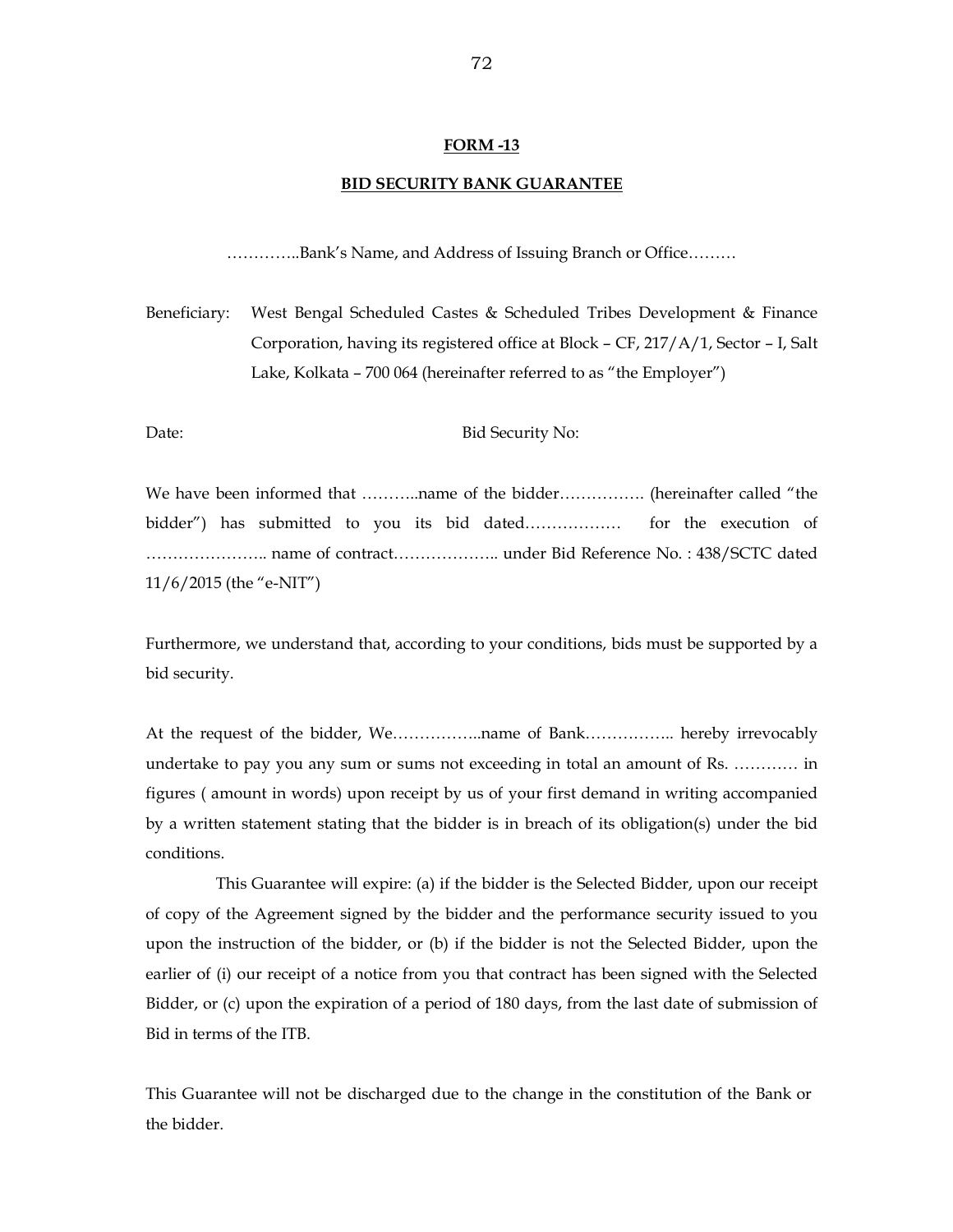This Guarantee will neither be cancelled nor revoked by the Bank without the written authorization of the Employer. This Guarantee is unconditional.

Notwithstanding anything contained herein above, our liability under this guarantee is restricted to Rs. \_\_\_\_\_\_\_\_(Rupees …………………………………………… only) and this Guarantee shall be valid till \_\_\_\_\_\_\_\_\_. Consequently, any demand for payment under this Guarantee must be received by us at the office on or before that date.

…..Bank's seal and authorized signature(s).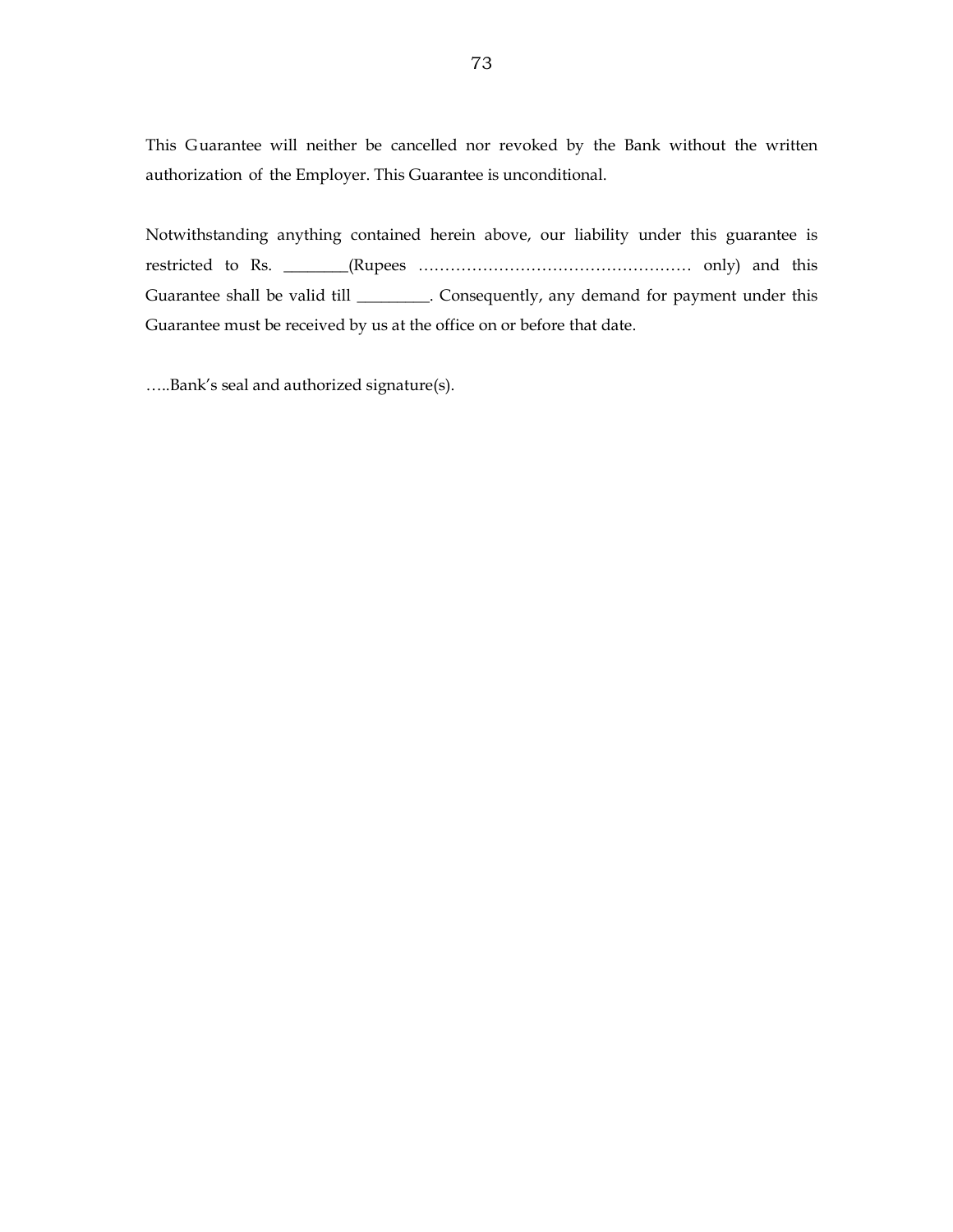# **FORM -14**

Credential of Bulk supply having supplied at least 1,00,000 bi-cycles in each of the last three financial year to the Central or State Governments of India / Government Bodies in India

| S1.<br>No. | Name<br>of<br>the<br>Consignee | Address of<br>the<br>Consignee | Name of the<br>Government<br><b>Body</b><br>Agency | No.<br><b>Bicycles</b><br>supplied | of Total value of<br>the<br>Consignment | Time taken for<br>supply (No. of<br>days) |
|------------|--------------------------------|--------------------------------|----------------------------------------------------|------------------------------------|-----------------------------------------|-------------------------------------------|
| 1.         |                                |                                |                                                    |                                    |                                         |                                           |
| 2.         |                                |                                |                                                    |                                    |                                         |                                           |
| 3.         |                                |                                |                                                    |                                    |                                         |                                           |
| 4.         |                                |                                |                                                    |                                    |                                         |                                           |
| 5.         |                                |                                |                                                    |                                    |                                         |                                           |
| 6.         |                                |                                |                                                    |                                    |                                         |                                           |
| 7.         |                                |                                |                                                    |                                    |                                         |                                           |
| 8.         |                                |                                |                                                    |                                    |                                         |                                           |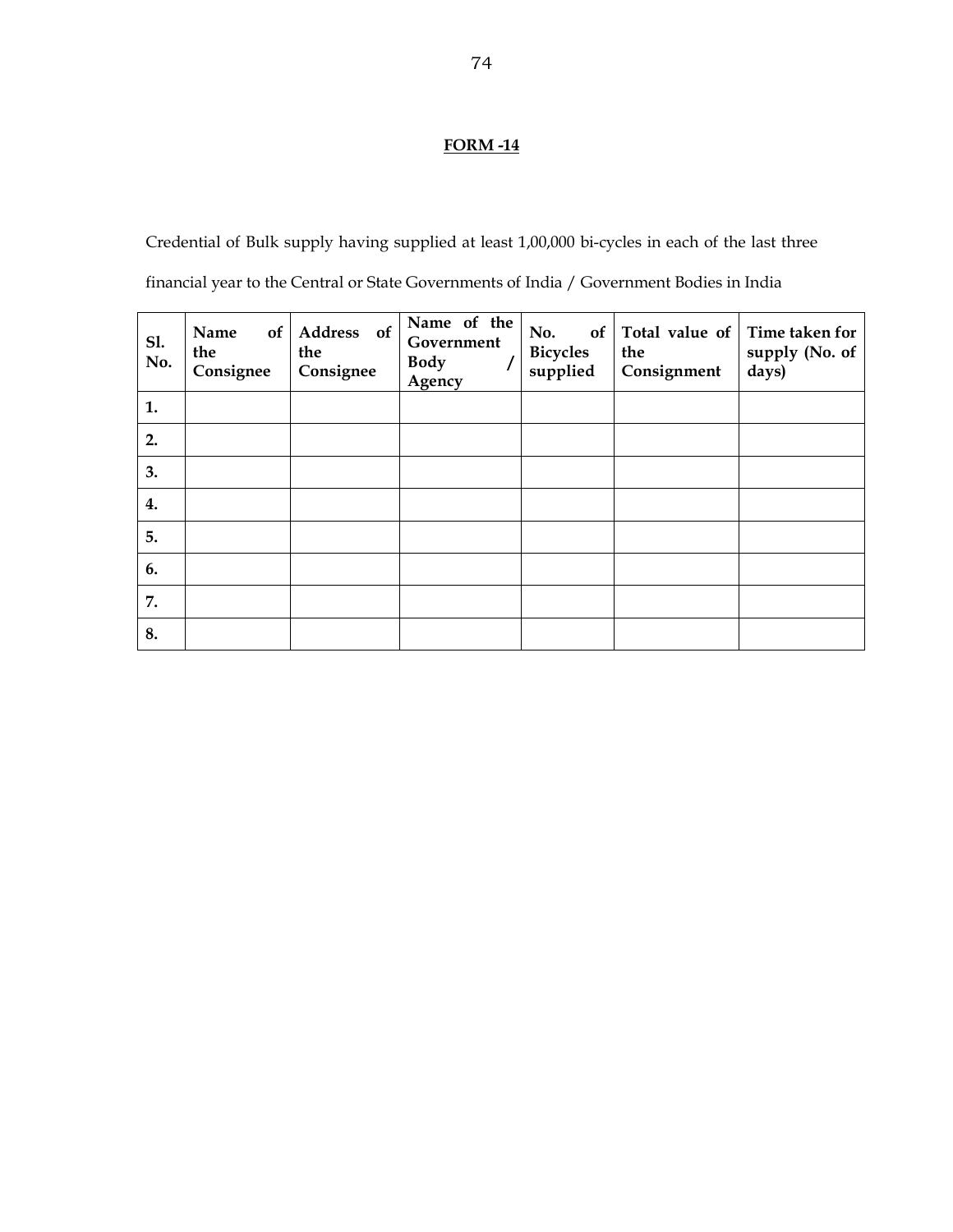# **FORM-15**

# **LIST OF DISTRIBUTORS / DEALERS**

| <b>Sl. No.</b> | District | <b>Block</b> | Name of<br>Agency | <b>Address</b> | Name of<br>Responsible<br>Personnel |
|----------------|----------|--------------|-------------------|----------------|-------------------------------------|
| 1.             |          |              |                   |                |                                     |
| 2.             |          |              |                   |                |                                     |
| 3.             |          |              |                   |                |                                     |
| 4.             |          |              |                   |                |                                     |
| 5.             |          |              |                   |                |                                     |
| 6.             |          |              |                   |                |                                     |
| 7.             |          |              |                   |                |                                     |
| 8.             |          |              |                   |                |                                     |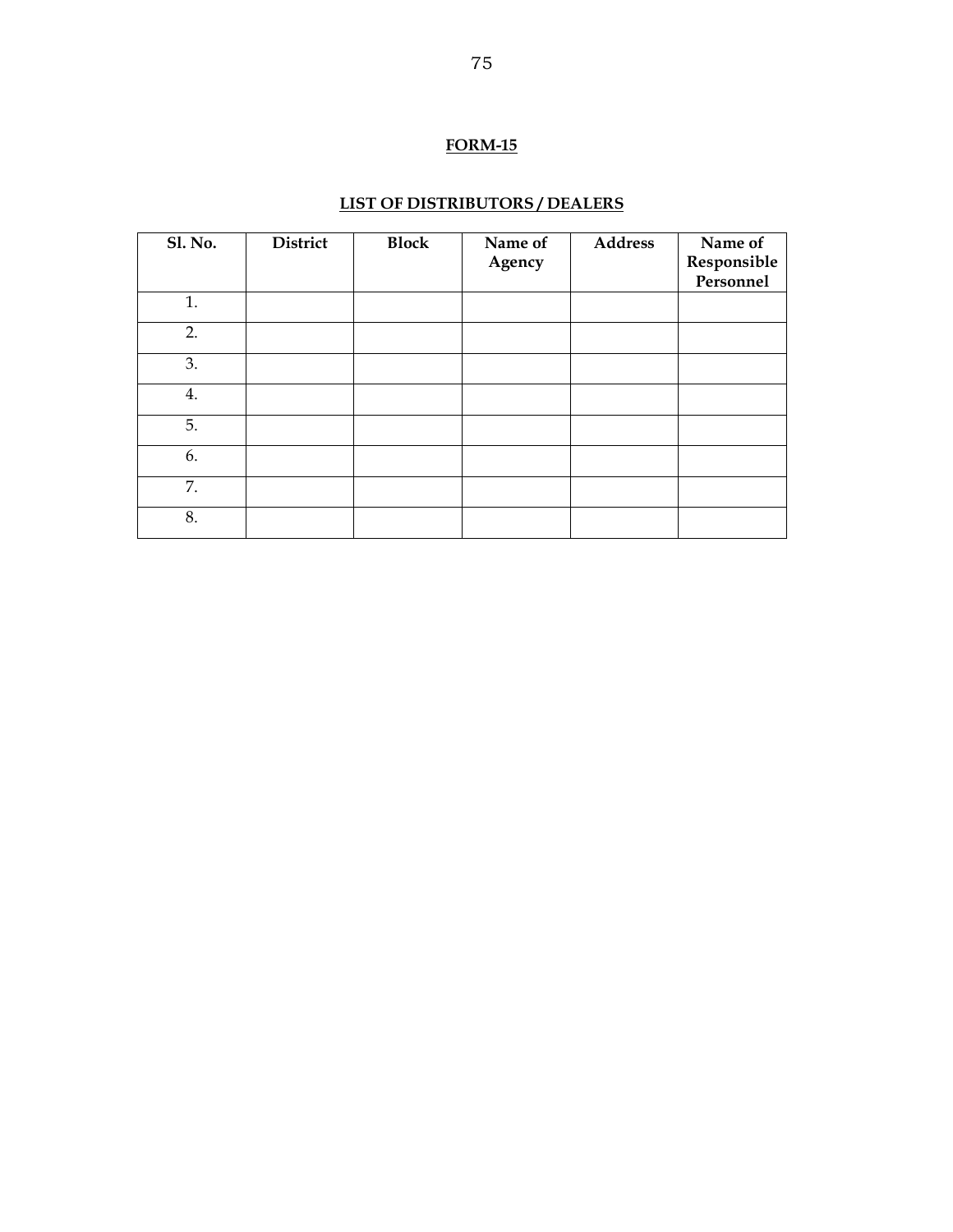# **FORM -16**

# **LIST OF AUTHORISED SERVICE CENTRES**

| <b>Sl. No.</b> | District | <b>Block</b> | Name of<br>Agency | <b>Address</b> | Name of<br>Responsible<br>Personnel |
|----------------|----------|--------------|-------------------|----------------|-------------------------------------|
| 1.             |          |              |                   |                |                                     |
| 2.             |          |              |                   |                |                                     |
| 3.             |          |              |                   |                |                                     |
| 4.             |          |              |                   |                |                                     |
| 5.             |          |              |                   |                |                                     |
| 6.             |          |              |                   |                |                                     |
| 7.             |          |              |                   |                |                                     |
| 8.             |          |              |                   |                |                                     |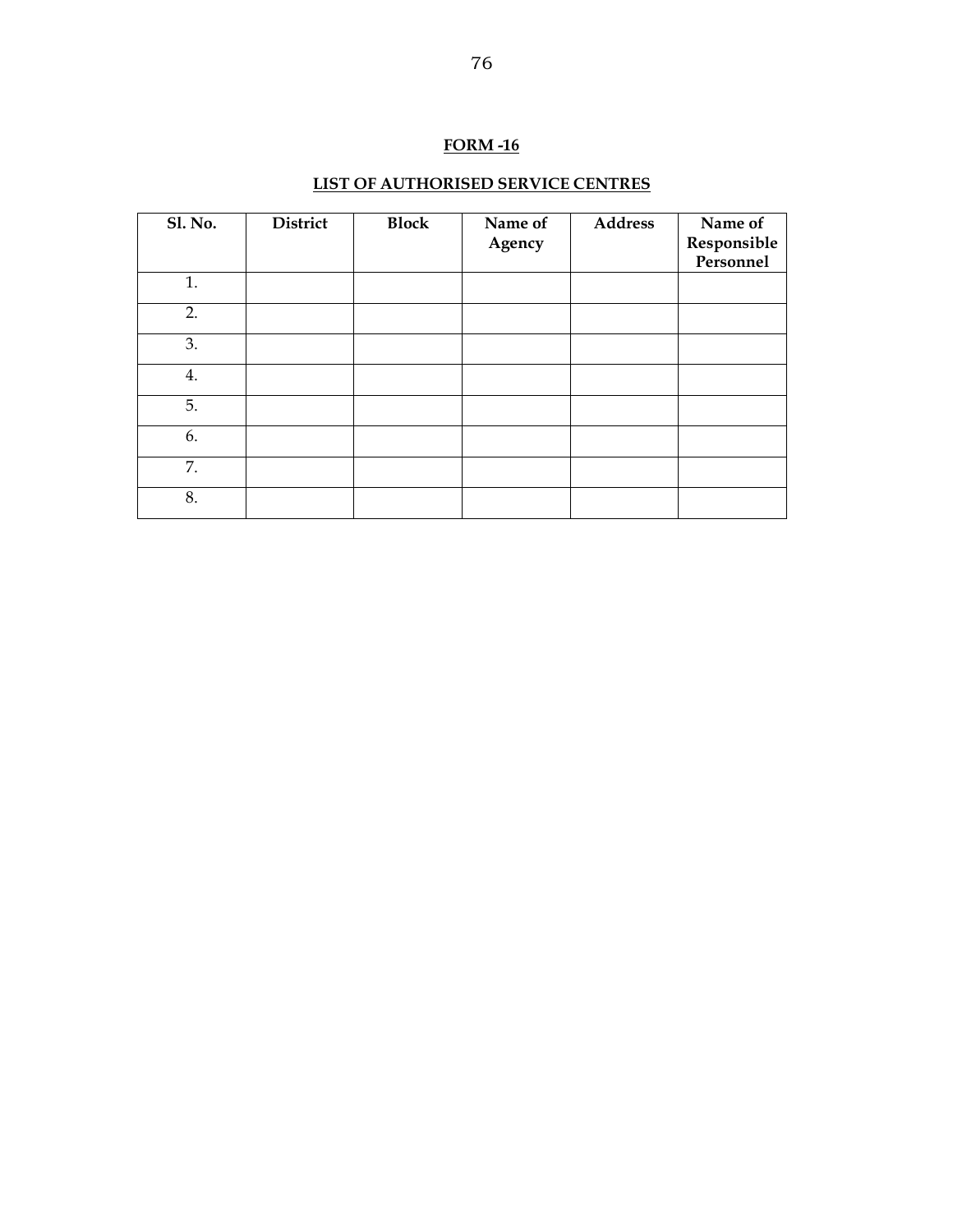#### **FORM -17 (FORM OF NOTIFICATION OF AWARD) (BY SPEED POST WITH ACK. DUE) (On the letter head of the Corporation)**

 $\text{No.} \quad : \underline{\hspace{1cm}} / \underline{\hspace{1cm}}$  Dated :

Name & Address of the bidder

Dear Sirs,

Sub: Bid Reference No. : 438/SCTC dated 11/6/2015

Ref: Your tender dated \_\_\_\_\_\_\_\_\_\_\_\_\_\_\_\_\_\_\_\_\_ and letter dated \_\_\_\_\_\_\_\_\_\_\_\_\_\_\_\_\_\_

This is to notify you that your tender for supply of the bi-cycles under reference has been accepted by us for a total Contract Price of Rs. \_\_\_\_\_\_\_/- (Rupees \_\_\_\_\_\_\_\_\_\_\_\_\_\_\_\_\_\_\_ only) for supply of bicycles ( $\Box$  ladies and  $\Box$  gents) as per specifications given in Section 5 of this Bidding Document.

 Pursuant to clause \_\_\_\_\_ of the Contract, you are required to furnish irrevocable unconditional Contract Performance Security for an amount equivalent to 5% (five percent) of the Contract Price. Such security of an amount of Rs. \_\_\_\_\_\_\_\_\_\_\_\_\_\_\_\_/- (Rupees \_\_\_\_\_\_\_\_\_\_

only) is thus required to be submitted within 7 days of issue of this Notification of Award.

 The time allowed for supply of bicycles will be reckoned from the date of this Notification of Award.

You are requested to contact \_\_\_\_\_\_\_\_\_\_\_\_\_ (complete designation and address of the project-in-charge) for carrying out the Contract.

 You are also requested to attend this office within 7 days from the date of issue of this letter for execution of the Agreement. It may be noted that no payment shall be made for any bicycle delivered by you till the Agreement is executed and till such time the Contract Performance Security has been submitted by you.

 This Notification of Award is being sent to you in duplicate and you are requested to return without delay one copy of the letter duly signed and stamped, in token of your acknowledgement.

 Kindly note that this Notification of Award shall constitute a binding contract between us pending execution of formal Agreement.

Your letter referred to above shall form part of the Contract.

Yours faithfully, For WBSCSTDFC

Managing Director

We accept the above For  $\Box$ 

(Name of authorized signatory) (Designation)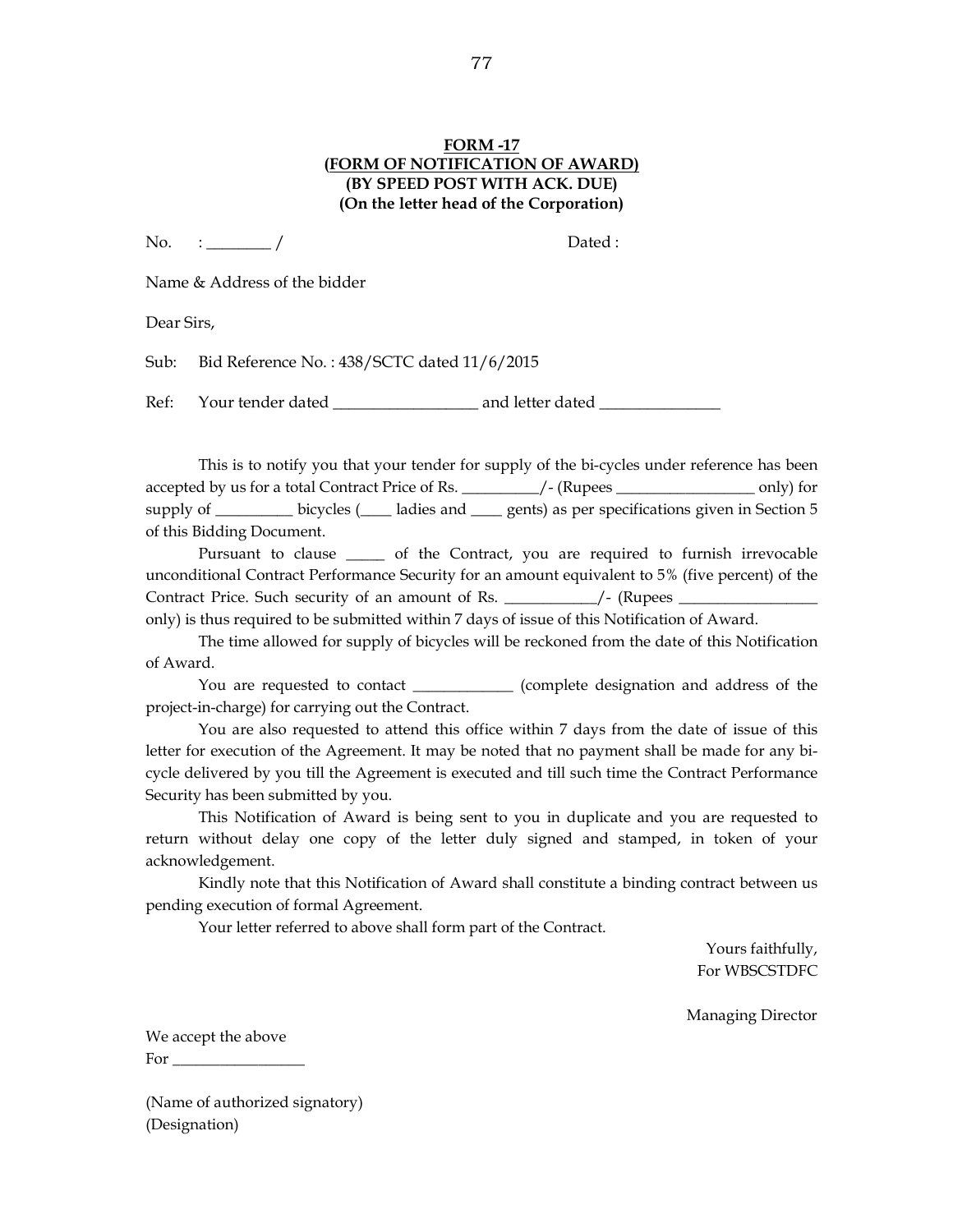# **WEST BENGAL SCHEDULED CASTES & SCHEDULED TRIBES**

# **DEVELOPMENT & FINANCE CORPORATION**

# **BIDDING DOCUMENTS FOR**

**Procurement of 20,00,000 bicycles for students studying in Classes IX to XII in the State of West Bengal** 

**Section 5** 

**Corporation's Requirements (CRQ)**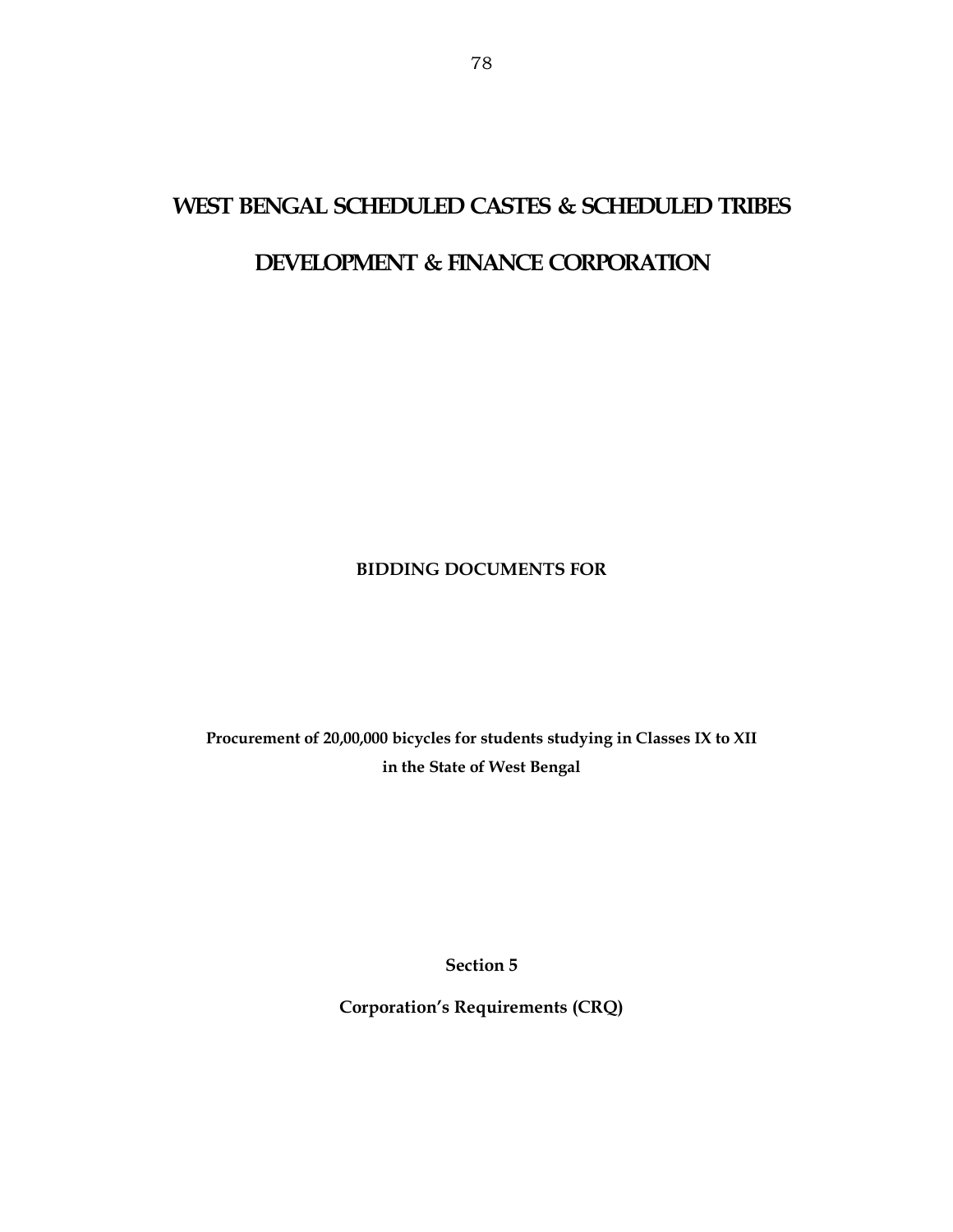West Bengal Scheduled Castes & Scheduled Tribes Development & Finance Corporation ("WBSCSTDFC" or the "Corporation"), having its office at CF-217/A/1, Sector – I, Salt Lake, Kolkata-700 064, West Bengal has been mandated by the Government of West Bengal to procure 20,00,000 (twenty lakhs only) bicycles for students studying in West Bengal in Classes IX to XII, both male and female, in four packages comprising of 5,00,000 bicycles in each package. The bicycles proposed to be procured must at least meet the Technical Specifications given below :

#### **TECHNICAL SPECIFICATIONS**

#### **SPECIFICATIONS FOR LADIES BICYCLES**

• Sturdy and conforming to following specifications:-

| $\mathbf{1}$   | IS Specification            | IS 10613-2004                                  |  |  |  |  |
|----------------|-----------------------------|------------------------------------------------|--|--|--|--|
| $\overline{2}$ | <b>Brake System</b>         | Hand Operated Lever Brake                      |  |  |  |  |
| 3              | Colour                      | Metallic Blue/ Green/ Blue & white combination |  |  |  |  |
| 4              | Frame                       | Bearing ISI Mark IS 623-1963                   |  |  |  |  |
| 5              | Fork                        | Bearing ISI Mark No. 2061:1995                 |  |  |  |  |
| 6              | Mudguard                    | Bearing ISI Mark No. 6218:1971                 |  |  |  |  |
| 7              | Dimension of Seat Tube      | As per IS 3404-1966                            |  |  |  |  |
| (a)            | Outer Diameter of Seat      | 28.60 mm                                       |  |  |  |  |
|                | Tube                        |                                                |  |  |  |  |
| (b)            | Thickness of Seat Tube      | $1.63$ mm                                      |  |  |  |  |
| 8              | Saddle<br><b>PVC</b> Saddle |                                                |  |  |  |  |
| 9              | Gear Bell Minimum size      | Chromium Plated Steel Gear Bell                |  |  |  |  |
|                | of Gear Bell Cap            | Diameter: 58 mm, Height: 20 mm                 |  |  |  |  |
| 10             | Lock                        | <b>7 Lever Metallic Lock</b>                   |  |  |  |  |
| 11             | Stand                       | Metallic Full Stand - Cycle Stand              |  |  |  |  |
|                |                             | (Black Metallic Coated with Lock Assembly)     |  |  |  |  |
|                |                             | Thickness: (a) Outer Strip: 2.65 mm            |  |  |  |  |
|                |                             | (b) Inner Strip: 3.00 mm                       |  |  |  |  |
| 12             | Carrier                     | Metallic Black Coated Carrier-                 |  |  |  |  |
|                |                             | Carrier with 2 support legs                    |  |  |  |  |
|                |                             | Thickness: (a) Carrier Strip: 2.60 mm          |  |  |  |  |
|                |                             | (b) Support Leg: 4.25 mm                       |  |  |  |  |
| 13             | Gear Case                   | <b>Full Half Gear Case</b>                     |  |  |  |  |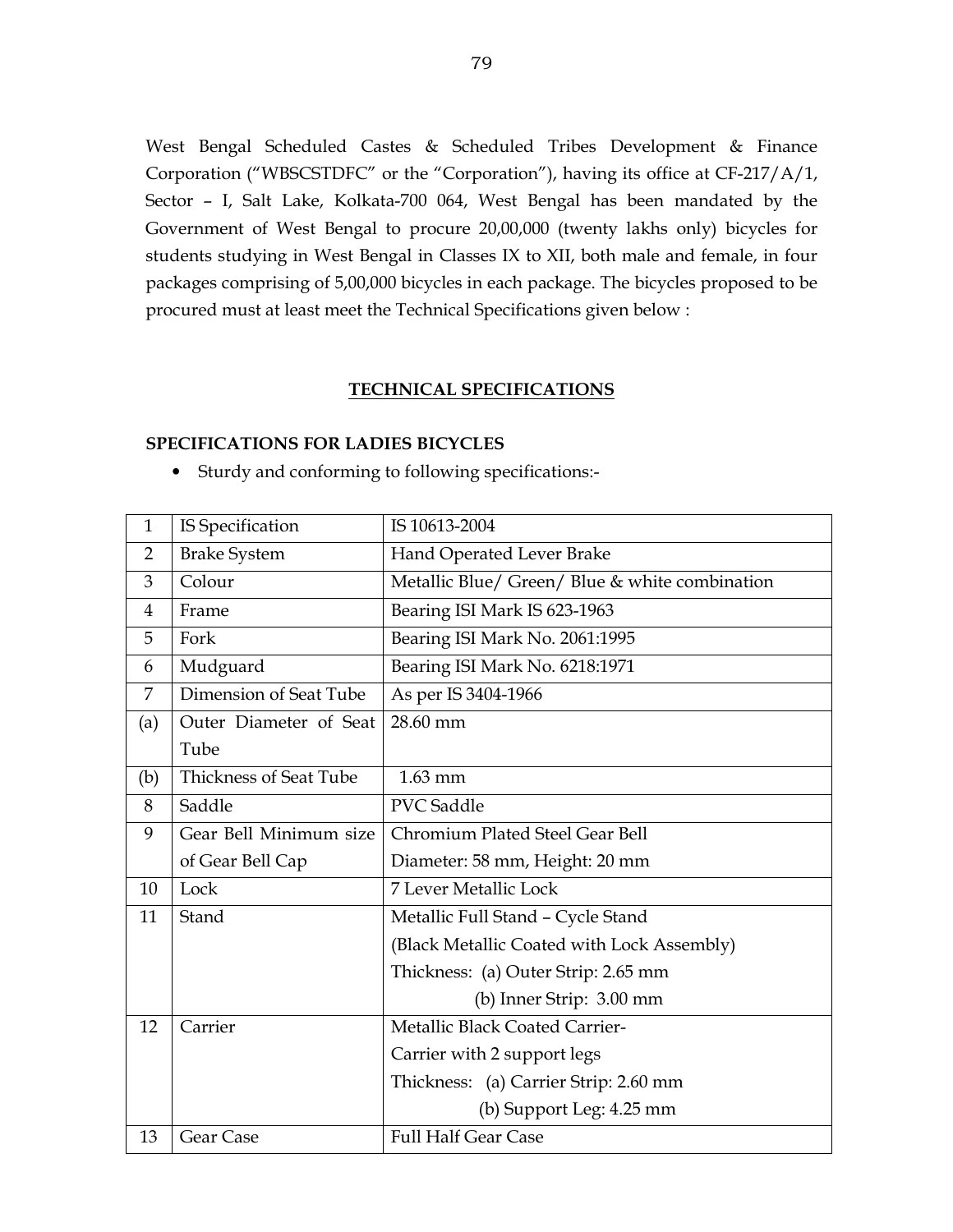| 14 | Chain                | Bearing ISI Mark 2403:1991                                  |
|----|----------------------|-------------------------------------------------------------|
| 15 | <b>Basket</b>        | Front Basket Steel Netted with Black Coating                |
|    |                      | Basket with Support Rod and Clamp Black Metallic            |
|    |                      | Coated                                                      |
|    |                      | Height: Front: 26.0 cm, Back: 21.0 cm                       |
|    |                      | Size: Top: 26 cmX28 cm, Bottom:20 cm X 20 cm                |
|    |                      | Thickness: Outer Beading: 4.30 mm                           |
|    |                      | Wire Mesh:<br>$0.75$ mm                                     |
|    |                      | Support Rod Dia: 6.0 mm                                     |
| 16 | Dress Guard          | <b>Metallic Dress Guard</b>                                 |
|    |                      | (both sides Black Metallic Coated)                          |
|    |                      | Thickness: (a) Outer Beading: 3.50 mm                       |
|    |                      | (b) Wire Mesh:<br>$0.65$ mm                                 |
|    |                      | Area: (a) Right Side: 680 sq cm                             |
|    |                      | (b) Left Side: 680 sq cm                                    |
|    |                      | (c) Span between 2 wires: not above 1 cm                    |
| 17 | <b>Tyre</b>          | 26" X 1-1/2" Bearing ISI Mark 2414:2005                     |
| 18 | Tube                 | As per Rim Size Bearing ISI Mark 2415:2004                  |
| 19 | Rim                  | $26''$ X 1-1/2"                                             |
| 20 | Thickness of Rim     | As per IS 624:1991                                          |
| 21 | <b>Size</b>          | 20''                                                        |
| 22 | Pedal                | Pedal with 2 Reflectors                                     |
| 23 | <b>Rim Tape</b>      | Rim Tape between Rim and Tube                               |
| 24 | Air Filling of Tubes | Air Filled with Standard Pressure                           |
| 25 | Warranty Card (For 1 | To be securely tied with each Bicycle                       |
|    | Year)                |                                                             |
| 26 | <b>Stickers</b>      | Sticker Displaying Company's Name, Model No. and            |
|    |                      | Serial No. of Bicycle etc. should be engraved or pasted     |
|    |                      | in the Frame, Seat Tube, Top and Bottom Tubes, and          |
|    |                      | other conspicuous places. A logo of the Backward            |
|    |                      | Welfare Department, GoWB<br>should<br>Classes<br>be         |
|    |                      | displayed in the Front Basket.                              |
| 27 | <b>Taggant Label</b> | The Taggant labels are to be affixed with a 12 digit        |
|    |                      | number. The number will consist of district code (2)        |
|    |                      | digits) Block code (2 digits) year code (2 digits)          |
|    |                      | supplier code (1digit) & serial number (5digits). This      |
|    |                      | special Taggant label of approximate size $1.5 \times 6$ cm |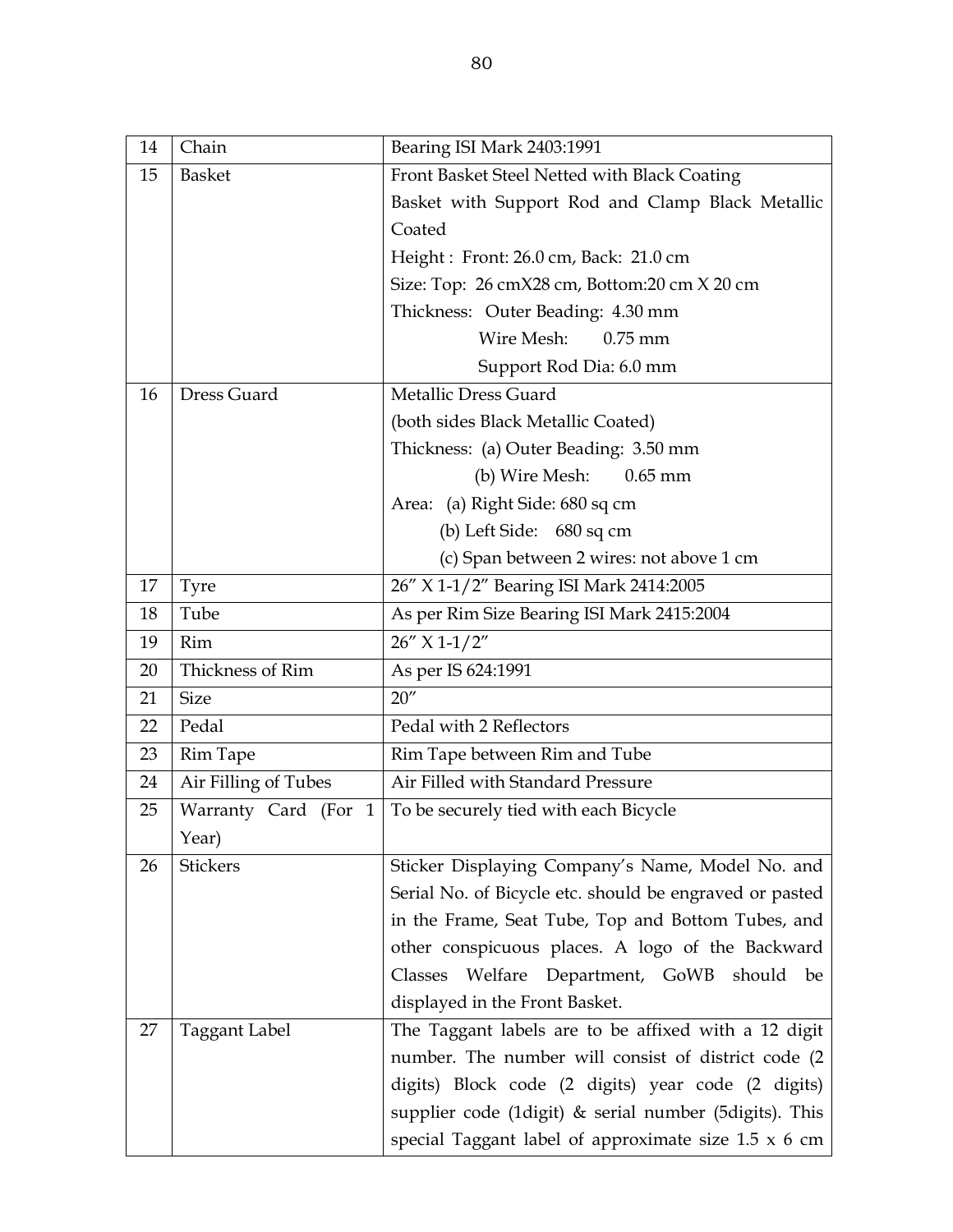| will contain micro lettered border with name of the   |
|-------------------------------------------------------|
| Department & Brand name of cycles. This will be used  |
| for verification by machine readable technology using |
| electronic authenticator reader.                      |

# **SPECIFICATIONS FOR GENTS BICYCLES**

• Sturdy and conforming to following specifications:-

| Sl.            | Detail                         | Specifications                             |
|----------------|--------------------------------|--------------------------------------------|
| No.            |                                |                                            |
| $\mathbf{1}$   | <b>IS Specification</b>        | IS 10613-2004                              |
| $\overline{2}$ | <b>Brake System</b>            | Hand Operated Lever Brake                  |
| 3.             | Colour                         | Metallic Blue / Green / Maroon             |
| 4.             | Frame S/Bar - Gents            | Bearing ISI Mark is 623-2008               |
| 5.             | Fork                           | Bearing ISI Mark No.2061:1995              |
| 6.             | Mudguard                       | Bearing ISI Mark No. 6218:2008             |
| 7.             | Dimension of Seat Tube         | As per IS 3404-1966                        |
|                | a) Outer Diameter of Seat Tube | 28.60 mm                                   |
|                | b) Thickness of Seat Tube      | $1.22$ mm                                  |
| 8.             | Saddle                         | <b>PVC</b> Saddle                          |
| 9.             | Gear Bell                      | Chromium plated Steel Gear Bell            |
|                | Minimum size of Gear Bell Cap  | Diameter:58mm, Height :20mm                |
| 10.            | Lock                           | <b>7 Lever Metallic Lock</b>               |
| 11.            | Stand                          | Full Stand - Cycle Stand                   |
|                |                                | (Black Metallic Coated with Lock Assembly) |
|                |                                | <b>Thickness:</b>                          |
|                |                                | (a) Outer Strip: 2.65 mm                   |
|                |                                | (b) Inner Strip:3.00 mm                    |
| 12             | Carrier                        | Metallic Black Coated Carrier              |
|                |                                | Carrier with 2 support legs                |
|                |                                |                                            |
|                |                                | Thickness:                                 |
|                |                                | (a) Carrier Strip: 2.60 mm                 |
|                |                                | (b) Support Leg: 4.25 mm                   |
| 13             | Gear Case                      | <b>Full Half Gear Case</b>                 |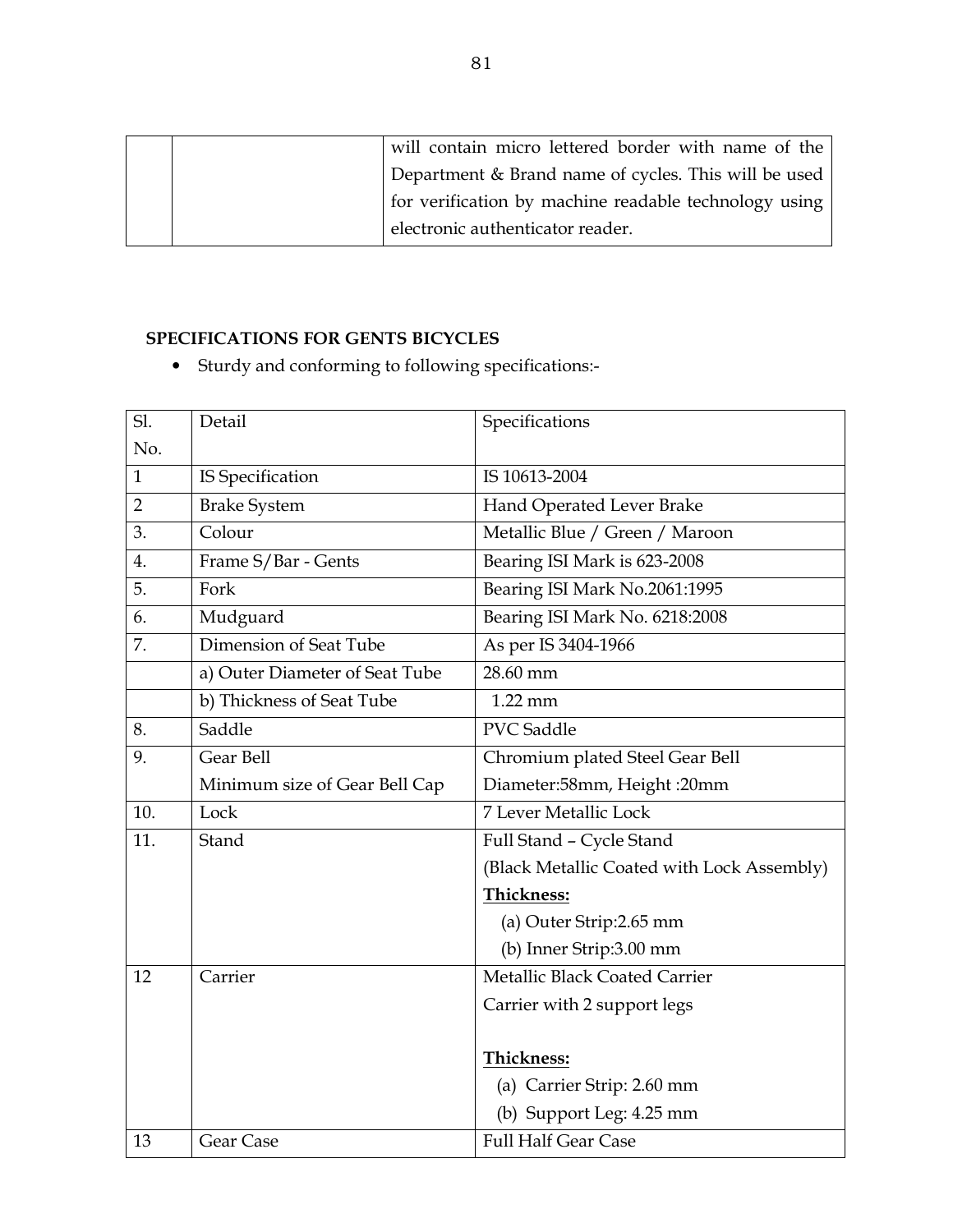| 14. | Chain                 | Bearing ISI Mark 2403:1991                                 |
|-----|-----------------------|------------------------------------------------------------|
| 15. | Chain Wheel           | As per ISI281:1996                                         |
| 16. | Free Wheel            | As per IS1283:1995                                         |
| 17. | Cranks                | As per ISI281:1996                                         |
| 18. | Handle Bar            | As per IS625:2006                                          |
| 19. | Seat Pillar           | As per IS 626:2009                                         |
| 20. | Spokes                | As per IS 630:2005                                         |
| 21. | <b>Basket</b>         | Front Basket Steel Netted with Black Coating               |
|     |                       | Basket with Support Rod and Clamp Black                    |
|     |                       | Metallic Coated                                            |
|     |                       | Height: Front: 26.0 cm, Back: 21.0 cm                      |
|     |                       | $Size: Top: 26cm \times 28 cm$ , Bottom: 20 cm $\times 20$ |
|     |                       | cm                                                         |
|     |                       | Thickness: Outer Beading: 4.30 mm                          |
|     |                       | Wire Mesh: 0.75 mm                                         |
|     |                       | Support Rod Dia: 6.0 mm                                    |
| 22  | Tyre                  | 26" x 1½" Bearing ISI Mark 2414:2005                       |
| 23  | Tube                  | As per Rim Size Bearing ISI Mark 2415:2004                 |
| 24  | Rim                   | 26" x 1½" conforming to IS624:2003                         |
| 25. | Thickness of Rim      | As per IS 624:2003                                         |
| 26  | <b>Size</b>           | 20" with adjustable sit upto 1.5"                          |
| 27  | Pedal                 | Pedal with 2 Reflectors                                    |
| 28  | <b>Rim Tape</b>       | Rim Tape between Rim and Tube                              |
| 29  | Air Filling of Tubes  | Air Filled with Standard Pressure                          |
| 30  | <b>Warranty Card</b>  | Warranty for 1(one)year is to be provided for              |
|     |                       | the bicycle to be supplied.                                |
| 31  | <b>Stickers</b>       | Sticker Displaying Company's name, Model                   |
|     |                       | and Serial no. of Bicycle etc. should be                   |
|     |                       | engraved or pasted in the Frame, Seat Tube,                |
|     |                       | Tubes,<br>and<br>and<br>Top<br><b>Bottom</b><br>other      |
|     |                       | conspicuous places.                                        |
| 32  | <b>Taggant Labels</b> | As per the requirement.                                    |
|     |                       |                                                            |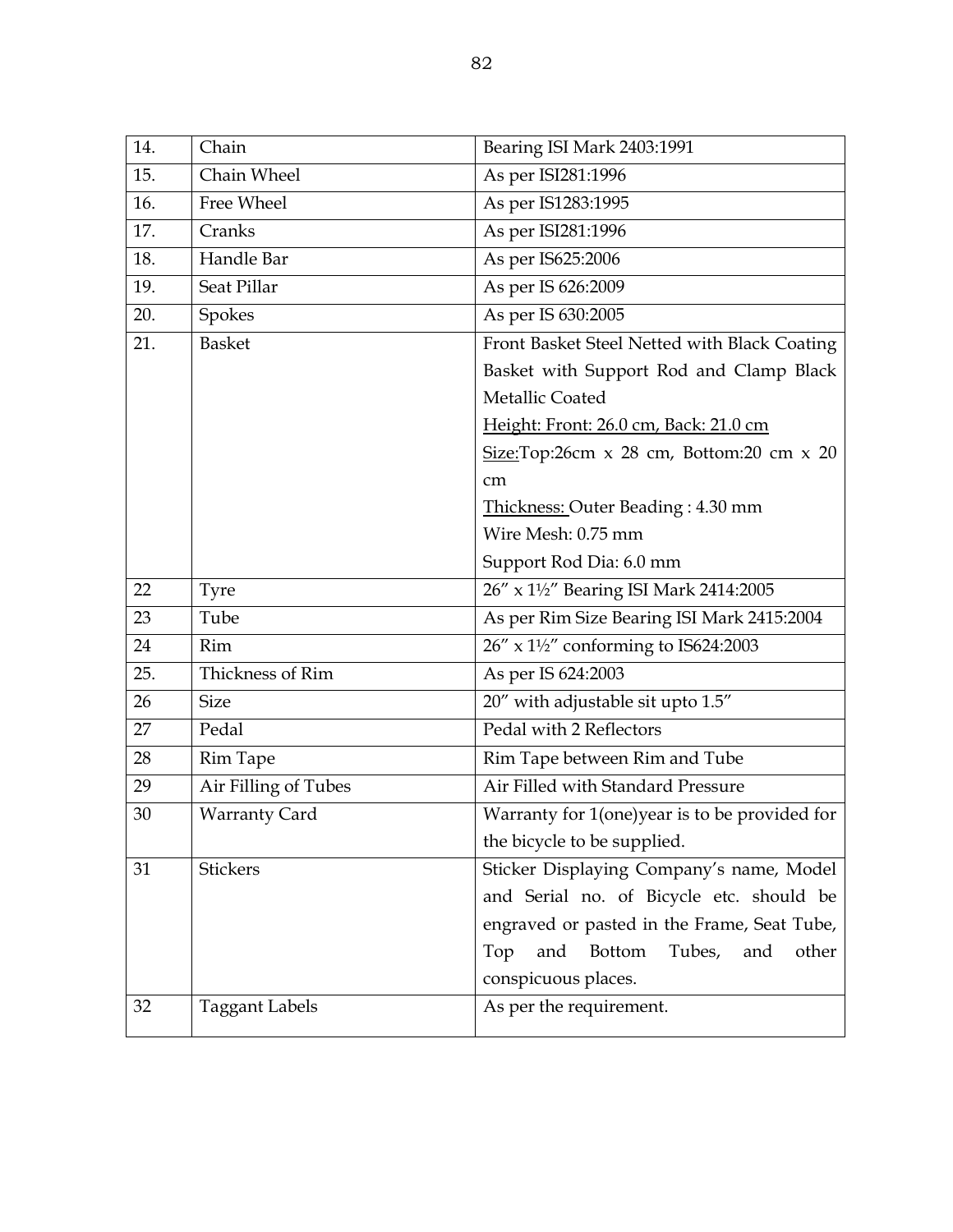# **WEST BENGAL SCHEDULED CASTES & SCHEDULED TRIBES DEVELOPMENT & FINANCE CORPORATION**

# **BIDDING DOCUMENTS FOR**

**Procurement of 20,00,000 bicycles for students studying in Classes IX to XII** 

**in the State of West Bengal** 

**Section 6** 

**General Conditions of Contract (GCC)**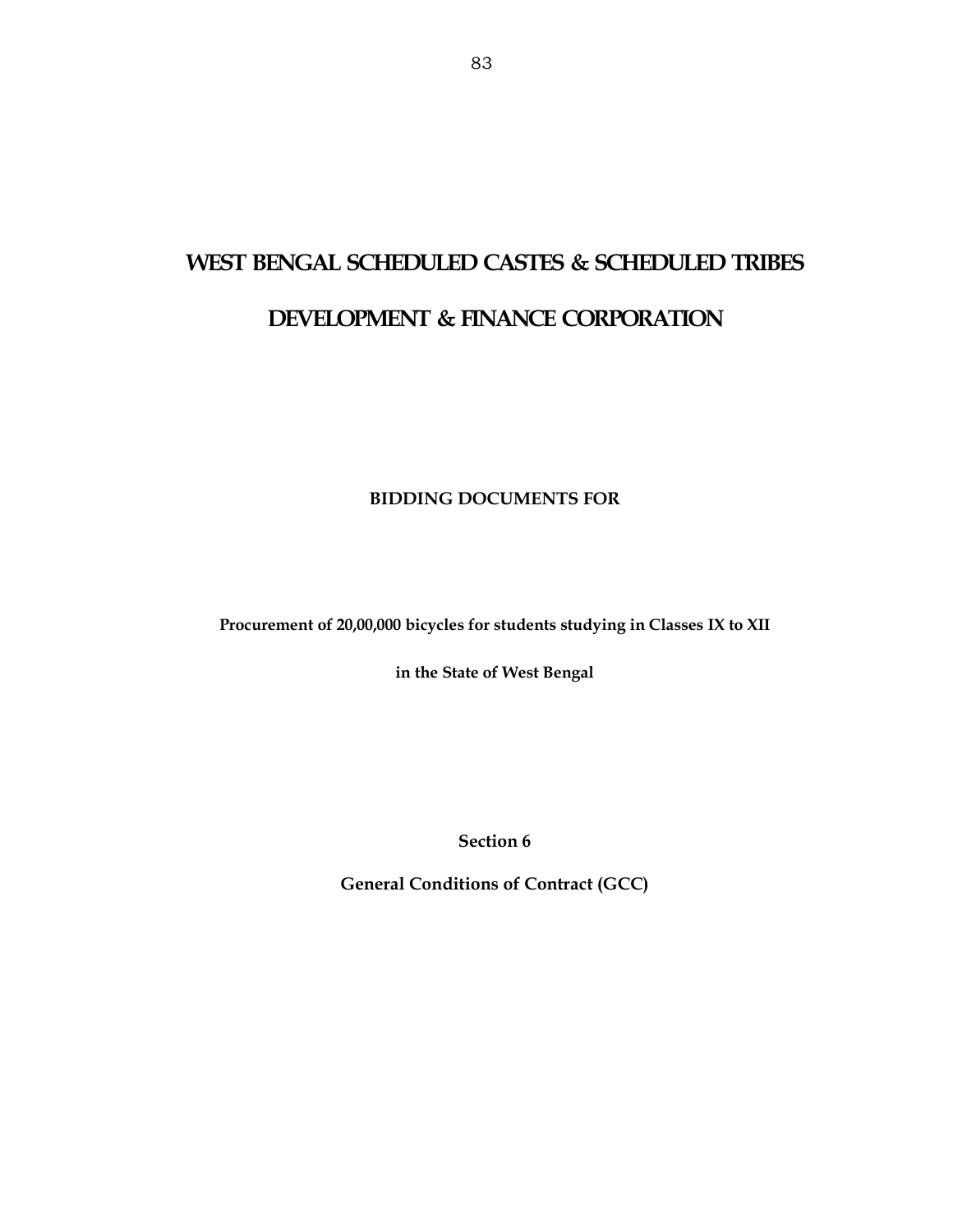#### **GENERAL CONDITIONS OF CONTRACT (GCC)**

- 1) **Definitions-** The following words and expressions shall have the meanings hereby assigned to them
	- a) "Act" means the West Bengal Value Added Tax Act, 2003.

 b) "Completion" means completion of supply of the Goods by the Supplier in accordance with the terms and conditions set forth in the Contract.

 c) "Contract" means the Agreement entered into between the Corporation and the Supplier, together with the Contract Documents referred to therein, including all attachments, appendices, specifications and codes and all documents incorporated by reference therein.

 d) "Contract Documents" means the documents listed in the Agreement, including any amendments thereto.

 e) "Contract Price" means the price payable to the Supplier as specified in the Agreement, subject to such additions and adjustments thereto or deductions there from, as may be made pursuant to the Contract.

 f) "Corporation" means West Bengal Scheduled Castes and Scheduled Tribes Development and Finance Corporation.

g) "Day" means calendar day.

 h) "Delivery" means the transfer of the Goods from the Supplier to the Corporation in accordance with the terms and conditions set forth in the Contract.

i) "GCC" mean the General Conditions of Contract.

 j) "Goods" means all of the commodities, raw material, machinery and equipment, documents, guarantees/ warrantees and/or other materials that the Supplier is required to supply to the Corporation under the Contract.

k) "Rules" means Rules framed under the West Bengal Value Added Tax Act, 2003.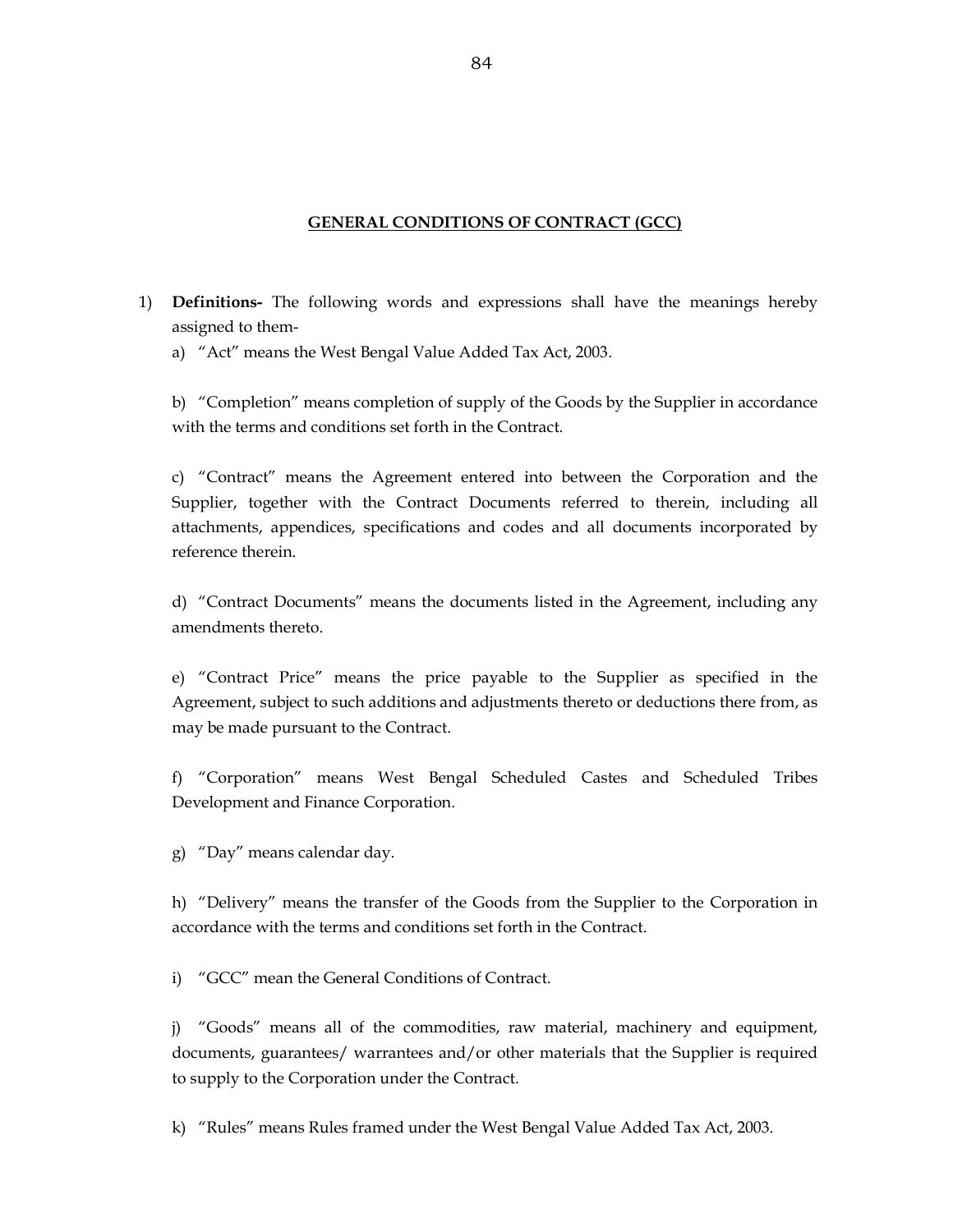l) "SCC" means the Special Conditions of Contract.

 m) "Site" where applicable, means the place of installation, testing, delivery of the Goods or any other place named in the bidding document.

 n) "Supplier" means the Company, whose bid to perform the Contract has been accepted by the Corporation and is named as such in the Agreement, and includes the legal successors or permitted assigns of the Supplier.

In the GCC, except where the context requires otherwise:

- (a) words indicating one gender include all genders;
- (b) words indicating the singular also include the plural and words indicating the plural also include the singular;
- (c) provisions including the word "agree", "agreed" or "agreement" require the agreement to be recorded in writing, and
- (d) "written" or "in writing" means hand-written, type-written, printed or electronically made, and resulting in a permanent record. The marginal words and other headings shall not be taken into consideration in the interpretation of the GCC.

#### 2) **Contract Price**

Contract Price shall mean the total Contract Price referred to in the Agreement.

Unless otherwise stated in the SCC:

- (a) payment for the supply of Goods shall be made on the basis of the Contract Price;
- (b) all charges for delivering at the various Sites fixed for delivery thereof from time to time shall be included in the Contract Price and nothing shall be payable on this account; and
- (c) the Supplier shall pay all taxes, duties and fees required to be paid by him under the Contract, and the Contract Price shall not be adjusted for any of these costs.

#### 3) **Communications / Notices-**

 Wherever the GCC provides for the giving or issuing of approvals, certificates, consents, determinations, notices and requests, these communications shall be:

 (a) in writing and delivered by hand (against receipt), sent by mail or courier, or transmitted using any of the agreed systems of electronic transmission; and

 (b) delivered, sent or transmitted to the address for the recipient's communications as stated in the Contract. However:

 (i) if the recipient gives notice of another address, communications shall thereafter be delivered accordingly; and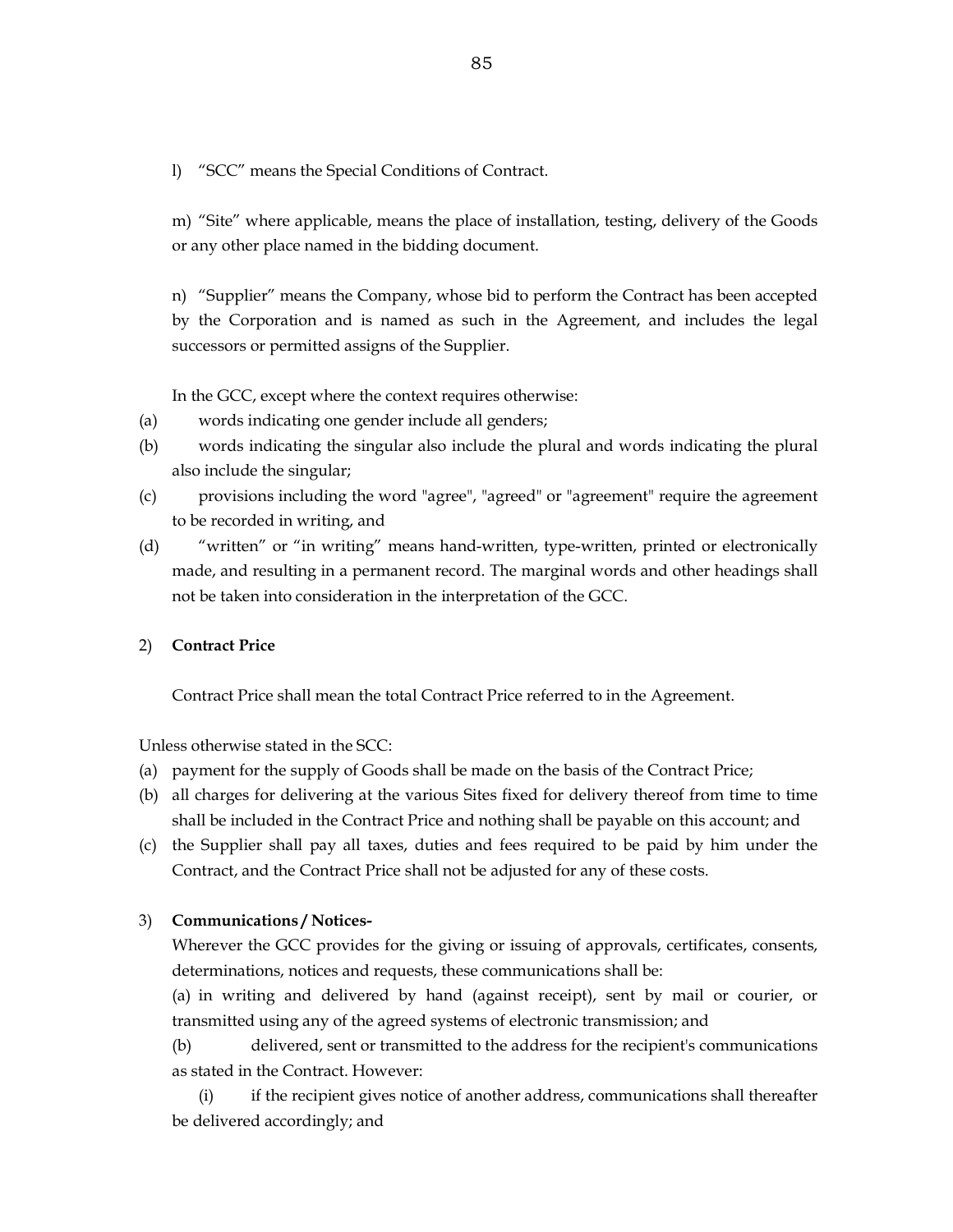(ii) if the recipient has not stated otherwise when requesting an approval or consent, it may be sent to the address from which the request was issued.

 Approvals, certificates, consents and determinations shall not be unreasonably withheld or delayed.

#### 4) **Governing Law and Language:**

- a) The Contract shall be governed by and interpreted in accordance with the laws of India.
- b) The language in the Contract shall be English only. The language for communication for the purpose of this Contract shall be English only.
- c) In addition to this, any document, which is in any language other than English, shall be translated to English and certified.
- d) If there are versions of any part of the Contract which are written in more than one language, the version which is in English shall prevail.
- e) The Supplier shall familiarize itself with the local laws and administration of West Bengal and comply with them.

#### 5) **Scope of Supply-**

 a) Subject to the provisions in the bidding documents and the Contract, the Goods to be supplied shall be as specified in the bidding documents.

 b) Unless otherwise stipulated in the Contract, the scope of supply shall include all such items not specifically mentioned in the Contract but that can be reasonably inferred from the Contract as being required for attaining delivery and completion of the Goods as if such items were expressly mentioned in the Contract.

#### 6) **Delivery of Complete Bicycles (ladies as well as gents) -**

 a) Subject to the conditions of the Contract, the delivery of the Goods shall be in accordance with the delivery and completion schedule to be provided by the Corporation from time to time and as may be revised by the Corporation from time to time. Completely fitted bicycles will have to be supplied at the Blocks/Municipalities fixed by the Corporation or where the same are planned to be handed over to the recipient or at such other place in the State as the Corporation may decide. However, delivery of the entire Goods in fully-fitted condition shall have to be completed within 6 months from the date of issuance of Notification of Award / Work Order.

 b) The Contract for the supply can be repudiated at any time by the Corporation, if the supplies are not made to its satisfaction after giving an opportunity to the Supplier of being heard and recording the reasons for repudiation.

 c) The Supplier shall arrange to supply the ordered Goods as per specifications within the specified delivery/ completion period at various Municipalities / Panchayats and/ or their offices/ locations mentioned in the bidding documents and/ or Contract as may be revised from time to time.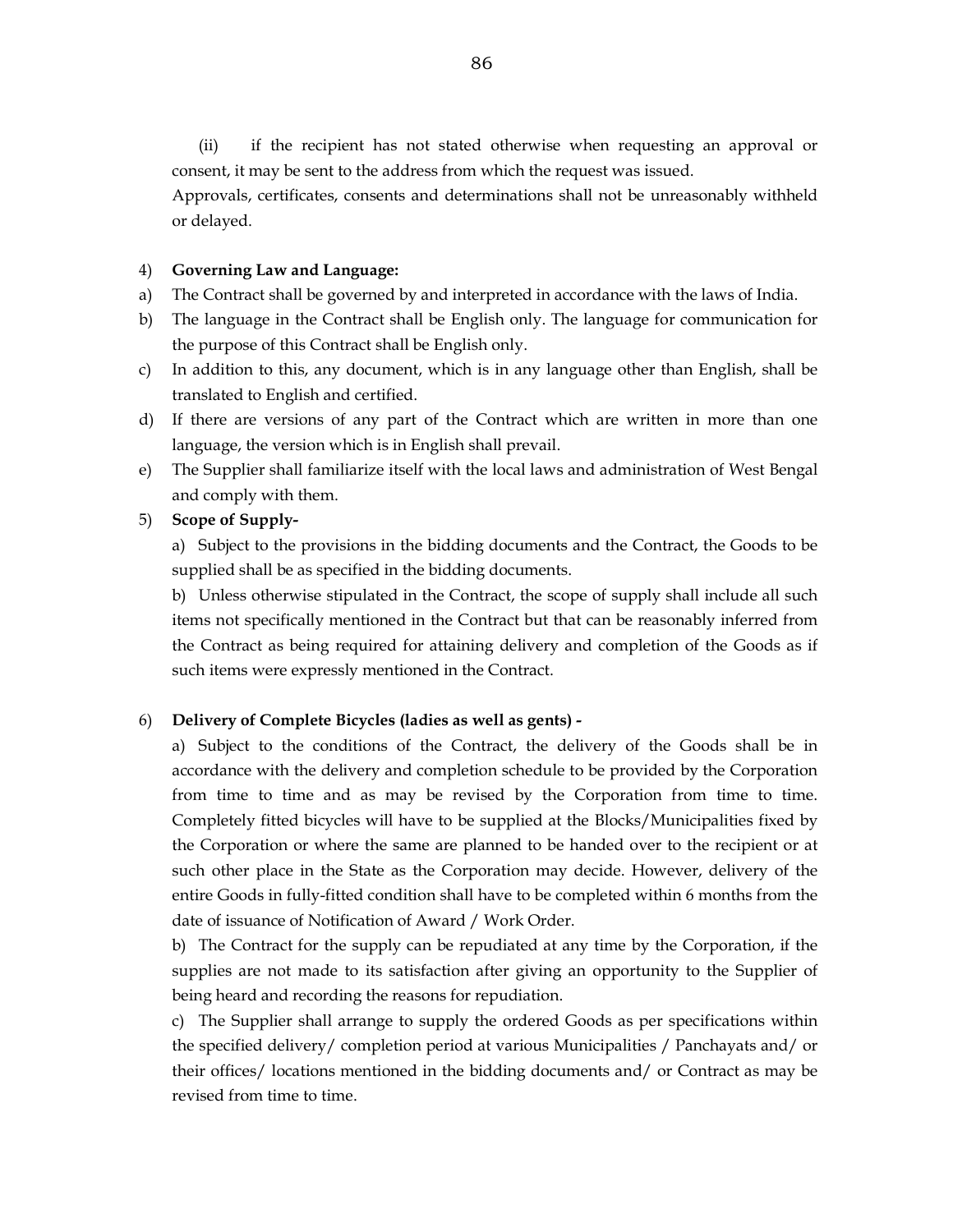d) The Corporate may, in its discretion, provide a designated space to enable the Supplier to store the parts of the goods and to enable it to complete the fittings of the bi-cycle before make delivery of the fully fitted bi-cycles in terms of this Bidding Document.

- 7) **Supplier's Responsibilities:** The Supplier shall supply all the Goods included in the scope of supply in accordance with the provisions of bidding document and Contract.
- 8) **Corporation's Responsibilities**  Whenever local laws or the supply of Goods require that the Supplier obtain permits, approval, and other licenses from local public authorities, the Corporation shall, if so required by the Supplier, make its best endeavour to support the Supplier in complying with such requirements in a timely and expeditious manner.

## 9) **Recoveries from Supplier -**

 a) Recovery of penalty, short supply, breakage, rejected articles shall be made ordinarily from bills.

 b) The Corporation shall withhold amount to the extent of penalty, short supply/ installation /deployment, breakage and rejected articles unless these are replaced satisfactorily. In case of failure to withhold the amount, it shall be recovered from dues of the Supplier and Performance Bank Guarantee available with the Corporation.

 c) The balance, if any, shall be demanded from the Supplier and when recovery is not possible, the Corporation shall take recourse to the Bengal Public Demand Recovery Act, 1913 or any other law in force.

#### 10) **Taxes & Duties-**

 a) The Supplier shall be entirely responsible for all taxes, duties, license fees, etc., incurred until delivery of the contracted Goods to the Corporation.

 b) If any tax exemptions, reductions, allowances or privileges may be available to the Supplier in India, the Corporation shall use its best endeavour to enable the Supplier to benefit from any such tax savings to the maximum allowable extent.

## 11) **Liquidated Damages -**

 a) Subject to the provisions of GCC Clauses 21 – 'Force Majeure' and 16 - 'Extensions of Time', if the Supplier fails to deliver any or all of the Goods within the periods specified in the Contract or the delivery schedule fixed by the Corporation from time to time, the Corporation shall, without prejudice to all its other remedies under the Contract, deduct from the Contract Price, as liquidated damages, on the basis of following percentages of value of Goods which the Supplier has failed to supply:-

| No. | Condition |  |             |  |  |  |                                                                                    | $LD\%$ |
|-----|-----------|--|-------------|--|--|--|------------------------------------------------------------------------------------|--------|
|     |           |  |             |  |  |  | Delay up to one fourth period of the specified period of delivery of $\vert$ 0.50% |        |
|     |           |  | procurement |  |  |  |                                                                                    |        |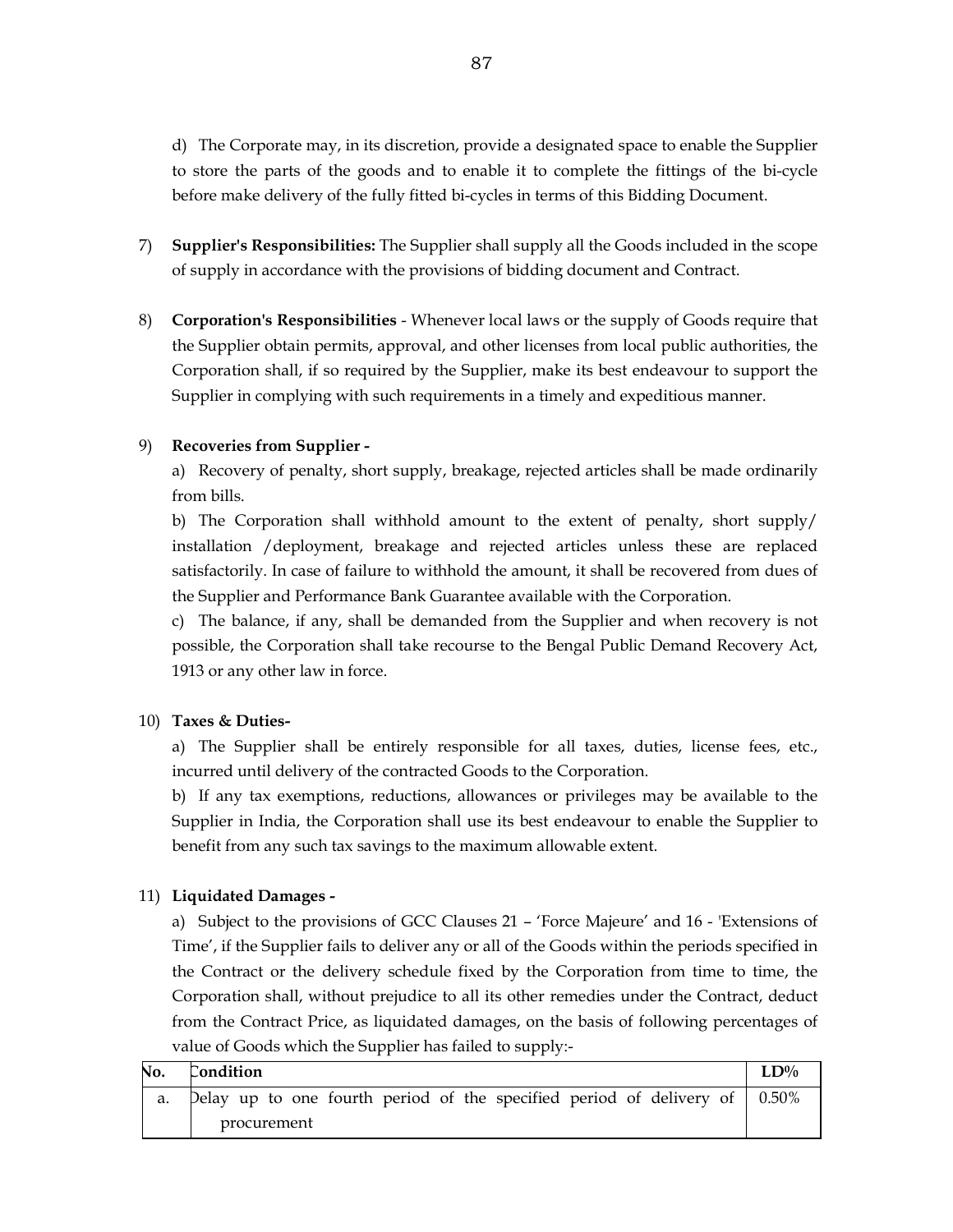| b. | Delay exceeding one fourth but not exceeding half of the specified period of<br>1.00% |       |  |  |  |
|----|---------------------------------------------------------------------------------------|-------|--|--|--|
|    | delivery of procurement                                                               |       |  |  |  |
|    | Delay exceeding half but not exceeding three fourth of the specified period<br>2.50%  |       |  |  |  |
|    | of delivery of procurement                                                            |       |  |  |  |
|    | Delay exceeding three fourth of the specified period of delivery of                   | 5.00% |  |  |  |
|    | procurement                                                                           |       |  |  |  |

 b) Fraction of a day in reckoning period of delay in supplies, successful installation and completion of work shall be eliminated if it is less than half a day.

c) Maximum liquidated damages will be 10% of Contract Price.

 d) The sums of Liquidated Damages in terms of this clause represent a genuine preestimate of the damages likely to be suffered by the Corporation if such delay occurs.

 d) Recoveries of liquidated damages, short supply, breakage, rejected articles shall ordinarily be made in terms of clause 9(b) of the GCC.

#### 12) **Intellectual Property Rights Claims Indemnity-**

 a) The Supplier shall, subject to the Corporation's compliance with sub-clause (b) below, indemnify and hold harmless the Corporation and its employees and officers from and against any and all suits, actions or administrative proceedings, claims, demands, losses, damages, costs, and expenses of any nature, including attorney's fees and expenses, which the Corporation may suffer as a result of any infringement or alleged infringement of any patent, utility model, registered design, trademark, copyright, or other intellectual property right registered or otherwise existing at the date of the Contract by reason of the supply of the Goods by the Supplier or the use of the Goods by the Corporation or its beneficiaries.

 b) If any proceedings are brought or any claim is made against the Corporation arising out of the matters referred to above, the Corporation shall promptly give the Supplier a notice thereof, and the Supplier may at its own expense and in the Corporation's name conduct such proceedings or claim and any negotiations for the settlement of any such proceedings or claim.

 c) If the Supplier fails to notify the Corporation within twenty-eight (28) days after receipt of such notice that it intends to conduct any such proceedings or claim, then the Corporation shall be free to conduct the same on its own behalf and at the expenses of the Supplier.

 d) The Corporation shall, at the Supplier's request, afford all available assistance to the Supplier in conducting such proceedings or claim, and shall be reimbursed by the Supplier for all reasonable expenses incurred in so doing.

#### 13) **Performance Security**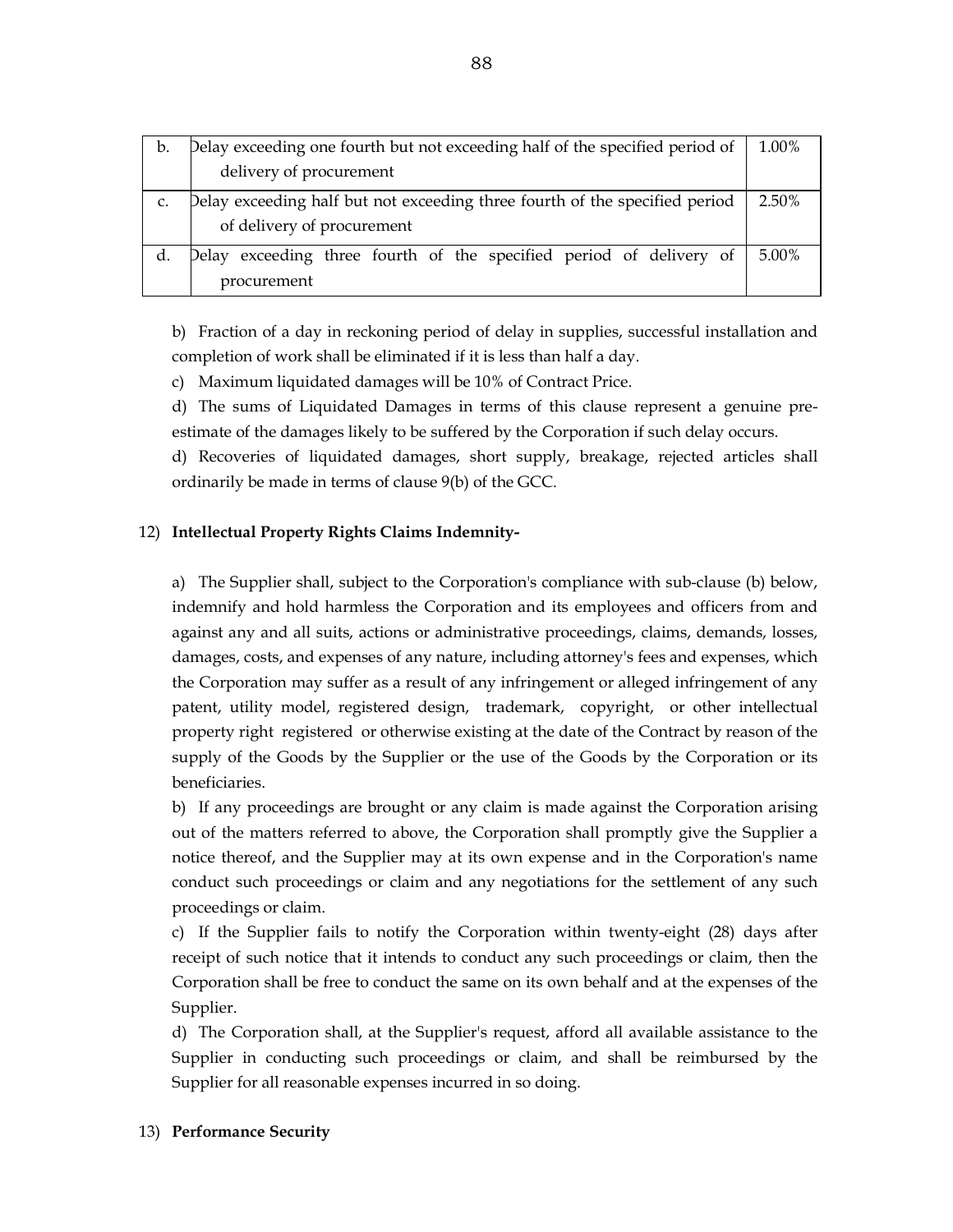The Supplier shall obtain (at its cost) a Performance Security for proper performance, equal to 5% of Contract Price prior to of signing the Contract Agreement.

- The Performance Security should be submitted in the form of a Bank Guarantee from a scheduled commercial bank.
- The Supplier shall ensure that the Performance Security is / remains valid and enforceable for a period not less than 30 days after the Defect Liability Period as specified in clause 18 of the GCC. If the terms of the Performance Security specify its expiry date and the Supplier has not become entitled to receive the Performance Certificate by the date 30 days prior to the expiry date, the Supplier shall extend the validity of the Performance Security until the expiry of the Defect Liability Period.

 The Corporation shall not make a claim under the Performance Security, except for amounts to which the Corporation is entitled under the Contract in the event of:

 (a) failure by the Supplier to extend the validity of the Performance Security as described in the preceding paragraph, in which event the Corporation may claim the full amount of the Performance Security,

 (b) failure by the Supplier to pay the Corporation an amount due in terms of this Contract,

 (c) failure by the Supplier to remedy a default within such reasonable period as may be specified by the Corporation in its notice after receiving its notice requiring the default to be remedied, or

 (d) circumstances which entitle the Corporation to termination under sub-clause 23 (a) [Termination for Default], irrespective of whether notice of termination has been given.

The Corporation shall return the Performance Security to the Supplier within 21 days after the Supplier has become entitled to receive the Performance Certificate.

#### 14) **Transportation –**

a) Unless otherwise specified in the SCC, obligations for transportation and delivery of the Goods shall be by the Supplier in accordance with the conditions and terms specified in the GCC.

 b) The Goods shall be supplied to the locations specified in the GCC. All transportation charges, local taxes, etc. shall be borne by the Supplier.

#### 15) **Rejection-**

a) Goods not approved during inspection or testing shall be rejected and will have to be replaced by the Supplier at its own cost within the time fixed by the Corporation.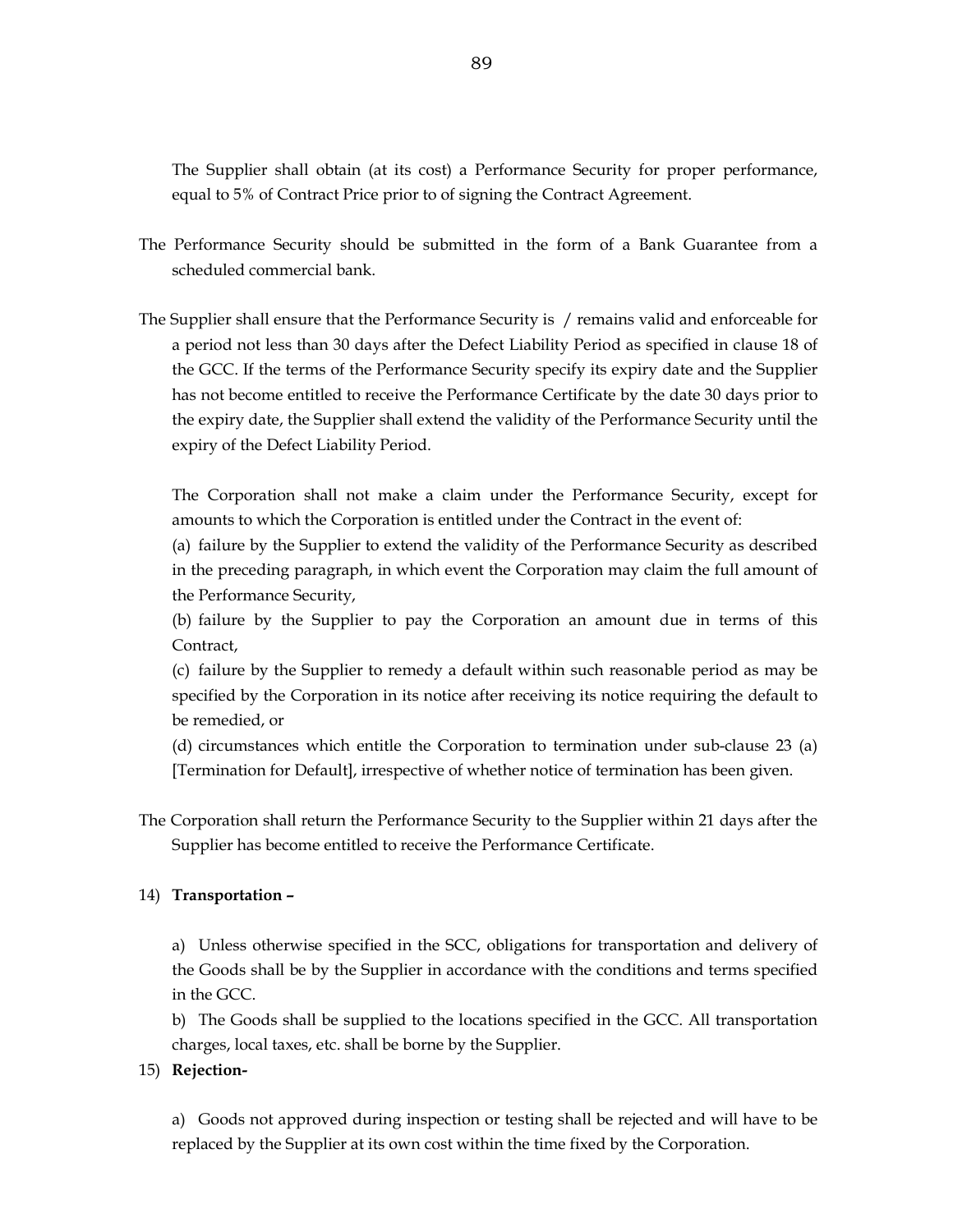b) If, however, due to exigencies, such replacement either in whole or in part, is not considered feasible, the Corporation after giving an opportunity to the Supplier of being heard shall for reasons to be recorded, deduct a suitable amount from the approved rates. The deduction so made shall be final.

 c) The rejected Goods shall be removed by the Supplier within 15 days of intimation of rejection, after which the Corporation shall not be responsible for any loss, shortage or damage and shall have the right to dispose of such articles as it thinks fit, at the Supplier's risk and account.

#### 16) **Extensions of Time –**

a) If at any time during performance of the Contract, the Supplier should encounter conditions impeding timely delivery of the Goods pursuant to clause 6 of GCC – Delivery, the Supplier shall promptly notify the Corporation in writing of the delay, its likely duration, and its cause. As soon as practicable after receipt of the Supplier's notice, the Corporation shall evaluate the situation and may at its discretion extend the Supplier's time for performance, with or without liquidated damages depending on the nature of causes of delay, by issuing an amendment of the Contract.

 b) Except in case of Force Majeure, as provided under GCC, or reasons beyond the control of the Supplier under sub-clause (a) above, a delay by the Supplier in the performance of its delivery and completion obligations shall render the Supplier liable to the imposition of liquidated damages pursuant to clause 11 of GCC - Liquidated Damages.

#### 17) **Fitness of Goods-**

 a) The Supplier shall certify as per Form – 4 (Certificate of Conformity/ No Deviation) of Section 4 – Bidding Forms, that the supplied Goods are brand new, genuine/ authentic, not refurbished, conform to the description and quality as specified in the bidding documents and are free from defects in material, workmanship and service.

 b) Each bicycle supplied should conform strictly to the technical specifications indicated in Section 5 - Corporation's Requirements of the bidding documents and the Block Development Officers/ District Magistrates/ representatives of the Corporation/ any agency appointed by the Corporation would be at liberty to get the bicycles tested in any manner whatsoever as may be considered necessary. In the event of any of the bicycles failing to conform to specifications, the entire lot supplied will have to be individually tested in a testing laboratory at the risk cost and expenses of the Supplier.

 c) If during the contract period, the said Goods be discovered counterfeit/ unauthentic or not to conform to the description and quality aforesaid or have determined (and the decision of the Corporation in that behalf will be final and conclusive), notwithstanding the fact that the Corporation may have inspected and/ or approved the said Goods, the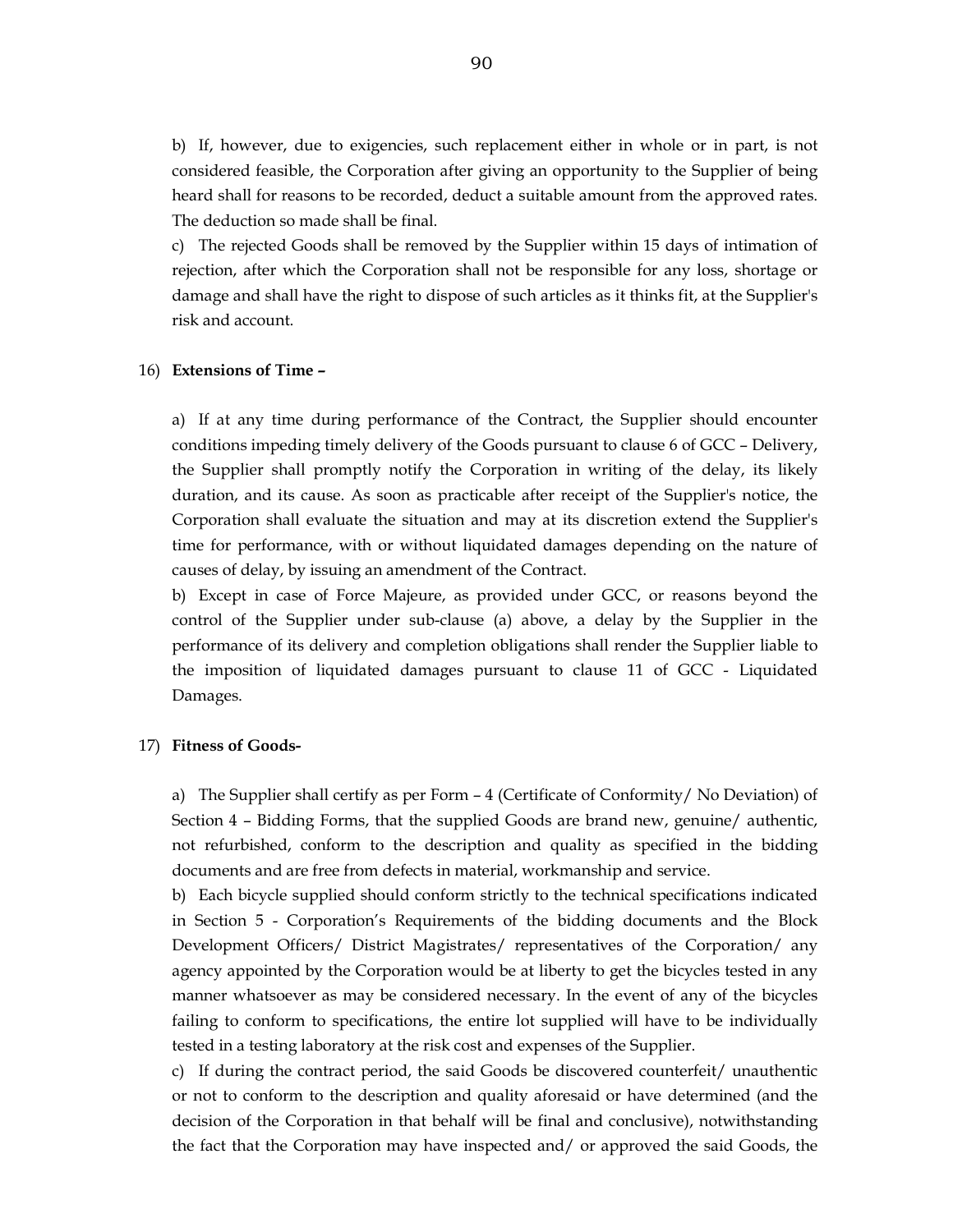Corporation will be entitled to reject the said Goods or such portion thereof as may be discovered not to conform to the said description and quality, on such rejection the Goods will be at the Supplier's risk and all provisions relating to rejection of Goods etc., shall apply. The Supplier shall, if so called upon to do, replace the Goods etc., or such portion thereof as is rejected by the Corporation, otherwise the Supplier shall pay such damage as may arise by the reason of the breach of the condition herein contained. Nothing herein contained shall prejudice any other right of the Supplier in that behalf under this GCC or otherwise.

 d) Goods accepted by the Corporation in terms of the GCC shall in no way dilute Corporation's right to reject the same later, if found deficient in terms of the this clause of the GCC.

e) If the Corporation or the GoWB decides to appoint a third party agency for inspection and evaluation to measure the success of the project, the Supplier shall share all information and co-operate with such third party monitoring / agency.

#### 18) **Guarantee / Warranty / After Sales Service (Defect Liability Period) –**

 The Supplier guarantees that the Goods would continue to conform to the description and quality as specified for a period of 1 year from the date of respective supply dates of the bicycles to be purchased and that notwithstanding the fact that the Corporation may have inspected and/or approved such bicycles, if during the aforesaid period of 1 year, the bicycles be discovered not to conform to the description and quality aforesaid or have determined (and the decision of the Corporation in that behalf will be final and conclusive), the Corporation will be entitled to reject such of the bicycles as may be discovered not to conform to the said description and quality. On such rejection the bicycles so rejected, will be at the Supplier's risk and all the provisions relating to the rejection of bicycles shall apply. The Supplier shall if so called upon to do, replace the rejected bicycles or such portion thereof as called upon by the Corporation and in default the Supplier shall pay such damage as may arise by reason of the breach of the condition herein contained. Nothing herein contained shall prejudice any other right of the Corporation in that behalf under this GCC or otherwise.

 The Supplier guarantees that all the Goods would be on supply dates be new, unused and at least meets or exceeds the Technical Specifications as provided in the bidding documents.

 The Supplier further guarantees that the Goods shall be free from defects arising from any act or omission of the Supplier or arising from defects in design, materials, and workmanship, under normal use.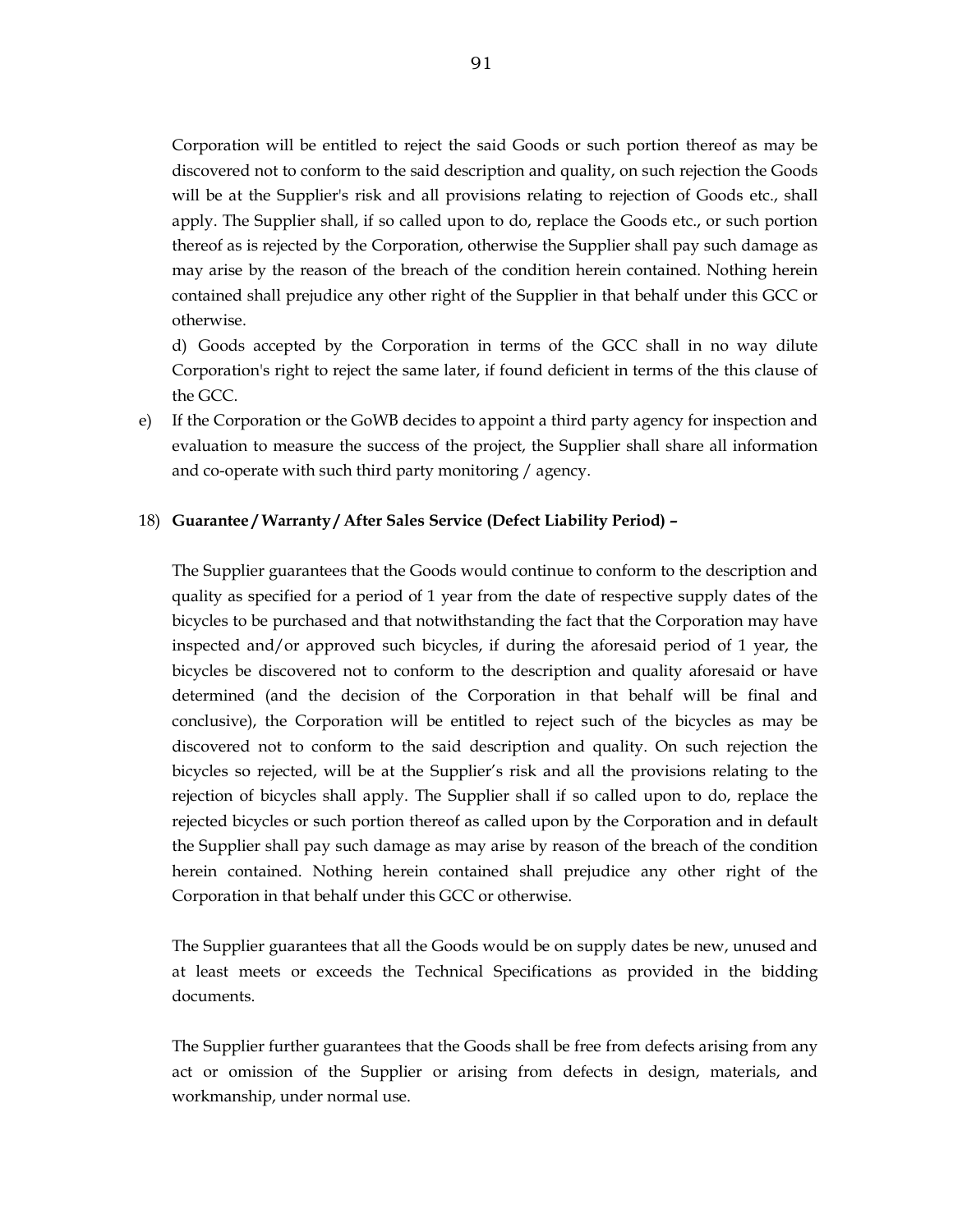Unless otherwise specified in the SCC, the guarantee shall remain valid for 1 year from the date of last delivery of the bicycles. This guarantee shall cover all items / components irrespective of the fact whether the Supplier has manufactured these or not.

 The benefit of the guarantee / warranty / after sales service shall without any act, deed or thing to be done by the Supplier or the Corporation be passed onto/ devolve for the benefit of the respective recipients of the Goods. For the purpose of working out of the clause of after sales service for the benefit of the respective recipients, the following method shall be followed: -

- (a) The recipients shall bring the bicycle to the authorized service centres of the Supplier as per the list provided in Annexure – C of Form of Agreement in Section – 8 (Contract Forms) within the respective District and inform the personnel of the centre of the nature of the defects complained of.
- (b) Upon receipt of such information, the Supplier shall, within a period of 15 days, expeditiously repair or replace the defective Goods or parts thereof, at no cost to the Corporation or the recipients thereof.
- (c) If having been notified, the Supplier fails to remedy the defect within a period of 15 days, on being informed, the Corporation may proceed to take within a reasonable period such remedial action as may be necessary, at the Supplier's risk and expense and without prejudice to any other rights which the Corporation may have against the Supplier under the Contract.

 The Supplier shall not change any of its authorized service centre in the period of the after sales service without making adequate alternative arrangements and without giving the Corporation at least 7 days prior notice in writing.

 The Supplier shall submit a undertaking as per Form 7 – Manufacturer's Authorisation Form of Section 4 (Bidding Forms), from all the respective OEMs mentioning the fact that the Goods to be supplied by them are covered under comprehensive guarantee and support for the prescribed period.

 The Supplier will have to ensure that after sales service is provided for the bicycles supplied for a period of one year from the date of supply in respect of each of the Goods. Warranty cards will have to be issued against each bicycle stamping thereupon the period of warranty and the extent of its coverage. A list of authorized service centres within the district where after sales services would be available should also be supplied with each bicycle. Failure to provide satisfactory after sales services will attract forfeiture of Performance Security and/or Bank Guarantee.

## 19) **Performance Certificate**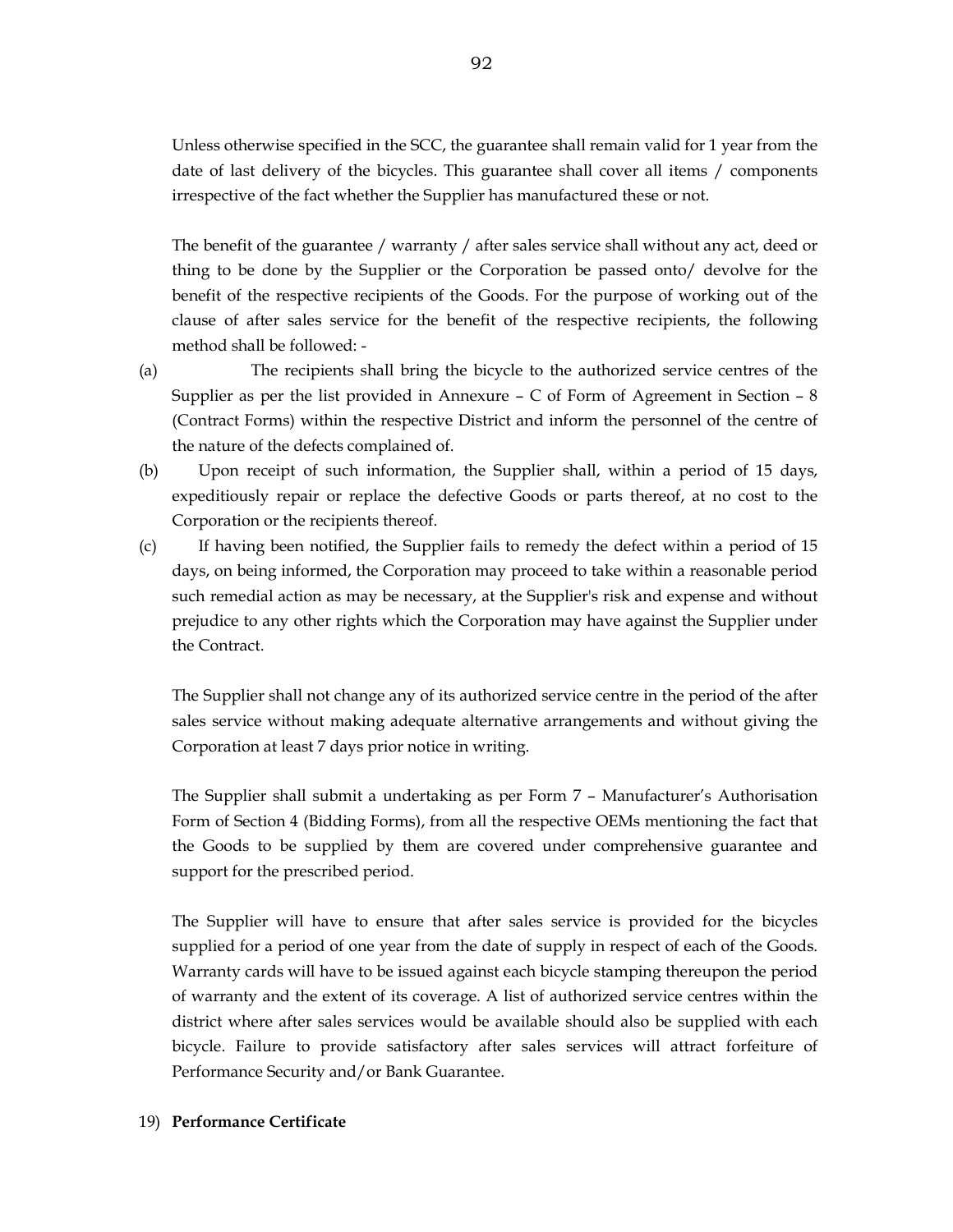Performance of the Supplier's obligations shall not be considered to have been completed until the Corporation has issued the Performance Certificate to the Supplier after completion of the Defects Liability Period, stating the date on which the Supplier completed its obligations under the Contract to the satisfaction of the Corporation.

 Only the Performance Certificate shall be deemed to constitute acceptance of the supply / delivery of the Goods to the satisfaction of the Corporation.

- 20) **Limitation of Liability** Except in cases of gross negligence or willful misconduct:-
- (a) neither party shall be liable to the other party for any indirect or consequential loss or damage, loss of use, loss of production, or loss of profits or interest costs, provided that this exclusion shall not apply to any obligation of the Supplier to pay penalty to the Corporation; and

 (b) the aggregate liability of the Supplier to the Corporation, whether under the Contract, in tort, or otherwise, shall not exceed the amount specified in the Contract, provided that this limitation shall not apply to the cost of repairing or replacing defective equipment, or to any obligation of the Supplier to indemnify the Corporation with respect to infringement of laws relating to intellectual property rights.

#### 21) **Force Majeure-**

a) The Supplier shall not be liable for forfeiture of its Performance Security, liquidated damages, or termination for default if and to the extent that delays in performance or other failure to perform its obligations under the Contract is the result of an event of Force Majeure.

 b) For the purposes of this Contract, Force Majeure would be limited to the happening of the one or more of the exceptional events or circumstances listed below at the place where performance of the Contract cannot be said to be carried out by reason of operation of such event: -

 (i) war, hostilities (whether war be declared or not), invasion, act of foreign enemies;

 (ii) rebellion, terrorism, revolution, insurrection, military or usurped power, or civil war;

 (iii) riot, commotion, disorder, strike or lockout by persons other than the Supplier's personnel and other employees of the Supplier;

 (iv) natural catastrophes such as earthquake, hurricane, typhoon or volcanic activity.

 c) If a Force Majeure situation arises, the Supplier shall promptly notify the Corporation in writing of such condition and cause thereof. Unless otherwise directed by Corporation in writing, the Supplier shall continue to perform its obligations under the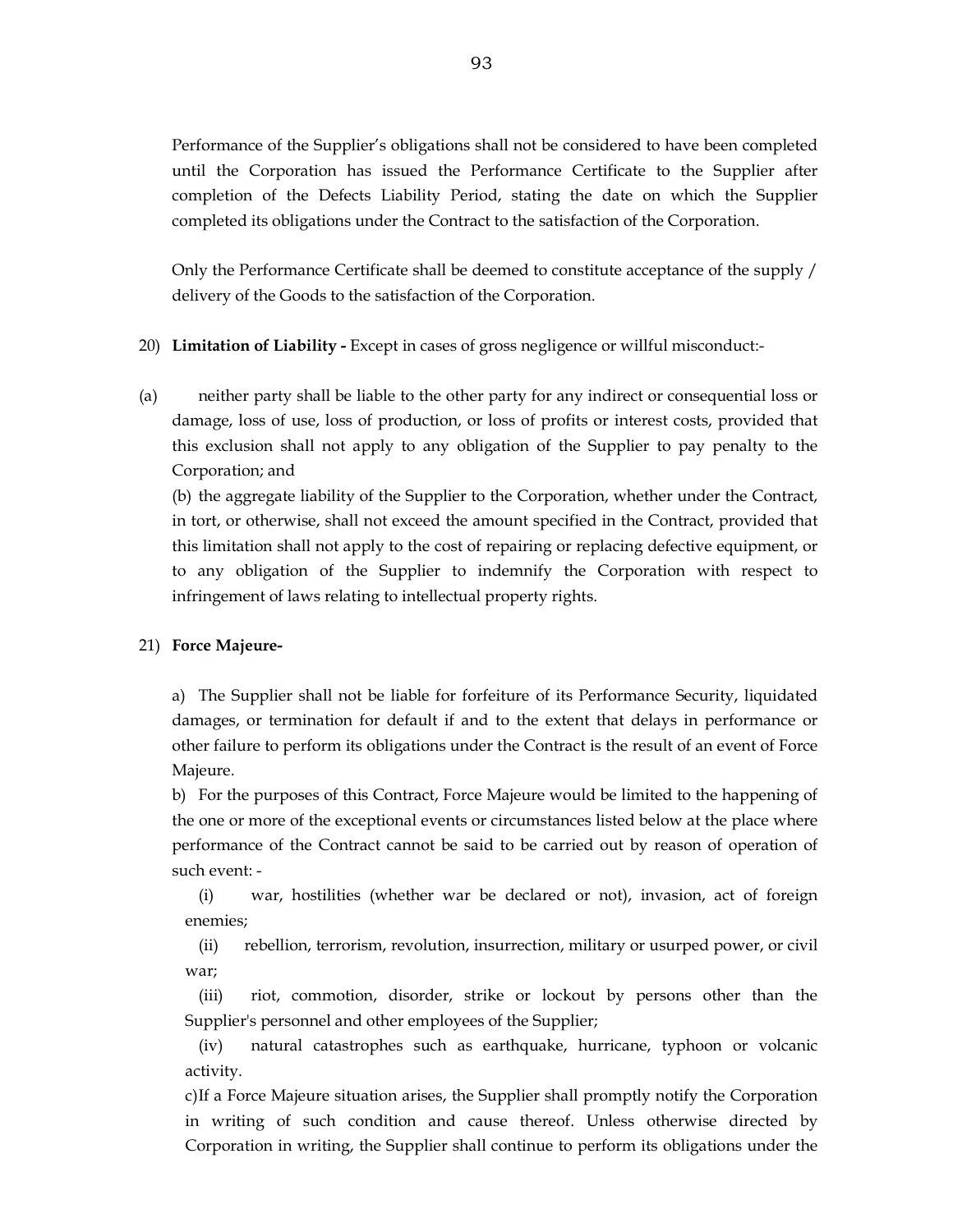Contract as far as reasonably practical, and shall seek all reasonable alternative means at its cost for performance not prevented by Force Majeure event.

#### 22) **Change Orders and Contract Amendments-**

 a) The Corporation may at any time order the Supplier through notice in accordance with clause 3 of the GCC – 'Communications/Notices' above, to make changes within the general scope of the Contract in any one or more of the following:

- i) drawings, designs, specifications, of the Goods;
- ii) the method of delivery; and
- iii) the place of delivery.

 b) If any such change causes an increase or decrease in the cost of, or the time required for, the Supplier's performance of any provisions under the Contract, an equitable adjustment shall be made in the Contract Price or in the delivery and completion schedule, or both, and the Contract shall accordingly be amended. Any claims by the Supplier for adjustment under this clause must be asserted within 28 (twenty-eight) days from the date of the Supplier's receipt of the Corporation's change order.

 c) Prices to be charged by the Supplier for any related services that might be needed but which were not included in the Contract shall be agreed upon in advance by the parties and shall not exceed the prevailing rates charged to other parties by the Supplier for similar services.

 d) Additional quantity may be procured by placing a repeat order on the rates and conditions of the original order. However, the additional quantity shall not be more than 10% of the value of Goods of the original Contract and shall have to be made within one month from the date of last supply. If the Supplier does not carry out such supply of additional Goods as per amendment order within the time fixed for such supply, the Corporation shall be free to arrange for the balance supply by limited bidding or otherwise and the extra cost incurred shall be recovered from the Supplier.

#### 23) **Termination**

#### a) **Termination for Default-**

(i) The Corporation without prejudice to any other remedy under the Contract for breach of contract by notice of default sent to the Supplier, may terminate the Contract in whole or in part:

(a) If the Supplier fails to deliver any or all quantities of the Goods within the respective periods specified in the Contract, or any extension thereof granted by the Corporation pursuant to clause 16 of the GCC – 'Extensions of Time'; or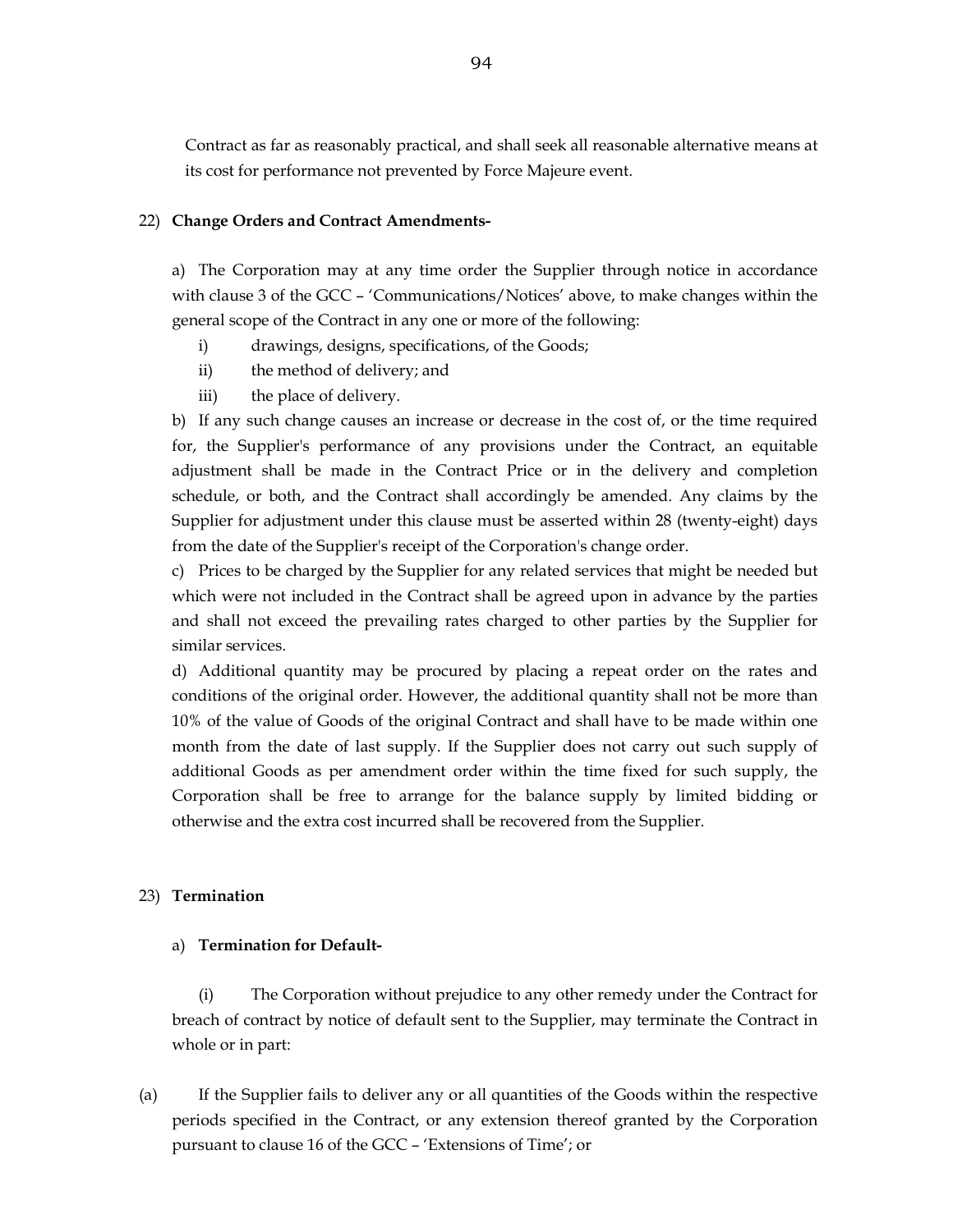(b) If the Supplier fails to perform any obligation under the Contract.

 (ii) In the event the Corporation terminates the Contract in whole or in part, pursuant to clause (i) above, the Corporation may procure, upon such terms and in such manner as it deems appropriate, Goods similar to those undelivered or not performed and the Supplier shall be liable to the Corporation for any additional costs for such similar Goods. However, the Supplier shall continue performance of the Contract to the extent not terminated.

 b) **Termination for Insolvency -** The Corporation may at any time terminate the Contract by giving notice to the Supplier, if the Supplier becomes bankrupt or is otherwise declared insolvent. In such event, termination will be without compensation to the Supplier, provided that such termination will not prejudice or affect any right of action or remedy that has accrued or will accrue thereafter to the Corporation.

c) **Termination for Convenience -** 

(i) The Corporation, by notice sent to the Supplier, may terminate the Contract, in whole or in part, at any time for its convenience.

 (ii) The notice of termination shall specify that termination is for the Corporation's convenience, the extent to which performance of the Supplier under the Contract is terminated, and the date upon which such termination becomes effective.

 (iii) The Goods that are complete and ready for shipment at the time of Supplier's receipt of the notice of termination may, if required, be accepted by the Corporation at Contract terms and prices.

#### 24) **Dispute Resolution Mechanism –**

Unless settled amicably, all disputes and differences shall be settled by the parties by arbitration. Unless otherwise agreed by both parties:

- (a) the dispute shall be settled under the rules of arbitration of the Arbitration & Conciliation Act, 1996,
- (b) the dispute shall be settled by a sole Arbitrator to be appointed by the Principal Secretary, Department of Backward Classes Welfare & Tribal Development Department of the Government of West Bengal, India,
- (c) the arbitration shall be conducted in accordance with the rules of the Arbitration  $\&$ Conciliation Act, 1996,
- (d) the arbitration shall be held at Kolkata,
- (e) Courts at Kolkata shall alone have jurisdiction (to the exclusion of all other Courts) to entertain all disputes arising out of the Contract, and
- (f) the arbitration shall be conducted in English.

#### 25) **Local Conditions-**

a) The Supplier is expected to get fully acquainted with local conditions and factors, which may have any effect on the performance of the Contract and/or cost.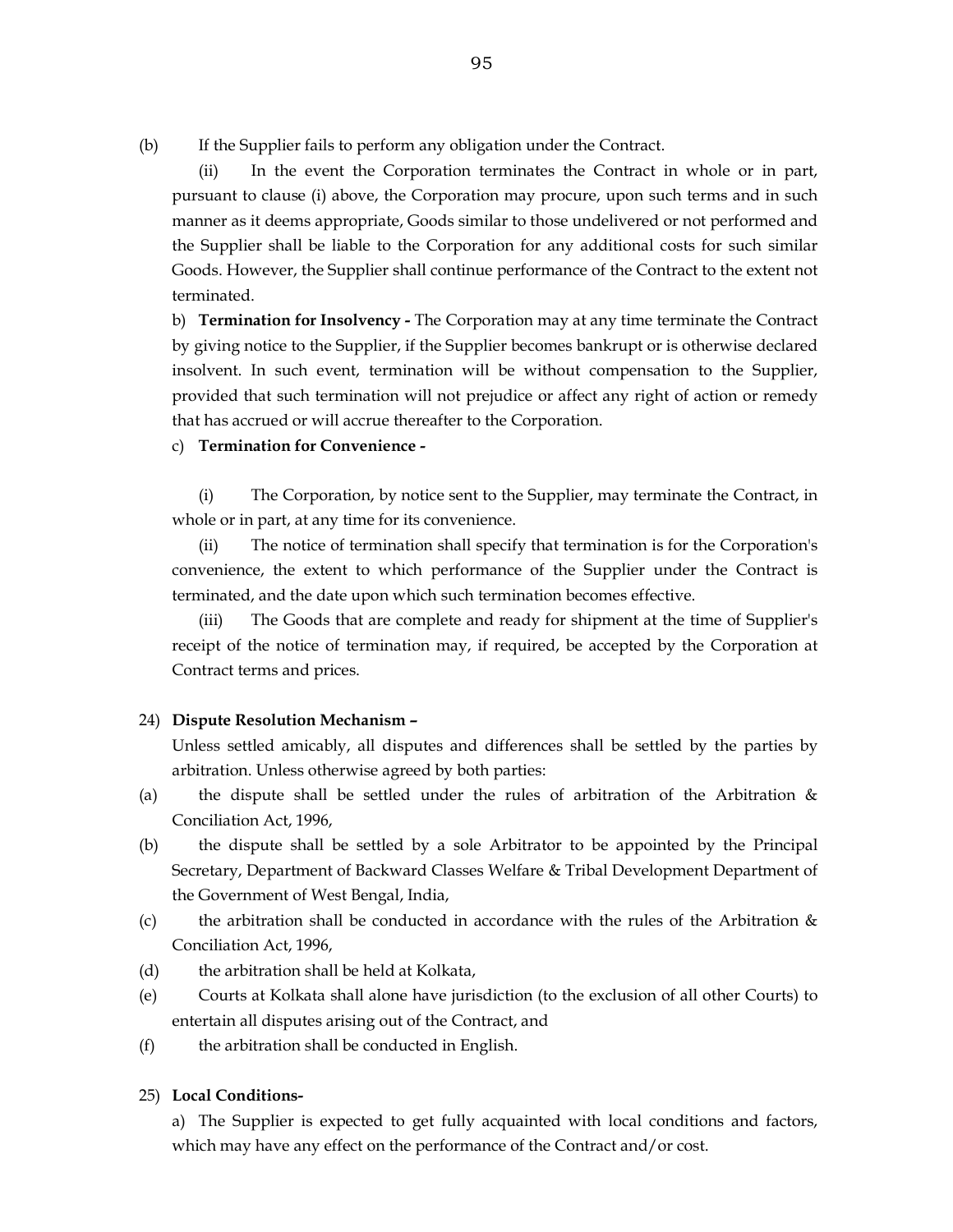b) The Supplier is expected to know all conditions and factors, which may have any effect on the execution of the Contract after issue of Letter of Award as described in the bidding documents. The Corporation shall not entertain any request for clarification from the Supplier regarding such local conditions.

 c) It is the Supplier's responsibility that such factors have properly been investigated and considered while submitting the bid proposals and no claim whatsoever including those for financial adjustment to the contract awarded under the bidding documents will be entertained by the Corporation.

 d) No change in the time schedule of the Contract or any financial adjustments arising thereof shall be permitted by the Corporation, on account of failure of the Supplier to know local laws / conditions.

 e) The Supplier is expected to obtain all information that may be necessary for preparing the bid.

#### 26) **Income Tax and VAT Registration and VAT Clearance Certificate –**

 The Supplier shall hold a valid Permanent Account Number (PAN)/ Tax Identification Number (TIN) from Department of Income Tax, Government of India and shall be required to be registered under the West Bengal Sales Tax Act / Value Added Tax Act. The title of the Goods and risk associated with the Goods shall pass from the Supplier to the Corporation at the point of delivery of the complete bicycles as per specifications to the Contractor and acceptance thereof. The sale for the purpose of West Bengal Sales Tax Act / VAT Act shall be deemed to be taken place within the State of West Bengal at the point of delivery of the complete bicycles. The Supplier shall accordingly liable to pay Sales Tax / VAT and invoices raised by the Supplier shall mention the West Bengal VAT registration number.

#### 27) **Terms of Payment-**

- a) The currency in which payments shall be made to the Supplier under this Contract shall be Indian Rupees.
- b) No advance payment shall be made.
- c) The payment will be made by the Corporation to the Supplier on complete satisfactory supply of bicycles in respective districts as per specifications after being duly inspected by the Block Development Officer (BDO) of each Block and upon certificate being issued in terms of clause 28(b) of the GCC hereinbelow.

#### 28) **Payment Schedule –**

a) The Supplier's request for payment shall be made to the Corporation in writing, accompanied by invoices describing, as appropriate, the Goods delivered and by the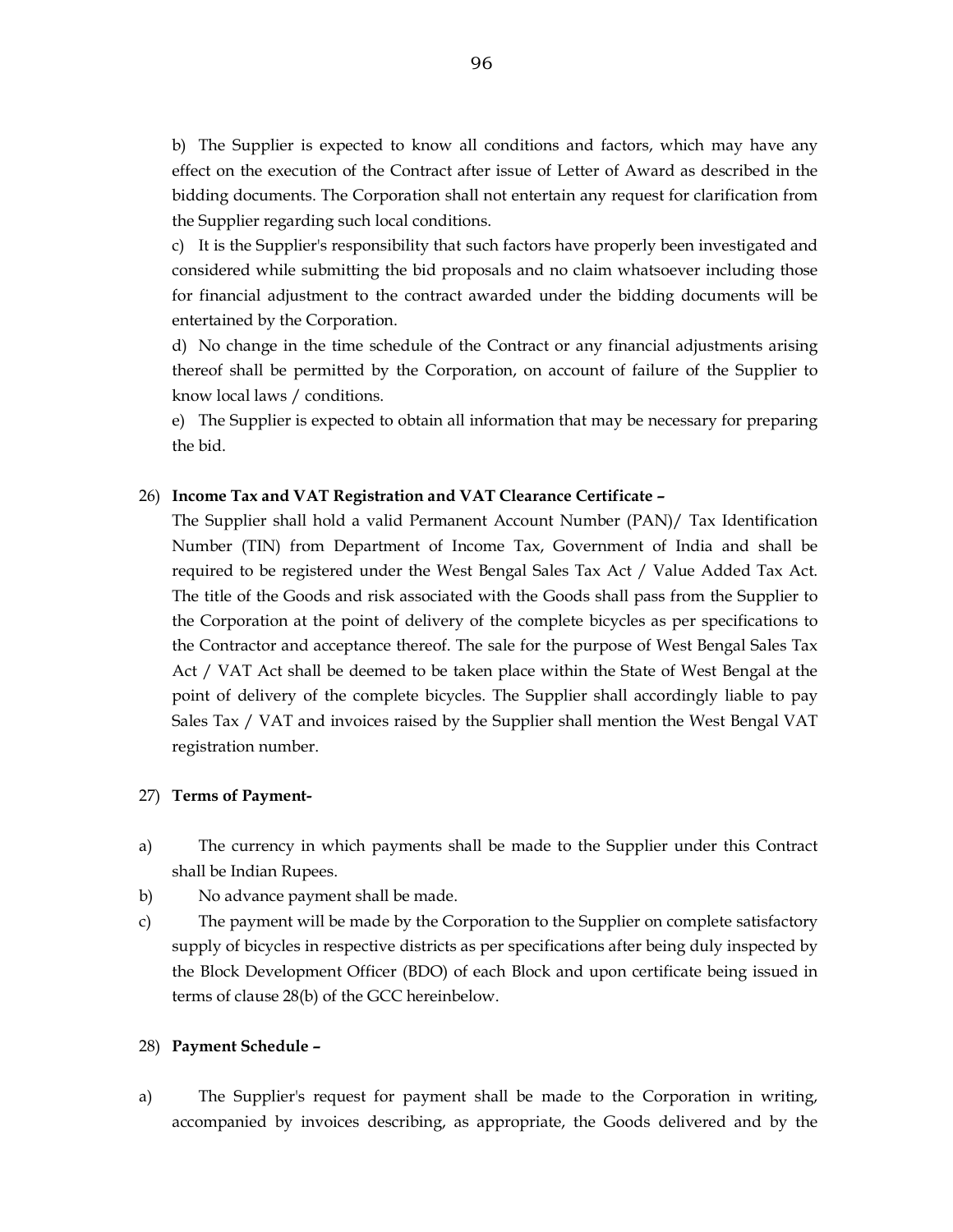required documents submitted pursuant to GCC and upon fulfillment of all the obligations stipulated in the Contract. Such bills shall be raised monthly.

- b) Bills against the supply will have to be raised in duplicate in the name of "WEST BENGAL SCHEDULED CASTES & SCHEDULED TRIBES DEVELOPMENT & FINANCE CORPORATION", along with supporting documents including supply challans etc. duly receipted. Payment would be made from the Head Office of Corporation only after satisfactory completion of delivery of the requisite number of bicycles, fitted with all fittings and accessories as per specifications and obtaining certificates to that effect in the format prescribed at Annexure **-** A, from the respective Block Development Officers concerned, duly countersigned by the respective PO-cum-DWO/ DWO and finally by the District Magistrates/ Addl. District Magistrates. Statutory deductions like Income Tax would be made from the bills, at applicable rates.
- c) Due Payments shall be made promptly as far as possible within 1 month from receipt of all documents mentioned in clauses (a) and (b) above through treasury process by the Corporation.
- d) All remittance charges will be borne by the Supplier.
- e) In case of disputed items, disputed amount shall be withheld and will be paid only after settlement of the dispute.
- f) Any penalties, as applicable, for delay and non-performance, as mentioned in the bidding documents, will be deducted from the payments for the respective/ prospective quarters.
- g) Taxes including (work contract tax, VAT, income tax) etc., as applicable, will be deducted at source, from due payments, as per prevalent rules and regulations.

#### 29) **Subcontracting -**

 a) The Supplier shall not sublet or assign the Contract or its any part to anyone without the prior written approval of the Corporation.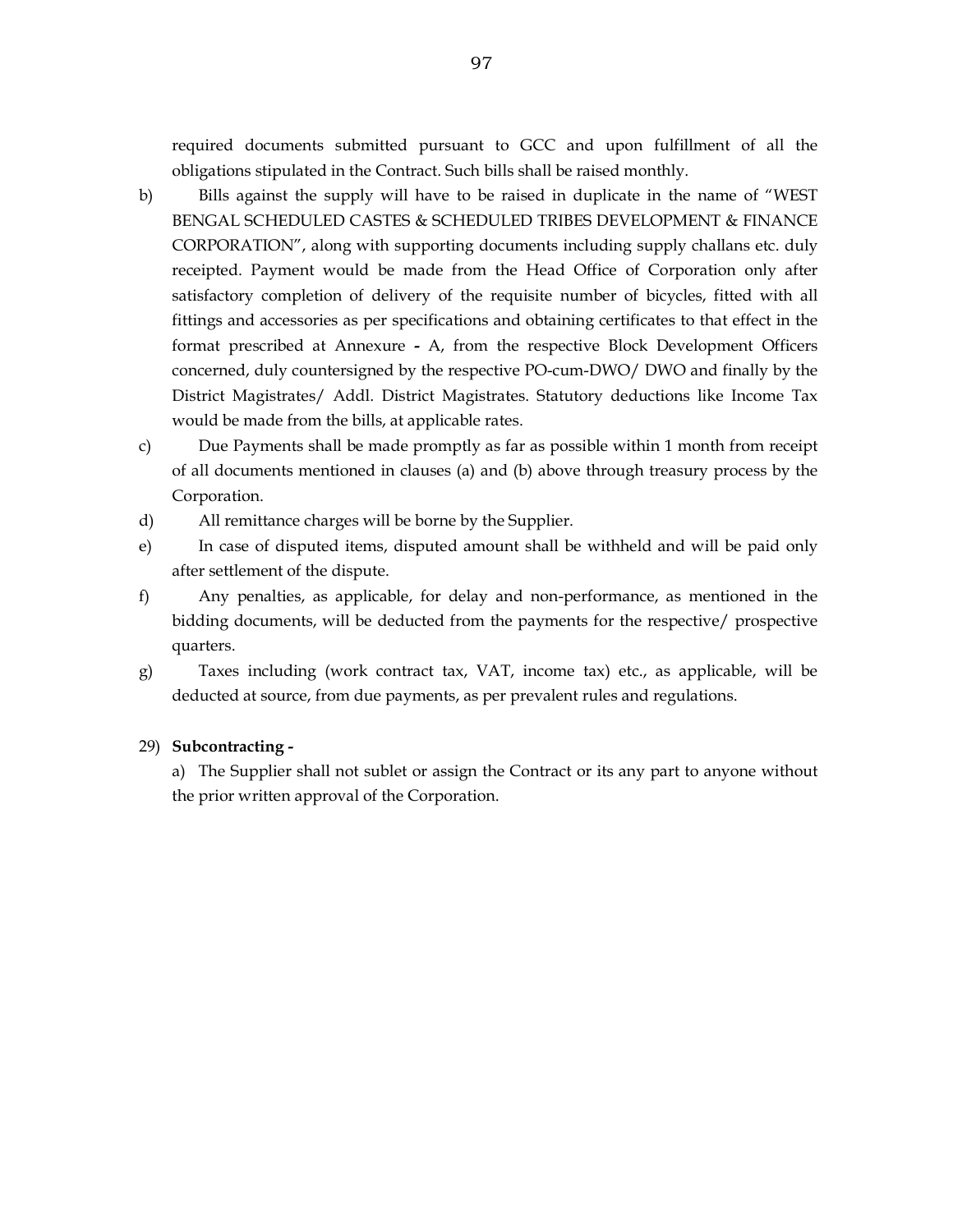# **ANNEXURE - A TO WHOM IT MAY CONCERN**

|  |  |  | Scheduled Castes & Scheduled Tribes Development & Finance Corporation. |  |  |  |
|--|--|--|------------------------------------------------------------------------|--|--|--|

The bicycles are completely fitted and conform to the specifications mentioned at Section 5 of the Tender Document. The Warranty Cards for each of the bicycles have also been received.

| Date:  | <b>Block Development Officer</b> |
|--------|----------------------------------|
| Place: | Development Block                |

Office Seal

Countersigned

……………………………….

PO-cum-DWO/ DWO

Office Seal

Countersigned

……………………………….

District Magistrate/

Addl District Magistrate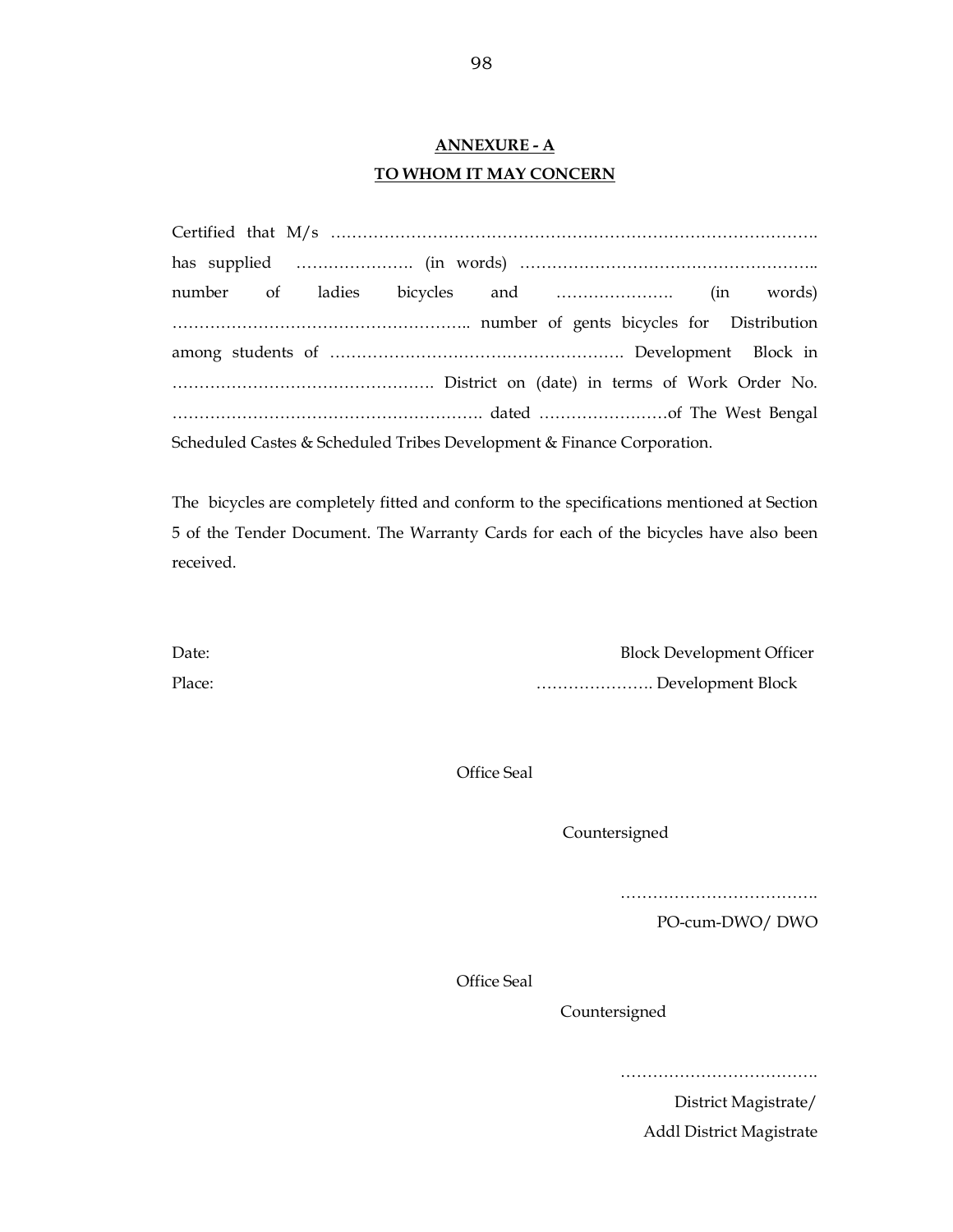# **WEST BENGAL SCHEDULED CASTES & SCHEDULED TRIBES**

# **DEVELOPMENT & FINANCE CORPORATION**

# **BIDDING DOCUMENTS FOR**

**Procurement of 20,00,000 Bicycles for students studying in classes IX to XII** 

**in the State of West Bengal** 

**Section 7** 

**Special Conditions of Contract (SCC)**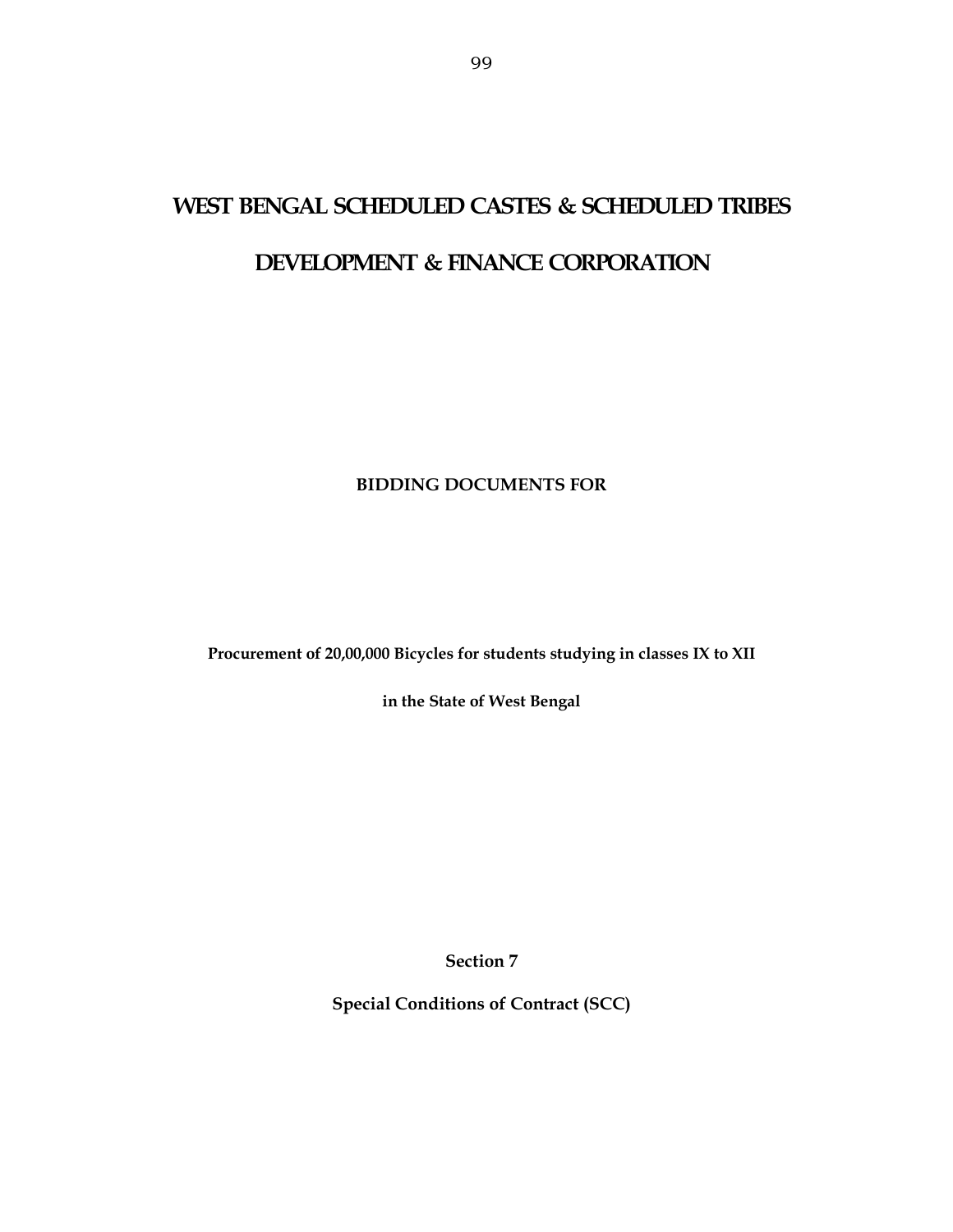# **WEST BENGAL SCHEDULED CASTES & SCHEDULED TRIBES DEVELOPMENT & FINANCE CORPORATION**

**BIDDING DOCUMENTS FOR** 

**Procurement of 20,00,000 bicycles for students studying in Classes IX to XII** 

**in the State of West Bengal** 

**Section 8** 

**Contract Forms (COF)**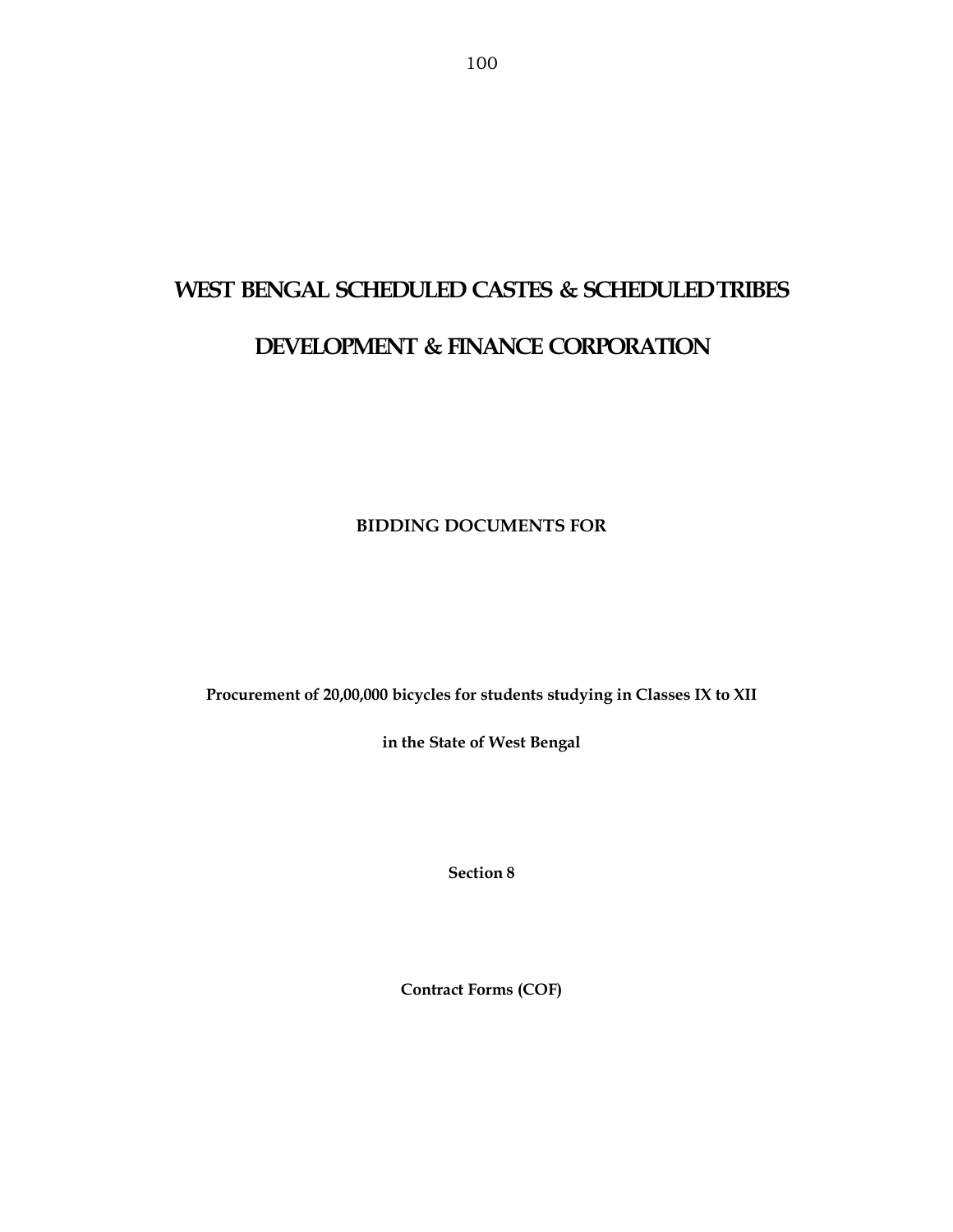### **FORM OF AGREEMENT**

## (ON NON JUDICIAL STAMP PAPER OF APPROPRIATE VALUE)

Agreement No. 2008 No. 2012

THIS AGREEMENT is made on \_\_\_\_\_\_\_\_\_\_\_\_\_ day of \_\_\_\_\_\_\_\_\_\_\_\_ Two Thousand \_\_\_\_\_\_\_\_\_\_\_\_\_\_\_\_\_\_ between WEST BENGAL SCHEDULED CASTES AND SCHEDULED TRIBES DEVELOPMENT AND FINANCE CORPORATION (WBSCSTDFC) hereinafter called the "Corporation" (which expression shall, wherever the context so demands or requires, include their successors in office and assigns) of the One Part and  $M/s$ . hereinafter called the "Supplier" (which expression shall wherever the context so demands or requires, include his/their successors and assigns) of the Other Part.

WHEREAS the Corporation had invited bids for procuring 20,00,000 bicycles for students studying in Classes IX to XII in the State of West Bengal in four packages comprising of 5,00,000 bicycles (ladies and gents) in each package and has by Notification of Award dated \_\_\_\_\_\_ accepted a tender submitted by the Supplier in respect of Bid Reference No. : 438/SCTC dated 11/6/2015 (Package \_\_/4) for supply of \_\_\_ ladies bicycles and \_\_\_ gents bicycles at a total Contract Price of Rs. \_\_\_\_\_\_\_\_\_\_\_\_/- (Rupees \_\_\_\_\_\_\_\_\_\_\_\_\_\_\_\_\_\_\_\_\_\_\_\_ only).

NOW THIS AGREEMENT WITNESSETH as follows :-

1. In this agreement words and expressions shall have the same meaning as are respectively assigned to them in the General Conditions of Contract hereinafter referred to.

#### 2. **Documents**

 The following documents in conjunction with Addenda/Corrigenda to Tender Documents shall be deemed to form and be read and construed as part of this Agreement viz.

(i) Notice Inviting e-Tender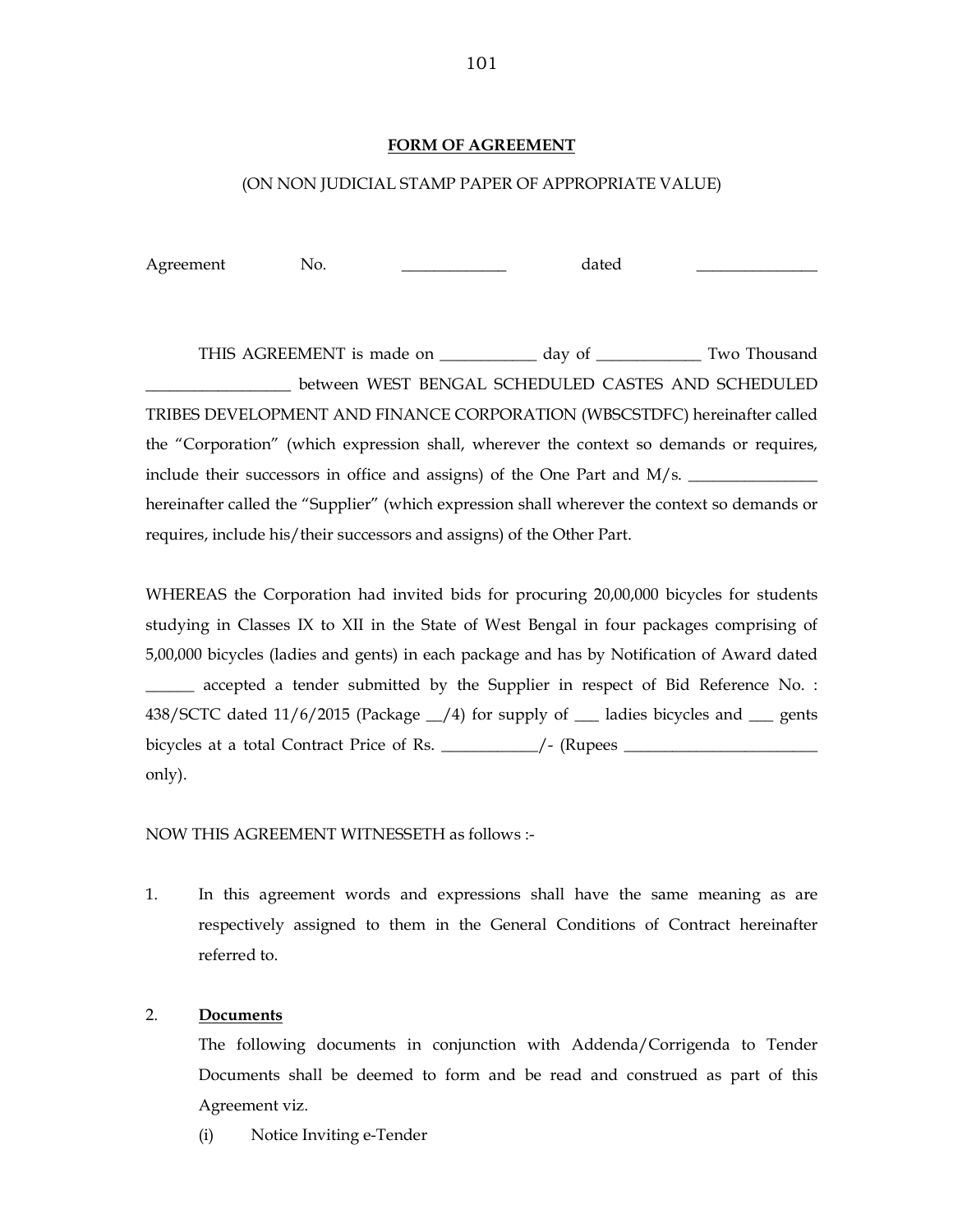- (ii) Instructions to Bidders
- (iii) Special Provisions for local Manufacturer
- (iv) Bidding Forms
- (v) Corporation's Requirements
- (vi) General Conditions of Contract
- (vii) Special Conditions of Contract
- (viii) Contract Forms
- (ix) Amendment to Tender Documents

#### 3. **Previous Communications**

The Documents constitute the entire Contract between the parties and supersedes all previous communications, whether oral or written, in relation to the Goods to be supplied in accordance with the Contract.

#### 4. **Supply of Goods**

 In consideration of the payment to be made by the Corporation to the Supplier as hereinafter mentioned, the Contactor hereby covenants with the Corporation to supply the requisite number of bicycles as per the Bill of Materials provided in Annexure – A, at the places mentioned therein in conformity in all respects with the provisions of the Contract. An entire list of the districts where the supply of bicycles has to be made by the Supplier along with the contact details of the personnel who will be responsible for taking delivery of the bicycles as per Annexure – B herein.

#### 5. **Payment**

 The Corporation hereby covenants to pay to the Supplier in consideration of the supply of the Goods and remedying of any defects therein till the Defect Liability Period, the Contract Price or such other sum as may become payable under the provisions of the Contract at the time and in the manner prescribed by the Contract.

#### 6. **Commencement of supply of Goods**

This Contract will remain in effect from\_\_\_\_\_\_\_\_\_\_\_\_\_\_\_\_ and expire on \_\_\_\_\_\_\_\_\_\_\_\_\_ unless terminated earlier in accordance with the provisions of the Contract.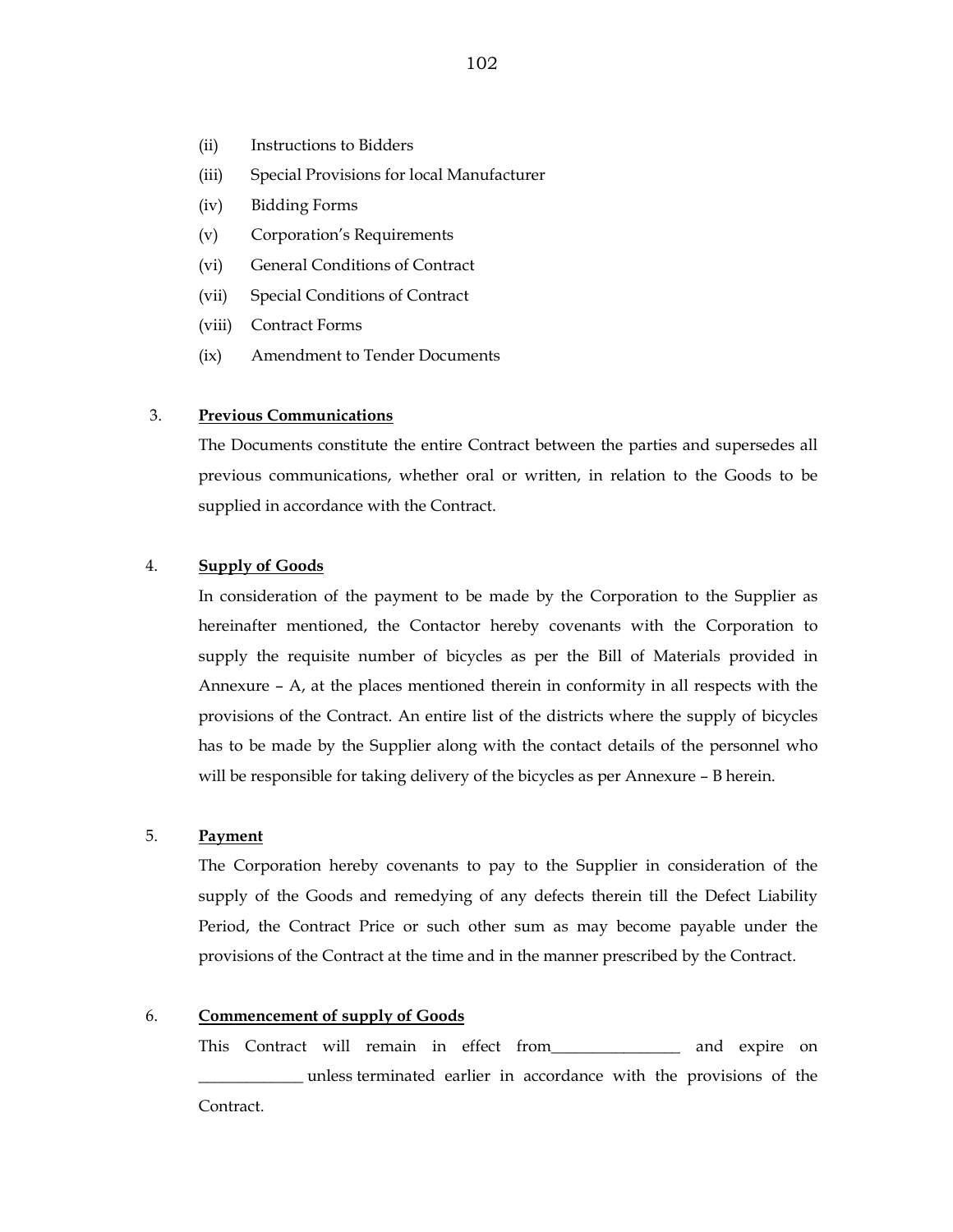## 6. **After Sales Service**

The list of authorized service centres of the Supplier is provided in Annexure – C herein. The recipients shall bring the bicycle to the authorized service centres of the Supplier as per the list provided in Annexure – C within the respective District for all after sales services.

# 8. **Acknowledgement**

The Supplier shall confirm acceptance of the terms of this Contract by signing and returning to the Corporation, the duplicate copy enclosed herewith within a period of 7 days from date of receipt of Notification of Award.

IN WITNESS whereof the parties hereto have caused their respective hands to be hereinto affixed the day and year first above written.

| In the capacity of ______ |      |   |                    | For and on behalf of WBSCSTDFC |              |   |  |
|---------------------------|------|---|--------------------|--------------------------------|--------------|---|--|
| On behalf of $M/s$ .      |      |   | (The Corporation)  |                                |              |   |  |
| (The Supplier)            |      |   | In the presence of |                                |              |   |  |
| In the presence of        |      |   | Witnesses          | (Signature,                    | Name         | & |  |
| (Signature,               | Name | & |                    |                                |              |   |  |
|                           |      |   | 1.                 |                                |              |   |  |
|                           |      |   | 2.                 |                                |              |   |  |
|                           |      |   |                    |                                |              |   |  |
|                           |      |   |                    |                                | Designation) |   |  |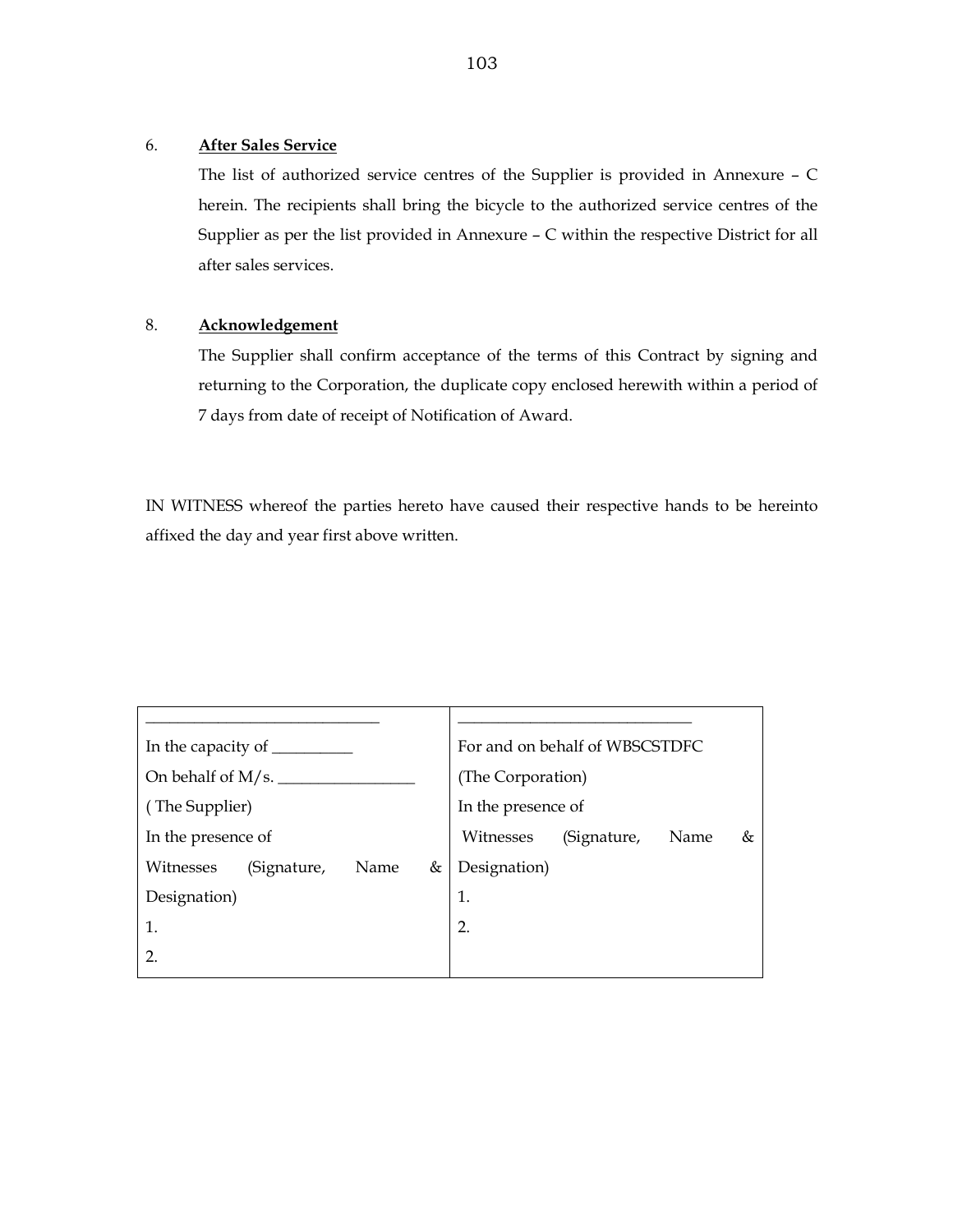## **ANNEXURE-A**

## **BILL OF MATERIALS (BoM)**

Supply of \_\_\_ nos. of complete ladies and \_\_\_ nos. of complete gents bicycles with 7 ply tyre, tube, frame, fork and mudguard (ISI Mark) in good condition as per specifications is required to be supplied at the following delivery points :

| <b>Sl. No.</b> | Place of delivery | <b>Approximate Quantity<sup>8</sup></b> |
|----------------|-------------------|-----------------------------------------|
|                |                   |                                         |
|                |                   |                                         |
|                |                   |                                         |
|                |                   |                                         |
|                |                   |                                         |
|                |                   |                                         |
|                |                   |                                         |

<sup>&</sup>lt;sup>8</sup> Subject to change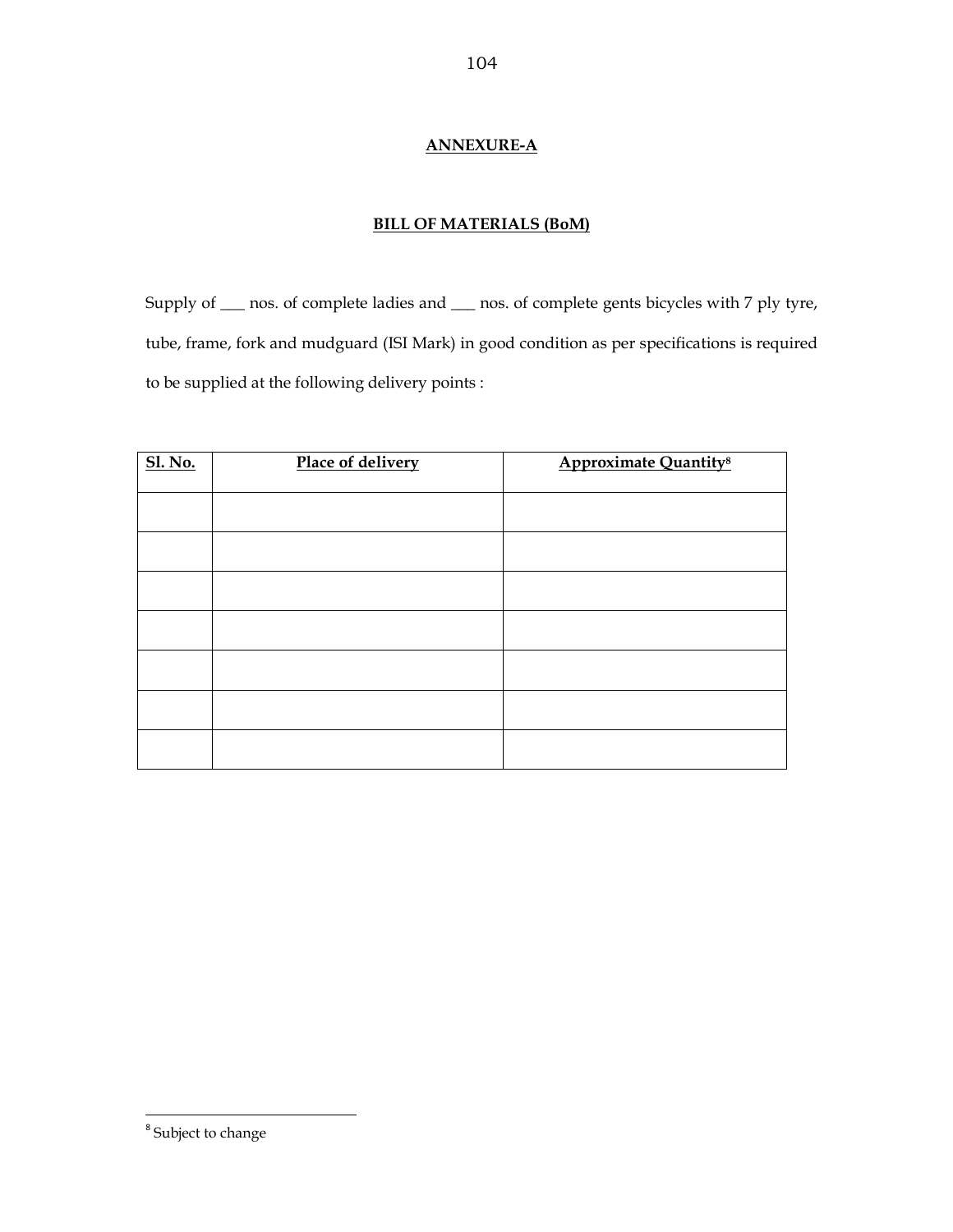# **ANNEXURE-B**

# **(Locations)**

The list of locations with Districts are as under:

| SI. | Municipality | Name of District | Relevant Office | Contact No. |
|-----|--------------|------------------|-----------------|-------------|
| No. | / Panchayat  |                  |                 |             |
|     | Name         |                  |                 |             |
| 1.  |              |                  |                 |             |
| 2.  |              |                  |                 |             |
| 3.  |              |                  |                 |             |
| 4.  |              |                  |                 |             |
| 5.  |              |                  |                 |             |
| 6.  |              |                  |                 |             |
| 7.  |              |                  |                 |             |
| 8.  |              |                  |                 |             |
| 9.  |              |                  |                 |             |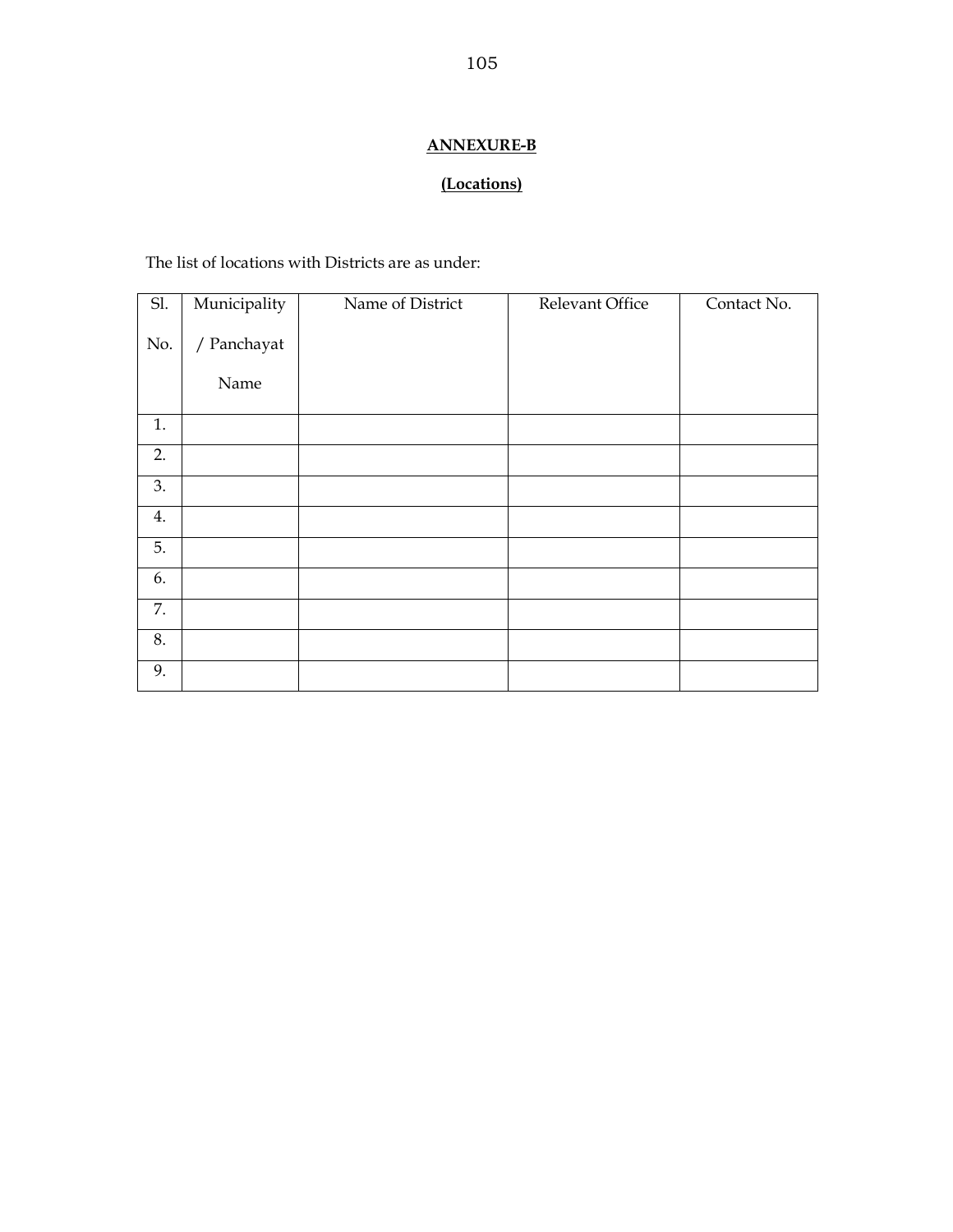## **ANNEXURE-C**

# **LIST OF AUTHORISED SERVICE CENTRES**

| <b>Sl. No.</b> | <b>District</b> | <b>Block</b> | Name of<br>Agency | <b>Address</b> | Name of<br>Responsible<br>Personnel |
|----------------|-----------------|--------------|-------------------|----------------|-------------------------------------|
| 1.             |                 |              |                   |                |                                     |
| 2.             |                 |              |                   |                |                                     |
| 3.             |                 |              |                   |                |                                     |
| 4.             |                 |              |                   |                |                                     |
| 5.             |                 |              |                   |                |                                     |
| 6.             |                 |              |                   |                |                                     |
| 7.             |                 |              |                   |                |                                     |
| 8.             |                 |              |                   |                |                                     |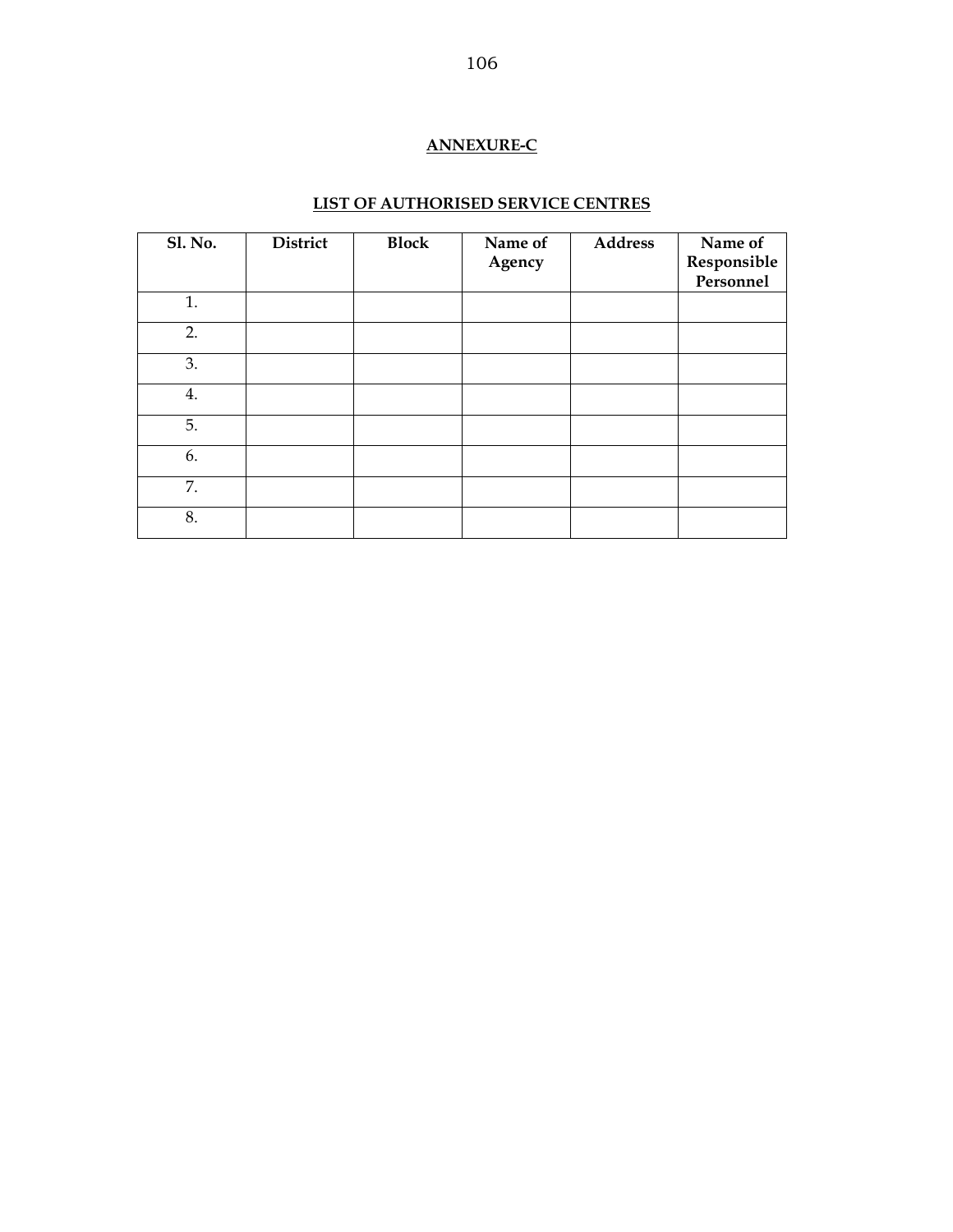#### **FORM OF PERFORMANCE SECURITY BANK GUARANTEE**

*(To be executed on stamp paper of appropriate value)* 

B.G. No. Date:  $[e]$ 

#### Managing Director,

West Bengal Scheduled Castes and Scheduled Tribes Development and Finance Corporation (WBSCSTDFC).

#### WHEREAS

In consideration of WBSCSTDFC having agreed under the terms and conditions of Contract made vide its Notification of Award No.\_\_\_\_\_\_\_dated \_\_\_\_\_ in favour of \_\_\_\_\_\_\_\_\_\_\_\_\_\_, a company incorporated under the Companies Act, 1956 and having its registered office at \_\_\_\_\_\_\_ (hereinafter called "the said Supplier", which expression shall unless it be repugnant to the subject or context thereof include its successors-in-interest and/ or assigns) for ' Procurement of 20,00,000 bicycles for students studying in classes IX to XII in the State of West Bengal' under Bid Reference No. : 438/SCTC dated 11/6/2015 (Package \_\_/4) (herein after called the said "Agreement") the Supplier having agreed to production of an irrevocable Bank Guarantee for Rs. \_\_\_\_\_\_\_\_\_\_\_\_\_\_ (Rupees \_\_\_\_\_\_\_\_\_\_\_\_\_\_\_only) as a Guarantee for compliance of its obligations in accordance with the terms and conditions in the said Agreement:

1. We [Name of the Bank], having our registered office at \_\_\_\_\_\_ and one of the branch offices at \_\_\_\_\_\_\_\_\_\_\_\_\_\_\_\_\_ (hereinafter referred to as the "Bank"), at the request of the Supplier, do hereby in terms of the bidding documents, irrevocably, unconditionally and without reservation guarantee the due and faithful fulfillment and performance of the obligations of the said Supplier as contained in the said bidding documents and unconditionally and irrevocably undertake to pay forthwith to WBSCSTDFC an amount of Rs **[•]**/- (Rupees **[•]**  only) (hereinafter referred to as the "Guarantee") as our primary obligation without any demur, reservation, recourse, contest or protest and without reference to the Supplier, if the Supplier shall fail to fulfill or comply with all or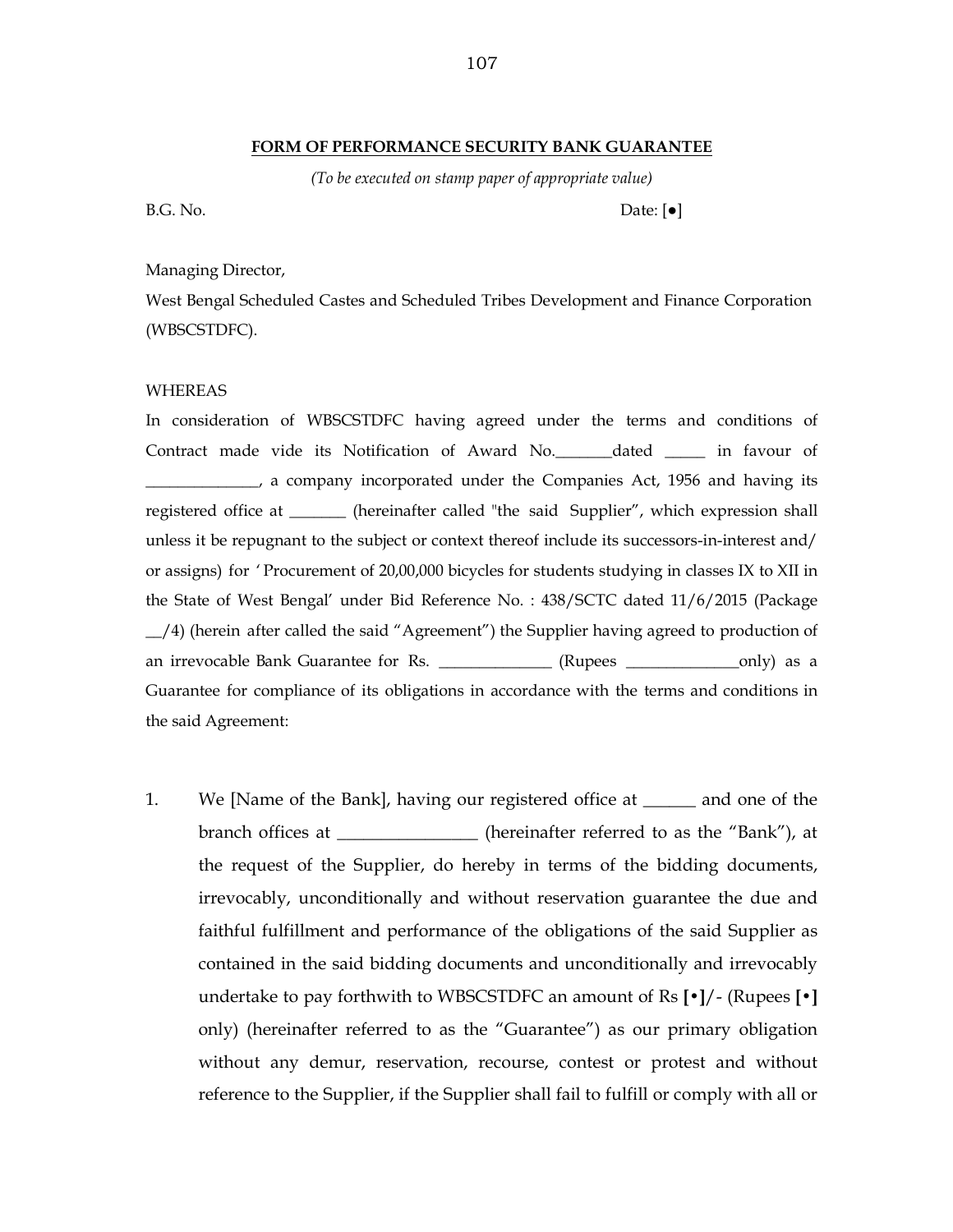any of the terms and conditions contained in the said bidding documents and on its part to be paid, observed and performed.

- 2. Any such written demand made by WBSCSTDFC stating that the Supplier is in default of the due and faithful fulfillment and performance of the obligations of the Supplier contained in the bidding documents shall be final, conclusive and binding on the Bank.
- 3. We, the Bank, do hereby unconditionally undertake to pay the amounts due and payable under this Guarantee without any demur, reservation, recourse, contest or protest and without any reference to the Supplier or any other person and irrespective of whether the claim of WBSCSTDFC is disputed by the Supplier or not merely on the first demand from WBSCSTDFC stating that the amount claimed is due to WBSCSTDFC by reason of failure of the Supplier to fulfill and perform its obligations contained in the bidding documents for any reason whatsoever. Any such demand made on the Bank shall be conclusive as regards amount due and payable by the Bank under this Guarantee.
- 4. This Guarantee shall be irrevocable and remain in full force for a period of not less than 30 days after the Defect Liability Period as specified in clause 18 of the GCC and thereafter for such extended period as may be mutually agreed between the Corporation and the Supplier, and agreed to by the Bank, and shall continue to be enforceable till all amounts under this Guarantee have been paid.
- 5. We, the Bank, further agree that WBSCSTDFC shall be the sole judge to decide as to whether the Supplier is in default of due and faithful fulfillment and performance of its obligations contained in the bidding documents and the decision of WBSCSTDFC that the Supplier is in default as aforesaid shall be final and binding on us, notwithstanding any differences between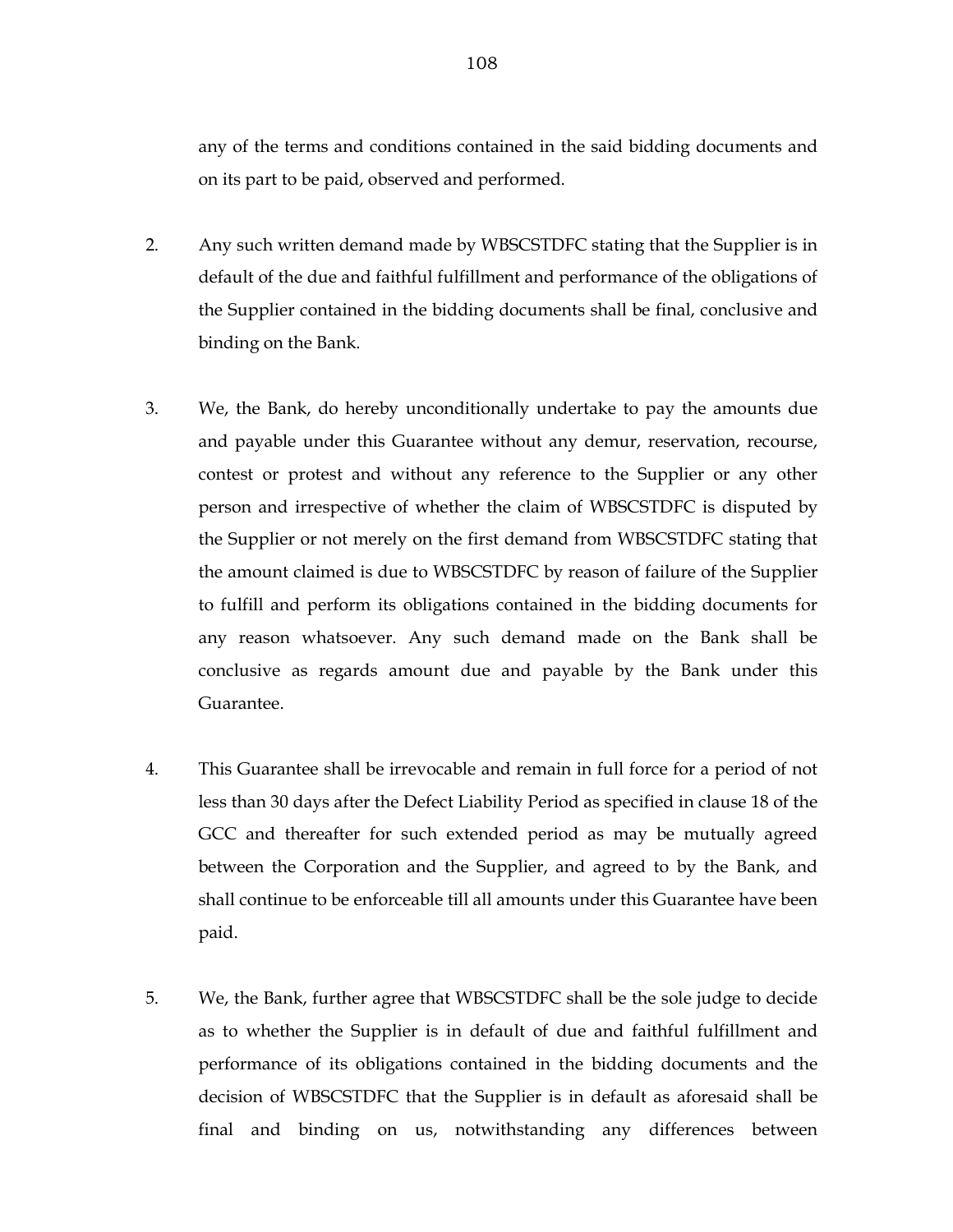WBSCSTDFC and the Supplier or any dispute pending before any Court, Tribunal, Arbitrator or any other authority.

- 6. The Guarantee shall not be affected by any change in the constitution or winding up of the Supplier or the Bank or any absorption, merger or amalgamation of the Supplier or the Bank with any other person.
- 7. In order to give full effect to this Guarantee, WBSCSTDFC shall be entitled to treat the Bank as the principal debtor. WBSCSTDFC shall have the fullest liberty without affecting in any way the liability of the Bank under this Guarantee from time to time to vary any of the terms and conditions contained in the said bidding documents or the period for fulfillment and compliance with all or any of the terms and conditions contained in the said bidding documents by the said Supplier or to postpone for any time and from time to time any of the powers exercisable by it against the said Supplier and either to enforce or forbear from enforcing any of the terms and conditions contained in the said bidding documents or the securities available to WBSCSTDFC and the Bank shall not be released from its liability under these presents by any exercise by WBSCSTDFC of the liberty with reference to the matters aforesaid or by reason of time being given to the said Supplier or any other forbearance, act or omission on the part of WBSCSTDFC or any indulgence by WBSCSTDFC to the said Supplier or by any change in the constitution of WBSCSTDFC or its absorption, merger or amalgamation with any other person or any other matter or thing whatsoever which under the law relating to sureties would but for this provision have the effect of releasing the Bank from its such liability.
- 8. Any notice by way of request, demand or otherwise hereunder shall be sufficiently given or made if addressed to the Bank and sent by courier or by registered mail to the Bank at the address set forth herein.